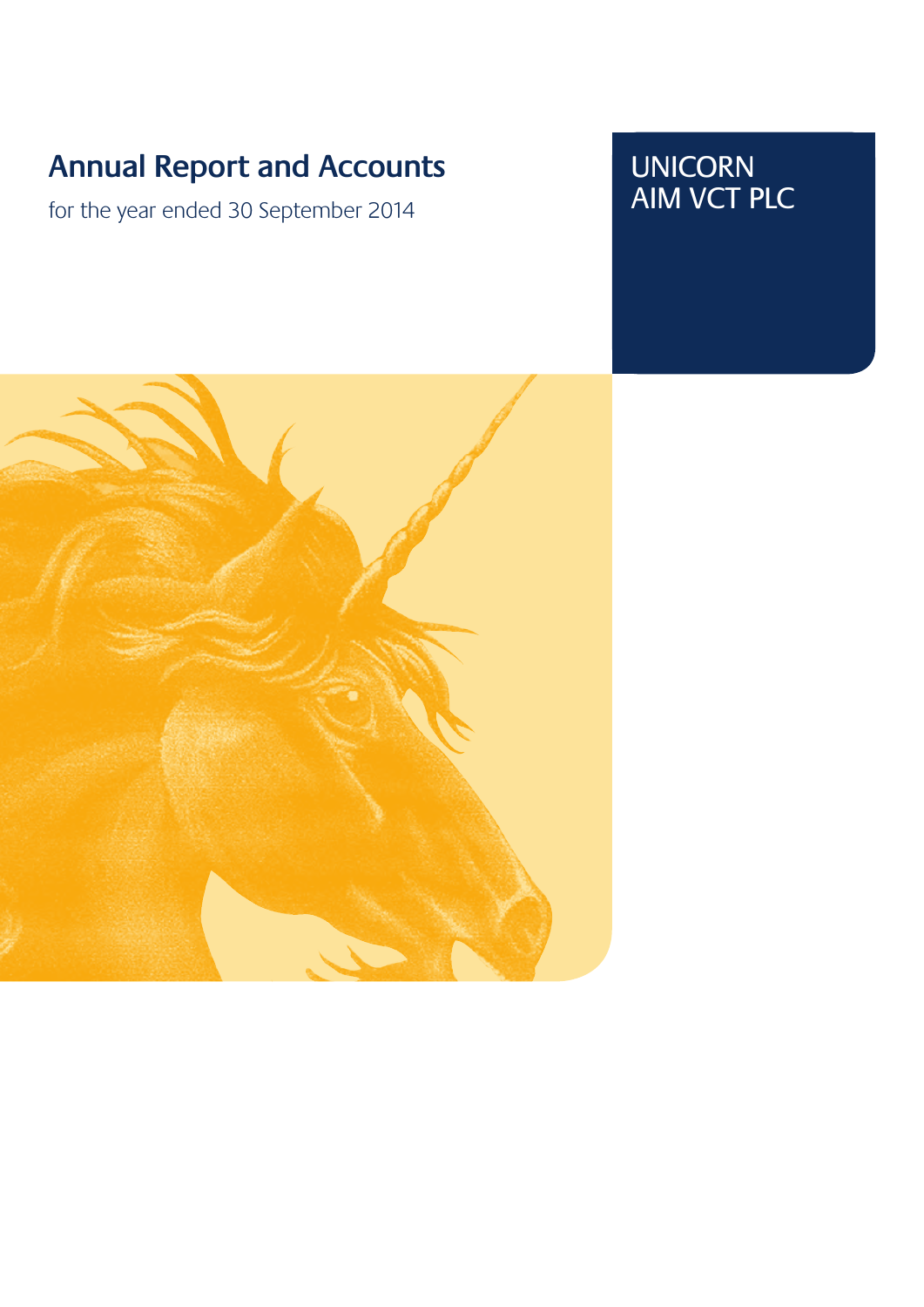# Investment Objective

The Company's objective is to provide Shareholders with an attractive return from a diversified portfolio of investments, predominantly in the shares of AIM quoted companies, by maintaining a steady flow of dividend distributions to Shareholders from the income as well as capital gains generated by the portfolio.

It is also the objective that the Company should continue to qualify as a Venture Capital Trust, so that Shareholders benefit from the taxation advantages that this brings. To achieve this at least 70% of the Company's total assets are to be invested in qualifying investments of which 30% by VCT value (70% for funds raised after 6 April 2011) must be in ordinary shares which carry no preferential rights (save as permitted under VCT rules) to dividends or return of capital and no rights to redemption.

### **Contents**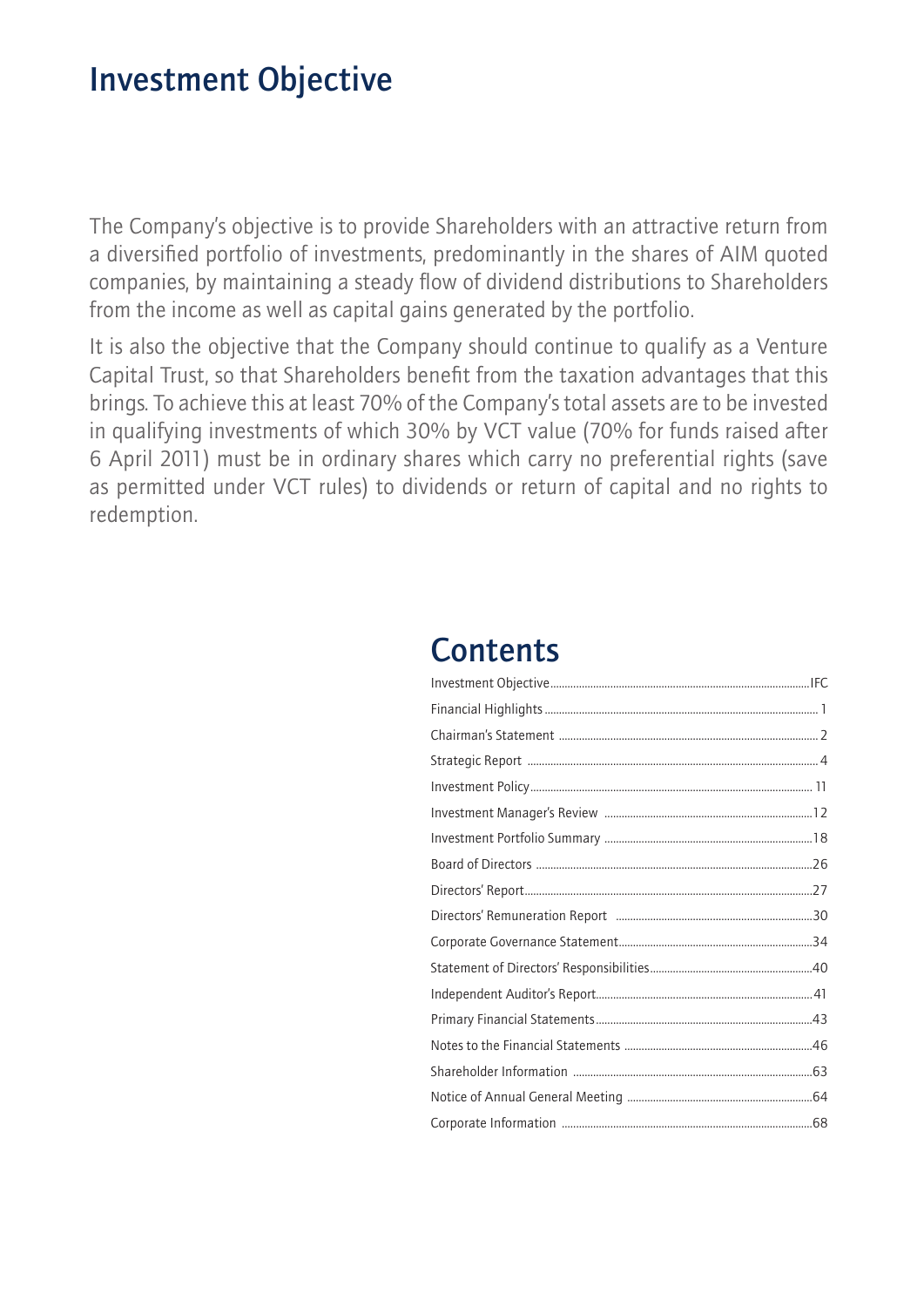# Financial Highlights

for the year ended 30 September 2014

- Net asset value total return for the year ended 30 September 2014 was 15.3%
- Dividend of 6p proposed.
- Offer for subscription to raise £15 million launched on 17 September 2014 with an overallotment facility for a further £10 million. At the date of this report the Company had raised £6.2 million.

| <b>Ordinary Shares</b> | <b>Total assets</b><br>$(\text{Em})$ | <b>Net asset</b><br>value per<br>share<br>(NAV)<br>(p) | <b>Cumulative</b><br>dividends*<br>paid per<br>$(p)$ ** | <b>Net asset</b><br>value plus<br>cumulative<br>share dividends paid<br>per share<br>$(p)$ ** | <b>Share</b><br>price<br>(p) |
|------------------------|--------------------------------------|--------------------------------------------------------|---------------------------------------------------------|-----------------------------------------------------------------------------------------------|------------------------------|
| 30th September 2014    | 92.2                                 | 143.7                                                  | 20.0                                                    | 163.7                                                                                         | 130.0                        |
| 31st March 2014        | 86.3                                 | 142.8                                                  | 20.0                                                    | 162.8                                                                                         | 123.5                        |
| 30th September 2013    | 73.7                                 | 129.8                                                  | 14.0                                                    | 143.8                                                                                         | 111.0                        |
| 31 st March 2013       | 61.9                                 | 108.5                                                  | 14.0                                                    | 122.5                                                                                         | 89.3                         |

### Fund Performance

\* The Board has recommended a dividend of 6p per share for the year ended 30 September 2014. If approved by Shareholders, this payment will bring total dividends paid since the merger with Unicorn AIM VCT II plc on 9 March 2010 to 26p.

\*\* Since the merger of the Company with Unicorn AIM VCT II plc on 9 March 2010.

### Portfolio Summary

Allocation of qualifying investments by market sector

|       |                                     | As at 30 September 2014 | As at 30 September 2013 |
|-------|-------------------------------------|-------------------------|-------------------------|
|       |                                     | $\frac{0}{0}$           | $\frac{0}{0}$           |
|       | Software & computer services        | 23.53                   | 23.95                   |
|       | Pharmaceutical & biotechnology      | 21.98                   | 33.62                   |
|       | Industrial engineering              | 8.24                    | 8.05                    |
|       | Food & drug retailers               | 7.03                    | 3.13                    |
|       | <b>Financial services</b>           | 6.70                    | 7.42                    |
|       | Media                               | 6.05                    | 2.75                    |
|       | Travel & leisure                    | 4.36                    |                         |
|       | Support services                    | 4.04                    | 7.97                    |
|       | Aerospace & defence                 | 4.03                    | 4.45                    |
|       | Healthcare equipment & services     | 3.50                    | 4.98                    |
|       | Retail                              | 3.13                    |                         |
|       | Industrial transportation           | 2.18                    | 1.75                    |
|       | Real estate investment & services   | 2.08                    | 1.73                    |
|       | Chemicals                           | 1.81                    |                         |
|       | Electronic & electrical equipment   | 0.63                    |                         |
|       | Household goods & home construction | 0.50                    |                         |
|       | Technology hardware & equipment     | 0.21                    | 0.18                    |
|       | Fixed line telecommunications       |                         | 0.02                    |
| Total |                                     | 100.00                  | 100.00                  |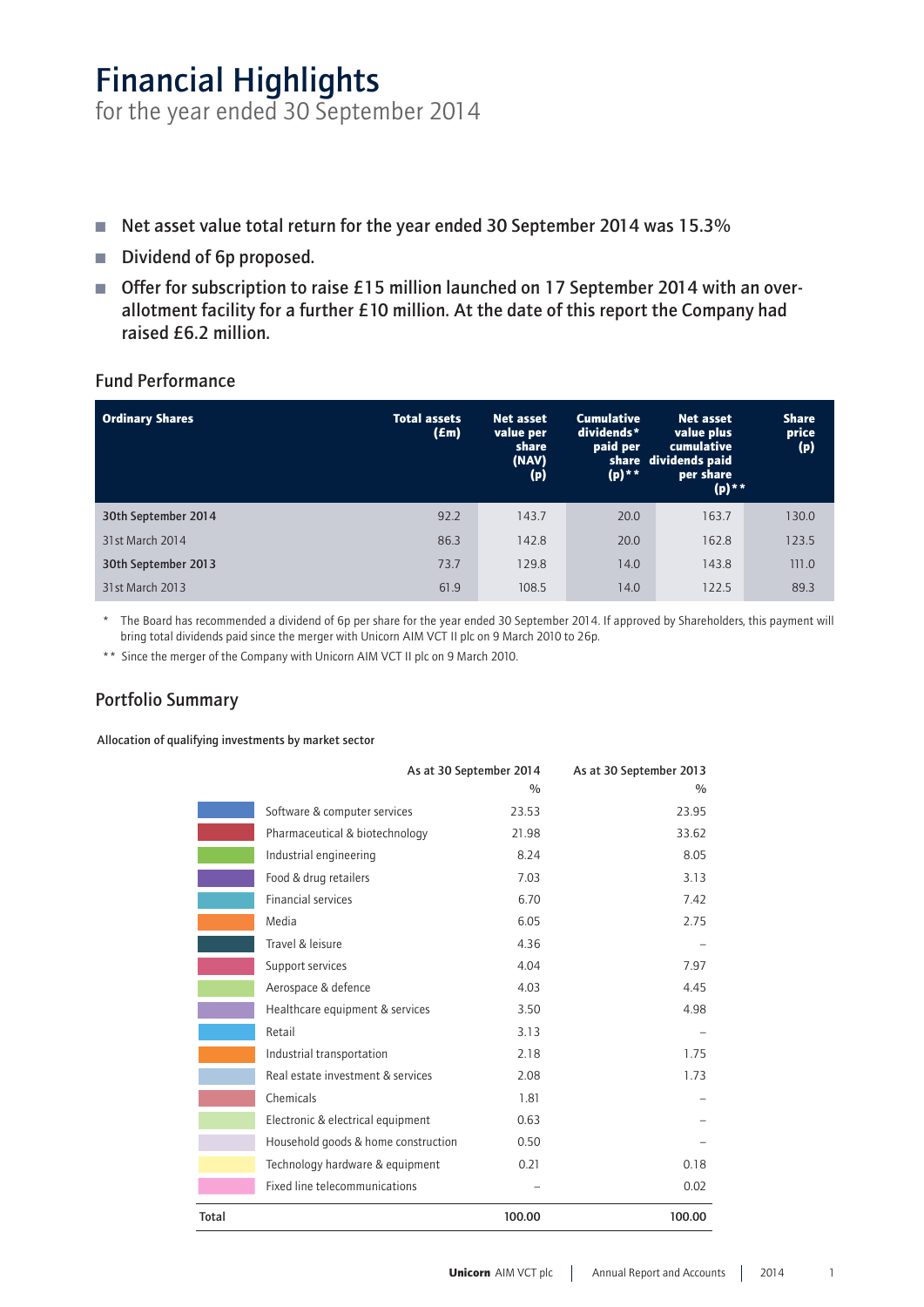### Chairman's Statement

This is the thirteenth Annual Report of the Company for the financial year ended 30 September 2014.

#### Investment Performance Review

I am pleased to report on another period of strong absolute and relative performance for the Company. The capital returns from the portfolio have again been positive, reflecting the improving financial and operational health of many of the Company's investments. The total returns recorded in the financial year under review, include a dividend payment of 6 pence per share and have been achieved despite a weak performance from the FTSE AIM All-Share Index as a whole.

As at 30 September 2014, the audited Net Asset Value ("NAV") of the Company was 143.7 pence per share having risen from 129.8 pence per share at the start of the financial year under review. After adding back the dividend of 6 pence per share paid in the period, this represents a total return to Shareholders of 15.3%. Although it is not a representative benchmark due to its weighting in mining and oil exploration stocks, the total return from the FTSE AIM All-Share Index over the same period recorded a decline of 4.5%.

#### The audited net assets of the Company were £92.2 million at the financial year end.

Following an active twelve months for new investment, the total book cost of qualifying and non-qualifying investments rose by £13.2 million from £49.3 million to £62.5 million. Unrealised capital gains on investments increased by a further £8.0 million due largely to the underlying performance of the VCT qualifying portfolio. This strong performance was achieved despite the fact that the largest holding, Abcam, fell in value by 20% in the period. Twelve of the investments currently held in the portfolio, have at least doubled in value from original investment cost. The growth of many of our investee companies in recent years has resulted in a more balanced portfolio, whereby contributions to performance have become more widely spread.

The economic outlook for the UK has, by and large, continued to improve despite increasing problems for the rest of Europe. According to the Office for National Statistics, employment growth accelerated in 2013, with over 430,000 new jobs being created. This trend appears to have continued during 2014, despite ongoing pressure on public sector employment. Job creation tends to rise alongside increased economic activity, leading to more business investment and increased levels of consumer spending and this has started to benefit many of the companies in the portfolio.

As commented on in last year's Annual Report, many smaller companies endured an extended period of low growth, during which it was important for management teams to focus on cost control and on maintaining balance sheet strength in order to ensure survival. It is therefore encouraging to note that improving economic conditions have now begun to be reflected in a return to growth for many of the companies held in the portfolio.

At the financial year end, there were 50 active VCT qualifying companies in the portfolio. The Investment Manager continues to focus on a select number of key metrics in order to monitor and assess the financial health of these businesses. These metrics continue to improve for most of the companies held in the portfolio. As a starting point, investment in new companies is typically only made if that company is profitable at the time of investment. At the financial year end, approximately 85% of all the companies held were profitable. Most of these businesses are cash generative and operate with strong balance sheets. As evidence of this statement, 90% operate with net gearing of less than 25%, while over 60% have no debt on their balance sheets. Approximately 80% of investee companies were cash flow positive in their last reported financial year, while profit growth is anticipated from an estimated two thirds of the portfolio in the current financial year. Another key indicator of good corporate financial and operating health is the ability to pay dividends. It is therefore particularly encouraging to note that over 60% of the companies held in the portfolio have paid a dividend within the past twelve months.

#### Portfolio Activity

The twelve months to 30 September 2014 was an active period for companies seeking a listing on the AIM. Although often having some of the criteria required, many of these businesses failed to meet the Investment Manager's overall fundamental investment criteria and were therefore rejected. This selective approach to new investment has been a longstanding, proven and effective policy. In the financial year ended 30 September 2014, a total of eight new VCT qualifying investments were made at an aggregate investment cost of £7.5 million. Although it is clearly too early to make a definitive judgement, the performance, to date, of these new investments has been encouraging.

In addition to these new VCT qualifying investments, there were two follow-on, qualifying investments in businesses in which the Company already held a stake. Partial disposals were made in a number of both qualifying and non-qualifying investments, while weightings were increased in four nonqualifying holdings. There were also five new investments made in new non-qualifying companies during the course of the year. One qualifying investment was sold in full as a result of merger and acquisition activity.

A detailed report on the performance of both the qualifying and the non-qualifying investments is contained in the Investment Manager's Review on pages 12 to 17. In addition, I refer you to the Board's Strategic Report which can be found on pages 4 to 10.

#### **Outlook**

The improvement in the UK employment market over the last two years, combined with recent falls in the prices of many key consumer items has begun to lift living standards and has generated meaningful GDP growth in the domestic economy.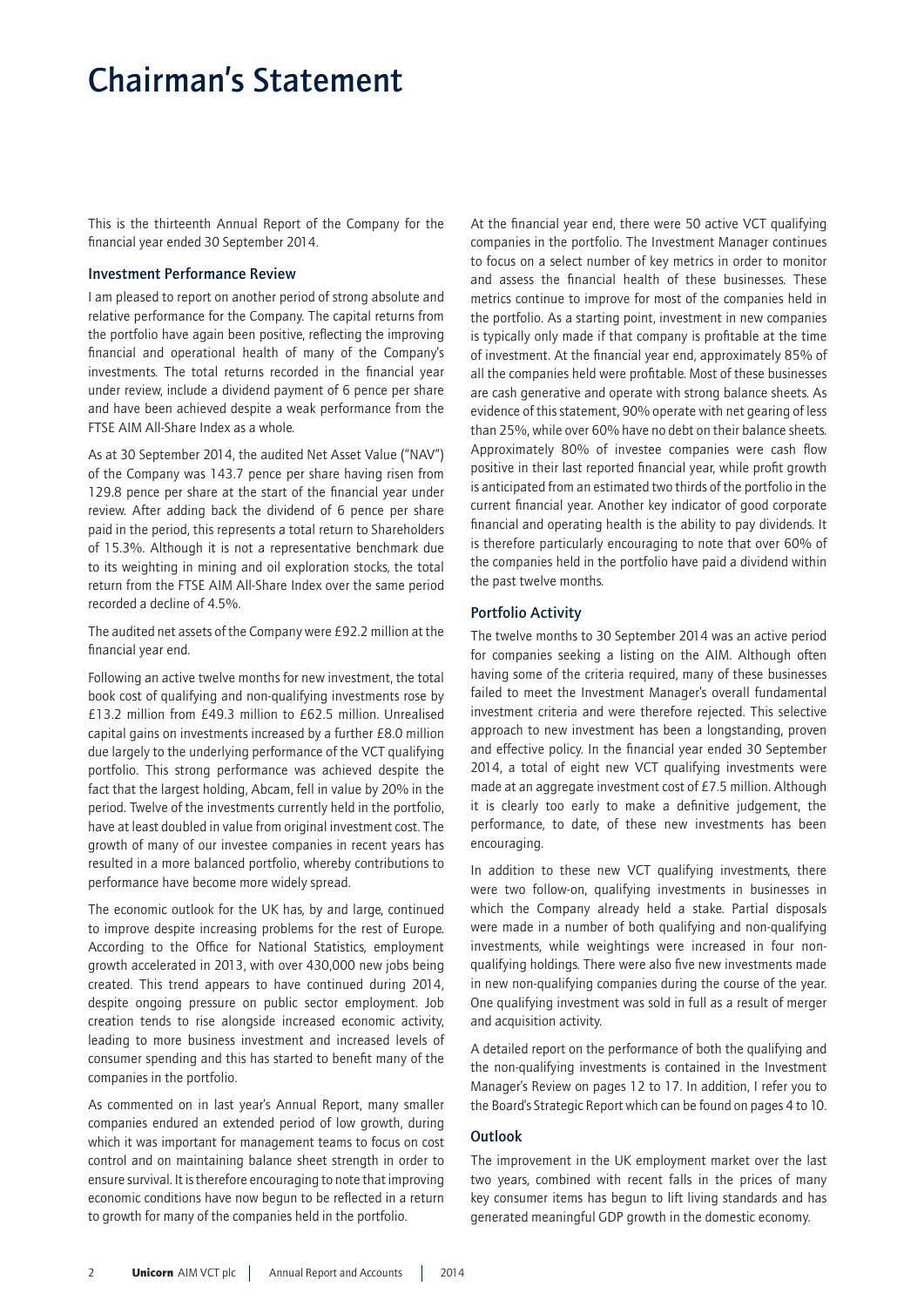Continued recovery in the UK economy remains uncertain, however, and to a large extent is dependent on the outcome of broader issues. Concerns are developing arising from; hostilities in Eastern Europe, conflict in the Middle East, sustainability of economic growth in China and other emerging economies and perhaps most importantly, from the point of view of our investee companies, the persistently weak Eurozone economies. Each of these issues is capable of undermining confidence and derailing the UK's economic revival. The performance of the UK equity market has been reflecting this uncertainty, particularly in more recent months.

Notwithstanding such uncertainties, the outlook for the Company appears sound. The management teams of the investee companies are generally expressing cautious optimism about the prospects for delivering growth. When compared with the challenges faced in the aftermath of the 2008 financial crisis, it is also evident that many of these businesses are in a much stronger position both operationally and financially than they were six years ago.

Careful stock selection and prudent portfolio management has delivered strong returns to Shareholders in recent years. The cautious, disciplined and selective approach to investing and managing the Company's assets has proven successful and will be maintained. As a consequence, I am optimistic that the Investment Manager can continue to deliver market leading performance in the future.

I would like to take this opportunity to thank all Shareholders for their support of the Company and to invite you to attend the Company's Annual General Meeting on 12 February 2015.

In closing I especially wish to thank our former administrator, Mobeus Equity Partners and its predecessor Matrix for the exceptional work they did over thirteen years providing this essential service. In particular I would like to single out Rob Brittain who headed that effort for so many years. I also welcome our new administrator, ISCA Administration Services Limited and look forward to a productive working relationship with them.

Peter Dicks *Chairman* 11 December 2014

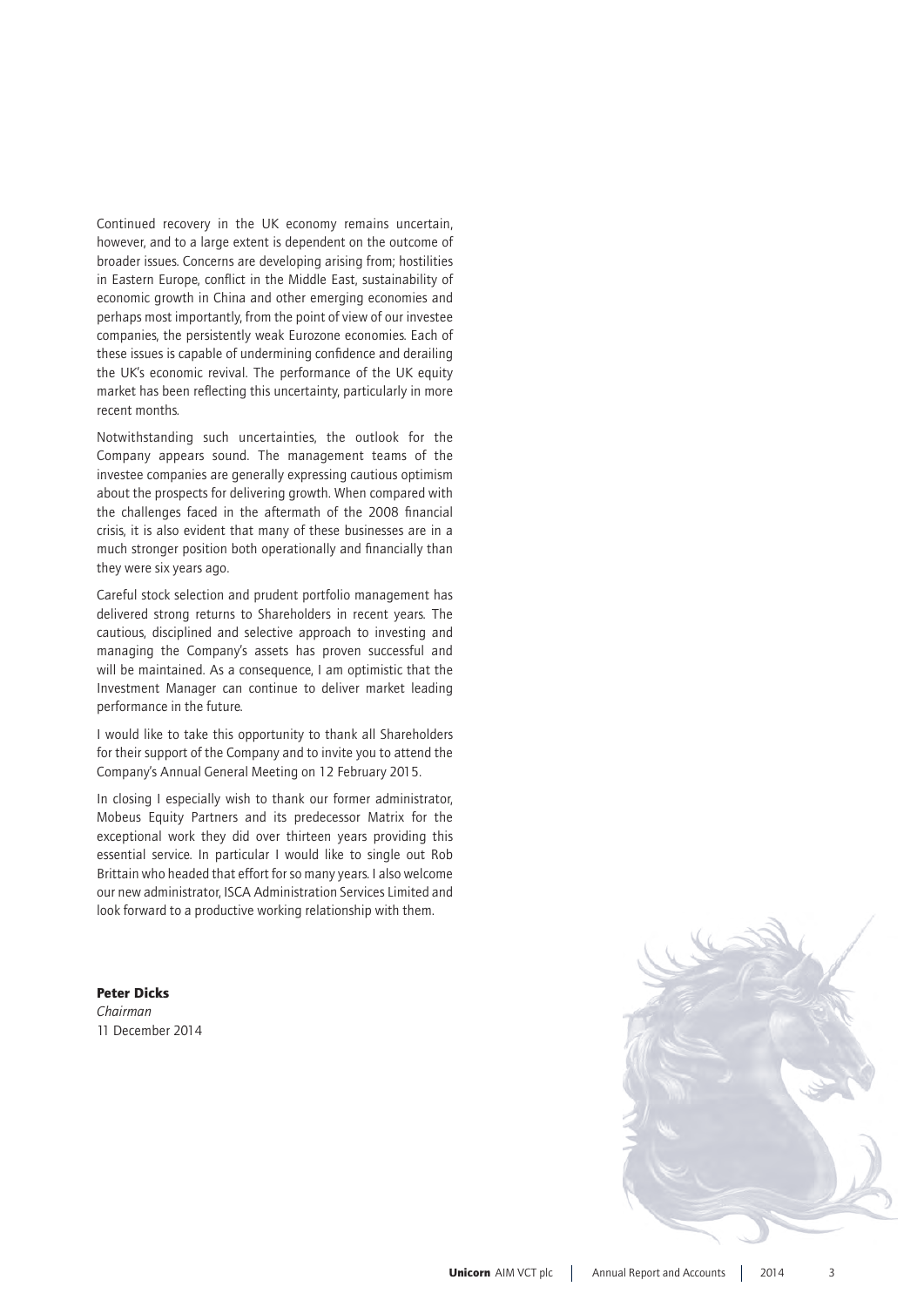The purpose of this Strategic Report is to inform Shareholders of the Company on several key matters and assist them in assessing the extent to which the Directors have performed their legal duty to promote the success of the Company in accordance with section 172 of the Companies Act 2006. This Report summarises:

- i) the Company's business model and objective;
- ii) the Board's strategy for achieving those objectives;
- iii) performance during the year;
- iv) key performance indicators;
- v) key events during the year;
- vi) the principal risks and uncertainties faced by the Company;
- vii) the regulatory environment within which it operates; and
- viii) the Company's prospects.

The Investment Manager's Review on pages 12 to 17 also includes what it believes to be a balanced and comprehensive analysis of the development of the business during the financial year and the position of the Company's investments at the end of the year.

The Company's Independent Auditor is required to report by exception on whether the information given in the Strategic Report is consistent with the financial statements. The Auditor's Report is set out on pages 41 and 42.

#### The Company and its Business Model

The Company is registered in England and Wales as a Public Limited Company (registration number 04266437) and is approved as a Venture Capital Trust (VCT) under section 274 of the Income Tax Act 2007 (the "ITA"). In common with many other VCTs, the Company revoked its status as an investment company as defined in section 266 of the Companies Act 1985 on 17 August 2004, to facilitate the ability to pay dividends from capital.

The Company's shares are listed on the London Stock Exchange main market under the code UAV.

The Company is an externally managed fund with a Board comprising non-executive Directors. Investment management and operational support are outsourced to external service providers, with the strategic and operational framework and key policies set and monitored by the Board as described in the diagram on page 5. Further information on each of the service providers is outlined in the Corporate Governance Statement on page 36.

The Board has overall responsibility for the Company's affairs including the determination of its investment policy. Risk is spread by investing in a number of different businesses across different industry sectors. The Investment Manager is responsible for managing sector and stock specific risk and the Board does not impose formal limits in respect of such exposures. However, in order to maintain compliance with HMRC rules and to ensure that an appropriate spread of investment risk is achieved, the Board receives and reviews comprehensive reports from the Investment Manager and the Administrator on a monthly basis. When the Investment Manager proposes to make any investment in an unquoted company, the prior approval of the Board is required. With effect from 1 September 2014 ISCA Administration Services Limited took over from Mobeus Equity Partners the provision of company secretarial and accountancy services to the Company.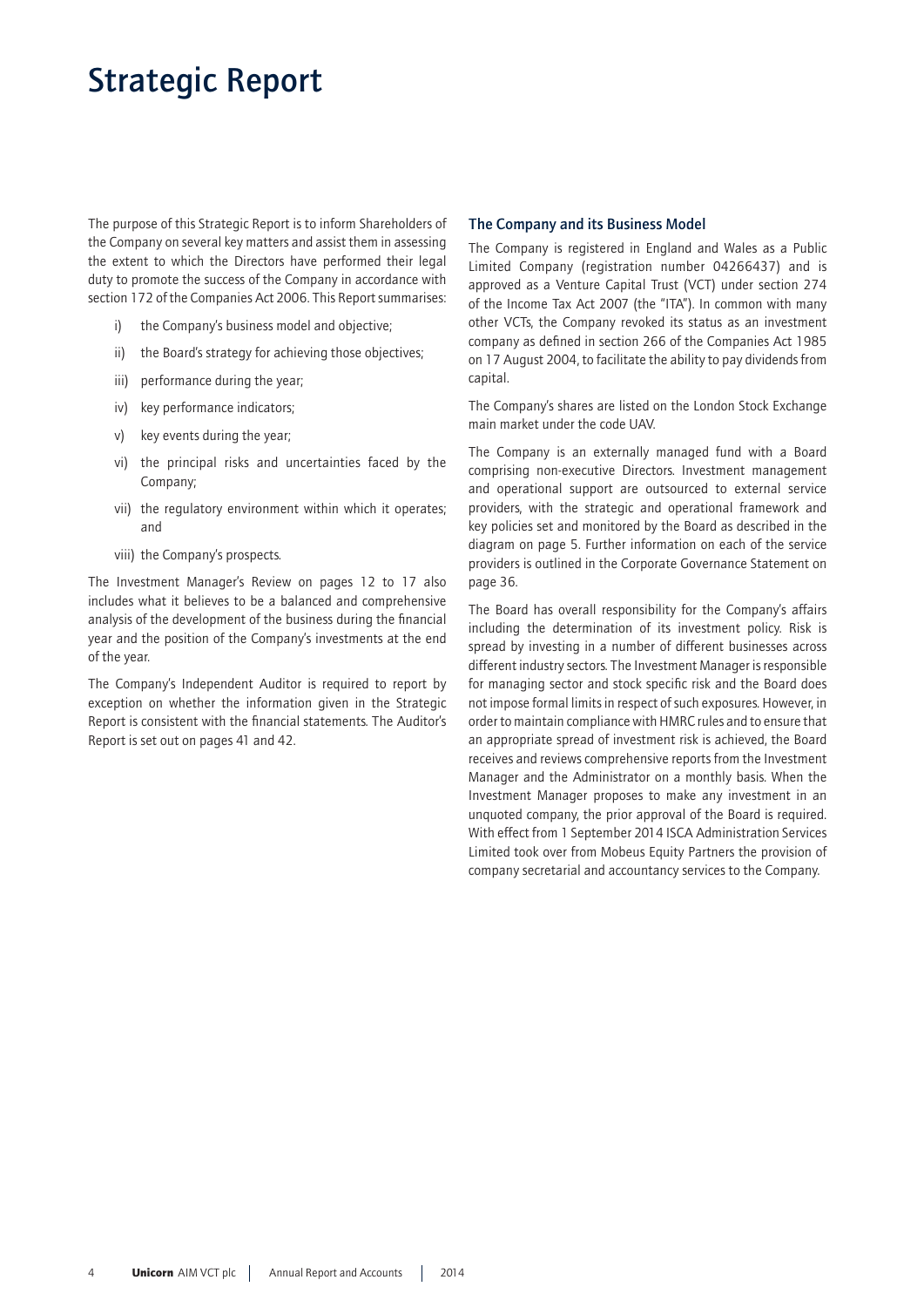

A summary of the relationship between the Board, the Company's Shareholders and external service providers is depicted below:–

#### The Board's Strategy

#### Investment objective and policy

The Company's objective is to provide Shareholders with an attractive return from a diversified portfolio of investments, predominantly in the shares of AIM quoted companies, by maintaining a steady flow of dividend distributions to Shareholders from the income as well as capital gains generated by the portfolio.

To achieve this objective, the Company's strategy is to invest in companies which meet the criteria referred to in the investment policy, which requires the Investment Manager to identify and invest in a diversified portfolio, predominantly of VCT qualifying companies quoted on AIM. Further details can be found on page 11.

#### Performance during the year

As at 30 September 2014, the audited NAV of the Company was 143.7 pence per share, having risen by 13.9 pence from 129.8 pence per share at the start of the financial year under review. After adding the dividend of 6 pence per share paid in the year, this is a total return to Shareholders of 19.9 pence for the year or 15.3% of the opening NAV for the year. In comparison, the total return from the FTSE AIM All-Share Index, although not a representative benchmark due its weighting in mining and oil exploration stocks, over the same period was –4.5%. The audited net assets of the Company were £92.2 million at the financial year end.

At the financial year end, there were 50 active VCT qualifying companies in the portfolio. The Investment Manager continues to focus on a select number of key metrics in order to monitor and assess the financial health of these businesses. These metrics continue to improve for most of the companies held in the portfolio. As a starting point, investment in new companies is typically only made if that company is profitable at the time of investment. At the financial year end, approximately 85% of all the companies held were profitable. Most of these businesses are cash generative and operate with strong balance sheets.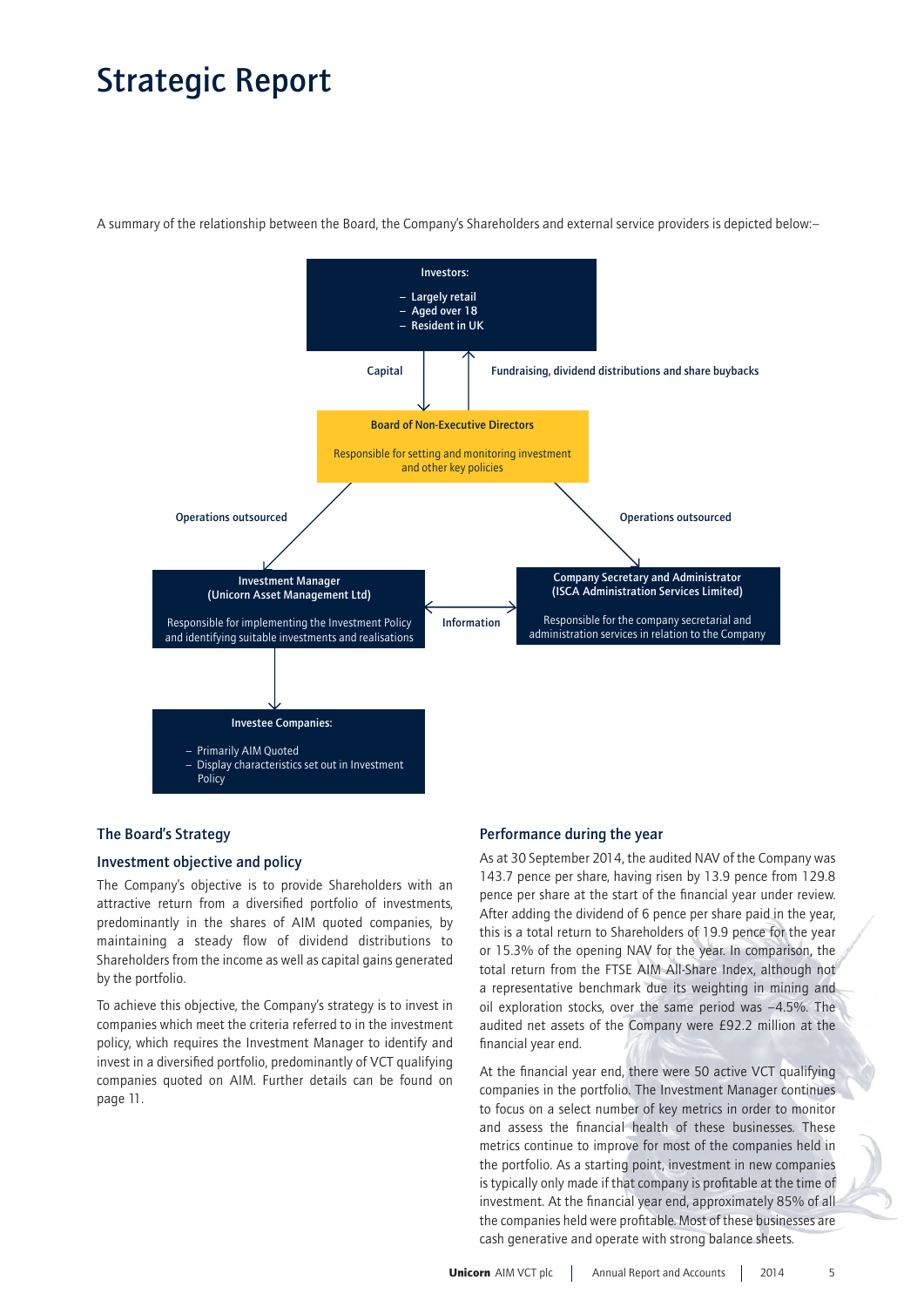As evidence of this statement, 90% operate with net gearing of less than 25%, while over 60% have no debt on their balance sheets. Approximately 80% of investee companies were cash flow positive in their last reported financial year, while profit growth is anticipated from an estimated two thirds of the portfolio in the current financial year. Another key indicator of good financial and operating health is the ability to pay dividends. It is therefore particularly encouraging to note that over 60% of the companies held in the portfolio have paid a dividend within the past twelve months.

In the year to 30 September 2014, a total of £9.5 million was realised through the sale of investments and a total of £13.4 million raised from the offer for subscription. £17.4 million was deployed in new investments and approximately £3.6 million paid out as dividends to Shareholders. A further £1.9 million was used to help fund share buybacks and to meet the operating costs of the Company.

Over the 12 months to 30 September 2014 there was a net gain on investments of £11.9 million and the total profit on ordinary activities was £11.1 million, equivalent to earnings of 18.2 pence per share. The profit on the revenue account was £350,000. At the financial year end, the portfolio consisted of 50 qualifying and 23 non-qualifying investments in active businesses.

The longer term performance of the Company remains robust. Since the merger with Unicorn AIM VCT II plc, which was completed in March 2010, the total return to Shareholders has been 78.3%, including the payment of 20 pence per share in tax free dividends.

#### Key Performance Indicators

The bar charts below and on page 7 display the key indicators that the Board uses to measure the Investment Manager's performance, thereby helping Shareholders to assess how the Company is performing against its objective:

#### • NAV per share, cumulative dividends paid & cumulative total Shareholder return\*



\* The cumulative total Shareholder return since the merger of the Company with Unicorn AIM VCT II plc on 9 March 2010, when the NAV per share was 91.8 pence, has been 71.9 pence representing the cumulative dividends paid of 20 pence plus the increase in NAV per share of 51.9 pence since that date.

The Board is pleased with the performance illustrated in the chart above, particularly in respect of the year under review.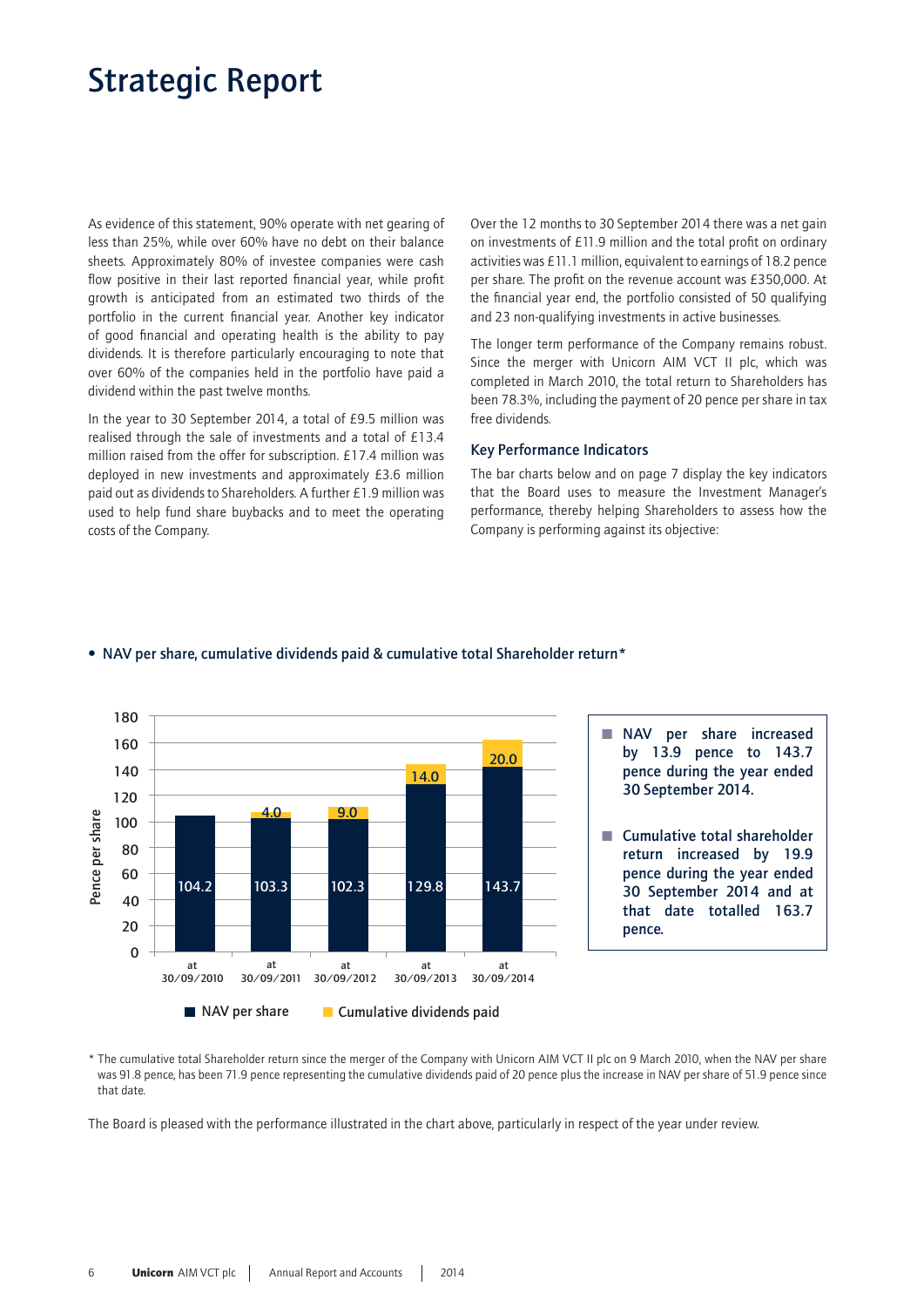#### • Earnings per share\*

The Company's earnings per share for the year ended 30 September 2014, together with those of the previous financial years since the merger with Unicorn AIM VCT II plc in March 2010, are outlined in the graph below:



\*Total earnings including unrealised gains on investments after taxation divided by the weighted average number of shares in issue.

#### • Running Costs

The Ongoing Charges of the Company for the financial year under review represented 2.5% (2013: 2.5%) of average net assets, which remains competitive when compared with other AIM focused VCTs.

Shareholders should note that this ratio has been calculated in accordance with the Association of Investment Companies' ("AIC") recommended methodology, published in May 2012. This figure indicates the annual percentage reduction in shareholder returns as a result of recurring operational expenses. Although the Ongoing Charges figure is based on historic information, it does provide Shareholders with a guide to the level of costs that may be incurred by the Company in the future.

Further information in respect of the Company's performance can be found in the financial highlights on page 1.

#### Key Events during the Year *Offer for Subscription*

The Board recently launched a £15 million Offer for Subscription, with the facility to extend by a further £10 million through the subscription of up to 22.5 million Ordinary Shares.

The Investment Manager is seeing attractive investment opportunities in companies seeking finance in a broad spectrum of sectors offering good growth and income prospects. In order to take advantage of these opportunities the Board is therefore seeking to raise further funds through the Offer.

The Offer opened on 17 September 2014 and will close at 12.00 noon on 30 June 2015 (unless fully subscribed by an earlier date or otherwise extended or closed at the Directors' discretion). Subscribers who wish to apply under the Offer for the 2014/2015 tax year should note that the deadline for such applications is 12.00 noon on Wednesday 1 April 2015. At the date of this report, the Company had raised £6.2 million under this offer.

A prospectus relating to this Offer has been issued and mailed to all existing Shareholders. Also, a copy of the prospectus can be downloaded from the Company's website: www.unicornaimvct.co.uk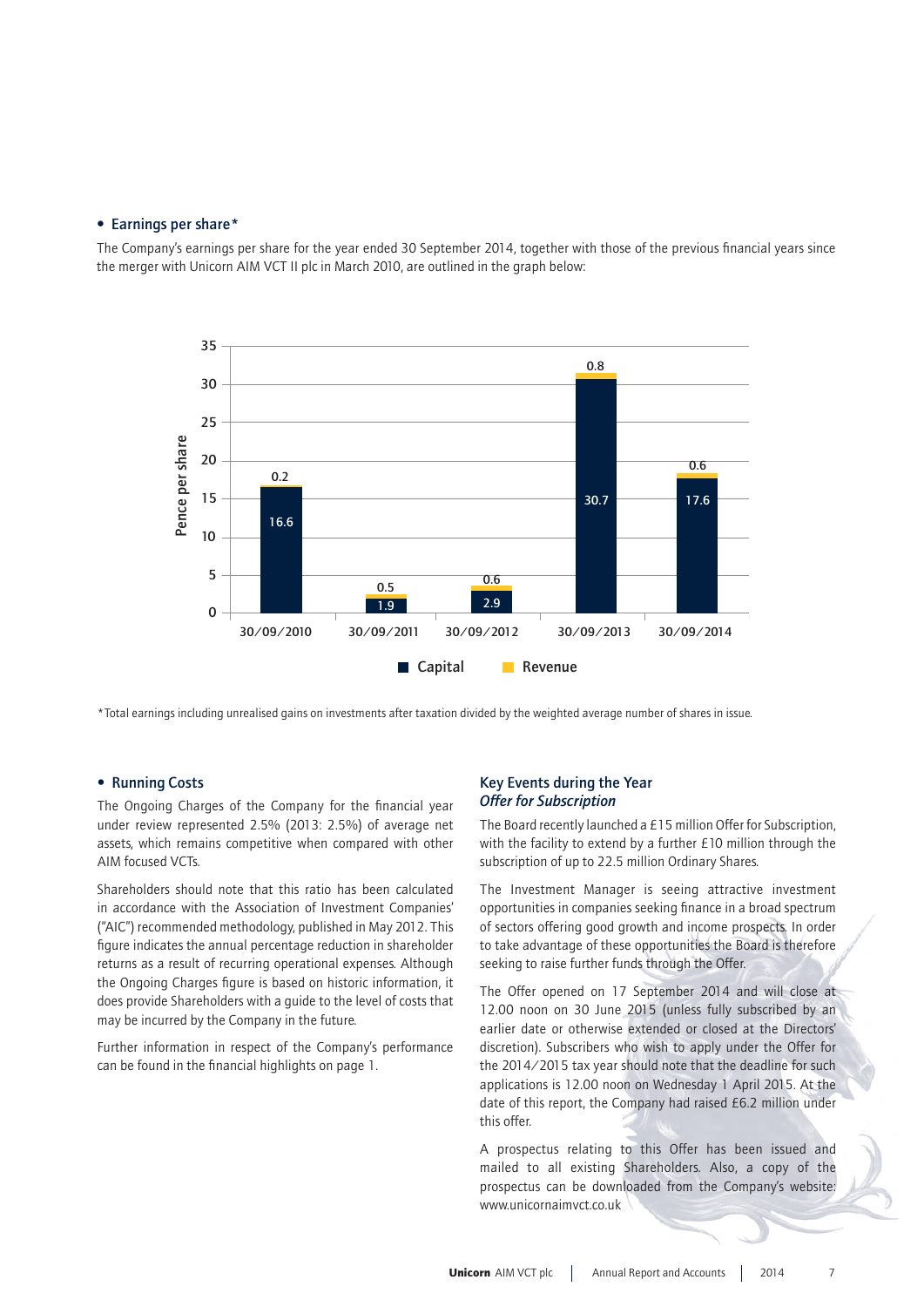#### Key Policies

The Board sets the Company's policies and objectives and ensures that its obligations to Shareholders are met. Besides the Investment policy already referred to, the other key policies set by the Board are outlined below.

#### Dividend policy

 The Board remains committed to a policy of maintaining a steady flow of dividend distributions to Shareholders from the income and capital gains generated by the portfolio. Dividend payments paid to Shareholders during the period amounted to £3.6 million, being 6 pence per share. Since the original launch of Unicorn AIM VCT in 2001, qualifying Shareholders have, in aggregate, received approximately £33.6 million in tax free dividend distributions including those paid to former shareholders in Unicorn AIM VCT II plc.

 The Board has considered the payment of a final dividend for the financial year ended 30 September 2014 and, is recommending a final dividend of 6 pence per share (income: 0.50 pence; capital: 5.50 pence) to Shareholders, payable on 20 February 2015 to Shareholders on the register on 16 January 2015.

 The ability to pay dividends and the amount of such dividends are influenced by the performance of the Company's investments, available distributable reserves and cash, as well as the need to retain funds for further investment and ongoing expenses.

#### Share buybacks and discount policy

 The Board believes that it is in the best interests of the Company and its Shareholders to make market purchases of its shares from time to time, given the limited secondary market for VCT shares generally, and to seek both to enhance NAV and to reduce, to a degree, any prevailing discount to NAV in the current market price that might otherwise prevail. The Board agrees the discount to NAV at which shares will be bought back and keeps this under regular review. The Board seeks to maintain a balance between the interests of those wishing to sell their shares and continuing Shareholders.

 The Company has continued to buy back shares for cancellation at various points throughout the financial year in accordance with the above policy. A total of 2,024,729 shares with a nominal value of £20,247 were purchased for cancellation during the course of the year at an average price of 121.6 pence per share for a total consideration of £2.5 million. At the financial year end, the Company's shares were quoted at a price of 130 pence representing a discount to Net Asset Value per share of 9.5%.

 The Board intends to continue with the above buyback policy. Any future repurchases will be made in accordance with quidelines established by the Board from time to time and will be subject to the Company having the appropriate authorities from Shareholders and sufficient funds available for this purpose. Share buybacks will also be subject to the Listing Rules and any applicable law at the relevant time. Shares bought back in the market are normally cancelled.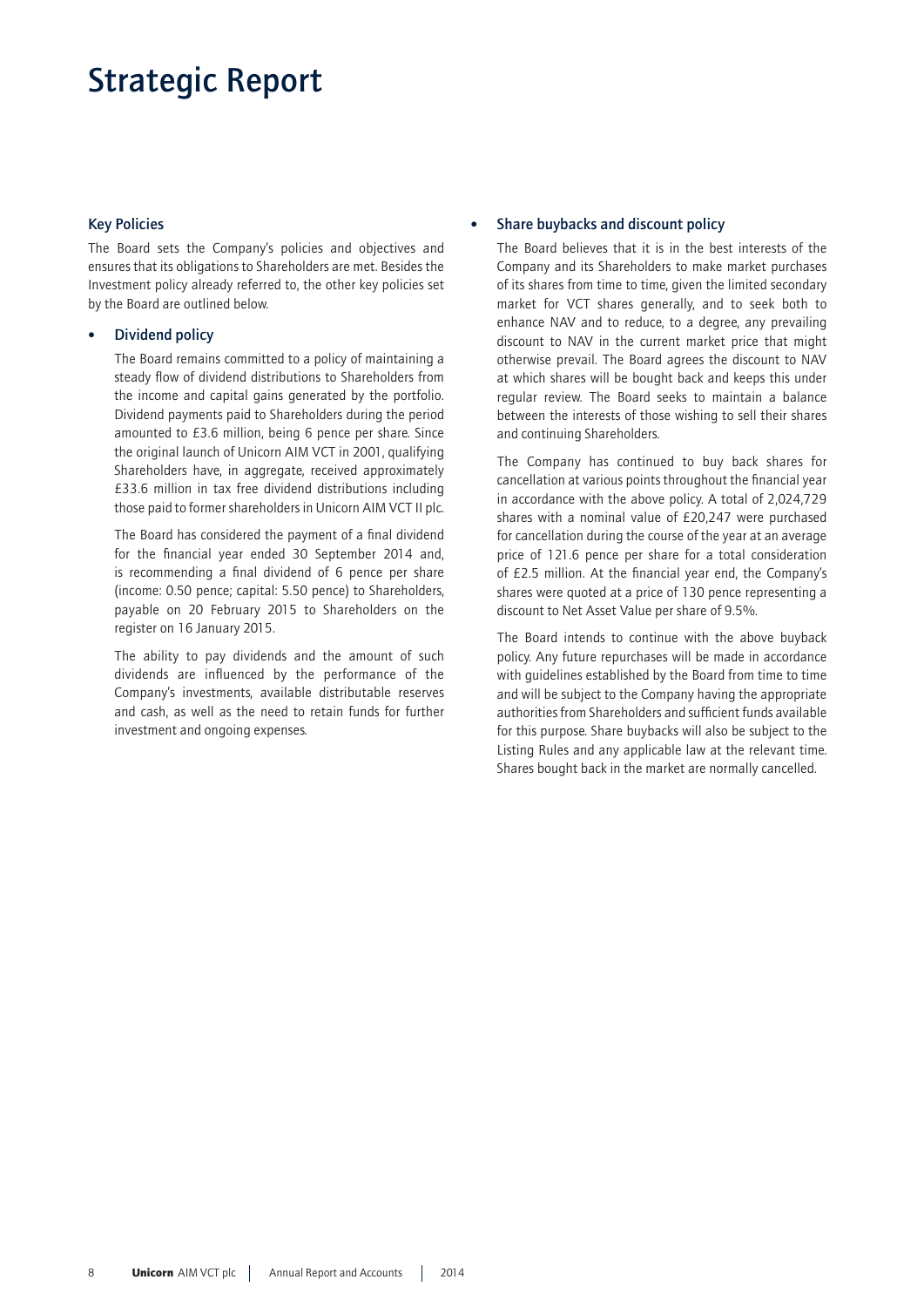#### • Principal risks and uncertainties

 The Directors also review the principal risks faced by the Company as part of the internal controls process, as outlined below. Note 19 to the Financial Statements on pages 56 to 61 also provides information on the Company's financial risk management objectives and exposure to risks.

| <b>Risk</b>                             | Possible consequence                                                                                                                                                                                                                                                                                                                                                                                                                                                                                                                                                              | How the Board guards against risk                                                                                                                                                                                                                                                                                                                                                             |
|-----------------------------------------|-----------------------------------------------------------------------------------------------------------------------------------------------------------------------------------------------------------------------------------------------------------------------------------------------------------------------------------------------------------------------------------------------------------------------------------------------------------------------------------------------------------------------------------------------------------------------------------|-----------------------------------------------------------------------------------------------------------------------------------------------------------------------------------------------------------------------------------------------------------------------------------------------------------------------------------------------------------------------------------------------|
| Investment and<br>strategic risk        | Unsuitable investment strategy or stock selection could<br>lead to poor returns to Shareholders.                                                                                                                                                                                                                                                                                                                                                                                                                                                                                  | Regular review of investment strategy<br>$\bullet$<br>by the Board.<br>Careful consideration<br>$\bullet$<br>of _<br>the<br>performance of the investment<br>portfolio on a regular basis.<br>All unquoted investments require pre-<br>$\bullet$<br>investment authorisation from the<br>Board.                                                                                               |
| Regulatory and<br>tax risk              | The Company is required to comply with the Companies<br>Act 2006, ITA, AIFMD (as applicable to small registered<br>UK AIFMs), UKLA Rules and UK Accounting Standards.<br>Breaching these rules may result in a public censure,<br>suspension from the Official List and/or financial penalties.<br>There is a risk that the Company may lose its VCT status<br>under the ITA. Should this occur, Shareholders may lose any<br>upfront income tax relief they received and be taxed on<br>any future dividends paid and capital gains received if they<br>dispose of their shares. | legislative<br>Regulatory<br>$\bullet$<br>and<br>developments are kept under review<br>by the Board.<br>The Company's VCT qualifying<br>$\bullet$<br>status is continually reviewed by<br>the Investment Manager and the<br>Administrator.<br>$\bullet$<br>PricewaterhouseCoopers LLP has been<br>retained by the Board to undertake<br>an independent VCT status ongoing<br>monitoring role. |
| <b>Operational risk</b>                 | The Company has no employees and is therefore reliant<br>on third party service providers. Failure of the systems<br>at third party service providers could lead to inaccurate<br>reporting or monitoring. Inadequate controls could lead to<br>the misappropriation of assets.                                                                                                                                                                                                                                                                                                   | Internal control reports are provided<br>$\bullet$<br>by service providers on a regular basis.<br>The Board considers the performance<br>$\bullet$<br>of the service providers annually.                                                                                                                                                                                                      |
| <b>Fraud and</b><br>dishonesty<br>risks | Fraud may occur involving Company assets perpetrated<br>by a third party, the Investment Manager or other service<br>provider.                                                                                                                                                                                                                                                                                                                                                                                                                                                    | Internal control reports are provided<br>$\bullet$<br>by service providers on a regular basis.<br>The Administrator is independent of<br>$\bullet$<br>the Investment Manager.                                                                                                                                                                                                                 |
| Financial<br><b>Instrument risks</b>    | The main risks arising from the Company's financial<br>instruments are due to fluctuations in their market prices,<br>interest rates, credit risk and liquidity risk.                                                                                                                                                                                                                                                                                                                                                                                                             | The Board regularly reviews and<br>$\bullet$<br>agrees policies for managing these<br>risks and full details can be found in<br>Note 19 on pages 56 to 61.                                                                                                                                                                                                                                    |
| Economic risk                           | Events such as recession, inflation or deflation, movements<br>in interest rates and technological change can affect<br>trading conditions and consequently the value of the<br>Company's investments.                                                                                                                                                                                                                                                                                                                                                                            | $\bullet$<br>While no single policy can obviate<br>such risks, the Company invests in<br>a diversified portfolio of companies,<br>whilst maintaining adequate liquidity.                                                                                                                                                                                                                      |

#### The Regulatory Environment

The Board and Investment Manager are required to consider the regulatory environment when setting the Company's strategy and making investment decisions. A summary of the key considerations are outlined below.

#### • Human rights

 The Board seeks to conduct the Company's affairs responsibly and expects the Investment Manager to consider the human rights implications of its decisions, as far as possible, particularly with regard to investment decisions.

#### **Diversity**

 The Directors are aware of the need to have a Board which, as a whole, comprises an appropriate balance of skills, experience and diversity. Appointments to the Board are made according to expertise and knowledge. The Board currently comprises four male non-executive Directors and the Board has confirmed that it is content with its current composition. The Board will, however, consider gender diversity in making future appointments.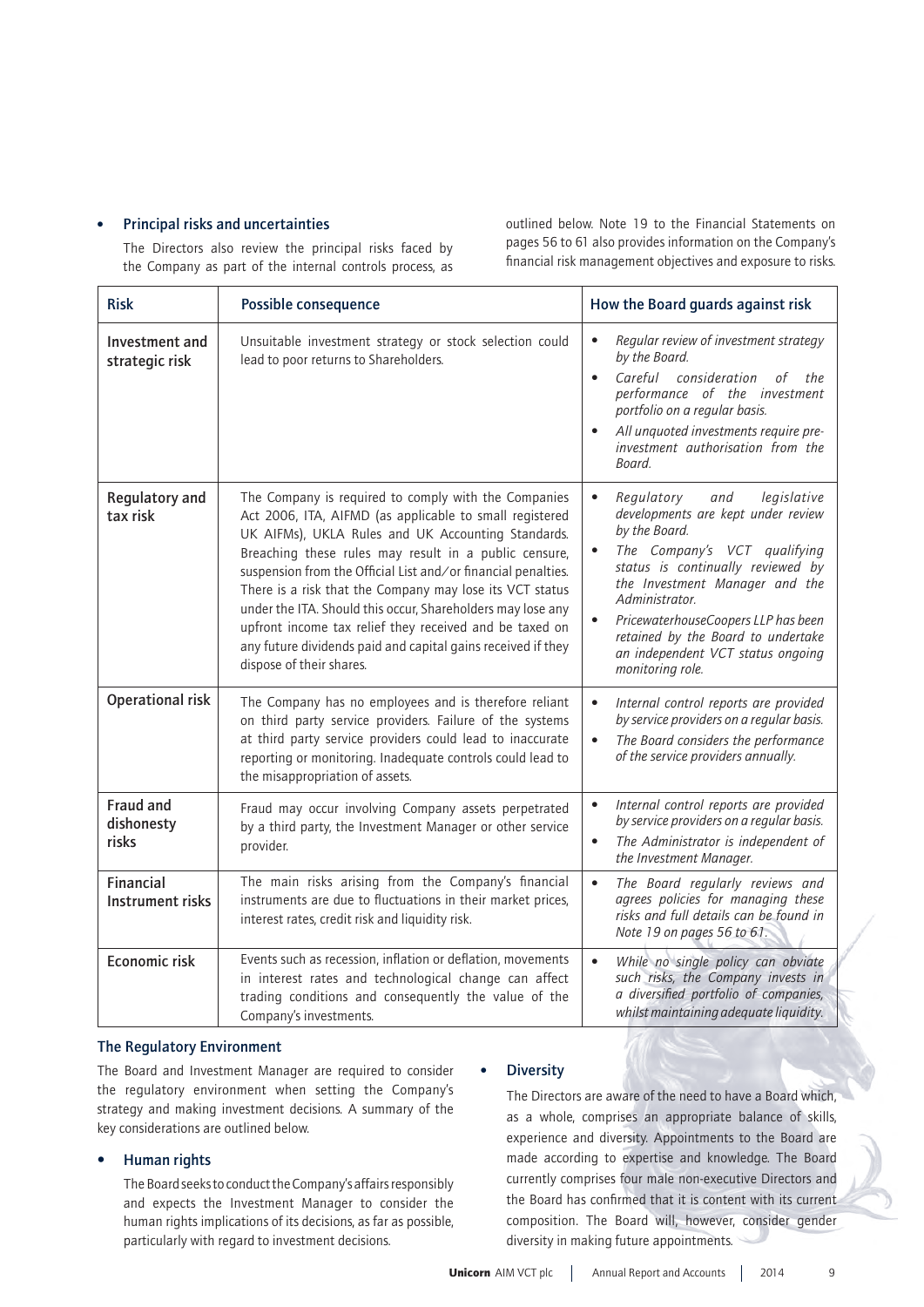#### • Anti-bribery policy

 The Company has adopted a zero tolerance approach to bribery and will not tolerate bribery under any circumstances in any transaction in which it is involved. The Company values its reputation for ethical behaviour and for financial probity and reliability and the Directors are committed to working to the highest ethical standards.

 The Company expects and requires each of its service providers to work to the same standard and has obtained confirmation from them that this is the case.

#### • Environmental and social responsibility

 The Board seeks to conduct the Company's affairs responsibly and expects the Investment Manager to consider relevant social and environmental matters when appropriate, particularly with regard to investment decisions. The Company has offered electronic communications where possible, to reduce the volume of paper it uses in sending communications to Shareholders. In addition, Board and Committee meetings are held by conference call where it is appropriate to do so. The Company's Annual and Half-Yearly reports are printed on paper sourced from forests certified by the Forestry Stewardship Council ("FSC") that meet its environmental, social and economic standards.

#### Prospects

Notwithstanding political and economic uncertainties, the outlook for the Company appears sound. The management teams of the investee companies are generally expressing cautious optimism about the prospects for delivering growth. When compared with the challenges faced in the aftermath of the 2008 financial crisis, it is also evident that many of these businesses are in a stronger position both operationally and financially than they were six years ago.

Careful stock selection and prudent portfolio management has delivered strong returns to Shareholders in recent years. The cautious, disciplined and selective approach to investing and managing the Company's assets has proven successful and will be maintained. As a consequence, there is reason to be optimistic the Investment Manager can continue to deliver market leading performance in the future.

For and on behalf of the Board

Peter Dicks *Chairman* 11 December 2014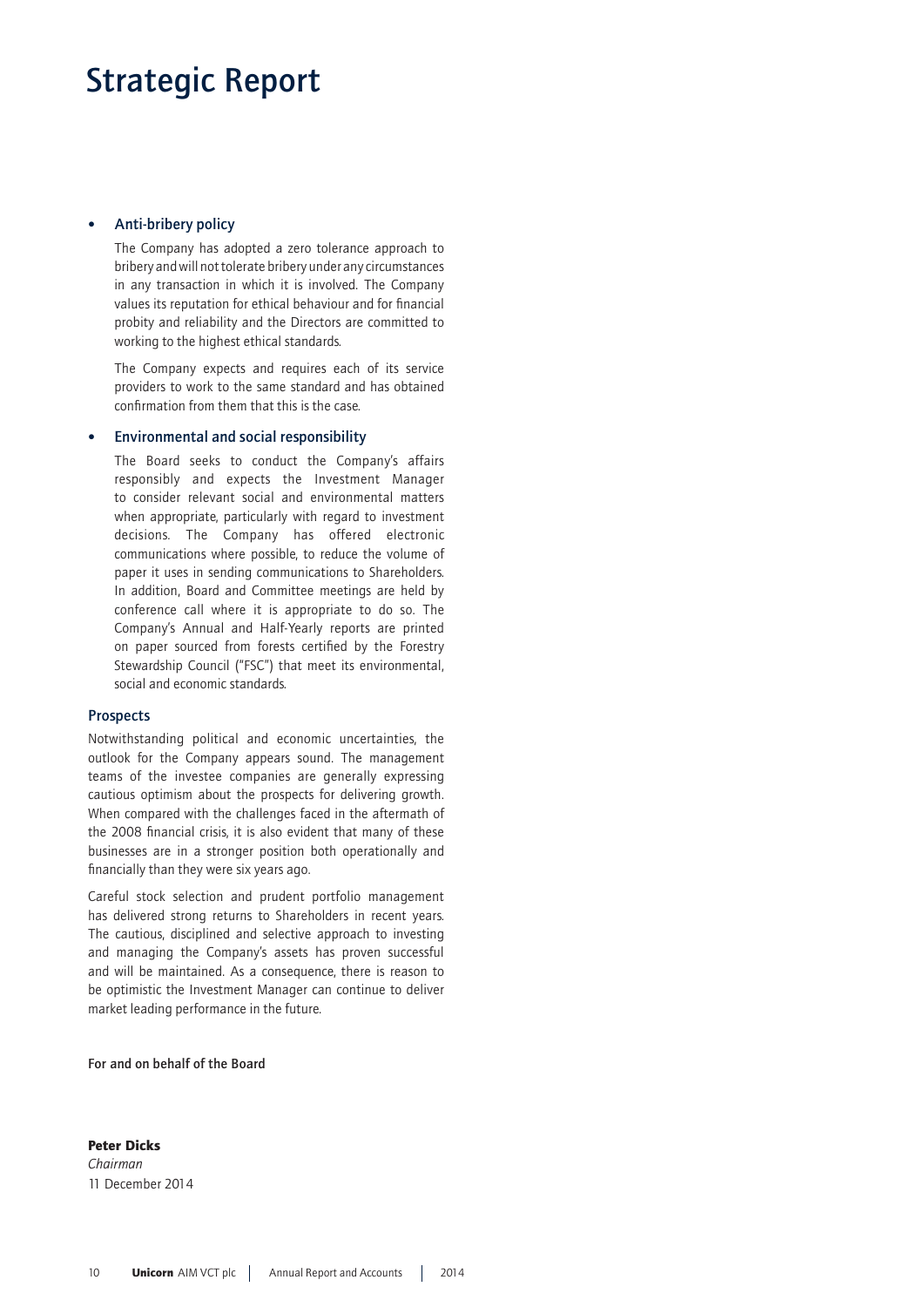# Investment Policy

In order to achieve the Company's Investment Objective, the Board has agreed an Investment Policy which requires the Investment Manager to identify and invest in a diversified portfolio, predominantly of VCT qualifying companies quoted on AIM that display a majority of the following characteristics:

- $\triangleright$  experienced and well-motivated management;
- $\triangleright$  products and services supplying growing markets;
- $\triangleright$  sound operational and financial controls; and
- $\ge$  good cash generation to finance ongoing development allied with a progressive dividend policy.

Asset allocation and risk diversification policies, including maximum exposures, are to an extent governed by prevailing VCT legislation. Specific conditions for HM Revenue & Customs ("HMRC") approval of VCTs include the requirement that no single holding may represent more than 15% (by value) of the Company's total investments and cash, at the date of investment.

#### VCT regulation

The Investment Policy is designed to ensure that the Company continues to qualify and is approved as a VCT by HMRC.

Amongst other conditions, the Company may not invest more than 15% (by VCT value) at the time of the investment in a single company and throughout the period must have at least 70% by VCT value of its investments in shares or securities in VCT qualifying holdings, of which a minimum overall of 30% by VCT value (70% for funds raised after 6 April 2011) must be in ordinary shares which carry no preferential rights (save as may be permitted under VCT rules). In addition, the Company must have at least 10% by value of its investment in each VCT qualifying company in ordinary shares which carry no preferential rights (save as may be permitted under VCT rules).

The £1 million limit on the amount of investment a VCT may make into a particular company within a tax year has been abolished, except where that company trades in partnership or has a joint venture. It is now a requirement that an investee company should not receive more than £5 million from State Aid sources, including VCTs, within any twelve month rolling period.

#### Asset mix

Where capital is available for investment while awaiting suitable VCT qualifying opportunities, or in excess of the 70% VCT qualification threshold, it may be invested in collective investment funds or in non-qualifying shares and securities in smaller listed UK companies. Cash and liquid resources are held in bank accounts and money-market funds.

#### Borrowing

To date the Company has operated without recourse to borrowing. The Board may however consider the possibility of introducing modest levels of gearing up to a maximum of 10% of the adjusted capital and reserves, should circumstances suggest that such action is in the interests of Shareholders.

#### Alternative Investment Funds Manager's Directive ("AIFMD")

During the year the Company registered as a small Alternative Investment Manager with the Financial Conduct Authority ("FCA") and is subject to the reduced level of requirements under the Alternative Investment Fund Manager's Regulations 2013 (SI2013/1773).

If the Company becomes "leveraged" as defined in the Regulations, it may become subject to the full requirements under the Regulations including the requirement to appoint a Depositary which may have material cost implications for the Company. The Company has no present plans to become a full scope Alternative Investment Fund.

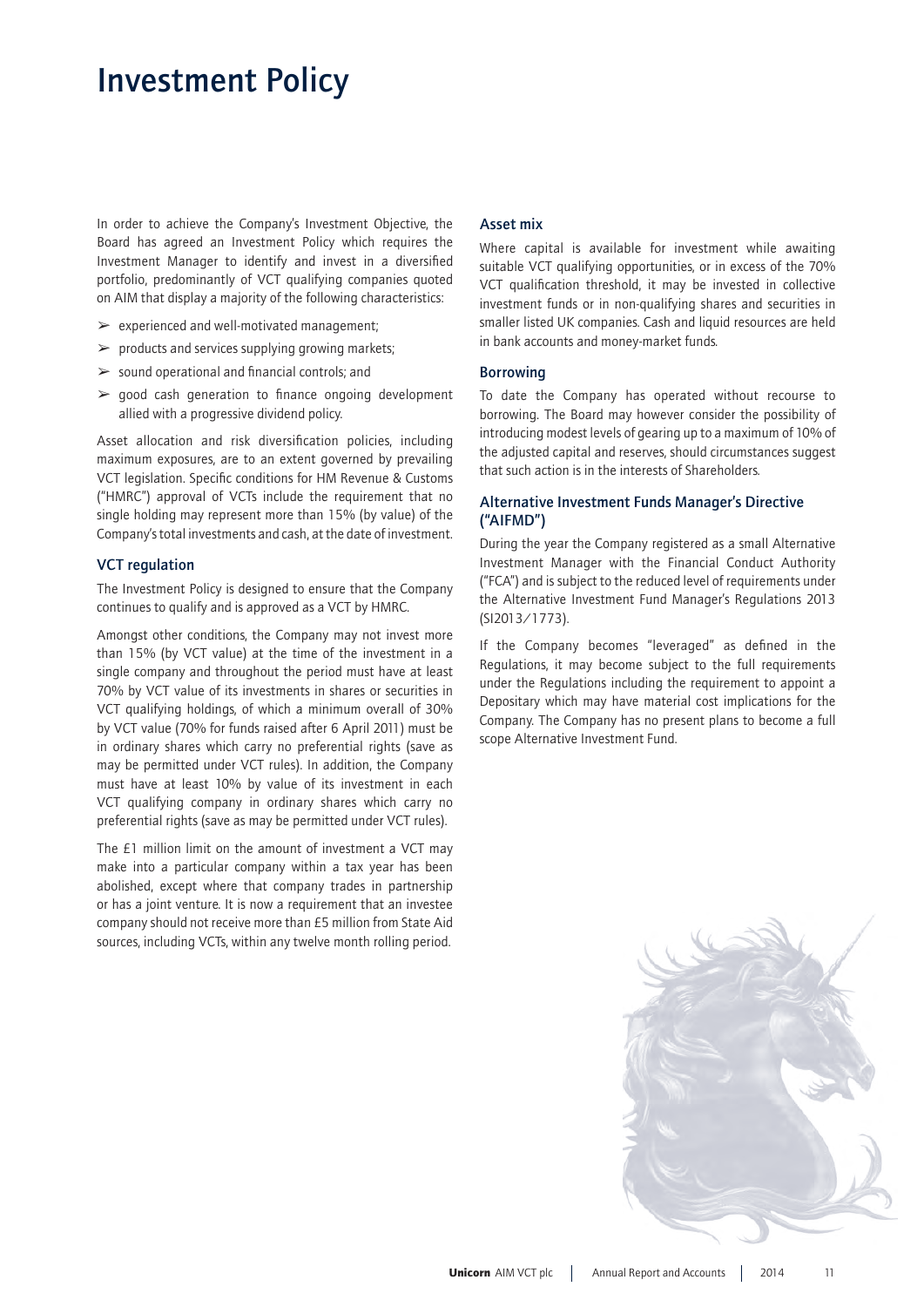### Investment Manager's Review

#### Performance and summary

The audited net assets of the Company as at 30 September 2014 totalled £92.2 million, equivalent to 143.7 pence per share. This compares with an audited Net Asset Value per share of 129.8 pence as at 30 September 2013. After adding back dividends paid of 6 pence per share in the period, the total return amounted to 19.9 pence for the year or 15.3% upon opening net asset value of 129.8 pence.

#### Alternative Investment Market ("AIM") review

Although not a representative benchmark due to its weighting in mining and oil exploration stocks, in the year ended 30 September 2014, the FTSE AIM All-Share Index delivered a disappointing total return, including dividends of –4.5%.

Having recorded a strongly positive total return in the first six months of the financial year, the Alternative Investment Market went into reverse during the second half of the financial period under review. In capital terms, all the gains made in the first half were relinquished in the second half.

Sentiment toward investing in AIM quoted companies has generally improved following recent changes in legislation. In 2013, the Government removed a restriction preventing private investors from holding AIM listed companies in their ISAs. This was followed, in 2014, by the abolition of Stamp Duty on the purchase of AIM stocks. These changes were helpful in the short term but, more importantly, are supportive for the long term success of the AIM. The most noticeable and immediate consequence of the changes was a general increase in trading volumes on AIM Indices. Greater investor interest, combined with more flexible and cost effective ownership rules led to improved liquidity, which in turn resulted in a strong period of performance for AIM quoted companies.

Unfortunately, this initial increase in trading volumes was not sustained, as political and economic concerns increased and the AIM market drifted lower in the final six months of the financial year.

The total return of the FTSE All-Share Index was +6.1%, which was significantly better than that produced by the FTSE AIM All-Share Index over the same period.

#### Performance Review

The financial year ended 30 September 2014, was another strong period of performance for Unicorn AIM VCT. Net Asset Value per share increased by 10.7% during the year, after payments to Shareholders of dividends totalling more than £3.5 million and payment of the annual running costs of the Company. The cost of share buy backs during the year amounted to almost £2.5 million.

The progress made during the year is in part due to the steady improvement in trading conditions experienced by many of the investee companies held in the portfolio. As economic conditions improve, so businesses tend to see increased demand for their products and services. For well-managed, cost efficient businesses, an increase in total sales typically translates into a disproportionately large increase in underlying earnings. In turn, this growth in earnings is usually rewarded by the market in the form of positive share price development. In the year under review, this has been the environment in which our investee companies have been operating. As a consequence, a large number of them have enjoyed significant increase in their share prices. It is important to remember, however, that in order to maximise the benefit from any improvement in trading conditions, a business needs to be flexible enough to respond quickly to emerging opportunities and financially robust enough to avoid the perils of over trading, which can easily result in insolvency. In your Manager's opinion, careful stock selection and prudent portfolio management are therefore vital components if a fund focused on investing in smaller companies is to achieve long term and sustainable growth. In no small measure, it is this cautious, selective and disciplined approach to asset management, consistently applied over many years, that has enabled the Company to grow successfully to its current size of over £92 million in net assets.

The investment portfolio continues to be diversified both by number of holdings and by sector exposure. At the financial year end, the Company held 50 active VCT qualifying companies together with 23 non-qualifying investments. These investments are spread across a variety of sectors.

Activity within the portfolio was greater than usual. There were four outright disposals, seven partial disposals and thirteen new investments made during the year under review. In addition, further VCT qualifying investments were made in two of our existing holdings. Merger and acquisition activity resulted in three VCT qualifying companies being acquired by quoted competitors. In two of these, we accepted shares in the acquiring company and these investments have therefore been retained. Finally, weightings were increased in a number of non qualifying holdings.

The total book cost of purchases amounted to approximately £17.4 million, while the total value of disposals amounted to £9.5 million. The capital profits realised on disposal were £3.9 million.

A review of the main positive and negative contributors to performance in the portfolio and a summary of the main purchases and disposals made during the year follows.

Qualifying investments (bracketed figures represent the share price movement for the year under review or since the date of investment on a mid-price basis):-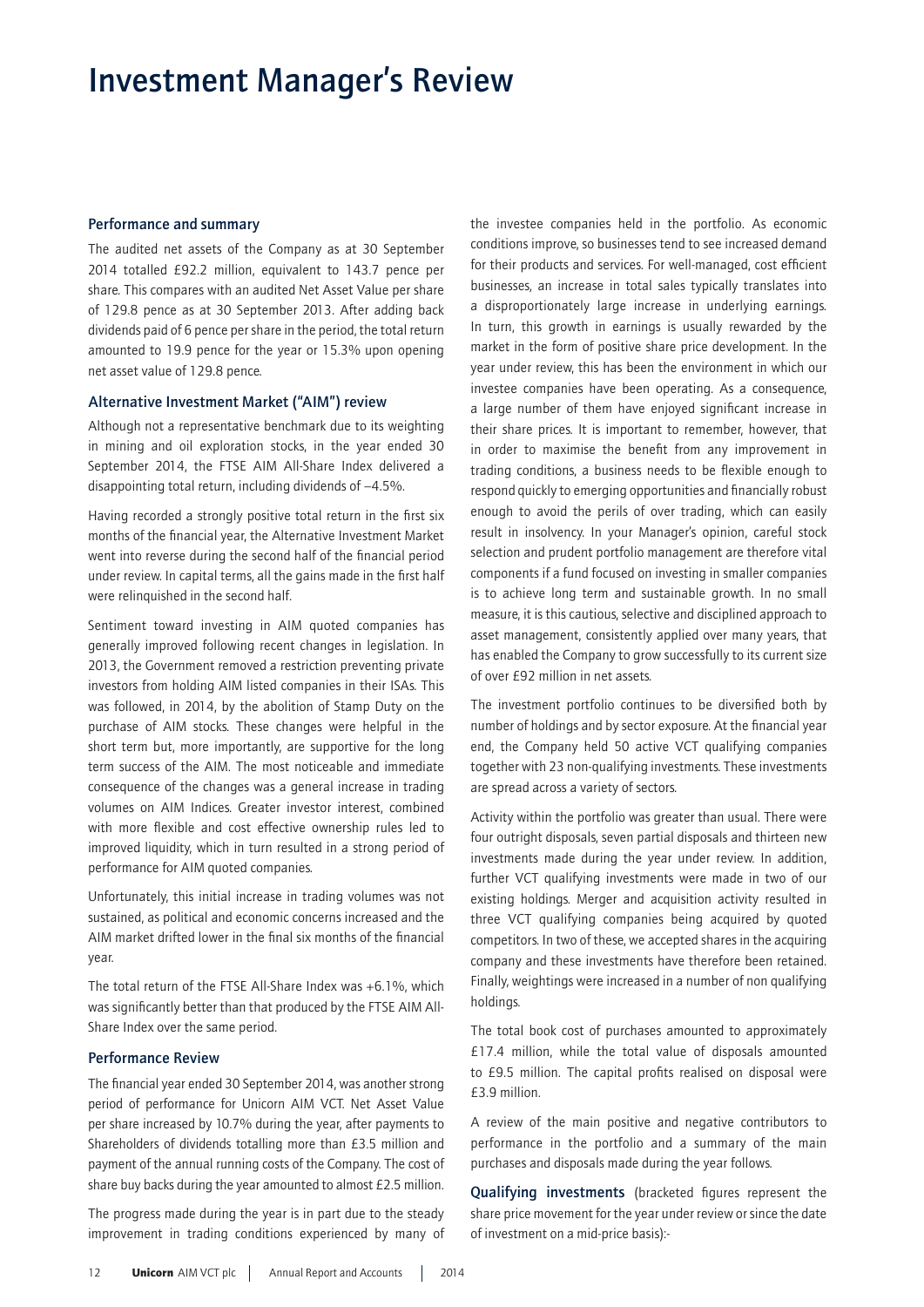*Accumuli* (+69%) is a provider of advanced IT security services. The management team are continuing to grow the range of services offered, acquiring Eqalis, which has significantly enhanced the group's capability in Big Data monitoring and analytics. The group also announced new contract wins with two pan European financial services organisations for technology solutions and services associated with Accumuli's Big Data monitoring and analytics capabilities. The company reported a £0.9 million pre-tax loss for the financial year ended March 2014, reflecting the costs associated with a "buy and build strategy". Nevertheless, revenues increased by 18% over the year and cash generated from operations increased by 50%.

*Anpario* (+84%) is an international supplier of natural, high performance feed additives to enhance health, growth and sustainability in agriculture and aquaculture. In the past twelve months, the company continued to develop sales in its target geographic regions, further increasing its international presence in major markets in Brazil, US and China. The group's financial position is healthy, with £5.7 million net cash on the balance sheet at the end of June 2014, providing a strong platform to fund investment in organic growth and to make earnings enhancing acquisitions, should opportunities arise.

*Augean* (+21%) is a provider of hazardous waste management services, including landfill and specialist treatment services. In March 2014, the CEO of Augean communicated the group's new strategic vision, with a clear focus on growing shareholder value by building market share and developing sustainable market positions, through delivery of highly specialised client-focused services. Progress in the delivery of the new strategy can be seen in a return to growth for the business. Highlights for Augean's most recently published interim results for the period ended 30 June 2014, include revenue growth of 7% to £24.9 million (2013: £23.4 million) and adjusted profit before tax up by 121% to £2.2 million (2013: £1.0 million).

*Crawshaw* (+600%) is a chain of value-orientated retail butchers. The company performed particularly well over the year, more than doubling pre-tax profits during the first half of its financial year, due to increasingly strong trading across its portfolio of stores. During the period, Crawshaw also acquired East Yorkshire Beef Ltd in May 2014, which operates a premium sector butcher's shop in Pocklingon, Yorkshire. The purchase gives Crawshaw a foothold in a different sector of the market and provides a new supply chain with potential for expansion. Crawshaw continues to benefit from the supermarket horse meat scandal as increasing numbers of consumers seek to buy their meat from trusted specialists.

*Dods (Group)* (+77%) is focused on the provision of political information, events and publishing. Following an extended period of challenging trading, there have been a number of changes to the board and management over the past twelve months. These changes include the appointment of a new Chairman and Chief Executive and the resignation of the Chief Financial Officer. From an operational perspective, Dods continues to invest in technology, which it is hoped will be instrumental in enabling the business to increase reliable, high retention, higher margin subscription based revenue streams. The publishing and events operations are also being restructured which is expected to improve profitability. Highlights for the financial year ended 31 March 2014, included a 17% increase in like for like revenues and a significant narrowing of pre-tax losses.

*Hangar 8* (+69%) manages and operates a fleet of privately owned passenger jet aircraft. The business has continued to grow throughout the year, driven not only by growth in Hangar8's fleet of private jets under management but also by developing other value added services such as an in-house aircraft maintenance facility. This has contributed to strong growth in revenues and profitability over the past twelve months. The management team remain focused on developing a strong platform from which they can build scalable growth. The group appears well positioned to take advantage of the forecast growth in the global business aviation market.

*Hayward Tyler Group* (+48%) is a specialist engineering group manufacturing a range of fluid filled electric motors and pumps that are designed to operate in the harshest environments. It is pleasing to note that significant progress was made in Hayward Tyler's financial year ended 31 March 2014. On a prorata basis, group revenues increased by 33% to £43.2 million, while earnings grew by 121% to over 6.5 pence per share, when compared with the 15 month period ended 31 March 2013. Since reporting full year results, the group has announced a series of contract wins and has confirmed that it is to receive £1 million of grant funding from the 'Civil Nuclear Sharing in Growth' programme, which will be used for ongoing shop-floor improvements, training and business development activity over a three year period.

*HML Holdings* (+59%), is a property management services group based predominantly in London and the South-East. In June 2014, HML reported results for its financial year ended 31 March 2014. Highlights included revenue growth of 15% and an increase in EPS of over 27% to 2.3 pence per share. The business continues to make strong progress both through organic growth and selective acquisitions. In keeping with this strategy, the business has expanded and strengthened its geographic footprint, by acquiring competitors in Bath (Chilton Estates Management), Guildford (Alan Foster & Associates), Bolton (PR Gibbs) and Kensington (LHH Block Management). The infrastructure that the HML management team has built in recent years improves their ability to leverage market opportunities while enabling them to maintain core values of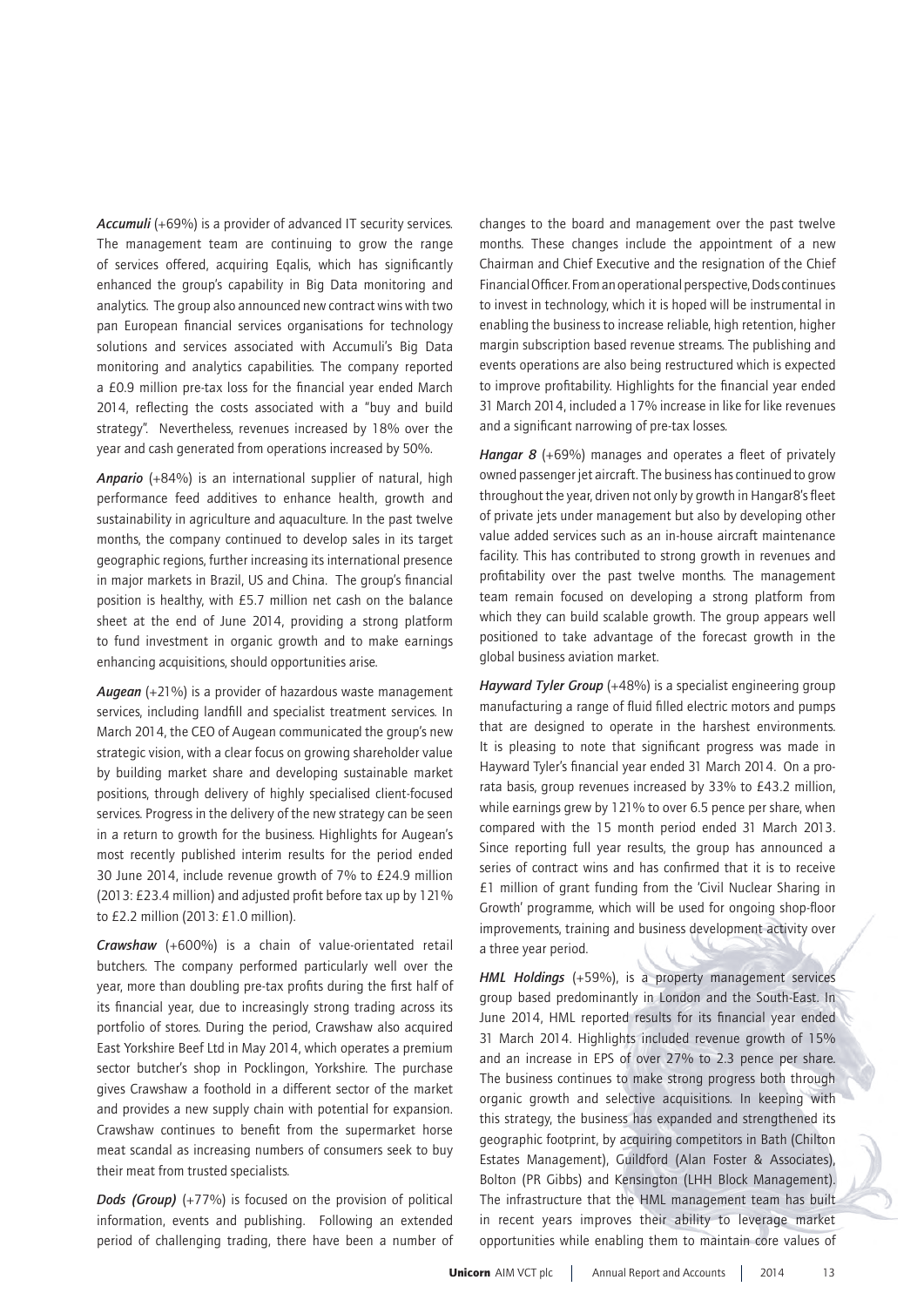### Investment Manager's Review

transparency and professionalism that have helped establish their reputation as a trusted provider of services in a highly competitive market.

*Keywords Studios* (+21%) is a provider of technical services to the video game industry. Despite a disappointing start to trading following its IPO in July 2013, Keywords has since showed good progress in growing the business organically and through acquisition. In September 2014, the business released results for its half year to the end of June 2014. These results revealed a 14% growth in revenues from existing operations and total revenue growth of 99%, reflecting the impact of acquisitions. The Group continues to invest heavily in the people and facilities required to support further organic expansion with the establishment of a new office in Singapore to support the outsourcing requirements of Electronic Arts for South East Asia. The company's financial position remains strong, with net cash of £9.6 million on the balance sheet at the end of June 2014.

*Mattioli Woods* (+22%) is a specialist pension consultancy and wealth management business. In its financial year ended May 2014 assets under management, administration and advice increased by 27% to £4.6 billion. Financial highlights included an increase in revenue of more than 25%, EPS growth of almost 17% and a 30% increase in the proposed total dividend. The business continues to invest in people and systems, providing a strong platform for future growth.

*Pressure Technologies* (+84%) is a designer and manufacturer of high pressure stainless steel cylinders, which are used in a variety of specialised applications. The group reported on a period of strong trading across all three of its divisions, in its half yearly report released in June 2014. In this period, the group achieved a 38% increase in earnings to 12.7 pence per share on revenues up by 21% to almost £20 million. Pressure Technologies' financial position remains very strong with £10.5 million of net cash on the balance sheet, supported by healthy conversion of operating profits to cash flow and a £6 million oversubscribed placing of new shares. The businesses also reported order book growth of 59%, which augurs well for the future.

*Redcentric* (+44%) is a leading IT managed services provider. The business offers a range of IT and Cloud services designed to support organisations as they migrate from traditional IT infrastructure to the Cloud. In December 2013, Redcentric completed the acquisition of 'InTechnology Managed Services', which should prove to be a transformational acquisition that will significantly increase recurring revenues and create one of the largest independent managed services businesses in the UK. Since the acquisition, Redcentric has continued to trade well with increased order intake driving strong organic revenue growth. The integration of InTechnology is reported

to be proceeding according to plan. Redcentric paid a maiden dividend in September 2014, reflecting high levels of cash generation in the business and confirming management's positive outlook for continued growth.

*Tangent Communications* (+17%) is a digital marketing and printing specialist with a blue chip corporate client base, a rapidly expanding online print division and a growing reputation for service excellence. Although Tangent reported a strong set of financial results for its financial year ended 28 February 2014, management have since released a trading update which points to a slowdown in trading at their digital marketing agency, Tangent Snowball. This slowdown has been attributed to budget cuts at two key clients. As a result, Tangent Snowball has been downsized and resources have been re-channelled into Tangent's online print business, printed.com. Management expect to generate strong sales growth from printed.com, which is an online 'business to consumer' print specialist that competes directly with companies such as Vistaprint.

*Tracsis* (+83%) is a provider of hardware, operational planning software and consultancy services to the transportation sector. The Group announced a strong set of interim results in March 2014, which demonstrated that Tracsis is benefitting from increased demand across all areas of the business driven by record levels of investment into UK rail. In May 2014, the data collection division was awarded a £1 million contract to deliver traffic data collection for an unnamed UK transport agency. An extension on a North American pilot project with a major North American Class 1 Railroad Company has also been agreed. This pilot project is for the potential adoption of its remote condition monitoring technology.

*Tristel* (+163%) is a developer and manufacturer of infection control, contamination control and hygiene products. The results for the financial year ended 30 June 2014 were released in October 2014 and revealed that turnover had increased by 27.7% to £13.5 million, while pre-tax profits grew by 279% to £1.8 million. Tristel experienced a particularly strong second half period, with revenues up by 9.3% half on half, resulting in a fifth consecutive profit upgrade. The management team at Tristel believe that the business is well placed to take advantage of current trends in the global disinfection market, although it is clear from their comments that they recognise the need to invest in new products in order to fully exploit the commercial opportunities that are emerging.

A small number of qualifying companies encountered operational or trading challenges during the year:-

*Abcam* (–20%) is a global leader in the manufacture and supply of therapeutic antibodies and protein research tools to the worldwide life science research market. After many years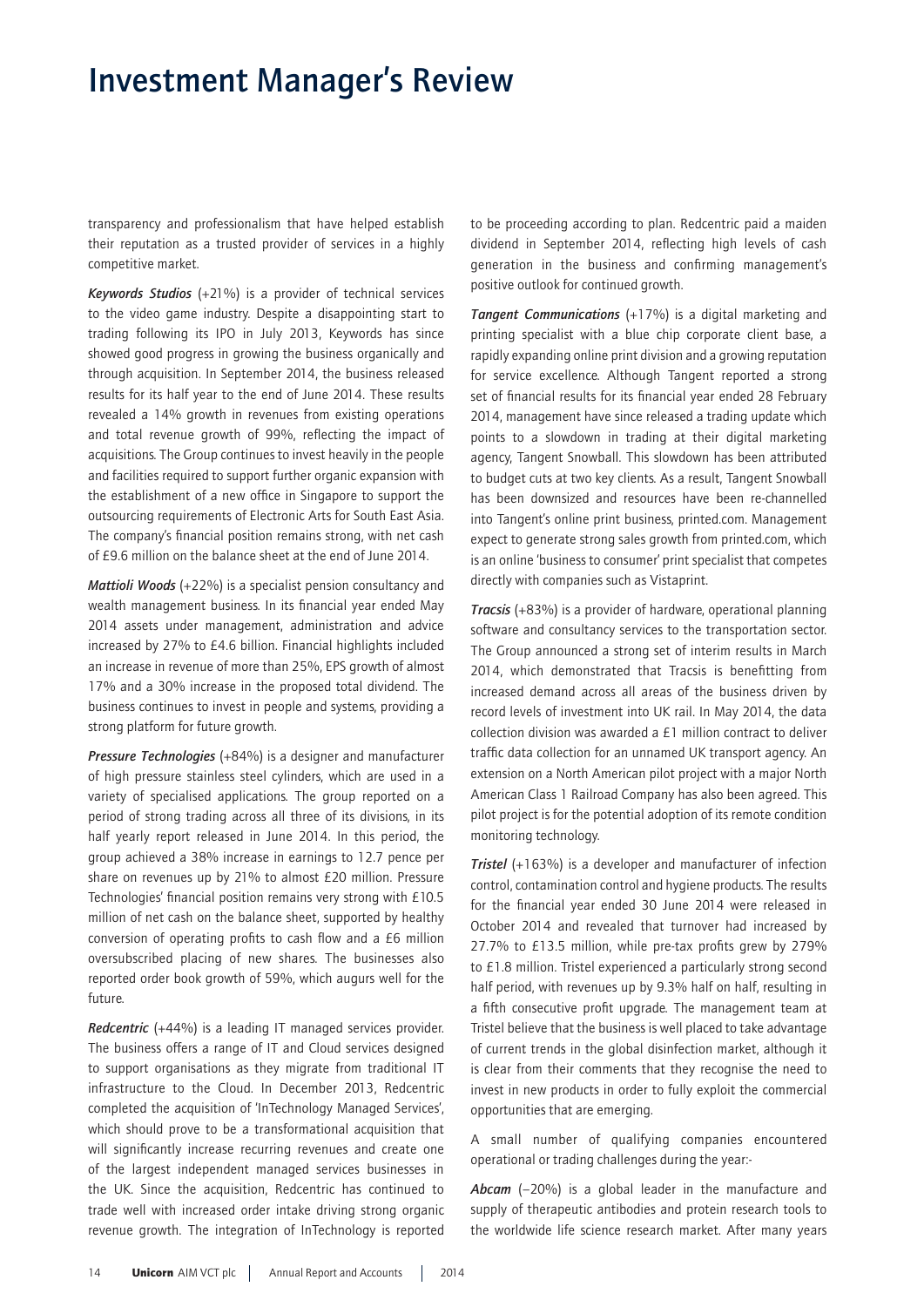of strongly positive contributions to the Company's overall performance, the holding in Abcam delivered a negative return in the period under review. Despite reporting a healthy increase in revenues and profits in their interim results for the period ended 31 March 2014, Abcam's shares were marked down as analysts worried about a slowdown in organic growth and the negative impacts of potential cuts to publicly funded, global pharmaceutical research budgets. The share price recovered somewhat following the release of results for the financial year ended 30 June 2014 which showed total revenue growth of 4.7% to £128 million. Abcam remains a highly cash generative business and at the financial year end, net cash had grown to £56.9 million (2012/13: £38.3 million). Board changes were made during the year to support the business in its next phase of growth including the appointment of Alan Hirzel as Chief Executive, to succeed Jonathan Milner who has taken the role of Deputy Chairman. In addition, Murray Hennessy, a non-executive at Abcam for the past 3 years, was appointed Chairman.

*Animalcare* (–23%) is a leading supplier of veterinary medicines focused on three main product groups: licensed veterinary medicines, companion identification and animal welfare products. Animalcare's results for the financial year ended 30 June 2014, showed a 6.3% increase in revenues to £12.9 million. Underlying operating profit increased by 4.4% to £2.7 million, reflecting a period of increased investment in people and infrastructure. The proposed dividend was increased to 5.5p per share, which was in line with the increase in earnings. The business maintains a strong, debt free balance sheet with net cash of £3.8 million at the financial year end.

*Hasgrove* (–33%) is a digital and communications services group. In May 2013, the management team concluded that that the business was of insufficient scale to support the costs associated with being publicly listed. As a result, the Board of Hasgrove announced a tender offer and subsequently delisted the company from the AIM. We did not participate in this offer and instead chose to retain the stake in Hasgrove as an investment in a privately owned, unquoted business.

*Instem* (–17%) is a software developer focused on the life sciences and biotechnology markets. The group has developed world leading software enabling pharmaceutical companies to collect, analyse and report large volumes of complex scientific data in an accurate and efficient manner. Instem reported a pre-tax loss of £672,000 for its six month period to 30 June 2014 as the level of new business won was lower than expected. Furthermore, management noted that whilst there were a sufficient number of potential new contracts in Q4 to meet expectations for 2014, some uncertainty existed around the receipt of a small number of high value contracts. Despite this setback, Instem has successfully integrated two

recent acquisitions that are now contributing meaningfully to revenues and management believe the company remains well positioned to benefit from improving market dynamics as pharmaceutical organisations allocate more investment to early stage development work.

*Sagentia* (–18%) is a science and technology consultancy services and product development business focused on the consumer, energy, industrial and medical markets. Sagentia reported a satisfactory set of interim results for the six month period ended 30 June 2014, despite being significantly affected by the strength of Sterling. Approximately 79% of the group revenues are generated overseas, particularly in the United States. As a result, financial results were affected by this material external factor and revenues, operating profits and operating margin all declined.

*SnackTime* (–45%) is the UK's third largest vending operator and the largest snack vending machine company in the UK and Ireland. Shares were suspended from trading on AIM on 30 September 2014 as SnackTime failed to publish its annual financial results within six months of its financial year end as required under AIM listing rules. Although the financial performance of the business has improved modestly due largely to a reduction in costs, it became apparent that a further refinancing of the group would be necessary. As a result of the suspension from trading on AIM, the value of the SnackTime shares held by the VCT was written down to zero. After the VCT's financial year end, SnackTime announced it had secured £1.8 million in new funding from a strategic investor. As a result, in November 2014, shares in SnackTime recommenced trading on AIM. This has therefore been treated as a post balance sheet event, further details of which can be found on pages 28 and 62.

*Surgical Innovations* (–60%) is a designer and manufacturer of innovative medical devices for use in minimally invasive surgery. In the six month period ended 30 June 2014, the group reported a pre-tax loss of £3.2 million as revenue declined by 54% when compared with its previous financial half year. Following a strategic review, a number of Board changes have been announced, including the departure of the Chief Executive, Graham Bowland with immediate effect. The Board has also taken the decision to make a significant impairment of intangible assets of £1.7 million and has made an additional inventory provision of £450,000 to cover potential product obsolescence. Despite these significant setbacks, the Board remains optimistic that a renewed focus on cash generation will enhance long-term shareholder value and deliver a stronger business to exploit growth in the medical devices market.

#### New VCT qualifying investments

At the financial year end the Company held over 70% of its total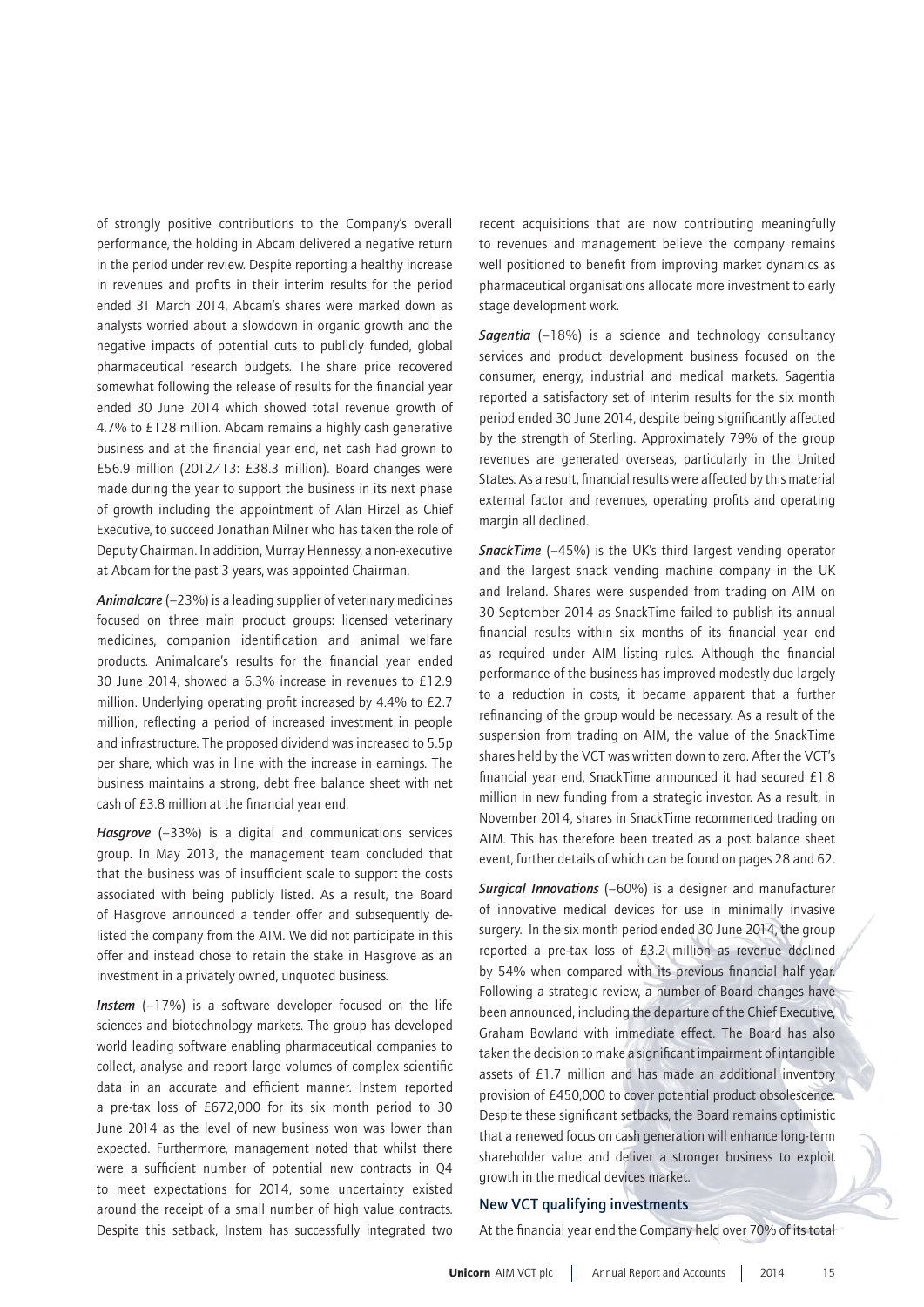### Investment Manager's Review

assets in VCT qualifying businesses as calculated in accordance with HMRC tax valuation rules. New VCT qualifying investments are only made if the companies concerned meet the Manager's clearly defined investment criteria. During the period eight new VCT qualifying companies were introduced to the portfolio. The new VCT qualifying investments made were as follows:-

*Blue Inc* is an established, profitable and fast growing UK based retailer. The group offers affordable fashion and targets a market niche, which has few direct market competitors. The Blue Inc brand vision is 'Style and Value for the under 25s' and is predominantly aimed at young urban males. The group currently operates from 240 stores in the UK. In September 2014, the Company invested £2 million in Blue Inc. The shares acquired were newly issued and received HMRC approval for VCT qualifying purposes.

*City Pub Company (East and West)* is an unquoted, predominantly freehold, pub business founded in December 2011. It is comprised of two operating businesses; City Pub Company East and City Pub Company West, and was established under Enterprise Investment Scheme rules to ensure tax efficient returns to private investors. The business has expanded rapidly in the last three years, such that it is now of a suitable size to support investment from institutional investors. To date, the Company has invested £2.3 million split equally between the two City Pub companies. Unicorn's most recent VCT qualifying investment of £1.3 million was made shortly after your Company's financial year end. Both City Pub companies reported encouraging interim results to the end of June 2014, with City Pub Company East reporting revenue growth of 63% and EBITDA growth of 33% and City Pub Company West reporting revenue growth of 192% and EBITDA up significantly from £0.029 million to £0.29 million. In total, across the two companies, there are now 17 pubs in operation. Over the medium term, the management team's aim is to build the estate to around 30 high quality, predominantly freehold pubs, which will probably necessitate another fundraising round in 2015.

*Eclectic Bar Group* (+18%) is a leading operator of premium bars in the UK. Eclectic's portfolio comprises 23 venues located in major towns and cities, predominantly targeting a customer base of students during the working week and young professionals at weekends. Eclectic trades under a variety of formats including; Embargo, Lola Lo, Sakura, Dirty Blonde, Lowlander, Coalition, Po Na Na and Fez Club. The group floated on AIM in November 2013, raising £15 million at a price of 160 pence per share. The Company participated in this flotation, making a VCT qualifying investment of £426,000. In September 2014, Eclectic announced maiden results for their financial year ended 29 June 2014, reporting a 10.1% growth in revenues to £23.3 million and a profit, before tax and exceptionals associated with the listing, of £1 million.

*Hardide* (+7%) is a provider of advanced surface-coating technology to a wide range of applications. In July 2014, Hardide raised £2.7 million at a price of 1.6 pence per share. The fundraising has largely been used to invest in additional capacity in the UK and a new facility in the US. The business has demonstrated good progress during the past twelve months, with performance underpinned by a new major supply contract with General Electric Company. Hardide is also currently in the latter stages of an extensive test programme with Airbus to provide an alternative coating to the hard chrome plating which is widely used in the aerospace industry but is soon to be banned under new legislation.

*Heartstone Inns* is a group of individual free houses in locations across Southern England. The management team of Heartstone aims to continue acquiring high quality, freehold pubs in the South West of England. To date the business has acquired, refurbished and now operates nine freehold, managed pubs. Once the freehold estate has grown to around 20 pubs, it is likely that management will seek to list the business on AIM. This process is expected to take between two to three years. All the pubs currently trading are reported to be profitable and, in the financial year ended 31 December 2013, Heartstone recorded a pre-tax profit of £117,000 on £6.4 million of sales.

*ULS Technology* (+25%) provides conveyancing software and services to the property, legal and financial services market. ULS floated on AIM in July 2014, raising £12.1 million in total, of which £4.6 million was in the form of new ordinary shares. The Company invested £1.5 million in VCT qualifying shares at flotation. The fund raise has enabled capital to be available to not only develop ULS's existing and new product portfolio, but has also diluted the equity stake of its largest shareholder.

*PhotonStar LED Group* (-19%) is engaged in the design and manufacture of smart LED lighting solutions. The group's proprietary technology HalcyonTM is a connected lighting platform that includes hardware and software for wireless, microprocessor controlled retrofit LED lighting. In short, the business is at the forefront of the emerging 'intelligent lighting' sector. The VCT made a £497,000 investment in the company in July 2014 at a share price of 7 pence. Although this investment has been made at an early stage in the development of the market for intelligent and energy efficient lighting, it has been based on the premise that PhotonStar has a range of patent protected, technology leading products, which should enable the business to capture significant share of what is expect to be a rapidly growing market. The majority of PhotonStar's revenues are expected to be concentrated in the second half of its financial year due to the seasonal nature of the housing construction market, where its main customers operate. A current expansion of the group's wholesale network is also expected to further boost sales.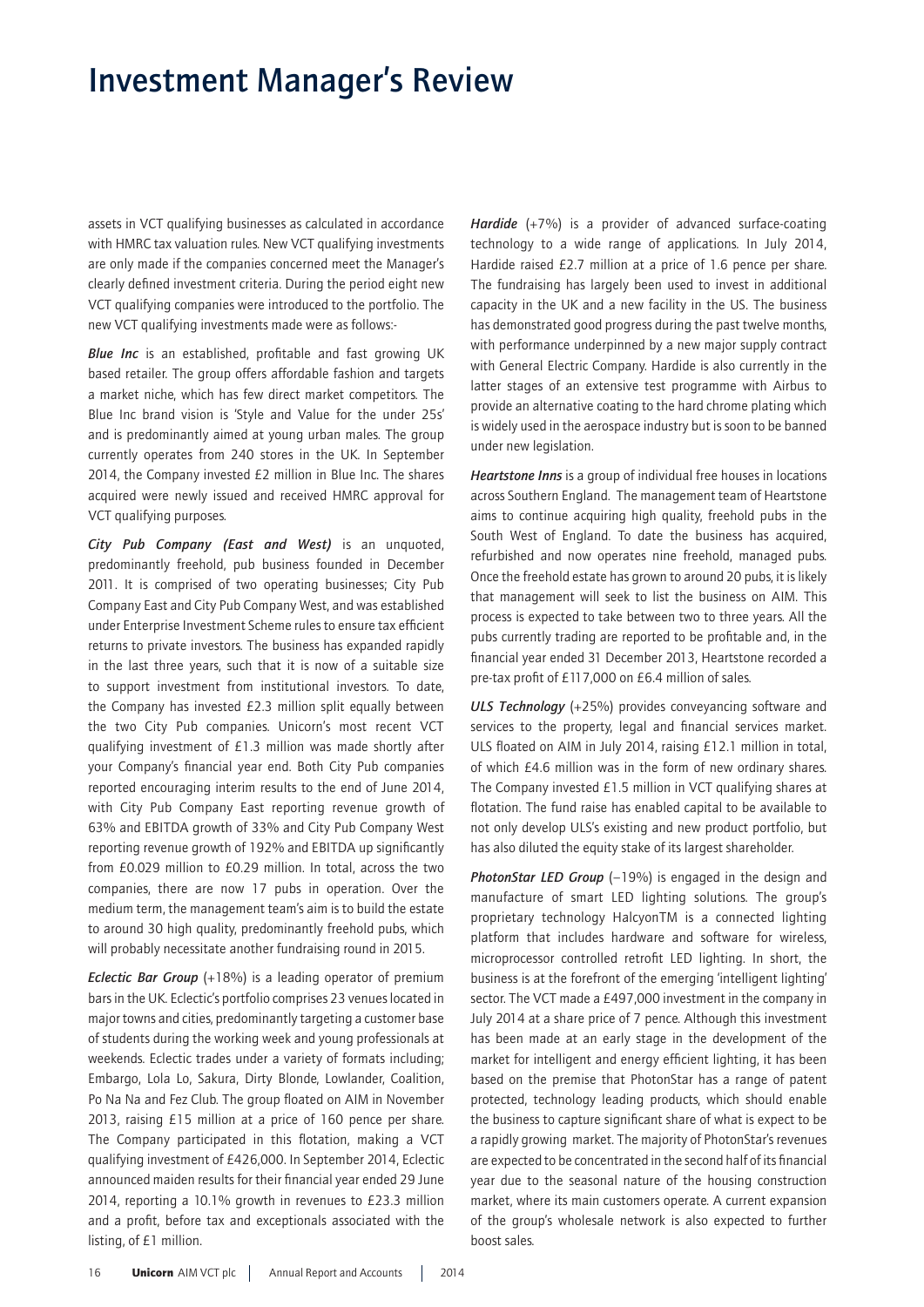#### Realisations

Realisations totalling £9.5 million were made in the financial year to 30 September 2014.

Two holdings from the non-qualifying portfolio were sold in the open market generating a total capital profit of £0.5 million.

Merger and acquisition activity resulted in the outright disposal of one VCT qualifying investment; Pilat Media Global.

In addition, two VCT qualifying companies were acquired by quoted competitors:-

Green Compliance, a water management business, was sold to APC Technology Group. Following an extended period of challenging trading, which necessitated a financial restructuring, the Board of Green Compliance ultimately concluded that it was in shareholders' best interests to seek a trade buyer for the business. APC, one of the UK's leading distributors of specialist electronic components and a provider of technologies developed to reduce energy consumption, acquired Green Compliance in an all share transaction, which completed in September 2014. The Company therefore received new shares in APC Technology Group in exchange for its holding in Green Compliance.

ACM Shipping Group, a ship-broking business was acquired by a quoted competitor, Braemar Shipping Services. Braemar offers specialised broking and support services for ship owners, shipbuilders, and oil companies. Braemar acquired the entire ordinary share capital of ACM Shipping for £55 million in July 2014. Unicorn AIM VCT, accepted shares in Braemar in exchange for its ACM Shipping shares and the holding is being retained in the portfolio.

Partial disposals were made in seven holdings in the portfolio, in order to lock in capital gains for potential future dividend distributions.

Including partial disposals, the total realised capital gain from the sale of investments amounted to £3.9 million.

Non-qualifying portfolio (bracketed figures represent the share price movement for the year under review or since the date of investment on a mid-price basis):-

The investments held in the non-qualifying portfolio have generally performed well in the year under review. The key contributors to performance were; DX Group (+30%), Epwin Group (+6.5%), Portmeirion Group (+32%), Renold (+49%), and the Unicorn UK Smaller Companies Fund (+11%). The holding in DX Group was acquired when the company listed on the main market in February 2014 and was subsequently sold, crystallising a capital gain of 30%.

#### **Prospects**

At the time of writing this review, the wider economic and political outlook appears increasingly uncertain both for the UK and globally. This uncertainty has been reflected in the UK equity markets, where volatility has increased markedly in recent times.

Despite this uncertainty, it has been another solid year in terms of performance and the Investment Manager is pleased with the continued development and growth of the majority of the investee companies held. The investment portfolio contains a diverse range of established and predominantly profitable businesses with good long term growth potential. The majority of these businesses have been held in the portfolio for many years and have successfully weathered various periods during which trading conditions have been extremely challenging. Your Manager has a thorough understanding of the operating models of these businesses and knows the management teams well. As a result, we remain optimistic that many of these investment holdings can continue to prosper and grow over time despite the current macro-economic and geo-political uncertainty.

The percentage of total assets held in VCT qualifying companies remains comfortably above the threshold required by HMRC and the selective approach to new investment will be maintained.

The Investment Manager remains confident that the established strategy can continue to deliver attractive returns for Shareholders over the longer term.

#### Chris Hutchinson *Unicorn Asset Management Limited* 11 December 2014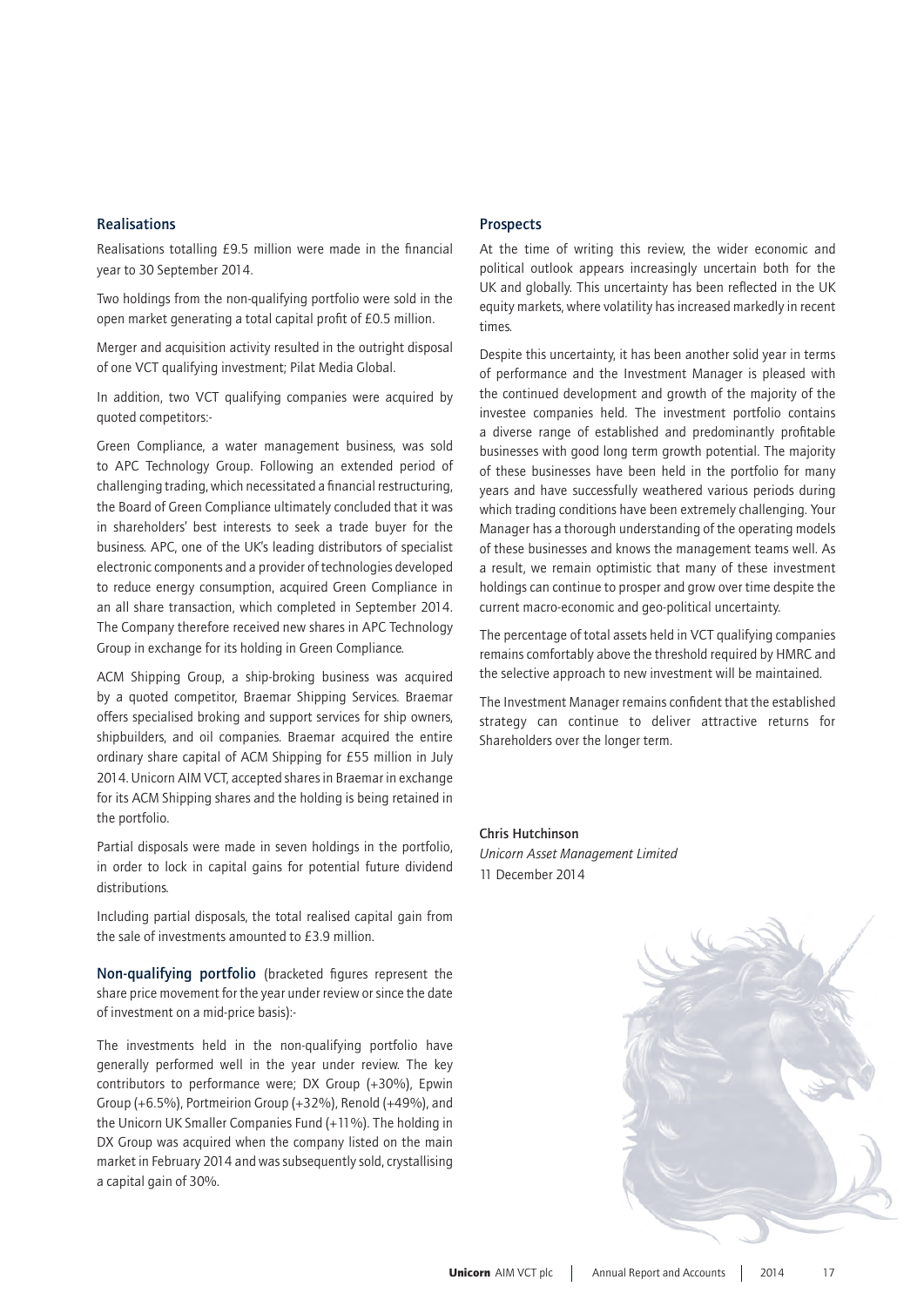|                                                                                                                                                    | Date of first<br>investment | <b>Book</b><br>cost <sup>4</sup> | <b>Original</b><br>cost <sup>4</sup> | <b>Valuation</b> | <b>Valuation</b><br><b>basis</b> | <b>Type of security</b> |
|----------------------------------------------------------------------------------------------------------------------------------------------------|-----------------------------|----------------------------------|--------------------------------------|------------------|----------------------------------|-------------------------|
|                                                                                                                                                    |                             | £'000                            | £'000                                | £'000            |                                  |                         |
| <b>Qualifying investments</b><br>AIM/PLUS quoted investments<br>Abcam plc<br>Producer and distributor of high quality protein<br>research tools    | Oct 2005                    | 1,768                            | 595                                  | 7,144            | <b>Bid price</b>                 | Ordinary shares         |
| <b>Tracsis plc</b><br>Developer and supplier of resource optimisation and<br>data capture technologies to the transport industry                   | Nov 2007                    | 808                              | 770                                  | 6,426            | Bid price                        | Ordinary shares         |
| Anpario plc<br>Manufacturer of natural feed additives for global<br>agricultural markets                                                           | Nov 2006                    | 1,585                            | 1,449                                | 5,209            | Bid price                        | Ordinary shares         |
| Mattioli Woods plc<br>Consultants in the provision of pension and wealth<br>management services                                                    | Nov 2005                    | 1,680                            | 1,329                                | 4,288            | <b>Bid price</b>                 | Ordinary shares         |
| <b>Crawshaw Group</b><br>Yorkshire based chain of retail butchers                                                                                  | Apr 2007                    | 1,538                            | 2,000                                | 4,002            | <b>Bid price</b>                 | Ordinary shares         |
| Pressure Technologies plc<br>High pressure cylinder manufacturing                                                                                  | May 2007                    | 980                              | 700                                  | 3,033            | <b>Bid price</b>                 | Ordinary shares         |
| Cohort plc<br>Provision of a wide range of technical services to<br>clients in the defence and security sectors                                    | Feb 2006                    | 1,414                            | 1,689                                | 2,581            | Bid price                        | Ordinary shares         |
| Avingtrans plc<br>Provision of precision engineering services                                                                                      | Oct 2004                    | 996                              | 996                                  | 2,241            | Bid price                        | Ordinary shares         |
| Idox plc<br>Information and knowledge management software                                                                                          | May 2007                    | 500                              | 375                                  | 2,063            | <b>Bid price</b>                 | Ordinary shares         |
| ULS Technology plc<br>Comparison software and services for the property,<br>legal and financial services markets                                   | <b>July 2014</b>            | 1,500                            | 1,500                                | 1,837            | <b>Bid price</b>                 | Ordinary shares         |
| Animalcare Group plc<br>Specialist veterinary pharmaceuticals and animal<br>health products                                                        | Dec 2007                    | 1,476                            | 688                                  | 1,713            | <b>Bid price</b>                 | Ordinary shares         |
| Accumuli plc<br>Computer security services                                                                                                         | Jan 2011                    | 400                              | 400                                  | 1,538            | <b>Bid price</b>                 | Ordinary shares         |
| Hangar 8 plc<br>Operator of privately owned passenger jet aircraft                                                                                 | Nov 2010                    | 760                              | 760                                  | 1,335            | Bid price                        | Ordinary shares         |
| <b>HML Holdings plc</b><br>Residential property management                                                                                         | Jul 2007                    | 431                              | 833                                  | 1,331            | <b>Bid price</b>                 | Ordinary shares         |
| Sanderson Group plc<br>Provider of software solutions and IT services to the<br>multi-channel retail and manufacturing sectors                     | Dec 2004                    | 895                              | 895                                  | 1,166            | <b>Bid price</b>                 | Ordinary shares         |
| Hardide plc<br>Advanced tungsten carbide based metal coatings<br>for internal and external surfaces                                                | Aug 2014                    | 1,000                            | 1,000                                | 1,156            | <b>Bid price</b>                 | Ordinary shares         |
| <b>Driver Group plc</b><br>Provision of specialist commercial, project planning<br>and dispute resolution services to the construction<br>industry | Apr 2006                    | 552                              | 750                                  | 1,110            | <b>Bid price</b>                 | Ordinary shares         |
| <b>Tristel plc</b><br>Manufacturer of contamination and infection<br>control products                                                              | Nov 2009                    | 878                              | 865                                  | 1,096            | <b>Bid price</b>                 | Ordinary shares         |
| <b>Tangent Communications plc</b><br>Integrator of technology, data and marketing strategies                                                       | Dec 2007                    | 963                              | 1,300                                | 918              | <b>Bid price</b>                 | Ordinary shares         |
| Redcentric plc<br>Implementation and support of enterprise software<br>solutions                                                                   | Nov 2004                    | 393                              | 393                                  | 783              | <b>Bid price</b>                 | Ordinary shares         |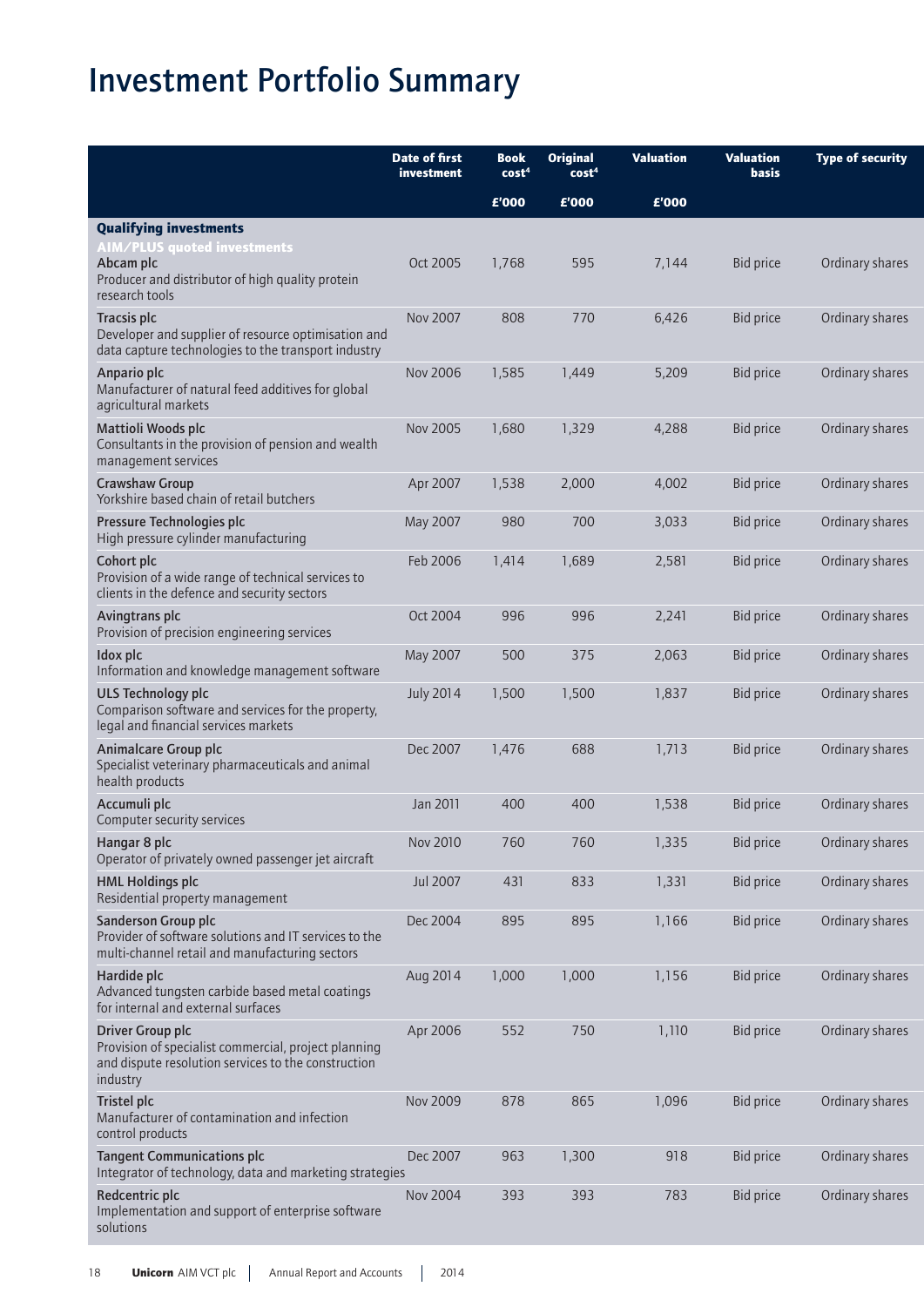| Website<br>address                  | % of equity held by<br>funds managed by<br><b>Unicorn Asset</b> | Net assets/<br>(liabilities) | Date of Turnover Profit/(loss)<br>before tax |        | latest<br>accounts    | % of % of net<br>equity assets by<br>value | held    | <b>Market sector</b>                       |
|-------------------------------------|-----------------------------------------------------------------|------------------------------|----------------------------------------------|--------|-----------------------|--------------------------------------------|---------|--------------------------------------------|
|                                     | £'000 Management Limited                                        |                              | £'000                                        | £'000  |                       |                                            |         |                                            |
|                                     | 1.0%                                                            |                              |                                              |        |                       |                                            | 0.9%    |                                            |
| www.abcam.com                       |                                                                 | 180,900                      | 43,550                                       |        | 30-Jun-14 127,950     | 7.7%                                       |         | Pharmaceuticals<br>& biotechnology         |
| www.tracsis.com                     | 6.8%                                                            | 17,850                       | 4,200                                        | 21,840 | 31-Jul-14             | 7.0%                                       | 6.8%    | Software &<br>computer services            |
| www.anpario.com                     | 11.8%                                                           | 20,090                       | 2,890                                        | 26,260 | 31-Dec-13             | 5.6%                                       | 10.5%   | Pharmaceuticals<br>& biotechnology         |
| www.mattioli-woods.com              | 5.0%                                                            | 35,540                       | 5,120                                        |        | 31-May-14 29,350      | 4.7%                                       | 5.0%    | Financial services                         |
| www.crawshawgroupplc.co.uk          | $9.3\%$                                                         | 10,780                       | 990                                          | 21,020 | $31$ -Jan-14          | 4.3%                                       | 9.3%    | Food & drug<br>retailers                   |
| 3.2% www.pressuretechnologies.co.uk |                                                                 | 17,460                       | 2,880                                        |        | 28-Sep-13 34,380      | 3.3%                                       | 3.2%    | Industrial<br>engineering                  |
| www.cohortplc.com                   | $3.0\%$                                                         | 62,200                       | 6,740                                        | 71,560 | 30-Apr-14             | 2.8%                                       | 3.0%    | Aerospace &<br>defence                     |
| www.avingtrans.plc.uk               | 5.7%                                                            | 32,660                       | 2,530                                        | 60,270 | 31-May-14             | 2.4%                                       | 5.7%    | Industrial<br>engineering                  |
| www.idoxplc.com                     | 1.4%                                                            | 44,690                       | 7,510                                        | 57,320 | 31-Oct-13             | 2.2%                                       | 1.4%    | Software &<br>computer services            |
|                                     | 5.8%                                                            | 4,410                        | 2,340                                        | 16,300 | 31-Mar-14             | 2.0%                                       | 5.8%    | Media                                      |
| www.animalcaregroup.co.uk           | 6.0%                                                            | 19,450                       | 2,670                                        | 12,880 | 30-Jun-14             | 1.9%                                       | 6.0%    | Pharmaceuticals &<br>biotechnology         |
| www.accumuliplc.com                 | 3.9%                                                            | 15,070                       | (940)                                        | 16,620 | 31-Mar-14             | $1.7\%$                                    | 3.9%    | Software &<br>computer services            |
| www.hangar8.co.uk                   | 4.9%                                                            | 6,480                        | 1,160                                        |        | 30-Jun-13 23,630      | $1.4\%$                                    | 4.9%    | Industrial<br>transportation               |
| www.hmlholdings.com                 | 10.1%                                                           | 7,870                        | 1,030                                        |        | 1.4% 31-Mar-14 14,760 |                                            |         | Real estate 10.1%<br>investment & services |
| www.sanderson.com                   | 3.3%                                                            | 20,900                       | 1,940                                        | 13,830 | 1.3% 30-Sep-13        |                                            | $3.3\%$ | Software &<br>computer services            |
| www.hardide.com                     | 4.7%                                                            | 620                          | (900)                                        | 2,360  | 1.3% 30-Sep-13        |                                            | 4.7%    | Chemicals                                  |
| www.driver-group.com                | 6.0%                                                            | 10,050                       | 2,592                                        |        | 1.2% 30-Sep-13 37,235 |                                            | $6.0\%$ | Support services                           |
| www.tristel.com                     | 4.0%                                                            | 12,080                       | 1,820                                        | 13,470 | 30-Jun-14             | $1.2\%$                                    | 4.0%    | Healthcare<br>equipment & services         |
| www.tangentuk.com                   | 8.6%                                                            | 32,115                       | 2,326                                        |        | 28-Feb-14 27,032      | $1.0\%$                                    | 8.6%    | Media                                      |
| www.redcentricplc.com               | 0.4%                                                            | 87,610                       | (2,560)                                      |        | 0.8% 31-Mar-14 58,320 |                                            | 0.4%    | Software &<br>computer services            |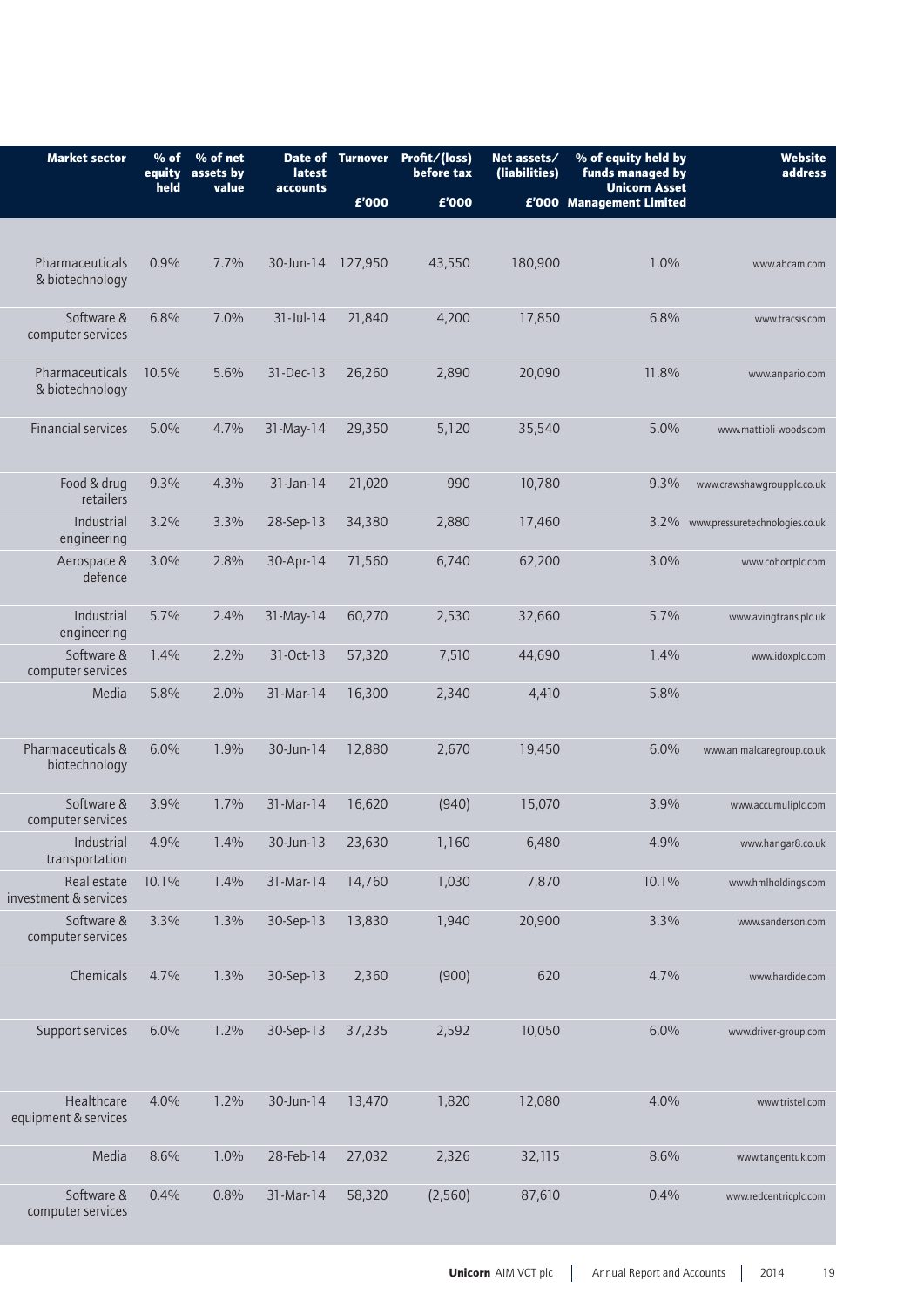|                                                                                                                                            | Date of first<br>investment | <b>Book</b><br>cost <sup>4</sup> | Original<br>cost <sup>4</sup> | <b>Valuation</b> | <b>Valuation</b><br><b>basis</b> | <b>Type of security</b> |
|--------------------------------------------------------------------------------------------------------------------------------------------|-----------------------------|----------------------------------|-------------------------------|------------------|----------------------------------|-------------------------|
|                                                                                                                                            |                             | £'000                            | £'000                         | £'000            |                                  |                         |
| Instem plc (formerly Instem Life Science Systems plc) Jan 2011<br>Information solutions for life sciences R&D                              |                             | 985                              | 985                           | 777              | <b>Bid price</b>                 | Ordinary shares         |
| Omega Diagnostics plc<br>Medical diagnostics company focused on allergy, food<br>intolerance and infectious disease                        | Dec 2010                    | 500                              | 500                           | 729              | <b>Bid price</b>                 | Ordinary shares         |
| Access Intelligence plc<br>Compliance software solutions for the public and<br>private sectors                                             | Dec 2004                    | 1,467                            | 1,464                         | 642              | <b>Bid price</b>                 | Ordinary shares         |
| <b>Eclectic Bar Group plc</b><br>Leading operator of premium bars across the UK                                                            | Nov 2013                    | 426                              | 426                           | 498              | <b>Bid price</b>                 | Ordinary shares         |
| <b>EG Solutions plc</b><br>Software solutions to optimise the efficiency of back<br>office operations                                      | <b>Jun 2005</b>             | 406                              | 500                           | 441              | <b>Bid price</b>                 | Ordinary shares         |
| Keywords Studios plc<br>Technical service provider to the global video<br>game industry                                                    | Aug 2013                    | 369                              | 369                           | 420              | <b>Bid price</b>                 | Ordinary shares         |
| Surgical Innovations Group plc<br>Design and manufacture of minimally invasive<br>surgical instruments                                     | May 2007                    | 331                              | 643                           | 414              | <b>Bid price</b>                 | Ordinary shares         |
| APC Technology plc<br>(formerly Green Compliance plc)<br>Compliance related business support services                                      | Dec 2009                    | 2,600                            | 2,500                         | 405              | <b>Bid price</b>                 | Ordinary shares         |
| Vianet plc (formerly Brulines Group plc)<br>Provision of real-time monitoring systems and<br>data management services                      | Oct 2006                    | 584                              | 584                           | 380              | <b>Bid price</b>                 | Ordinary shares         |
| PHSC plc<br>Health & Safety consultancy and training                                                                                       | Mar 2007                    | 253                              | 550                           | 350              | <b>Bid price</b>                 | Ordinary shares         |
| <b>PhotonStar LED Group</b><br>Designer and manufacturer of intelligent LED lighting<br>solutions for commercial and architectural markets | Jul 2014                    | 497                              | 497                           | 320              | <b>Bid price</b>                 | Ordinary shares         |
| Dods (Group) plc (formerly Huveaux plc)<br>Media group focused on political communication<br>training and publishing                       | Mar 2013                    | 1,000                            | 1,000                         | 260              | <b>Bid price</b>                 | Ordinary shares         |
| Dillistone Group plc<br>Provider of software services to the executive<br>recruitment industry                                             | Jun 2006                    | 106                              | 106                           | 247              | Bid price                        | Ordinary shares         |
| Grafenia plc (formerly Printing.com plc)<br>Franchised High Street printing                                                                | Aug 2004                    | 231                              | 231                           | 165              | <b>Bid price</b>                 | Ordinary shares         |
| Brady plc<br>Provider of transaction and risk management<br>software solutions                                                             | Dec 2010                    | 112                              | 112                           | 150              | <b>Bid price</b>                 | Ordinary shares         |
| Belgravium Technologies plc<br>Development and supply of rugged, hand-held data<br>capture devices to the logistics sector                 | Sep 2005                    | 263                              | 350                           | 137              | <b>Bid price</b>                 | Ordinary shares         |
| Augean plc<br>Treatment and disposal of hazardous waste                                                                                    | Dec 2004                    | 500                              | 500                           | 133              | <b>Bid price</b>                 | Ordinary shares         |
| Castleton Technology plc (formerly Redstone plc)<br>Structured cabling and intelligent infrastructure<br>management                        | Nov 2004                    | 44                               | 44                            | 80               | <b>Bid price</b>                 | Ordinary shares         |
| <b>Braemar Shipping Services</b><br>(formerly ACM Shipping Group plc)<br><b>Ship Brokers</b>                                               | Dec 2006                    | 63                               | 63                            | 62               | <b>Bid price</b>                 | Ordinary shares         |
| Vitesse Media plc<br>Media and events company focused on the financial<br>and technology sectors                                           | Nov 2007                    | 160                              | 400                           | 56               | <b>Bid price</b>                 | Ordinary shares         |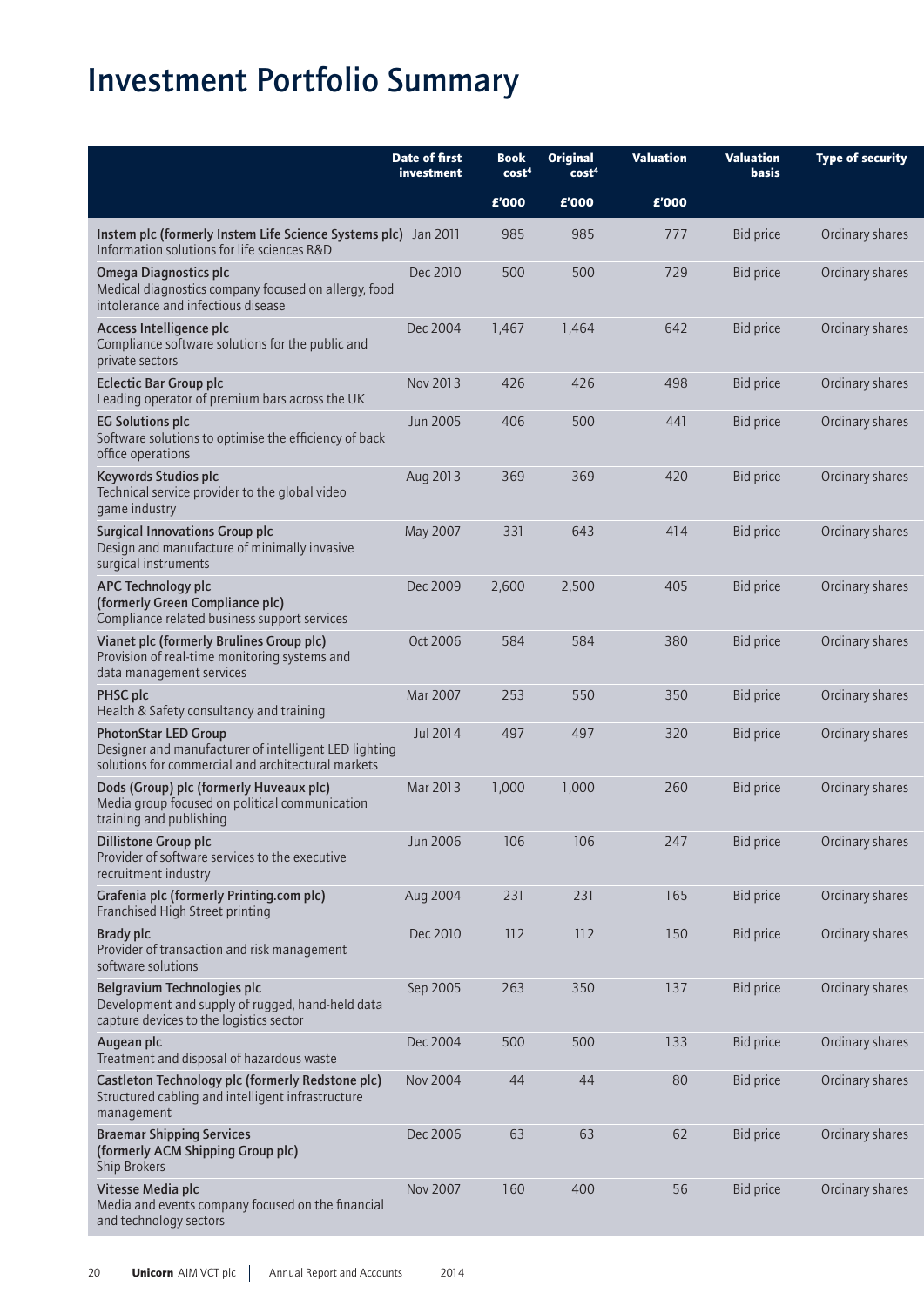| Website<br>address                  | Date of Turnover Profit/(loss) Net assets/ % of equity held by<br>funds managed by<br><b>Unicorn Asset</b> | (liabilities) | before tax |                                 | latest<br>accounts    | % of % of net<br>equity assets by<br>value | held    | <b>Market sector</b>                      |
|-------------------------------------|------------------------------------------------------------------------------------------------------------|---------------|------------|---------------------------------|-----------------------|--------------------------------------------|---------|-------------------------------------------|
|                                     | £'000 Management Limited                                                                                   |               | $E'$ 000   | £'000                           |                       |                                            |         |                                           |
| www.instem.com                      | 4.6%                                                                                                       | 4,970         | 700        | 11,360                          | 31-Dec-13             | 0.8%                                       | 4.6%    | Software &<br>computer services           |
| 3.9% www.omegadiagnostics.com       |                                                                                                            | 18,460        | 540        | 11,590                          | 31-Mar-14             | 0.8%                                       | 3.9%    | Healthcare<br>equipment & services        |
| 9.1% www.accessintelligence.com     |                                                                                                            | 6,670         | (2,640)    | 8,390                           | 30-Nov-13             | $0.7\%$                                    | 9.1%    | Software &<br>computer services           |
| www.eclecticbars.co.uk              | 2.1%                                                                                                       | 9,972         | (181)      | 23,329                          | 29-Jun-14             | 0.6%                                       |         | Travel & leisure 2.1%                     |
| www.eguk.co.uk                      | 3.6%                                                                                                       | 1,460         | (1,480)    | 4,460                           | $31$ -Jan- $14$       | 0.5%                                       | 3.6%    | Software &<br>computer services           |
| www.keywordsintl.com                | 0.6%                                                                                                       | 14,650        | 970        | 13,720                          | 31-Dec-13             | $0.5\%$                                    | $0.6\%$ | Support services                          |
| www.sigroupplc.com                  | 5.1%                                                                                                       | 14,520        | 800        | 8,550                           | 31-Dec-13             | $0.4\%$                                    | $5.1\%$ | Healthcare<br>equipment & services        |
| www.apc-plc.co.uk                   | 1.7%                                                                                                       | 10,590        | 4,520      | 21,660                          | 0.4% 31-Aug-13        |                                            | 1.7%    | Electronic &<br>electrical equipment      |
| www.vianetplc.com                   | 1.7%                                                                                                       | 24,950        | 1,560      | 18,340                          | 31-Mar-14             | 0.4%                                       | 1.7%    | Support services                          |
| www.phscplc.co.uk                   | 9.8%                                                                                                       | 6,440         | 660        | 7,590                           | 31-Mar-14             | 0.4%                                       | 9.8%    | Support services                          |
| www.photonstarled.com               | 5.1%                                                                                                       | 4,270         | (730)      | 9,420                           | 31-Dec-13             | $0.3\%$                                    | $5.1\%$ | Household goods<br>& home<br>construction |
| www.dodsgroupplc.com                | $1.1\%$                                                                                                    | 29,330        | (1,490)    | 19,780                          | 31-Mar-14             | $0.3\%$                                    | $1.1\%$ | Media                                     |
| www.dillistonegroup.com             | 7.3%                                                                                                       | 5,110         | 1,520      | 8,100                           | 31-Dec-13             | $0.3\%$                                    | 3.6%    | Software &<br>computer services           |
| www.grafenia.com                    | 1.6%                                                                                                       | 5,810         | 760        | 19,440                          | $0.2\%$ 31-Mar-14     |                                            | $1.6\%$ | Support services                          |
| www.bradyplc.com                    | $0.2\%$                                                                                                    | 38,890        | 930        |                                 | 0.2% 31-Dec-13 29,360 |                                            | $0.2\%$ | Software &<br>computer services           |
| 2.5% www.belgraviumtechnologies.com |                                                                                                            | 11,250        | 130        | 8,430                           | $0.1\%$ 31-Dec-13     |                                            | 2.5%    | Technology hardware<br>& equipment        |
| www.augeanplc.com                   | 3.2%                                                                                                       | 47,954        | 4,200      |                                 | 0.1% 31-Dec-13 43,488 |                                            |         | Support services 3.2%                     |
| www.castletonplc.com                | 1.0%                                                                                                       | 2,860         | (1,250)    | $\hspace{0.1mm}-\hspace{0.1mm}$ | $0.1\%$ 31-Mar-14     |                                            | $1.0\%$ | Software &<br>computer services           |
| www.braemar.com                     | 0.4%                                                                                                       | 65,290        | 8,960      |                                 | 28-Feb-14 125,530     | $0.1\%$                                    | $0.4\%$ | Industrial<br>transportation              |
| www.vitessemedia.co.uk              | 3.2%                                                                                                       | 1,550         | (180)      | 2,110                           | $31$ -Jan-14          | $0.1\%$                                    | $3.2\%$ | Media                                     |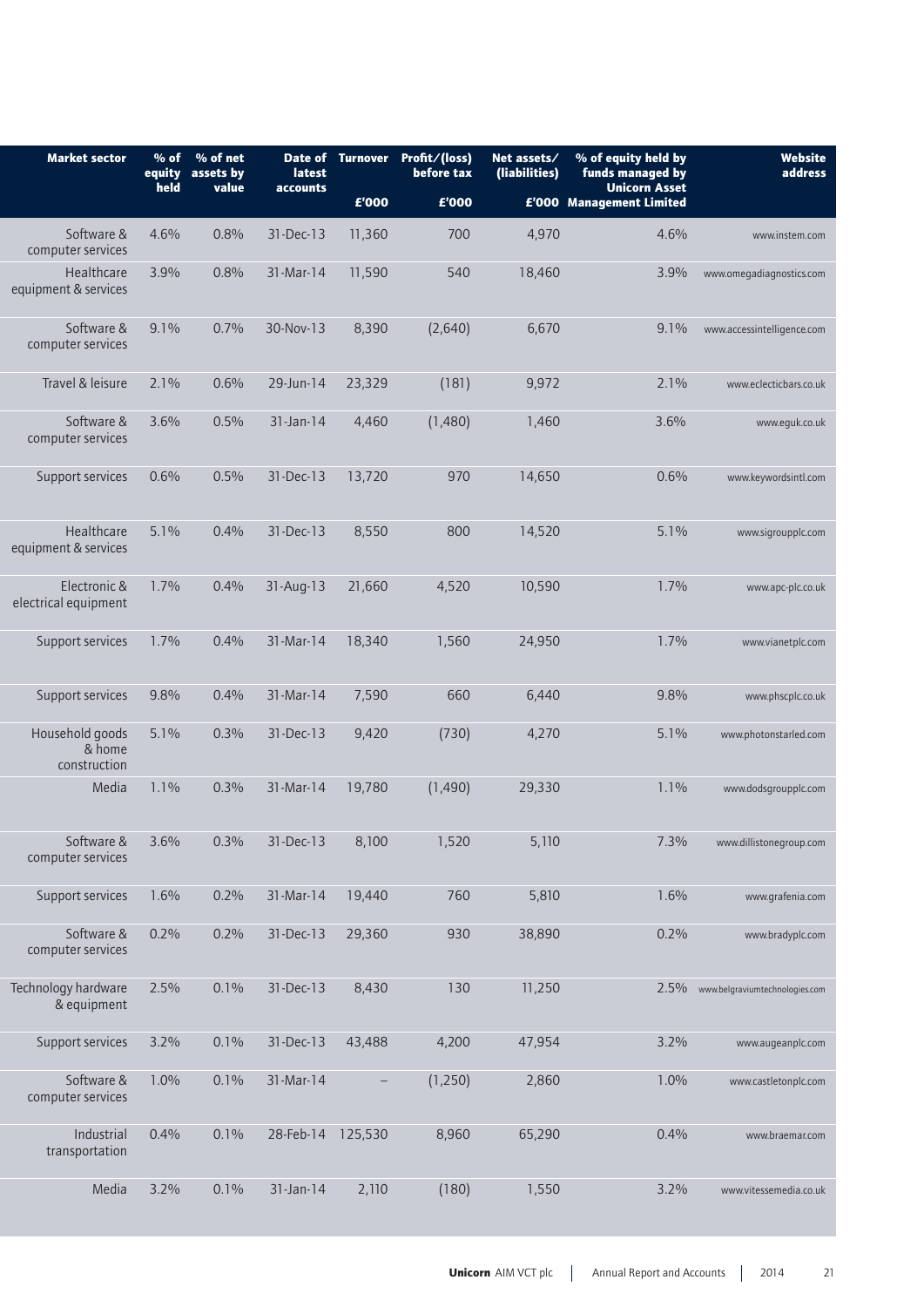|                                                                                                                                             | Date of first<br>investment | <b>Book</b><br>cost <sup>4</sup> | Original<br>cost <sup>4</sup> | <b>Valuation</b> | <b>Valuation</b><br>basis             | <b>Type of security</b> |
|---------------------------------------------------------------------------------------------------------------------------------------------|-----------------------------|----------------------------------|-------------------------------|------------------|---------------------------------------|-------------------------|
|                                                                                                                                             |                             | £'000                            | £'000                         | £'000            |                                       |                         |
| SnackTime plc<br>Operator of vending machines                                                                                               | Dec 2008                    | 2,102                            | 2,044                         |                  | Full provision                        | Ordinary shares         |
| Keycom plc<br>Managed communication services to the<br>education and military markets                                                       | Apr 2008                    | 339                              | 340                           |                  | Full provision                        | Ordinary shares         |
|                                                                                                                                             |                             | 33,855                           | 33,495                        | 57,636           |                                       |                         |
| <b>Unlisted investments</b>                                                                                                                 |                             |                                  |                               |                  |                                       |                         |
| Access Intelligence plc - Loan stock <sup>1</sup><br>Compliance software solutions for the public and<br>private sectors                    | Jun 2009                    | 750                              | 750                           | 750              | Cost (Reviewed<br>for impairment)     | Loan stock              |
| SnackTime plc - Loan stock <sup>2</sup><br>Operator of vending machines                                                                     | Dec 2008                    | 850                              | 850                           |                  | 500 Cost (Reviewed<br>for impairment) | Loan stock              |
| <b>Blue Inc</b><br>Fashion retail chain providing affordable, fast fashion<br>predominantly for younger male consumers                      | Sep 2014                    | 2,000                            | 2,000                         | 2,000            | Recent<br>investment price            | Ordinary shares         |
| <b>Heartstone Inns</b><br>A group of individual Free Houses each with a distinct<br>character in locations across Southern England          | Jun 2014                    | 1,113                            | 1,113                         | 1,112            | Recent<br>investment price            | Ordinary shares         |
| Hasgrove plc<br>Digital marketing and communication services                                                                                | Nov 2006                    | 975                              | 1,500                         | 687              | Cost (Reviewed<br>for impairment)     | Ordinary shares         |
| The City Pub Company (East) plc<br>A portfolio of high quality pubs located in cities and<br>major towns in the South East including London | Oct 2013                    | 500                              | 500                           | 589              | Recent<br>investment price            | Ordinary shares         |
| The City Pub Company (West) plc<br>A portfolio of high quality pubs located in cities and<br>major towns in the South East including London | Oct 2013                    | 500                              | 500                           | 589              | Recent<br>investment price            | Ordinary shares         |
| Optimisa plc<br>Marketing services group providing marketing<br>consultancy and research                                                    | Oct 2007                    |                                  | 403                           |                  | 112 Cost (Reviewed<br>for impairment  | Ordinary shares         |
| Synarbor plc<br>Public sector recruitment and services specialising<br>in education                                                         | Apr 2004                    | 1,000                            | 1,000                         | 29               | Cost (Reviewed<br>for impairment)     | Ordinary shares         |
| <b>Centurion Electronics plc</b><br>Design and distribution of in car audio-visual<br>entertainment systems                                 | Nov 2002                    | 575                              | 575                           |                  | Full provision                        | Ordinary shares         |
|                                                                                                                                             |                             | 8,263                            | 9,191                         | 6,368            |                                       |                         |
| <b>Total qualifying investments</b>                                                                                                         |                             | 42,118                           | 42,686                        | 64,004           |                                       |                         |
| <b>Non-qualifying investments</b>                                                                                                           |                             |                                  |                               |                  |                                       |                         |
| OEIC funds managed by Unicorn<br>Asset Management (analysed below)                                                                          | Dec 2001                    | 2,698                            | 2,680                         | 5,904            | <b>Bid price</b>                      | <b>B</b> shares         |
| <b>Fully listed equities</b>                                                                                                                |                             |                                  |                               |                  |                                       |                         |
| Mears Group plc                                                                                                                             | May 2007                    | 2,015                            | 2,015                         | 3,045            | <b>Bid price</b>                      | Ordinary shares         |
| Renold plc                                                                                                                                  | Apr 2010                    | 997                              | 997                           | 1,913            | <b>Bid price</b>                      | Ordinary shares         |
| Macfarlane Group plc                                                                                                                        | Sep 2010                    | 531                              | 531                           | 880              | <b>Bid price</b>                      | Ordinary shares         |
| Microgen plc                                                                                                                                | Sep 2004                    | 699                              | 699                           | 774              | <b>Bid price</b>                      | Ordinary shares         |
| Other listed entities, each valued at less than £76k                                                                                        | N/A                         | 451                              | 451                           | 88               | <b>Bid price</b>                      | Ordinary shares         |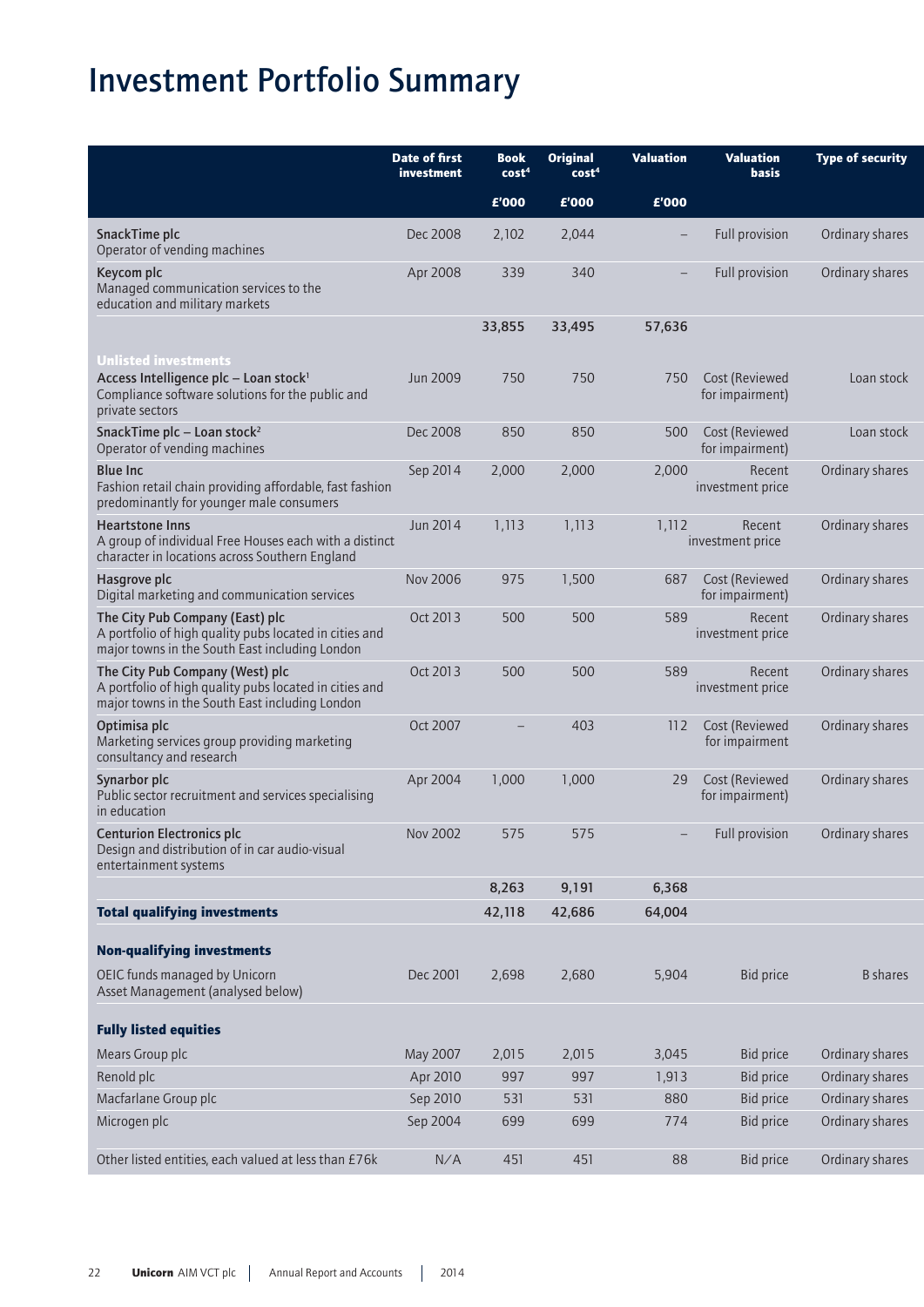| Website<br>address              | Date of Turnover Profit/(loss) Net assets/ % of equity held by<br>funds managed by | (liabilities) | before tax |        | latest                 | % of % of net<br>equity assets by |          | <b>Market sector</b>            |
|---------------------------------|------------------------------------------------------------------------------------|---------------|------------|--------|------------------------|-----------------------------------|----------|---------------------------------|
|                                 | <b>Unicorn Asset</b><br>£'000 Management Limited                                   |               | £'000      | £'000  | accounts               | value                             | held     |                                 |
| www.snacktime.com               | 4.3%                                                                               | 2,698         | (8,538)    | 18.811 | 31-Mar-14              | $0.0\%$                           | 4.3%     | Food & drug<br>retailers        |
| www.keycom.co.uk                | 0.4%                                                                               | 5,200         | (2,520)    | 6,741  | 30-Sep-13              | $0.0\%$                           | 0.4%     | Fixed line<br>tele-             |
|                                 |                                                                                    |               |            |        |                        | 62.5%                             |          | communications                  |
|                                 |                                                                                    |               |            |        |                        |                                   |          |                                 |
| N/A www.accessintelligence.com  |                                                                                    | 6,670         | (2,640)    | 8,390  | 0.8% 30-Nov-13         |                                   | N/A      | Software &<br>computer services |
| www.snacktime.com               | N/A                                                                                | 2,698         | (8,538)    | 18,811 | 31-Mar-14              | $0.6\%$                           | N/A      | Food & drug retailers           |
|                                 |                                                                                    |               |            |        |                        |                                   |          |                                 |
| www.blueinc.co.uk               | 6.9%                                                                               | 3,606         | (1,056)    | 98,685 | 31-Dec-13              | $2.2\%$                           | 6.9%     | Retail                          |
| www.heartstoneinns.co.uk        | 10.4%                                                                              | 7,513         | 117        | 6,430  | 1.2% 31-Dec-13         |                                   |          | Travel & leisure 10.4%          |
|                                 |                                                                                    |               |            |        |                        |                                   |          |                                 |
| www.hasgrove.com                | 13.1%                                                                              | 9,015         | 1,892      | 8,434  | 31-Dec-13              | $0.8\%$                           | 13.1%    | Media                           |
| 8.9% www.citypubcompanyeast.com |                                                                                    | 8,070         | (315)      | 5,509  | 0.6% 29-Dec-13         |                                   | 8.9%     | Travel & leisure                |
|                                 |                                                                                    |               |            |        |                        |                                   |          |                                 |
| 8.9% www.citypubcompanywest.com |                                                                                    | 7,602         | (777)      | 3,158  | 0.6% 29-Dec-13         |                                   | 8.9%     | Travel & leisure                |
|                                 |                                                                                    |               |            |        |                        |                                   |          |                                 |
| www.optimisaplc.com             | 2.1%                                                                               | 6,833         | 1,147      | 8,794  | 31-Dec-13              | $0.1\%$                           | 2.1%     | Media                           |
| www.synarbor.com                | 1.6%                                                                               | 12,353        | 1,379      | 23,618 | 0.0% 31-Dec-13         |                                   | 1.6%     | Support services                |
|                                 |                                                                                    |               |            |        |                        |                                   |          |                                 |
| 0.1% www.centurionsystems.co.uk |                                                                                    | 1,223         | 6          |        | 0.0% 30-Sep-13 2,161   |                                   |          | Electronic & 0.1%               |
|                                 |                                                                                    |               |            |        |                        |                                   |          | electrical equipment            |
|                                 |                                                                                    |               |            |        |                        | 6.9%                              |          |                                 |
|                                 |                                                                                    |               |            |        |                        | 69.4%                             |          |                                 |
|                                 |                                                                                    |               |            |        |                        |                                   |          |                                 |
| www.unicornam.com               | N/A                                                                                |               |            |        |                        | $6.4\%$                           | OEIC N/A |                                 |
|                                 |                                                                                    |               |            |        |                        |                                   |          |                                 |
| www.mearsgroup.co.uk            | 0.9%                                                                               | 180,301       | 21,745     |        | 3.3% 31-Dec-13 865,574 |                                   | $0.7\%$  | Support services                |
| www.renold.com                  | 1.5%                                                                               | 18,100        | (5,900)    |        | 31-Mar-14 184,000      | $2.1\%$                           | 1.5%     | Industrial engineering          |
| www.macfarlanegroup.com         | 7.6%                                                                               | 26,424        | 4,720      |        | 31-Dec-13 143,871      | $1.0\%$                           | 2.0%     | General industrials             |
| www.microgen.com                | 2.9%                                                                               | 54,405        | 8,688      |        | 31-Dec-13 29,824       | 0.8%                              | 0.9%     | Software &<br>computer services |
|                                 |                                                                                    |               |            |        |                        | $0.1\%$                           |          |                                 |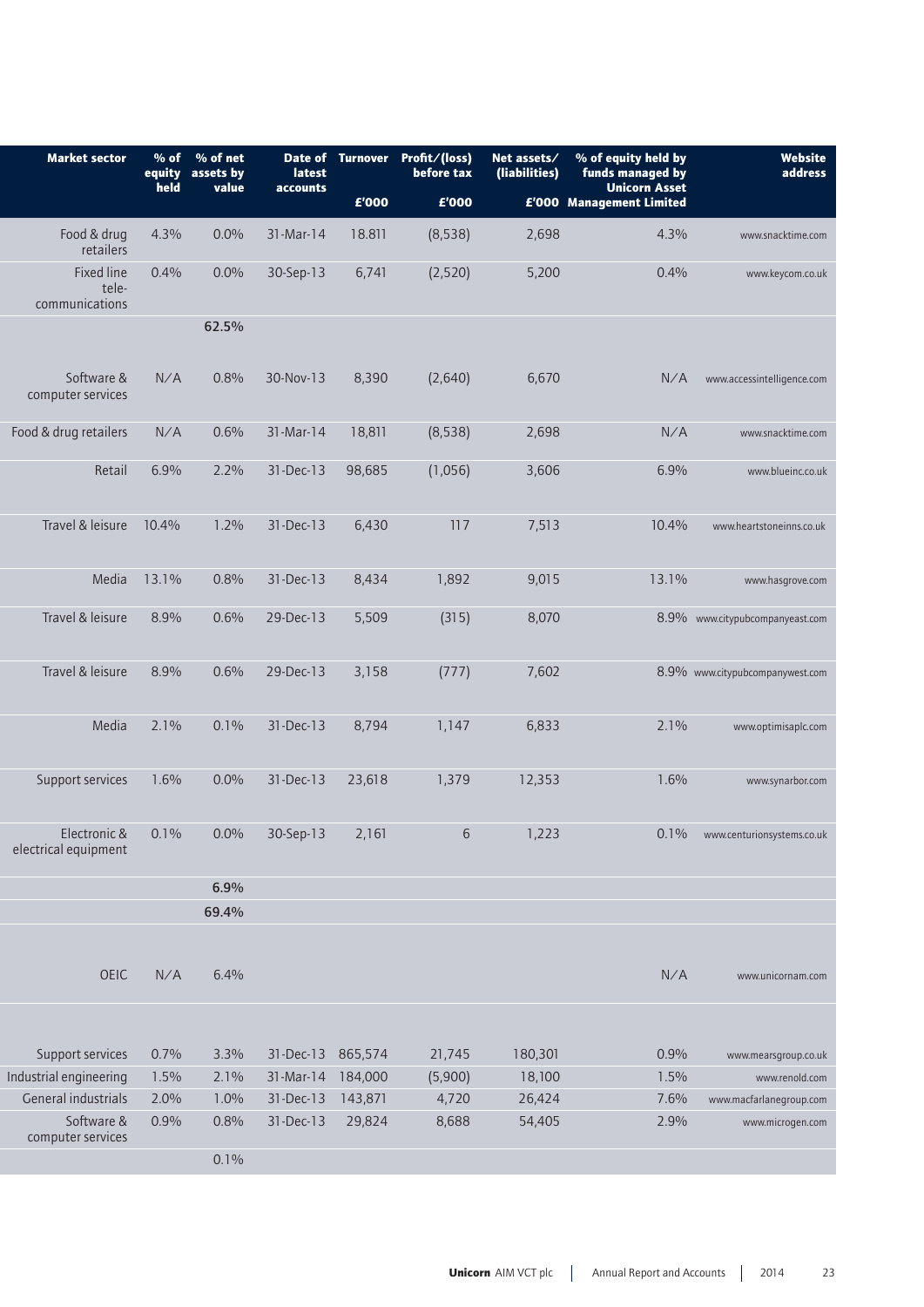| £'000<br>£'000<br>£'000<br><b>AIM quoted entities</b><br>Dec 2013<br>2,138<br>2,138<br>2,120<br>Wyg plc<br>Sep 2004<br>1,076<br>1,144<br>1,390<br>Augean plc | <b>Bid price</b><br><b>Bid price</b> | Ordinary shares                |
|--------------------------------------------------------------------------------------------------------------------------------------------------------------|--------------------------------------|--------------------------------|
|                                                                                                                                                              |                                      |                                |
|                                                                                                                                                              |                                      |                                |
|                                                                                                                                                              |                                      |                                |
|                                                                                                                                                              |                                      | Ordinary shares                |
| 1,250<br>1,313<br>Jul 2014<br>1,250<br>Epwin Group                                                                                                           | <b>Bid price</b>                     | Ordinary shares                |
| Jun 2014<br>1,165<br>1,060<br>Arbuthnot Banking<br>1,165                                                                                                     | <b>Bid price</b>                     | Ordinary shares                |
| 903<br>1,046<br>Hayward Tyler Group plc<br>Dec 2010<br>903                                                                                                   | <b>Bid price</b>                     | Ordinary shares                |
| 454<br>918<br>Apr 2007<br>454<br>Tangent Communications plc                                                                                                  | <b>Bid price</b>                     | Ordinary shares                |
| Jun 2010<br>281<br>281<br>785<br>Sagentia Group plc                                                                                                          | <b>Bid price</b>                     | Ordinary shares                |
| 732<br>680<br>Sinclair IS Pharma plc (formerly IS Pharma plc)<br>Mar 2008<br>704                                                                             | <b>Bid price</b>                     | Ordinary shares                |
| Sep 2010<br>338<br>338<br>679<br>Portmeirion Group plc                                                                                                       | <b>Bid price</b>                     | Ordinary shares                |
| 648<br>561<br>562<br>Aug 2006<br>Driver Group plc                                                                                                            | <b>Bid price</b>                     | Ordinary shares                |
| Braemar Shipping Services plc<br>Dec 2006<br>535<br>523<br>535<br>(formerly ACM Shipping Group plc)                                                          | Bid price                            | Ordinary shares                |
| Sep 2014<br>491<br>491<br>475<br>Alkane Energy                                                                                                               | <b>Bid price</b>                     | Ordinary shares                |
| 388<br><b>Jun 2006</b><br>196<br>195<br>Dillistone Group plc                                                                                                 | <b>Bid price</b>                     | Ordinary shares                |
| 400<br>240<br>Caretech Holdings plc<br>400<br>Mar 2010                                                                                                       | <b>Bid price</b>                     | Ordinary shares                |
| May 2011<br>186<br>186<br>100<br>IQE plc                                                                                                                     | <b>Bid price</b>                     | Ordinary shares                |
| 407<br>132<br>Other AIM listed entities each valued at less than £55k<br>282                                                                                 | <b>Bid price</b>                     | Ordinary shares                |
|                                                                                                                                                              |                                      |                                |
| Jul 2012<br>250<br>250<br>APC Technology plc - Loan stock <sup>3</sup><br>250<br>Compliance related business support services                                | Cost (Reviewed<br>for impairment)    | Loan stock                     |
| Nov 2013<br>1,750<br>1,750<br>1,750<br><b>Interactive Investor</b>                                                                                           | Recent<br>investment price           | Ordinary shares                |
| Unlisted equities<br>N/A<br>5<br>5                                                                                                                           | Full provision                       | Ordinary shares                |
| 20,559<br><b>Total non-qualifying investments</b><br>20,356<br>27,101                                                                                        |                                      |                                |
| 62,474<br>63,245<br>91,105<br><b>Total non-current investments</b>                                                                                           |                                      |                                |
| Dec 2002<br>Money market funds+                                                                                                                              |                                      | Bid price Participating shares |
| Other current assets<br>1,360                                                                                                                                |                                      |                                |
| Current liabilities<br>(254)                                                                                                                                 |                                      |                                |
| 92,212<br><b>Net assets</b>                                                                                                                                  |                                      |                                |
|                                                                                                                                                              |                                      |                                |
| 5 Largest non-qualifying investments                                                                                                                         |                                      |                                |
| May 2007<br>2,015<br>2,015<br>3,045<br>Mears Group plc                                                                                                       | <b>Bid price</b>                     | Ordinary shares                |
| Dec 2013<br>2,138<br>2,138<br>2,120<br>Wyg plc                                                                                                               | <b>Bid price</b>                     | Ordinary shares                |
| Jun 2004<br>1,032<br>2,029<br>Unicorn Mastertrust Fund (OEIC)<br>1,031                                                                                       | <b>Bid price</b>                     | <b>B</b> shares                |
| Unicorn UK Growth Fund (OEIC)<br>Dec 2001<br>827<br>828<br>1,955                                                                                             | <b>Bid price</b>                     | <b>B</b> shares                |
| Unicorn UK Smaller Companies Fund (OEIC)<br>Jun 2004<br>839<br>821<br>1,920                                                                                  | <b>Bid price</b>                     | <b>B</b> shares                |

+ Disclosed within Current Investments under Current assets in the Balance Sheet.

<sup>1</sup> Income recognised for the year was £49,000

<sup>2</sup> Income recognised for the year was £72,000

<sup>3</sup> Income recognised for the year was £30,000

4 The assets and liabilities of Unicorn AIM VCT II plc were acquired at fair value in March 2010 forming part of book cost. 'Original cost' shows original amount invested in each investee company by the Company and Unicorn AIM VCT II plc less capital repayments, if any.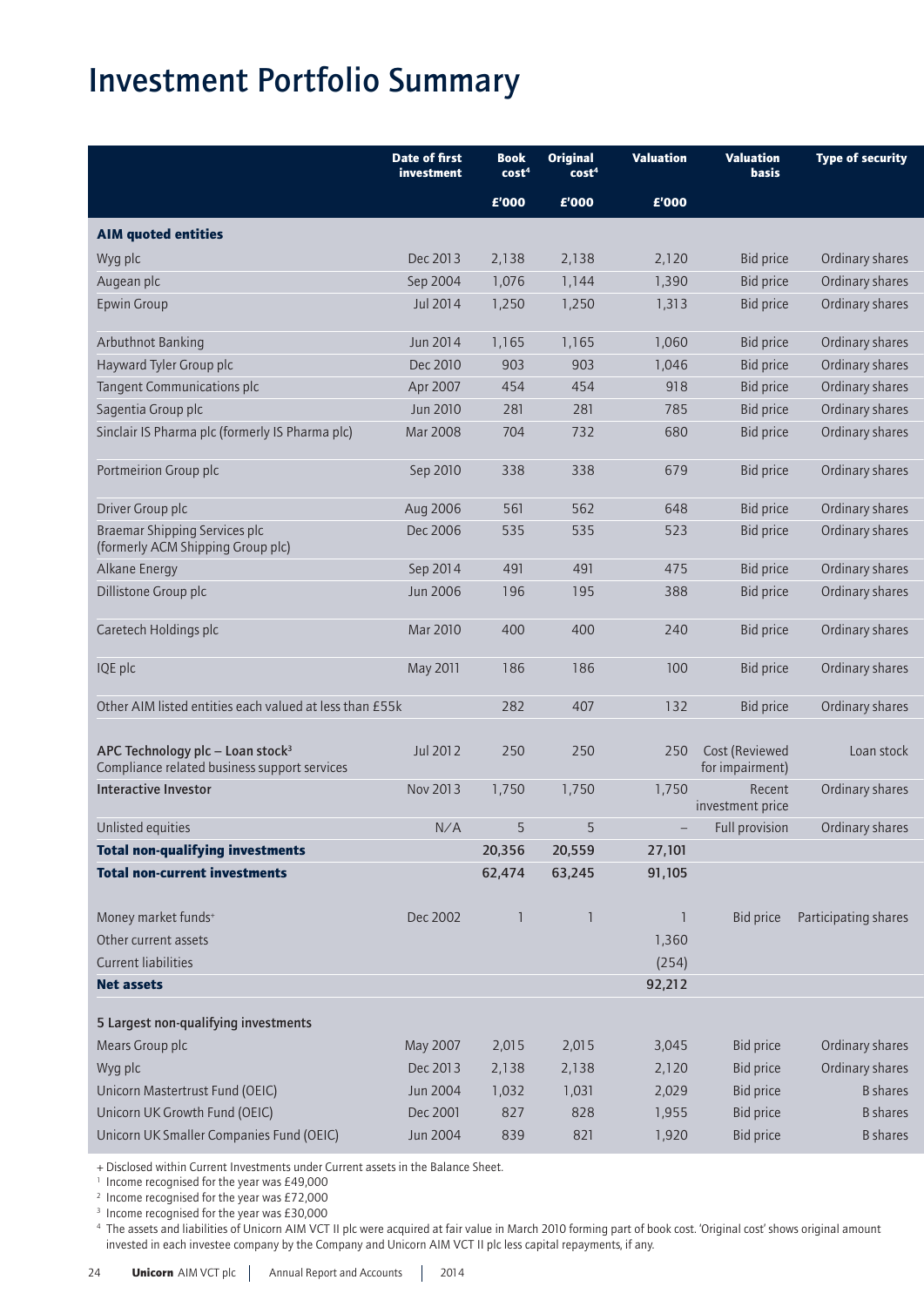| Website<br>address       | % of equity held by<br>funds managed by<br><b>Unicorn Asset</b> | Net assets/<br>(liabilities) | Date of Turnover Profit/(loss)<br>before tax |          | latest<br>accounts | % of % of net<br>equity assets by<br>value | held    | <b>Market sector</b>                   |
|--------------------------|-----------------------------------------------------------------|------------------------------|----------------------------------------------|----------|--------------------|--------------------------------------------|---------|----------------------------------------|
|                          | £'000 Management Limited                                        |                              | £'000                                        | $E'$ 000 |                    |                                            |         |                                        |
|                          |                                                                 |                              |                                              |          |                    |                                            |         |                                        |
| www.wyg.com              | $3.0\%$                                                         | 20,087                       | 1,777                                        |          | 31-Mar-14 126,914  | 2.3%                                       | 3.0%    | Support services                       |
| www.augeanplc.com        | 3.2%                                                            | 47,954                       | 4,200                                        | 43,488   | 31-Dec-13          | 1.5%                                       | 3.2%    | Support services                       |
| www.epwin.co.uk          | 8.6%                                                            | 36,570                       | 7,700                                        |          | 31-Dec-13 264,090  | 1.4%                                       | 0.9%    | Construction and<br>materials          |
| www.arbuthnotgroup.com   | 6.2%                                                            | 86,910                       | 15,713                                       | N/A      | 31-Dec-13          | $1.2\%$                                    | 0.7%    | Financial services                     |
| www.haywardtyler.com     | 3.1%                                                            | 11,243                       | 3,803                                        | 43,205   | 31-Mar-14          | $1.1\%$                                    | 3.1%    | Industrial engineering                 |
| www.tangentuk.com        | 8.6%                                                            | 32,115                       | 2,326                                        | 27,032   | 28-Feb-14          | $1.0\%$                                    | 8.6%    | Media                                  |
| www.sagentia.com         | 1.7%                                                            | 31,068                       | 4,939                                        | 30,596   | 31-Dec-13          | 0.9%                                       | 1.7%    | Support services                       |
| www.sinclairpharma.com   | 0.5%                                                            | 117,920                      | (4, 440)                                     | 63,560   | 30-Jun-14          | 0.7%                                       | 0.5%    | Pharmaceuticals<br>& biotechnology     |
| www.portmeiriongroup.com | $0.7\%$                                                         | 31,500                       | 7,010                                        | 58,295   | 31-Dec-13          | $0.7\%$                                    | 0.7%    | Household goods &<br>home construction |
| www.driver-group.com     | 6.0%                                                            | 10,050                       | 2,592                                        | 37,235   | 30-Sep-13          | 0.7%                                       | 6.0%    | Support services                       |
| www.braemar.com          | 0.4%                                                            | 65,290                       | 8,960                                        |          | 28-Feb-14 125,530  | 0.6%                                       | 0.4%    | Industrial<br>transportation           |
| www.alkane.co.uk         | $0.9\%$                                                         | 32,990                       | 2,660                                        | 20,570   | 31-Dec-13          | 0.5%                                       | 0.9%    | Alternative energy                     |
| www.dillistonegroup.com  | 7.3%                                                            | 5,110                        | 1,520                                        | 8,100    | 31-Dec-13          | $0.4\%$                                    | 3.6%    | Software &<br>computer services        |
| www.caretech-uk.com      | 0.2%                                                            | 98,740                       | 28,090                                       |          | 31-Dec-13 114,320  | $0.3\%$                                    | $0.2\%$ | Healthcare equipment<br>& services     |
| www.iqep.com             | 0.5%                                                            | 112,250                      | 5,190                                        |          | 31-Dec-13 126,770  | $0.1\%$                                    | $0.1\%$ | Technical hardware<br>& equipment      |
|                          |                                                                 |                              |                                              |          |                    | 0.1%                                       | $0.1\%$ | Other AIM listed                       |
| www.apc-plc.co.uk        | N/A                                                             | 10,590                       | 4,520                                        |          | 31-Aug-13 21,660   | $0.3\%$                                    | N/A     | Electronic &<br>electrical equipment   |
|                          |                                                                 |                              |                                              |          |                    | 1.9%                                       |         | Interactive investor                   |
|                          |                                                                 |                              |                                              |          |                    |                                            |         |                                        |
|                          |                                                                 |                              |                                              |          |                    | $0.0\%$                                    |         |                                        |
|                          |                                                                 |                              |                                              |          |                    | 29.4%<br>98.8%                             |         |                                        |
|                          |                                                                 |                              |                                              |          |                    |                                            |         |                                        |
|                          |                                                                 |                              |                                              |          |                    | $0.0\%$                                    |         |                                        |
|                          |                                                                 |                              |                                              |          |                    | 1.5%                                       |         |                                        |
|                          |                                                                 |                              |                                              |          |                    | $(0.3\%)$                                  |         |                                        |
|                          |                                                                 |                              |                                              |          |                    | 100.0%                                     |         |                                        |
|                          |                                                                 |                              |                                              |          |                    |                                            |         |                                        |
| www.mearsgroup.co.uk     | 0.9%                                                            |                              |                                              |          |                    | 3.3%                                       | 0.7%    |                                        |
| www.wyg.com              | $3.0\%$                                                         |                              |                                              |          |                    | 2.3%                                       | 3.0%    |                                        |
| www.unicornam.com        | 10.4%                                                           |                              |                                              |          |                    | $2.2\%$                                    | 10.4%   |                                        |
| www.unicornam.com        | 6.9%                                                            |                              |                                              |          |                    | $2.1\%$                                    | 6.9%    |                                        |
| www.unicornam.com        | 2.7%                                                            |                              |                                              |          |                    | $2.1\%$                                    | 2.7%    |                                        |
|                          |                                                                 |                              |                                              |          |                    |                                            |         |                                        |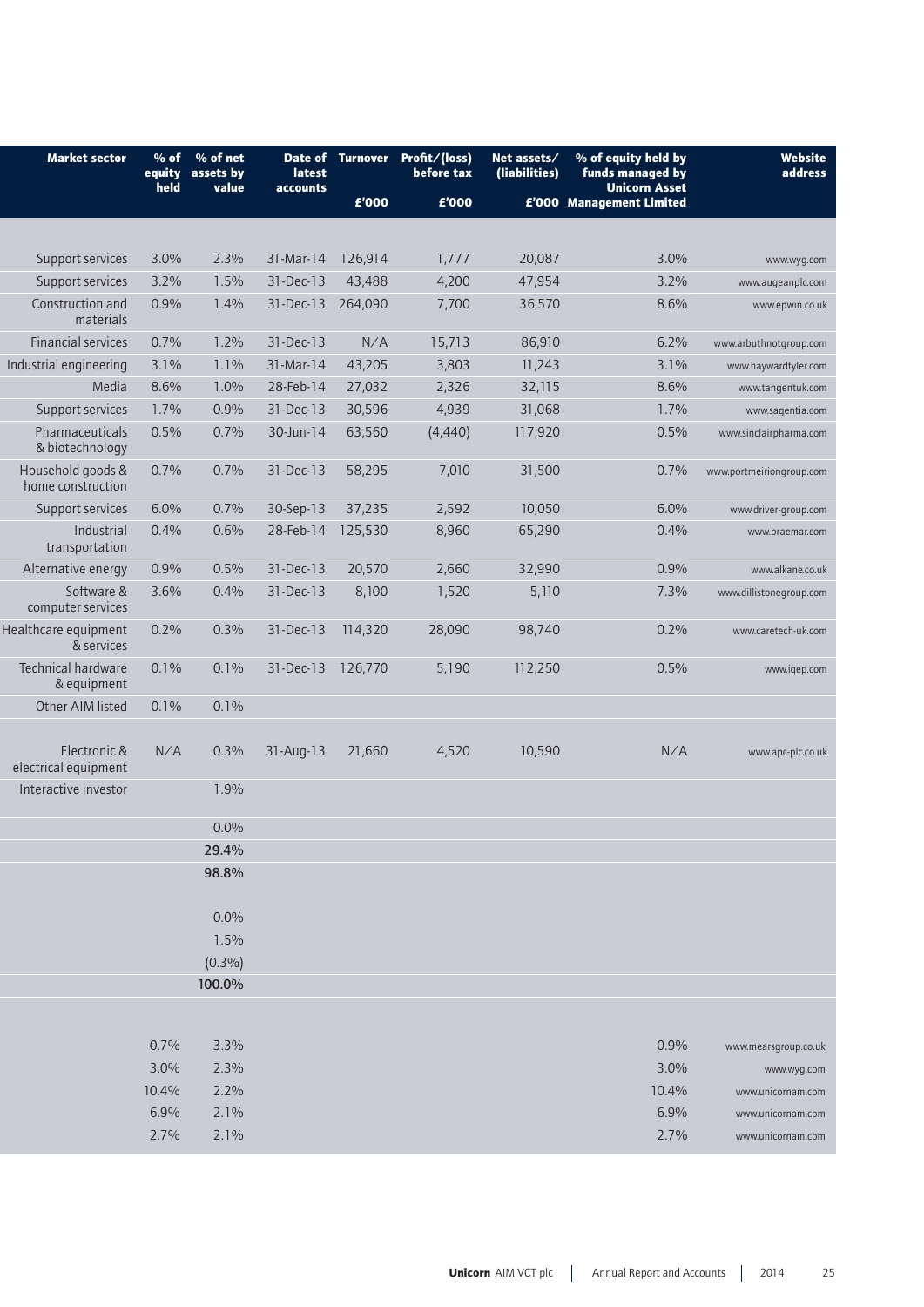### Board of Directors

#### Peter Dicks

#### *Status:* Independent, non-executive Chairman. *Age:* 72.

*Experience:* Peter Dicks was a founder director, in 1973, of Abingworth plc, a successful venture capital company. He is currently a director of a number of quoted and unquoted companies, including Graphite Enterprise Trust plc, Daniel Stewart Securities plc, Mears Group plc, Interactive Investor plc and Private Equity Investor plc. In addition, he is a director of Foresight VCT plc, Foresight 2 VCT plc, Foresight 3 VCT plc and Foresight 4 VCT plc.

*Length of service as at 30 September 2014:* Thirteen years.

*Last re-elected to the Board: 10 January 2014, standing for election at the forthcoming AGM.*

*Committee memberships:* Audit Committee.

*Remuneration 2013/14:* £25,000.

*Relevant relationships with the Investment Manager or other service providers:* None.

*Relevant relationships with investee companies:* Non-executive director and shareholder of Mears Group plc, director of Interactive Investor plc and shareholder in Keycom plc.

*Shared directorships with other Directors:* Director of Foresight VCT 2 plc, of which Jocelin Harris is the chairman.

*Shareholding in the Company:* 103,690 Ordinary shares.

#### James H Grossman

#### *Status:* Independent, non-executive Director. *Age:* 75.

*Experience:* James Grossman is an international business lawyer and arbitrator with over 35 years' experience in mergers and acquisitions and venture capital transactions. He is also a member of the arbitration panels of the International Centre for Dispute Resolution and the American Arbitration Association and the Domain Name Dispute Panel of the World Intellectual Property Organisation in Geneva. He serves on the advisory board of Thalassa Holdings Limited, an oil related technology company, whose shares are traded on AIM.

*Length of service as at 30 September 2014:* Five years, eight months

*Last re-elected to the Board:* 7 February 2013

*Committee memberships:* Audit Committee.

*Remuneration 2013/14:* £20,000.

*Relevant relationships with the Investment Manager or other service providers:* None.

*Relevant relationships with investee companies:* Shareholder in Anpario plc.

*Shared directorships with other Directors:* None.

*Other public company directorships (not disclosed above):* None.

*Shareholding in the Company:* Beneficial holder of 5,000 Ordinary shares (held in trust).

#### Jeremy Hamer

#### *Status:* Independent, non-executive Director. *Age:* 62.

*Experience:* Jeremy Hamer is a chartered accountant who spent 16 years in industry before spending five years as a VCT investment manager. Currently, he is the Executive Chairman of SnackTime plc and also has a portfolio of non-executive director roles particularly with AIM listed companies, such as Avingtrans plc, Access Intelligence plc and SQS Software Quality Systems AG. He is also a qualified executive coach.

*Length of service as at 30 September 2014:* Four years, six months.

*Last re-elected to the Board:* 10 January 2014.

*Committee memberships:* Audit Committee (Chairman).

*Remuneration 2013/14:* £22,500.

*Relevant relationships with the Investment Manager or other service providers:* None.

*Relevant relationships with investee companies:* Executive Chairman and shareholder of SnackTime plc, director and shareholder of Access Intelligence plc and Avingtrans plc, each an investee company.

*Shared directorships with other Directors:* None.

*Other public company directorships (not disclosed above):* None. *Shareholding in the Company:* 28,254 Ordinary shares.

#### Jocelin Harris

#### *Status:* Senior Independent, non-executive Director. *Age:* 69.

*Experience:* Jocelin Harris is a qualified solicitor and is Chief Executive of Durrington Corporation Limited, which provides management and financial support services to small and developing businesses, where he has worked since 1986. Before this, he was a director of a private bank in the City. He is currently the Chairman of Keycom plc and Foresight 2 VCT plc, and also a non-executive chairman or director of a number of private companies in the United Kingdom and the USA.

*Length of service as at 30 September 2014:* Eight years, five months

*Last re-elected to the Board:* 7 February 2013.

*Committee memberships:* Audit Committee.

*Remuneration 2013/14:* £22,500.

*Relevant relationships with the Investment Manager or other service providers:* None

*Relevant relationships with investee companies:* chairman and shareholder of Keycom plc, beneficial interest in Mears Group plc and Interactive Investor.

*Shared directorships with other Directors:* Chairman of Foresight VCT 2 plc, of which Peter Dicks is also a director.

*Other public company directorships (not disclosed above):* None. *Shareholding in the Company:* 50,000 Ordinary shares.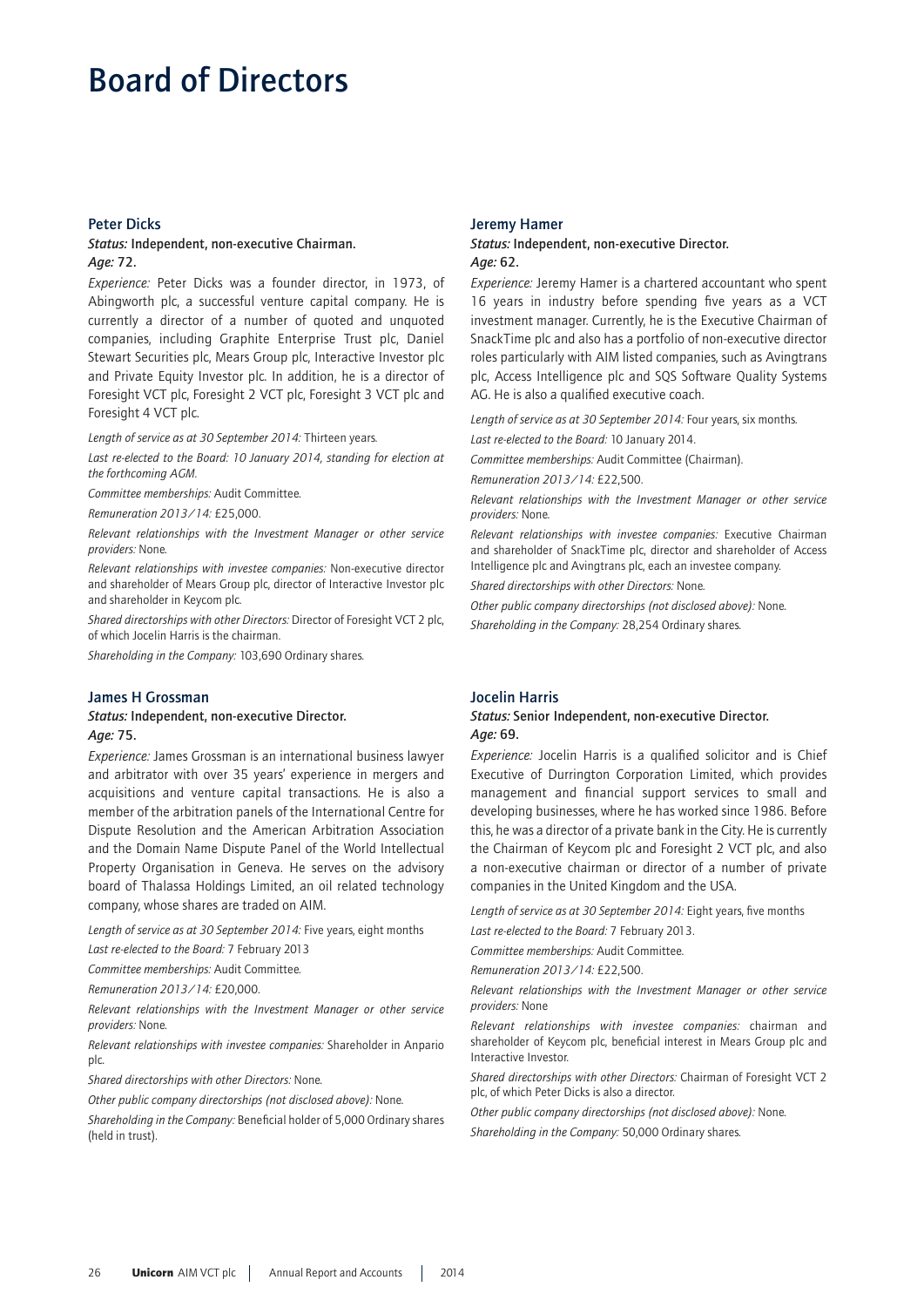### Directors' Report

The Directors present the thirteenth Annual Report and Accounts of the Company for the year ended 30 September 2014 (the "Annual Report").

#### The Directors

Throughout the year the Board consisted of four Directors as outlined on page 26. All of the current Directors are nonexecutive and are independent of the Investment Manager.

The Company, being fully listed on the London Stock Exchange, is required to comply with the Financial Reporting Council's UK Corporate Governance Code. In accordance with the Code, the Company is required to be headed by an effective Board of Directors, providing entrepreneurial leadership within a framework of prudent and effective controls.

Under the Listing Rules and continuing obligations under the London Stock Exchange, the Directors and the Investment Manager are required to have sufficient and satisfactory experience in the management of a portfolio of investments of the size and type in which the Company proposes to invest.

The names and brief biographical details on each of the Directors are given on page 26 of this Annual Report. The letters of appointment of all the Directors will be available for inspection at the Annual General Meeting.

Peter Dicks will be subject to re-election by Shareholders at the forthcoming Annual General Meeting on 12 February 2015;

– The AIC Code of Corporate Governance ("the AIC Code") recommends that where directors have served the Company for nine or more years, they should be subject to annual reelection. Having served for thirteen years and in accordance with the AIC Code, Peter Dicks will retire by rotation and offer himself for re-election annually. Following a review of his performance, the Board agreed that Peter Dicks continued to make a substantial contribution to the Board as its Chairman and that his length of service was an asset to the Company. The remaining Directors have no hesitation in recommending his re-election to Shareholders.

#### Share Capital

At the year-end there were 64,168,112 (2013: 56,767,691) Ordinary shares of 1p each in issue none of which are held in Treasury. Subsequent to the year end the Company has bought back 495,000 shares and issued 4,312,888 shares. At the date of this report the Company had 67,986,000 shares in issue. All shares are listed on the main market of the London Stock Exchange.

#### Directors' Indemnities and Liability Insurance

The Company has, as permitted by the Companies Act 2006 and the Company's Articles of Association, maintained Directors and Officers Indemnity insurance cover on behalf of the Directors indemnifying them against all costs, charges, losses, damages and liabilities incurred for negligence, default, breach of duty, breach of trust or otherwise in relation to the affairs of the Company or in connection with the activities of the Company. The policy does not provide cover for fraudulent or dishonest actions by the Directors. Save for the indemnity provisions contained in the Articles of Association and the Directors' letters of appointment, there are no qualifying third party indemnities.

#### Companies Act 2006 and Disclosure & Transparency Rules ("DTRs") Disclosures

In accordance with Schedule 7 of the Large and Medium Size Companies and Groups (Accounts and Reports) Regulations 2008 and the DTRs, the Directors disclose the following information:

- $\blacksquare$  The structure of the Company's capital is summarised above and in Note 14 and the voting rights are contained on page 39. There are no restrictions on voting rights or any agreement between holders of securities that result in restrictions on the transfer of securities or on voting rights.
- $\blacksquare$  There are no securities carrying special rights with regard to the control of the Company.
- $\blacksquare$  The Company does not operate an employee share scheme.
- $\blacksquare$  The Company's Articles of Association and the Companies Act 2006 contain provisions relating to the appointment and replacement of Directors, amendment of the Articles of Association and powers to issue or buy back the Company's shares.
- $\blacksquare$  No agreements exist to which the Company is a party that may affect its control following a takeover bid.
- $\blacksquare$  There are no agreements in place between the Company and its Directors providing for compensation for loss of office in the event of the Company being taken over.

Details of the financial risk management objectives and policies of the Company are contained in Note 19.

#### Global greenhouse gas emissions

The Company has no direct greenhouse gas emissions to report from its operations, nor does it have responsibility for any other emissions producing sources under the Companies Act 2006 (Strategic Report and Directors' Reports) Regulations 2013.

#### Going concern

After due consideration, the Directors believe that the Company has adequate resources for the foreseeable future and that it is appropriate to apply the going concern basis in preparing the financial statements. As at 30 September 2014, the Company held cash balances and investments in money market funds with a combined value of £1.2 million. The majority of the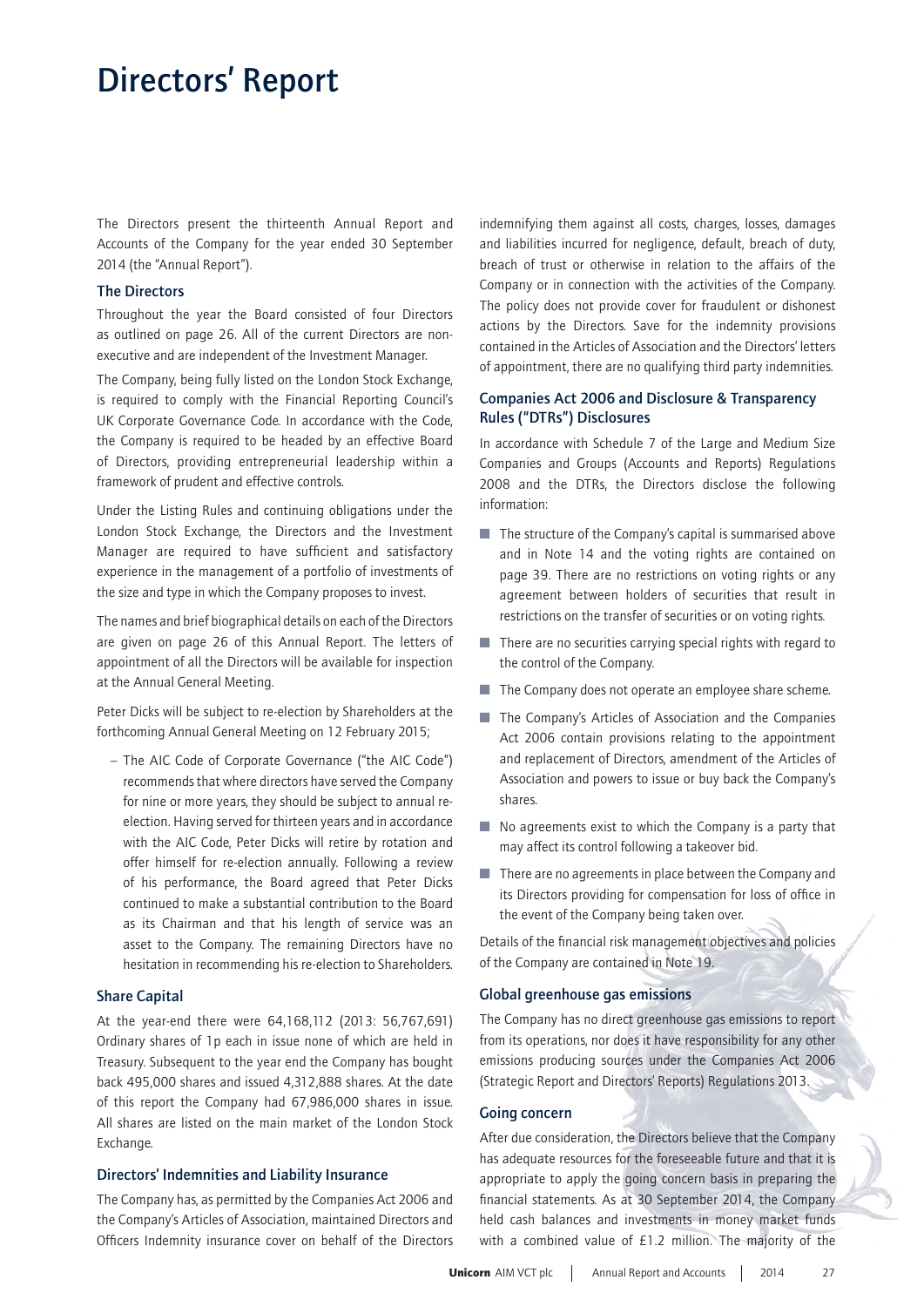# Directors' Report

Company's investment portfolio remains invested in fully listed and AIM quoted equities which may be realised, subject to the need for the Company to maintain its VCT status. Cash flow projections covering a period of at least twelve months from the date of approving the financial statements have been reviewed and show that the Company has sufficient funds to meet both contracted expenditure and any discretionary cash outflows from buybacks and dividends. The Company has no external loan finance in place and is therefore not exposed to any gearing covenants.

#### Auditor's right to information

So far as the Directors are aware, there is no relevant audit information of which the Auditor is unaware. They have individually taken all the steps that they ought to have taken as Directors in order to make themselves aware of any relevant audit information and to establish that the Company's Auditor is aware of that information.

#### Substantial interests

As at 11 December 2014, the Company had not been notified of any significant interest exceeding 3% of the issued share capital.

#### Post balance sheet events

On 9 October 2014, £625,000 was invested in each of The City Pub Company (East) plc and The City Pub Company (West) plc, both of which are unquoted investments.

On 10 October 2014, the Company repurchased 205,000 Ordinary Shares, representing 0.3% of the share capital in issue, for cancellation at a total cost of £266,000 equivalent to 129.9 pence per share.

On 15 October 2014, 796,024 Ordinary shares were allotted at prices ranging from 145.2 to 148.9 pence per share, raising net funds of £1.1 million.

On 6 November 2014, the Company repurchased 150,000 Ordinary Shares representing 0.2% of the share capital in issue, for cancellation at a total cost of £191,000 equivalent to 127.3 pence per share.

On 7 November 2014, 953,147 Ordinary Shares were allotted at prices ranging from 141.9 to 147.1 pence per share raising net funds of £1.4 million.

On 8 December 2014, the Company repurchased 140,000 Ordinary Shares representing 0.2% of the share capital in issue, for cancellation at a total cost of £179,000 equivalent to 127.6 pence per share.

On 9 December 2014, 2,563,717 Ordinary Shares were allotted at prices ranging from 143.9 to 149.9 pence per share raising net funds of £3.7 million.

The ordinary shares of SnackTime plc which had been suspended and valued at nil at the balance sheet date recommenced trading on 14 November 2014.

#### Annual General Meeting

A notice for the Annual General Meeting of the Company to be held at 11.30am on 12 February 2015 at The Great Chamber, The Charterhouse, Suttons Hospital, Charterhouse Square, London EC1M 6AN is set out on pages 64 to 67 of this Annual Report and a proxy form is included with Shareholders' copies of this Annual Report. The following notes provide an explanation of a number of the Resolutions that will be proposed at the meeting. Resolutions 1 to 7 will be proposed as ordinary resolutions requiring the approval of more than 50% of the votes cast at the meeting to be passed and Resolutions 8 and 9 will be proposed as special resolutions requiring the approval of more than 75% of the votes cast at the meeting to be passed. Resolutions 7 to 9 are the usual resolutions that have been obtained in previous years and are in substitution for existing authorities, Resolutions 7 and 8 being intended, inter alia, to enable the issue of shares pursuant to the current offer for subscription, as detailed below. The Directors believe that the proposed resolutions are in the interests of Shareholders and accordingly recommend Shareholders to vote in favour of each resolution.

#### Re-appointment of Director

The notice of the meeting includes a resolution to re-appoint Peter Dicks as a Director of the Company. The Board believes that Peter Dicks brings valuable skill, experience and expertise to the Company and recommends that Shareholders vote in favour of the resolution relating to his re-election.

#### Re-appointment of Auditors

Resolution 3 proposes the re-appointment of BDO LLP as the Company's External Auditor for the forthcoming year and the authority proposed under Resolution 4 will authorise the Directors to determine the auditor's remuneration.

#### Allotment of shares

The authority proposed under Resolution 7 will authorise the Directors to allot shares or grant rights to subscribe for or to invest in shares in the Company generally, in accordance with section 551 of the Companies Act 2006 (the "Act"), up to an aggregate nominal amount of £339,930 representing 50% of the issued share capital at the date of this report. This authority, unless previously renewed or revoked, will expire on the date falling 15 months after the passing of this resolution or, if earlier, at the conclusion of the Annual General Meeting of the Company to be held in 2016, except that the Directors may allot securities after this date in pursuance of offers or agreements made prior to the expiration of this authority.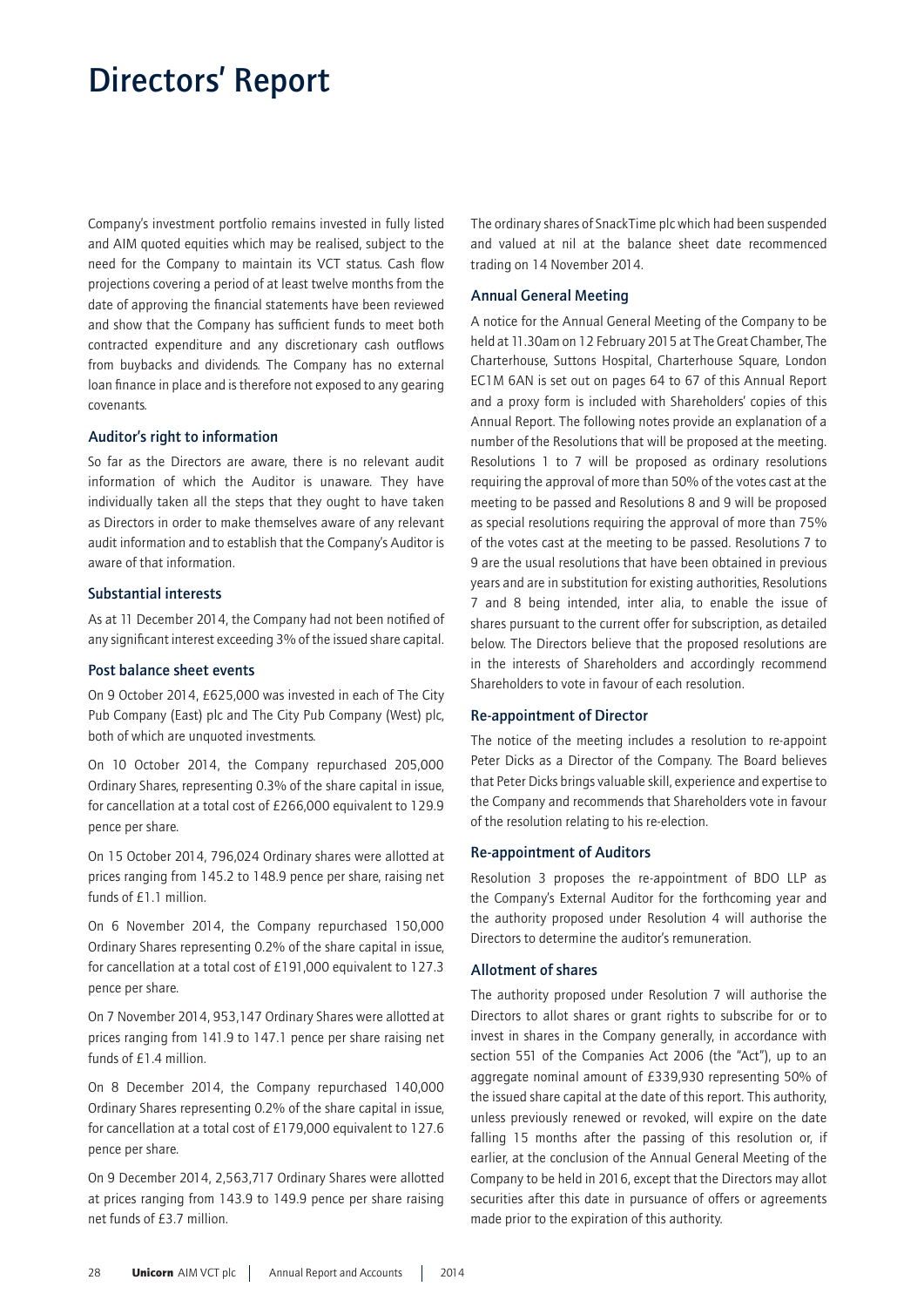#### Disapplication of pre-emption rights

Under section 561 of the Act, if the Directors wish to allot any new shares for cash they must first offer such shares to existing Shareholders in proportion to their current holdings. Subject to the passing of Resolution 7, Resolution 8 will enable the Directors to allot equity securities for cash without first offering the securities to existing Shareholders in certain circumstances. Resolution 8 proposes that the disapplication of such preemption rights be sanctioned in respect of the allotment of equity securities:

- i) with an aggregate nominal value of £271,944 in connection with offer(s) for subscription; and
- ii) with an aggregate nominal value of up to, but not exceeding, 10% of the issued share capital of the Company from time to time

in each case where the proceeds of the issue may be used in whole or in part to purchase the Company's shares in the market.

The authority conferred under this resolution, unless previously renewed or revoked, will expire on the date falling 15 months after the passing of this resolution or, if earlier, at the conclusion of the Annual General Meeting of the Company to be held in 2016 and, in conjunction with Resolution 7, will provide the Board with the authority to issue shares in connection with the current offer for subscription referred to in the Strategic Report.

#### Authority for the Company to purchase its own shares

Resolution 9 authorises the Company to purchase its own shares pursuant to section 701 of the Act. The authority is limited to an aggregate of 10,191,101 shares being purchased (representing approximately 14.99% of the Company's issued share capital at the date of this Annual Report), or if lower, such number of shares (rounded down to the nearest whole share) as shall equal 14.99% of the issued share capital at the date the resolution is passed. The maximum price that may be paid for a share will be the higher of (i) an amount that is not more than 5% above the average of the middle market quotations of the shares as derived from the Daily Official List of the UK Listing Authority for the five business days preceding such purchase and (ii) the price stipulated by Article 5(i) of the Buy Back and Stabilisation Regulations. The minimum price that may be paid for a share is 1p, being the nominal value thereof.

Purchases of shares will only be made on the London Stock Exchange and only in circumstances where the Board believes that they are in the best interests of the Shareholders generally. Furthermore, purchases will only be made if the Board believes that they would result in an increase in net asset value per share and earnings per share. If the Company makes any purchases of its own shares under Resolution 9, the Board currently intends to cancel those shares.

The authority conferred under this resolution, unless previously renewed or revoked, will expire on the date falling 15 months after the passing of this resolution or, if earlier, at the conclusion of the Annual General Meeting of the Company to be held in 2016, except that the Company may purchase its own shares after this date in pursuance of a contract or contracts made prior to the expiration of this authority.

At the Annual General Meeting held on 10 January 2014 Shareholders gave authority for the Company to buy back a total of 8,522,280 of its own shares. The Company has since repurchased and cancelled 1,749,729 shares and therefore has remaining authority to repurchase 6,772,551 shares.

By order of the Board

### ISCA Administration Services Limited

*Company Secretary* 11 December 2014

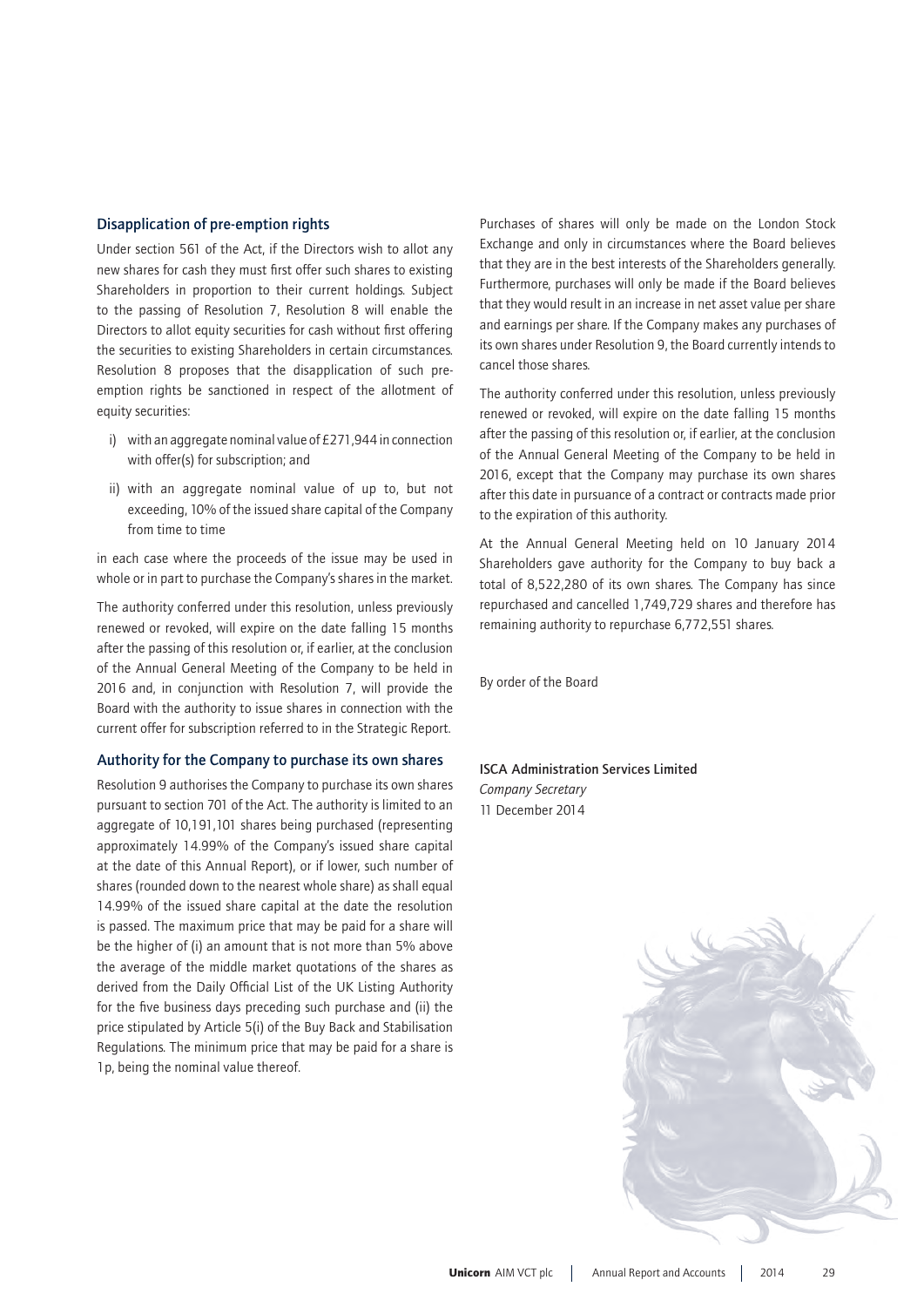# Directors' Remuneration Report

This Directors' Remuneration Report has been prepared by the Directors in accordance with the requirements of the Large and Medium-sized Companies and Groups (Accounts and Reports) Regulations 2013 and the Companies Act 2006. The Company's Independent Auditor is required to give its opinion on the specified information provided on Directors' emoluments (see below) and this is explained further in their report to Shareholders on pages 41 and 42. Shareholders are encouraged to vote on the Remuneration Report annually at the AGM and on the Remuneration Policy at least every three years. The Board will take Shareholders' views into consideration when setting remuneration.

#### Statement from the Chairman of the Board in relation to Directors' Remuneration Matters

The Board is mindful of its obligation to set remuneration at levels which will attract and maintain an appropriate calibre of individuals whilst simultaneously protecting the interests of Shareholders.

During the year to 30 September 2014, the Board reviewed its existing remuneration levels, having considered the remuneration payable to non-executive directors of comparable VCTs and the increasing regulatory requirements with which the sector is required to comply. Following a review, the Board agreed to increase Directors' fees by 2% from 1 October 2014. For the year ended 30 September 2015, Directors' fees will be increased to £25,500 for the Chairman of the Board, £22,950 for the Chairman of the Audit Committee and the Senior Independent Director and £20,400 for the other Director.

#### Annual Remuneration Report

The purpose of this Report is to demonstrate the method by which the Board has implemented the Company's Remuneration Policy (see page 31) and provide Shareholders with specific information in respect of the Directors' remuneration. A resolution to approve the Remuneration Report will be put forward at the 2015 AGM, where Shareholders will have an advisory vote on the approval of the Report.

At the Annual General Meeting held on 10 January 2014 the following votes were cast were on the Remuneration Report:

|                          | Number of votes | % of votes cast |
|--------------------------|-----------------|-----------------|
| For                      | 2,679,783       | 88.5%           |
| Against                  | 131,298         | $4.3\%$         |
| At Chairman's discretion | 219,142         | $7.2\%$         |
| Total votes cast         | 3,030,223       | 100.0%          |
| Number of votes witheld  | 109,498         |                 |

The Remuneration Policy was approved by the Shareholders at the Annual General Meeting held on 10 January 2014 and will remain in force for three years unless Shareholders approve an amendment.

Votes cast were as follows:

| Number of votes | % of votes cast |
|-----------------|-----------------|
| 2,705,769       | 89.3%           |
| 143.272         | $4.7\%$         |
| 182,804         | $6.0\%$         |
| 3,031,845       | 100.0%          |
| 107,876         |                 |
|                 |                 |

### Directors' interests

The Directors' interests, including those of connected persons in the issued share capital of the Company are outlined below. There is no minimum holding requirement that the Directors need to adhere to.

|                    |               | 30 September 2014     | 30 September 2013 |                       |  |
|--------------------|---------------|-----------------------|-------------------|-----------------------|--|
| <b>Director</b>    | <b>Shares</b> | % of share<br>capital | <b>Shares</b>     | % of share<br>capital |  |
| <b>Peter Dicks</b> | 103.690       | 0.16%                 | 96.695            | 0.17%                 |  |
| James Grossman     | 5.000         | $0.01\%$              | 5.000             | $0.01\%$              |  |
| Jeremy Hamer       | 28.254        | 0.04%                 | 28.254            | 0.05%                 |  |
| Jocelin Harris     | 50,000        | 0.08%                 | 50,000            | 0.09%                 |  |

There have been no changes in the Directors' interests since 30 September 2014. No options over the share capital of the Company have been granted to the Directors.

Details of the Directors' remuneration are disclosed below and in the Notes to the Accounts.

#### Pensions (audited information)

None of the Directors receive pension benefits from the Company.

### Share options and long-term

#### incentive schemes (audited information)

The Company does not grant any options over the share capital of the Company nor operate long-term incentive schemes.

#### Directors' emoluments (audited information)

The total emoluments in respect of qualifying services of each person who served as a Director during the year are as set out in the table below. The Company does not have any schemes in place to pay bonuses or benefits to any of the Directors in addition to their Directors' fees. Peter Dicks, Jocelin Harris and Jeremy Hamer are entitled to a higher fee due to their roles as Chairman, Senior Independent Director and Audit Committee Chairman, respectively.

The table below sets out in respect of the financial year ended 30 September 2014 and the preceding financial year:

The remuneration paid to the Directors; and distributions made to Shareholders by way of a dividend.

|                    | Year ended<br>30 September 2014 30 September 2013 | Year ended Growth |       |
|--------------------|---------------------------------------------------|-------------------|-------|
|                    |                                                   |                   | 0/0   |
| Total remuneration | 90.000                                            | 85.288            | 5.5%  |
| Dividend paid      | 3.555.000                                         | 2.861.000         | 24.3% |

|                 | <b>Total Directors' fees</b> |                        |  |  |  |
|-----------------|------------------------------|------------------------|--|--|--|
|                 | Year ended                   | Year ended             |  |  |  |
|                 | 30 September 2014<br>£       | 30 September 2013<br>£ |  |  |  |
| Peter Dicks     | 25,000                       | 22,500                 |  |  |  |
| Malcolm Diamond | N/A                          | 5,288                  |  |  |  |
| James Grossman  | 20,000                       | 17,500                 |  |  |  |
| Jeremy Hamer    | 22,500*                      | 20,000*                |  |  |  |
| Jocelin Harris  | 22,500                       | 20,000                 |  |  |  |
| <b>TOTAL</b>    | 90,000                       | 85,288                 |  |  |  |

\*£16,000 (2013: £14,250) of Jeremy Hamer's fee was paid to his consultancy business Fin Dec Limited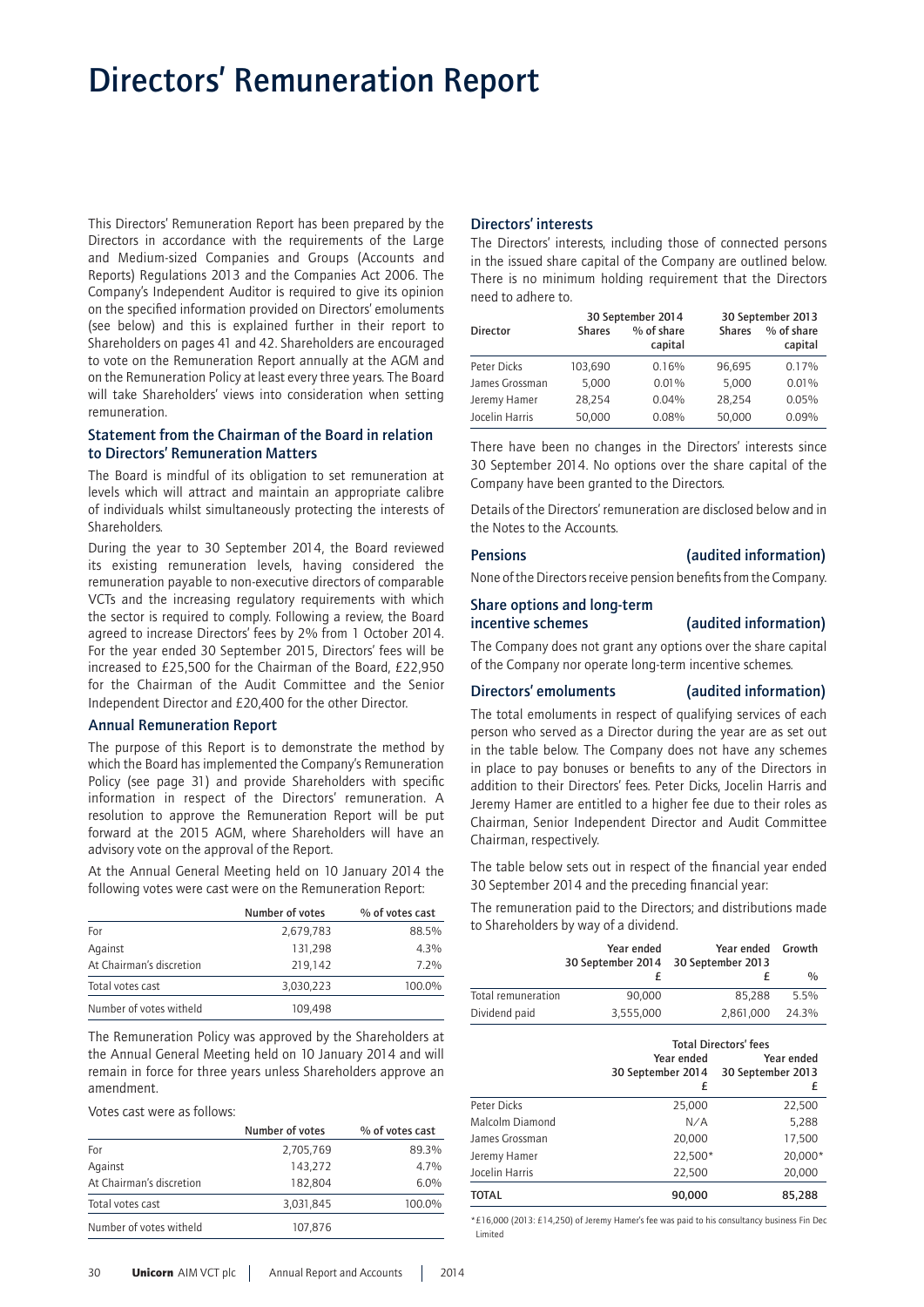The Directors received no further emoluments in respect of their services. During the year under review, claims for expenses were £777 (2013: £296) and aggregate fees for all Directors amounted to £90,000 (2013: £85,288).

#### Total Shareholder return performance graph

The following graph charts the total cumulative shareholder return of the Company since the new Ordinary shares (formerly S3 Shares) were first admitted to the Official List of the UK Listing Authority on 11 April 2007 (assuming all dividends are reinvested) compared to the total cumulative shareholder return

of both the FTSE All-Share and the FTSE AIM All-Share Indices. These indices represent the broad equity market against which investors can measure the performance of the Company and are thus considered the most appropriate benchmarks. The NAV total return per share has been shown separately in addition to the information required by law because the Directors believe it is a more accurate reflection of the Company's performance.

In the graph below, the total Shareholder return figures have been rebased to 94.5 pence, which was equivalent to the opening NAV per share of the Company after issue costs.

### Total cumulative Shareholder return since launch compared to the total return of the FTSE All-Share and FTSE AIM All-Share indices



#### Ordinary shares (formerly S3 Share Fund)

An explanation of the performance of the Company is given in the Chairman's Statement on pages 2 and 3, in the Strategic Report on pages 4 to 10 and in the Investment Manager's Review on pages 12 to 17.

#### Remuneration Policy

As the Board consists entirely of non-executive directors it is considered appropriate that matters relating to remuneration are considered by the Board as a whole, rather than a separate remuneration committee. The remuneration policy is set by the Board, which reviews and considers whether the remuneration policy is fair and in line with comparable VCTs, together with the remuneration of each of the Directors at least annually.

When considering the level of the Directors' remuneration, the Board reviews existing remuneration levels elsewhere in the Venture Capital Trust sector and other relevant information. It considers the levels and make-up of remuneration which need to be sufficient to attract, retain and motivate directors of the quality required to oversee the running of the Company successfully.

The remuneration levels are designed to reflect the duties and responsibilities of the roles and the value of time spent in carrying these out. The Board will obtain independent advice where it considers it necessary. No such advice was taken during the year under review. This policy would be used when agreeing the remuneration of any new Director.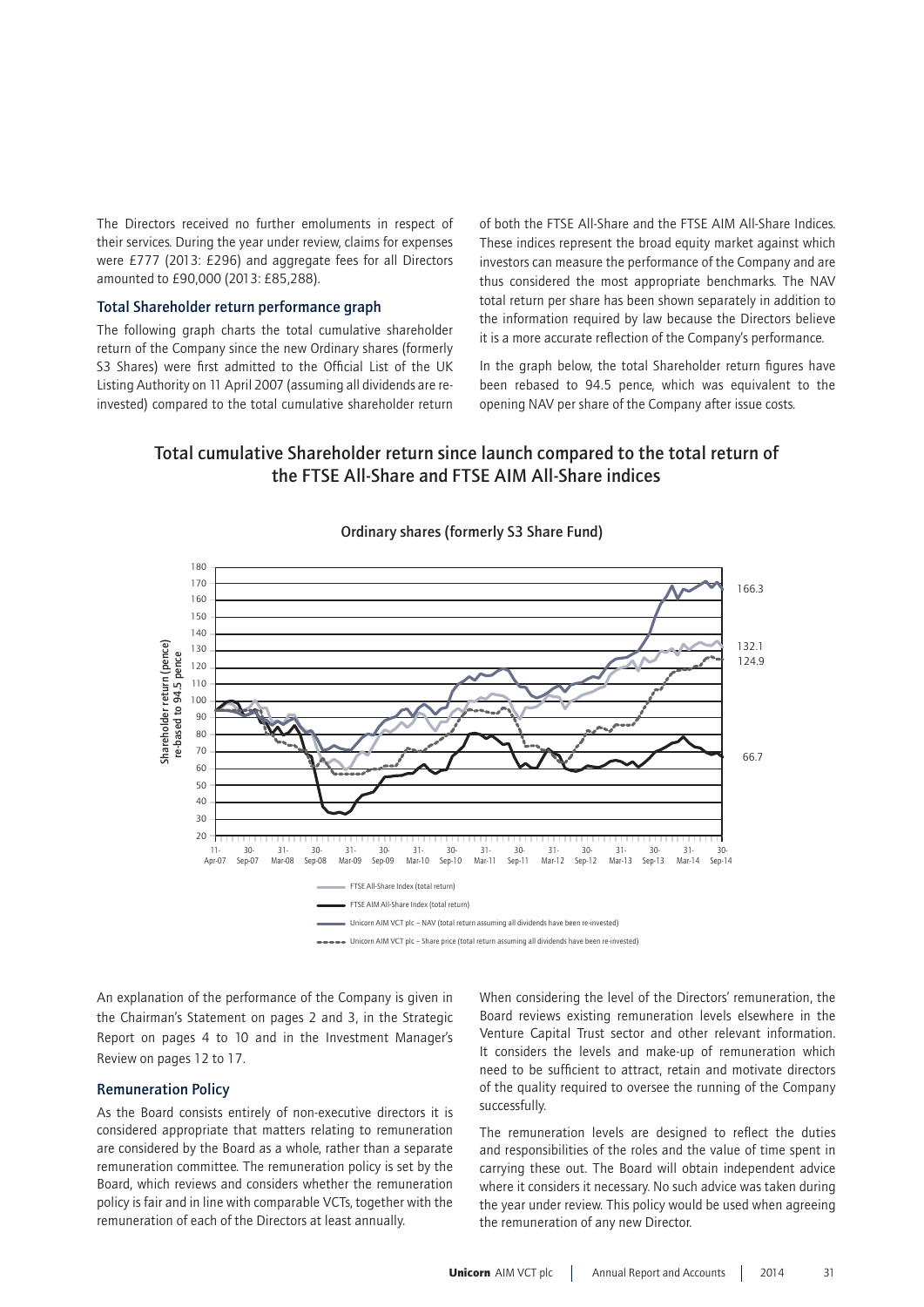# Directors' Remuneration Report

#### Basis of Remuneration

All of the Directors are considered to be independent and non-executive and it is not considered appropriate to relate any portion of their remuneration to the performance of the Company and performance conditions have not been set in determining their level of remuneration. As the Company has no employees, it is not possible to take account of the pay and employment conditions of employees when determining the levels of the Directors' remuneration. The Company's Articles of Association limit the aggregate amount that can be paid to the Directors in fees to £120,000 per annum.

The table below shows the expected maximum payment that can be received per annum by each Director for the year to 30 September 2015, together with a summary of the Company's strategy and how this is supported by the current remuneration policy.

| <b>Director</b>                 | <b>Role</b>                           | <b>Components of</b><br>Pay Package | <b>Expected fees</b><br>for the year to conditions<br><b>30 September</b><br>2015 | Performance | <b>Company</b><br><b>Strategy</b>                    | <b>Remuneration Policy</b>                                                                                                               |
|---------------------------------|---------------------------------------|-------------------------------------|-----------------------------------------------------------------------------------|-------------|------------------------------------------------------|------------------------------------------------------------------------------------------------------------------------------------------|
| Peter Dicks<br>James H Grossman | Chairman<br>Director                  |                                     | £25,500<br>£20,400                                                                |             | To invest in<br>companies                            | The levels of<br>remuneration are                                                                                                        |
| Jeremy Hamer                    | Chairman<br>of the Audit<br>Committee | Basic salary                        | £22,950                                                                           | N/A         | which have a<br>demonstrable<br>record of            | considered to be sufficient.<br>to attract, retain and<br>motivate directors with                                                        |
| Jocelin Harris                  | Senior<br>Independent<br>Director     |                                     | £22,950                                                                           |             | profitability<br>and positive<br>cash<br>generation. | the required ability to<br>review and challenge<br>the Investment<br>Manager's performance<br>in implementing the<br>Company's strategy. |

\* The Directors have reviewed the fees payable and with the increase in their regulatory and other responsibilities, the Board approved an increase of 2% per annum for each of the current Directors with effect from 1 October 2014.

The bar chart below demonstrates the total remuneration package for each Director for the year under review. As the Directors are independent non-executives, their total

remuneration comprises fees only as it is not deemed appropriate to award variable elements of pay.



\* £16,000 (2013: £14,250) of Jeremy Hamer's fee was paid to his consultancy business Fin Dec Limited.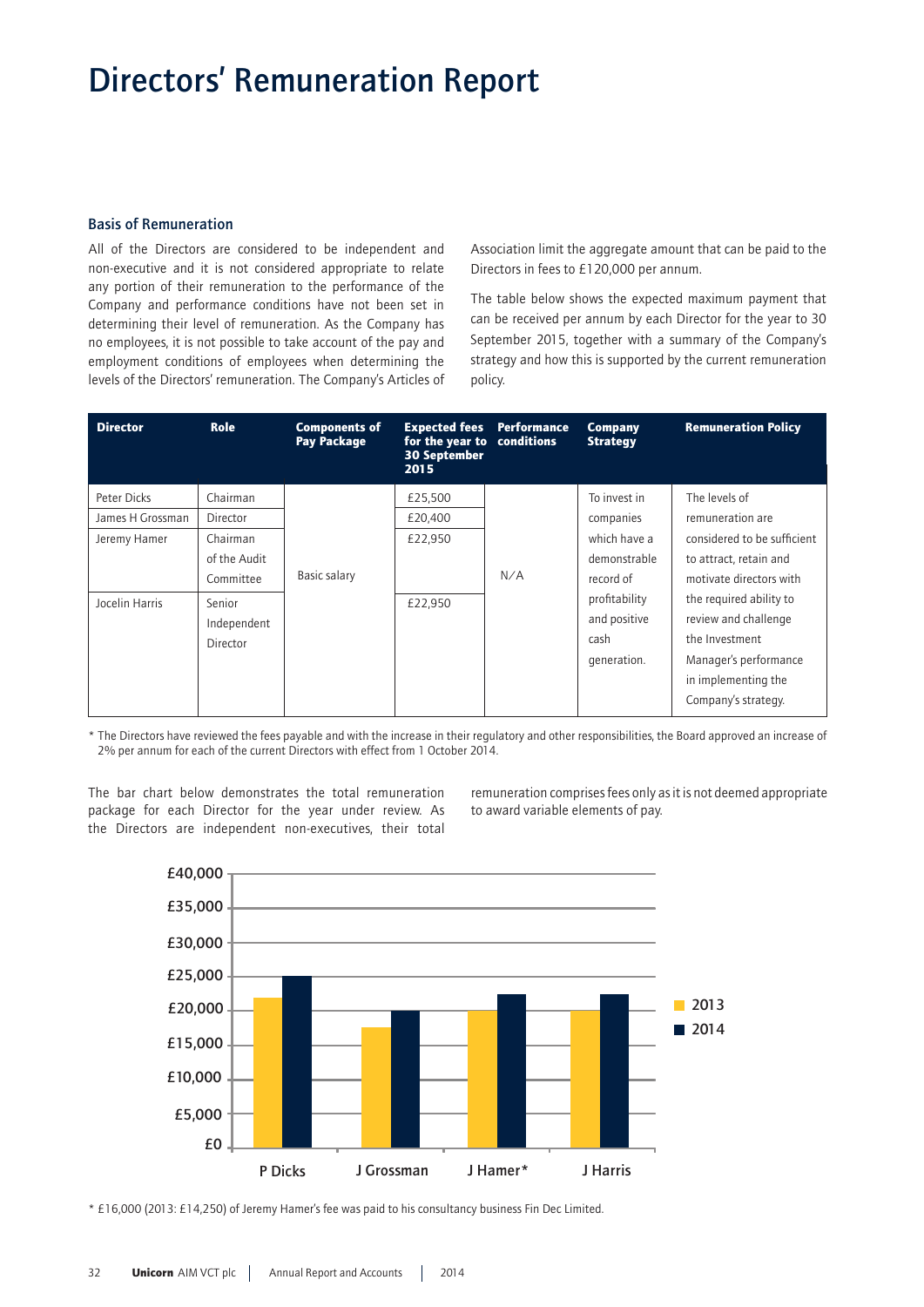#### Terms of Appointment

All of the Directors are non-executive and none of the Directors has a service contract with the Company. Part of the fee payable to Jeremy Hamer is paid via his consultancy company and a separate contract has been entered into with that company.

All Directors receive a formal letter of appointment setting out the terms of their appointment, the powers and duties of Directors and the fees pertaining to the appointment. Appointment letters for new Directors contain an assessment of the anticipated time commitment of the appointment and Directors are asked to undertake that they will have sufficient time to meet what is expected of them and to disclose their other significant commitments to the Board before appointment. Copies of the letters appointing the Directors are made available for inspection at each General Meeting of the Company and on application to the Company Secretary.

A Director's appointment may be terminated on three months' notice being given by the Company and in certain other circumstances. No arrangements have been entered into between the Company and the Directors to entitle any of the Directors to compensation for loss of office.

By order of the Board

ISCA Administration Services Limited *Secretary* 11 December 2014

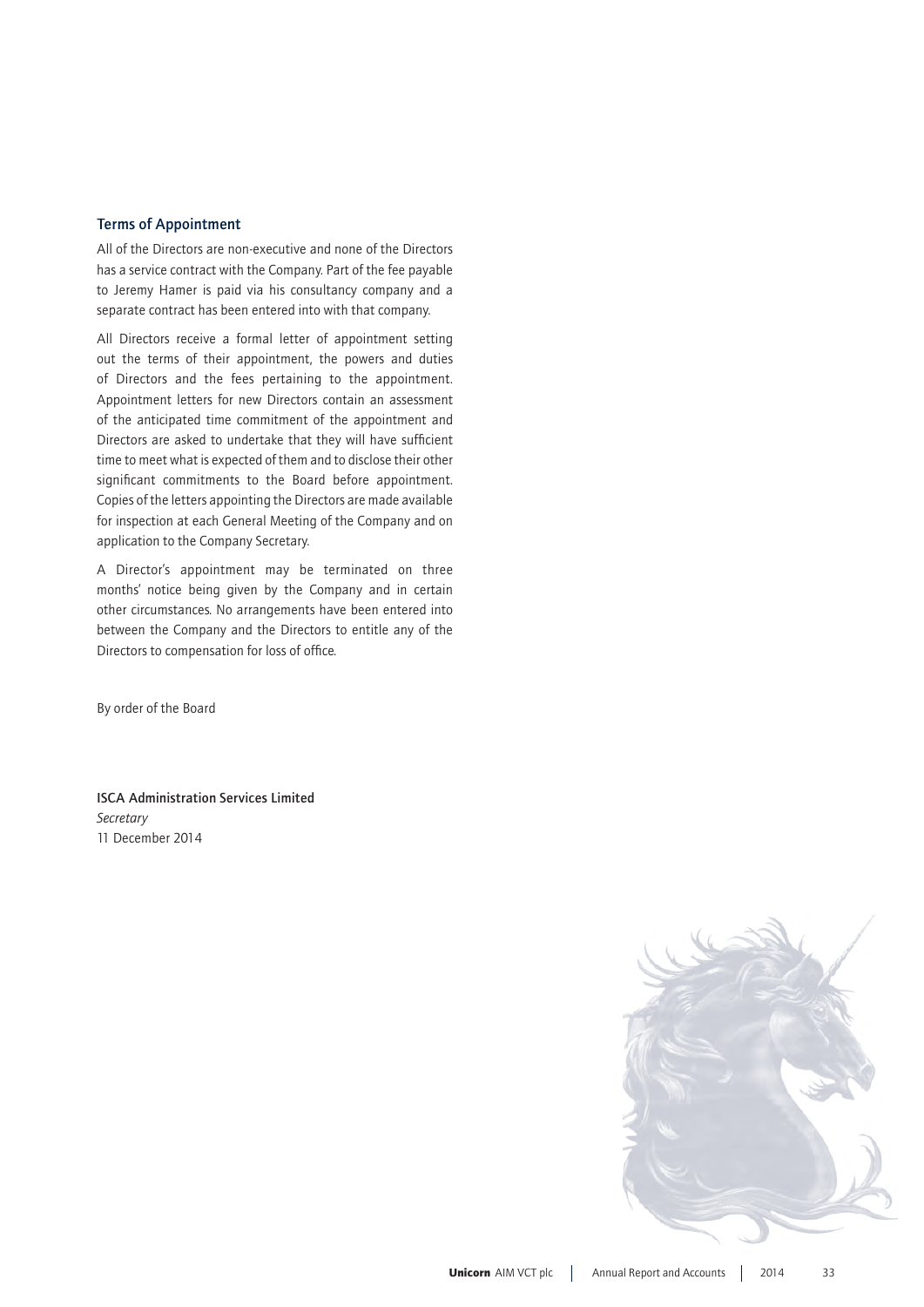### Corporate Governance Statement

The Directors have adopted the Association of Investment Companies (AIC) Code of Corporate Governance 2013 (the "AIC Code") for the financial year ended 30 September 2014. The Board has considered the principles and recommendations of the AIC Code by reference to the AIC Corporate Governance Guide for investment companies ("AIC Guide"). The AIC Code, as explained by the AIC Guide, addresses all the principles set out in the UK Corporate Governance Code (the "UK Code"), as well as setting out additional principles and recommendations on issues that are of specific relevance to the Company.

The Board considers that reporting against the principles and recommendations of the AIC Code, and by reference to the AIC Guide as outlined above, will provide the most appropriate information to Shareholders.

The AIC Code has been endorsed by the Financial Reporting Council (FRC) which has confirmed that in complying with the AIC Code, the Company will meet its obligations in relation to the UK Code and paragraph 9.8.6 of the Listing Rules. The AIC Code is available online at: www.theaic.co.uk

A copy of the UK code can be found at www.frc.org.uk

This statement has been compiled in accordance with the FCA's Disclosure and Transparency Rule (DTR) 7.2 on Corporate Governance Statements.

The Board considers that the Company has fully complied with the AIC Code and the relevant provisions of the UK Code, as set out below.

#### Compliance with the UK Code

The Company has complied with the recommendations of the AIC Code and the relevant provisions of the UK Corporate Governance Code 2013 except where noted below. There are certain areas of the UK Code that the AIC does not consider relevant to investment companies, and with which the Company does not specifically comply, for which the AIC Code provides dispensation. These areas are as follows:

- $\blacksquare$  the role of the chief executive;
- $\blacksquare$  executive directors' remuneration; and
- $\blacksquare$  the need for an internal audit function.

As an externally managed investment company, the Company does not employ a Chief Executive, nor any executive Directors. The systems and procedures of the Investment Manager and the Administrator, the provision of VCT monitoring services by PricewaterhouseCoopers LLP, and the annual statutory audit as well as the size of the Company's operations, gives the Board confidence that an internal audit function is not appropriate. The Company is therefore not reporting further in respect of these areas.

The Board has further considered the principles of the UK Code and believes that the Company has complied with the provisions thereof for the year under review, except as outlined above.

#### The Board

Throughout the year The Board comprised four non-executive Directors. Each brings a range of relevant expertise, experience and judgement to the Board. Jocelin Harris is the Senior Independent Director. Shareholders should initially contact the Company Secretary if they have concerns. Shareholders may then contact Mr Harris if they have concerns which have failed to be resolved through the Chairman or Investment Manager or where such contact is inappropriate. The Directors believe that this structure is right for the Company given its current size and the nature of its business.

Details of the Chairman's other significant time commitments are disclosed on page 26 of this Annual Report.

All the Directors are equally responsible under the law for the proper conduct of the Company's affairs. In addition, the Directors are responsible for ensuring that their policies and operations are in the best interests of all the Company's Shareholders and that the best interests of creditors and suppliers to the Company are properly considered.

Matters specifically reserved for decision by the Board have been defined. These include compliance with the requirements of the Companies Act, the UK Listing Authority, AIFMD, the London Stock Exchange and UK Accounting Standards; changes relating to the Company's capital structure or its status as a public limited company; Board and committee appointments and terms of reference of committees; material contracts of the Company and contracts of the Company not in the ordinary course of business. The Board as a whole considers management engagement, nomination and remuneration matters rather than delegating these to committees, as all of the current Directors are considered independent of the Investment Manager. Management engagement matters include an annual review of the Company's service providers, with a particular emphasis on reviewing the Investment Manager in terms of investment performance, quality of information provided to the Board and remuneration. The Board as a whole considers Board and Committee appointments and the remuneration of individual Directors.

A procedure has been adopted for individual Directors, in the furtherance of their duties, to take independent professional advice at the expense of the Company. The Directors have access to the advice and services of the Company Secretary, who is responsible to the Board for ensuring board procedures are followed. Both the appointment and removal of the Company Secretary is a matter for the Board as a whole. Where Directors have concerns which cannot be resolved about the running of the Company or a proposed action, they are asked to ensure that their concerns are recorded in the Board minutes. On resignation, a Director who has any such concerns should provide a written statement to the Chairman, for circulation to the Board.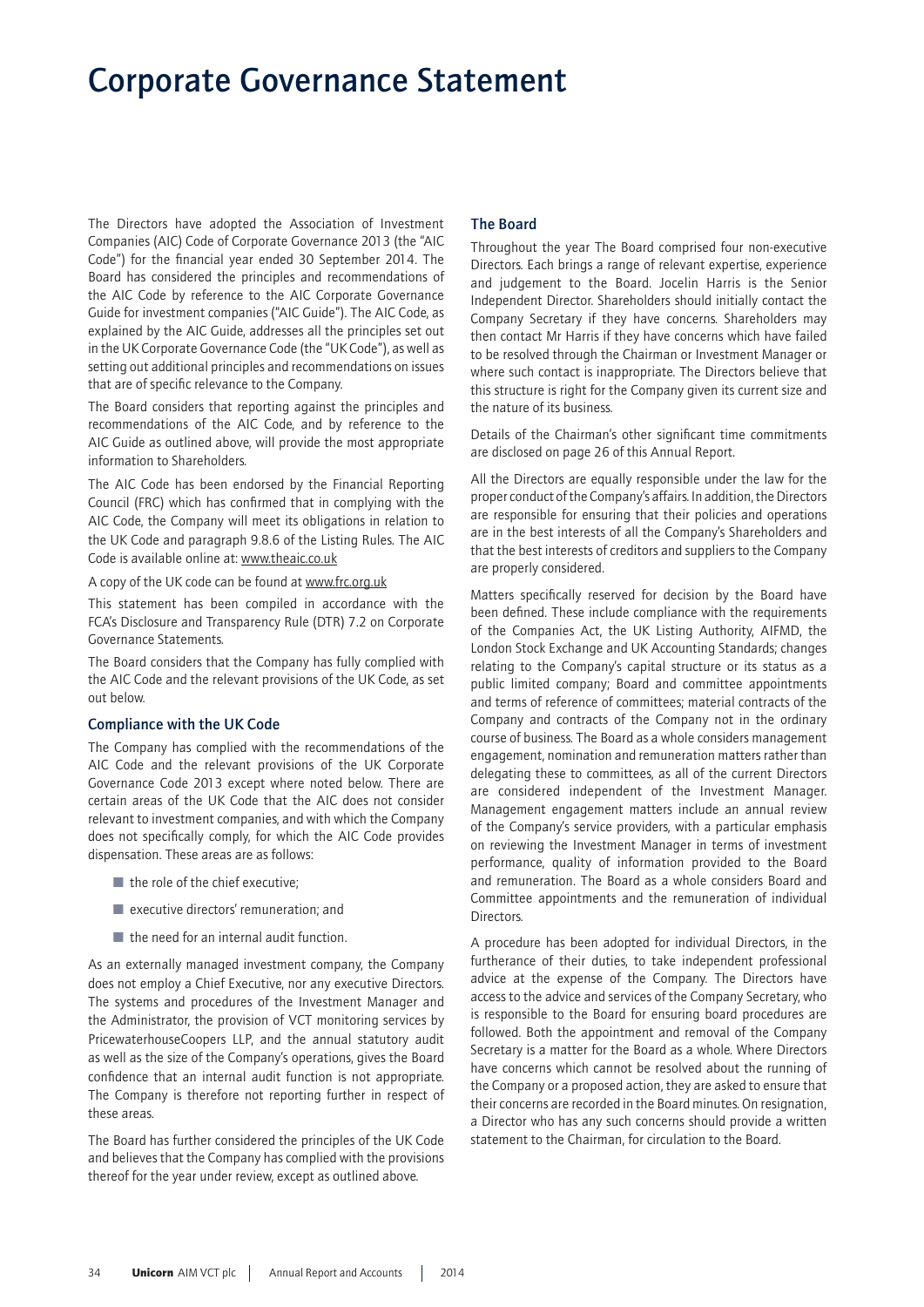#### Director's attendance at Board and Committee meetings

The table below details the formal Board and Audit Committee meetings attended by the Directors during the year. Four regular Board meetings and four Audit Committee meetings were held during the year. Additional ad-hoc meetings were held where necessary during the year.

| <b>Director</b>  | Board | <b>Audit Committee</b> |
|------------------|-------|------------------------|
| Peter Dicks      |       |                        |
| James H Grossman |       |                        |
| Jeremy Hamer     |       |                        |
| Jocelin Harris   |       |                        |

At least four formal Board meetings are scheduled every year and other meetings are held as necessary.

#### **Tenure**

All Directors are subject to election by Shareholders at the first Annual General Meeting following their appointment. Each Director retires by rotation at an Annual General Meeting if they have held office as a Director at the two immediately preceding Annual General Meetings and did not retire at either of those meetings in accordance with the Articles of Association.

|                                  | Date of<br>appointment | Last retirement<br>by rotation/<br>re-election | Next retirement<br>by rotation/<br>re-election due |
|----------------------------------|------------------------|------------------------------------------------|----------------------------------------------------|
| Peter Dicks                      | 1 October 2001         | AGM 10 January 2014                            | AGM 2015                                           |
| James H Grossman 15 January 2009 |                        | AGM 7 February 2013                            | AGM 2016                                           |
| Jeremy Hamer                     | 9 March 2010           | AGM 10 January 2014                            | AGM 2017                                           |
| Jocelin Harris                   | 25 April 2006          | AGM 7 February 2013                            | AGM 2016                                           |

In terms of overall length of tenure, the AIC Code does not explicitly make recommendations. Some market practitioners feel that considerable length of service (which has generally been defined as a limit of 9 years) may lead to the compromise of a Director's independence. The Board does not believe that a Director should be appointed for a finite period. Peter Dicks has now served the Company for thirteen years and the Board considers that he remains independent of the Investment Manager as he continues to offer independent, professional judgement and constructive challenge of the Investment Manager. In accordance with the AIC Code, however, Peter Dicks will offer himself for re-election annually.

#### Independence of Directors

The Board has considered whether each Director is independent in character and judgement and whether there are any relationships or circumstances which are likely to affect, or could appear to affect, the Director's judgement and has concluded that, all of the Directors are independent of the Investment Manager. Peter Dicks is a non- executive director and shareholder in Mears Group plc and Interactive Investor, two of the Company's investee companies. Peter Dicks is also a shareholder in one other investee company, Keycom plc. Jocelin Harris is the Chairman of, and a shareholder in, Keycom plc, holding less than 1% of the issued share capital and has a beneficial interest in Mears Group plc and Interactive Investor.

James Grossman has a shareholding in Anpario plc, holding less than 0.02% of the issued share capital of that company. Jeremy Hamer is the Executive Chairman of SnackTime plc, holding 0.4% of the issued share capital and is also a director and shareholder of the investee companies Access Intelligence plc and Avingtrans plc, holding 2.6% and 0.4% of their respective share capitals.

The Directors who were independent of each conflict noted above, considered the circumstances and agreed that all of the relevant Directors in each case remained independent of the Investment Manager. This is because these relationships were not of a material size to their assets and other business activities nor to those of the Company. There are no other contracts or investments in which the Directors have declared an interest.

The above conflicts, along with other potential conflicts, have been reviewed by the Board in accordance with the procedures under the Articles of Association and applicable rules and regulations and have been authorised by the Board in accordance with these procedures. The Articles allow the Directors not to disclose information relating to the conflict where to do so would amount to a breach of confidence. The Board places great emphasis on the requirement for the Directors to disclose their interests in investments (and potential investments) and has instigated a procedure whereby a Director declaring such an interest does not participate in any decisions relating to such investments. The Directors inform the Board of changes to their other appointments as necessary. The Board reviews the authorisations relating to conflicts annually.

Appointment letters for new Directors include an assessment of the expected time commitment for each Board position and new Directors are asked to give an indication of their other significant time commitments. The Board would adopt a formal process of recruitment in the event of an appointment of new Directors. The Board believes that diversity of experience and approach, including gender diversity, amongst Board members is of great importance and it is the Company's policy to give careful consideration to issues of Board balance and diversity when making new appointments. Although formal targets for gender mix are not considered appropriate, the selection process involves interviews with the Board and meetings with representatives of members of the Investment Manager. New Directors are provided with an induction pack and an induction session is arranged in conjunction with the Board, the Investment Manager and the Administrator. Directors are also regularly provided with key information on the Company's policies and legal and regulatory developments. The Directors also regularly participate in industry seminars.

The Board aims to include a balance of skills and experience that the Directors believe to be appropriate to the management of the Company. The Chairman fully meets the independence criteria as set out in the AIC Code. The effectiveness of the Board and the Chairman is reviewed regularly as part of the internal control process led by the Board. During the year the Board also carried out a performance evaluation by way of a questionnaire and discussion led by the Senior Independent Director, and considered performance in relation to specific headings such as,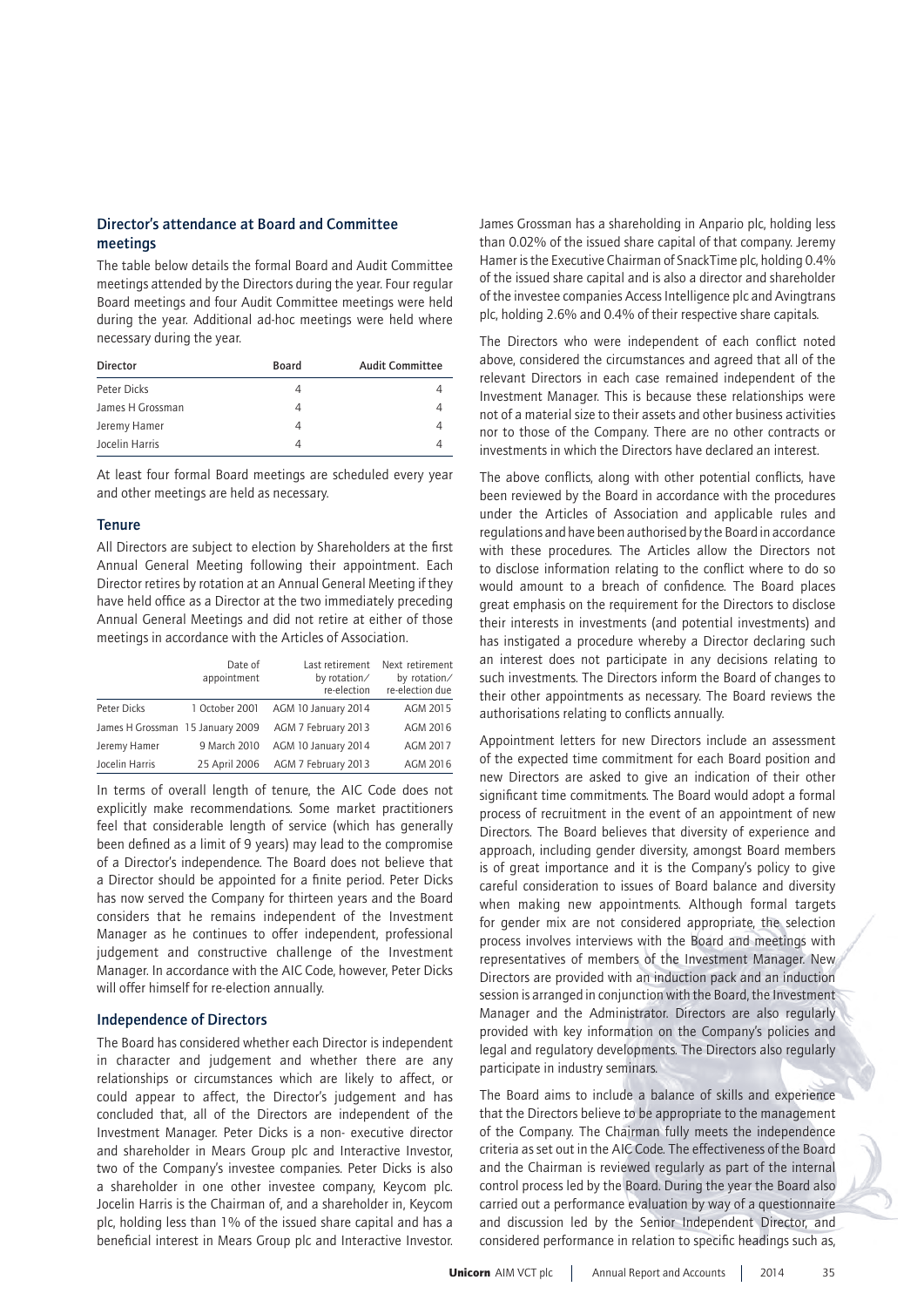### Corporate Governance Statement

balance of skills, experience, independence and knowledge of the Company by the Board. It is the intention of the Board that the evaluation process will be led by an external party in 2015.

The Senior Independent Director evaluates all responses and provides feedback to the Board. In the year under review, he concluded that the composition and performance of the Board was effective. The Directors monitor the continuing independence of the Chairman and inform him of their discussions.

All of the Directors are involved at an early stage in the process of structuring the launch of any Offers that may be agreed by the Board.

#### Management

#### *Investment Manager*

Unicorn Asset Management Limited was appointed as Investment Manager to the Company on 1 October 2001. This agreement was amended on 9 March 2010 and again on 12 April 2010. Under the terms of the Company's Investment Management Agreement with Unicorn Asset Management Limited, the Investment Manager is empowered to give instructions in relation to the disposition of investments and other assets including subscribing, purchasing, selling and otherwise dealing in qualifying and non-qualifying investments and to enter into and perform contracts, agreements and other undertakings that are necessary to the carrying out of its duties under the Agreement in accordance with specific written arrangements laid down by the Board. Board approval is required before any investment is made in unquoted investments.

The Investment Manager reviews investee company voting requirements as necessary and maintains a policy of automatically voting in favour of resolutions proposed at investee company General Meetings unless there are circumstances where the Company's interests may be adversely affected.

The Directors regularly review the investment performance of the Investment Manager. Terms of the investment services agreement and policies with the Investment Manager covering key operational issues are reviewed at least annually. In particular, the terms of the Investment Manager's appointment were reviewed following the merger with Unicorn AIM VCT II plc and the issues raised by a number of Shareholders concerning the term and incentive arrangements with the Investment Manager were taken into account. The Board believes that the continued appointment of the Investment Manager remains in Shareholders' best interests and the investment criteria remain appropriate. Furthermore, the Board remains satisfied with the Investment Manager's investment performance. For a summary of the performance of the Company please see the Investment Manager's Review and the Investment Portfolio Summary on pages 12 to 25 and the Financial Highlights on page 1. Details of the management fee and incentive fee arrangements with the Investment Manager are set out in Note 3 to the accounts on page 48. The Board and the Investment Manager aim to operate in a co-operative and open manner not withstanding the Board maintaining its oversight obligations.

#### *Company Secretary and Company Administrator*

Matrix-Securities Limited was appointed as both Company Secretary and Company Administrator to the Company under an agreement dated 1 October 2001. This agreement was superseded by a revised Agreement on 9 March 2010 following completion of the merger with Unicorn Aim VCT II plc. The Company agreed to Matrix-Securities Limited novating its secretarial services, administration and accountancy services agreement to Matrix Private Equity Partners LLP on 29 May 2012. Following a change in the ownership structure of Matrix Private Equity Partners LLP, the Company Secretary and Company Administrator changed its name to Mobeus Equity Partners LLP on 29 June 2012. Mobeus gave notice of its wish to cease to act as Company Secretary and Administrator and on 1 September 2014 ISCA Administration Services Limited was appointed in its place.

#### *Corporate Broker*

The Company has retained Panmure Gordon (UK) Limited as its corporate broker.

#### *VCT status monitoring*

The Company has retained PricewaterhouseCoopers LLP ("PwC") to advise on an ongoing basis its compliance with the legislative requirements relating to VCTs. PwC review new investment proposals as appropriate and carry out regular reviews of the Company's investment portfolio.

#### Internal controls

The Board is responsible for the Company's internal financial controls and internal control and risk management systems. It has delegated the monitoring of these systems, on which the Company is reliant, to the Audit Committee (the "Committee").

Internal control systems are designed to manage the particular needs of the Company and the risks to which it is exposed and can by their nature only provide reasonable and not absolute assurance against material misstatement or loss. They aim to ensure the maintenance of proper accounting records, the reliability of published financial information and the information used for business making decisions and that the assets of the Company are safeguarded.

The Committee has put in place procedures for identifying, evaluating and managing the significant risks faced by the Company. As part of this process an annual review of the control systems is carried out in accordance with the Internal Control: Revised Guidance for Directors as issued by the Financial Reporting Council. The review covers consideration of the key business, operational, compliance and financial risks facing the Company. Each risk is considered with regard to: the controls exercised at Board or Committee level; reporting by service providers and controls relied upon by the Board or Committee; exceptions for consideration by the Board or Committee; responsibilities for each risk and its review period; and risk rating. Investment risk is managed to the Board or Committee's satisfaction by the Investment Manager, primarily through the medium of a diversified portfolio; this approach is described in more detail in the Investment Manager's Review.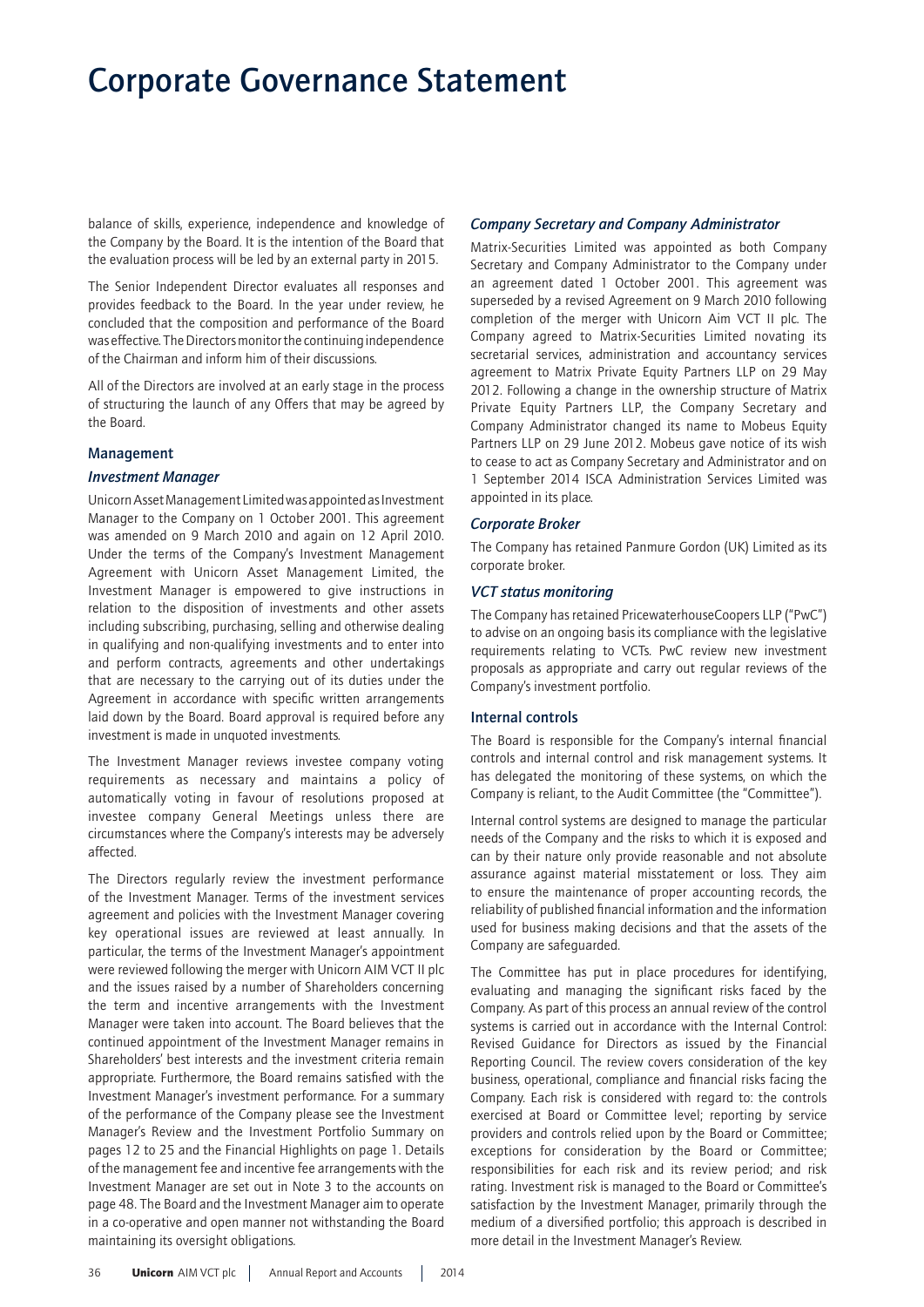The Committee reviews a schedule of key risks at each Committee meeting which identifies the risks, controls and any deficiencies that have arisen in the quarter, if any, and action to be taken. Each quarter, the Committee reviews the management accounts, and annual or half-yearly reports arising therefrom, prepared by the Secretary and Administrator.

The main aspects of the internal controls which have been in place throughout the year in relation to financial reporting are:

- the valuations prepared by the Investment Manager are entered into the accounting system and reconciled by the Administrator. Controls are in place to ensure the effective segregation of these two tasks:
- $\blacksquare$  the Administrator cross-checks the monthly valuations of AIM companies to an independent data source;
- an independent review of the unquoted investment valuations is conducted quarterly by the Committee and Board and annually by the External Auditor;
- $\Box$  bank and money-market fund reconciliations are carried out monthly by the Administrator;
- the Board has procedures in place for the approval of expenses and payments to third parties;
- the Committee reviews monthly investment and net asset value reports, quarterly management accounts and underlying notes to those accounts, and other announcements as necessary;
- the information contained in the Annual Report and other financial reports is reviewed separately by the Committee prior to consideration by the Board; and
- $\blacksquare$  the Board reviews all financial information prior to publication.

The Board has delegated contractually to third parties, the management of the investment portfolio, the day to day accounting, company secretarial and administration requirements and the registration services, as discussed above. Each of these contracts was entered into after full and proper consideration by the Board. The annual review includes a consideration of the risks associated with the Company's contractual arrangements with third party suppliers. The Board monitors and evaluates the performance of each of the service providers. The Committee also considers on an annual basis whether it is necessary for the Company to establish its own internal audit function. For the year under review, the Committee has determined that the Company does not require a separate internal control function given that internal control reports are received from the Company's service providers which the Committee relies upon to satisfy itself that sufficient and appropriate controls are in place.

The procedure for regular interim and full review of control systems has been in place and operational throughout the period under review. The last formal annual review took place on 21 November 2014. The Board has identified no significant issues with the Company's internal control mechanisms that warrant disclosure in the Annual Report.

#### Report of the Audit Committee

The Audit Committee (the "Committee") comprises all of the Directors and is chaired by Jeremy Hamer. It is the Company's policy to include all members of the Board on the Committee to encourage clear communication and to enable all Directors to be kept fully informed of any issues that may arise. The Committee Chairman attended a number of audit briefings throughout the year with the Investment Manager, Administrator and the External Auditor as appropriate on several key issues and reported back to the Committee accordingly. The Board has satisfied itself that at least one member of the Committee has recent and relevant financial experience and that the Committee has sufficient resources to undertake its duties. The Board members who comprise the Committee are all independent from the Investment Manager.

The Committee meets at least twice per year and its responsibilities are set out in its terms of reference, which are available on the Company's website (www.unicornaimvct.co.uk) or can be requested from the Company Secretary.

During the year under review, the Committee has:

- reviewed several iterations of the Company's annual report and half-yearly report and assessed them against the AIC Code to ensure that relevant disclosures have been included;
- reviewed its terms of reference to ensure that they are compliant with best practice guidance issued by the Institute of Chartered Secretaries and Administrators on Audit Committees;
- reviewed and approved the External Auditor's terms of engagement, remuneration and independence;
- reviewed the External Auditor's audit strategy for auditing the Company's annual report;
- reviewed the effectiveness of the external audit process against specific criteria;
- considered and recommended to the Board for approval the re-appointment of BDO LLP as the Company's External Auditor;
- $\blacksquare$  reviewed the key risks faced by the Company on a quarterly basis against a risk matrix devised by the Company to assess whether the key risks continue to be relevant and appropriately managed;
- $\blacksquare$  reviewed the report produced by PwC bi-annually on the Company's compliance with the VCT status tests; and
- reviewed the custody arrangements in place to confirm title to investments.

#### Financial Statements

The Committee has initial responsibility for reviewing the financial statements and reporting on any significant issues that arise in relation to the audit of the financial statements as outlined below. Such issues were discussed with the External Auditor and Administrator at the audit planning meeting prior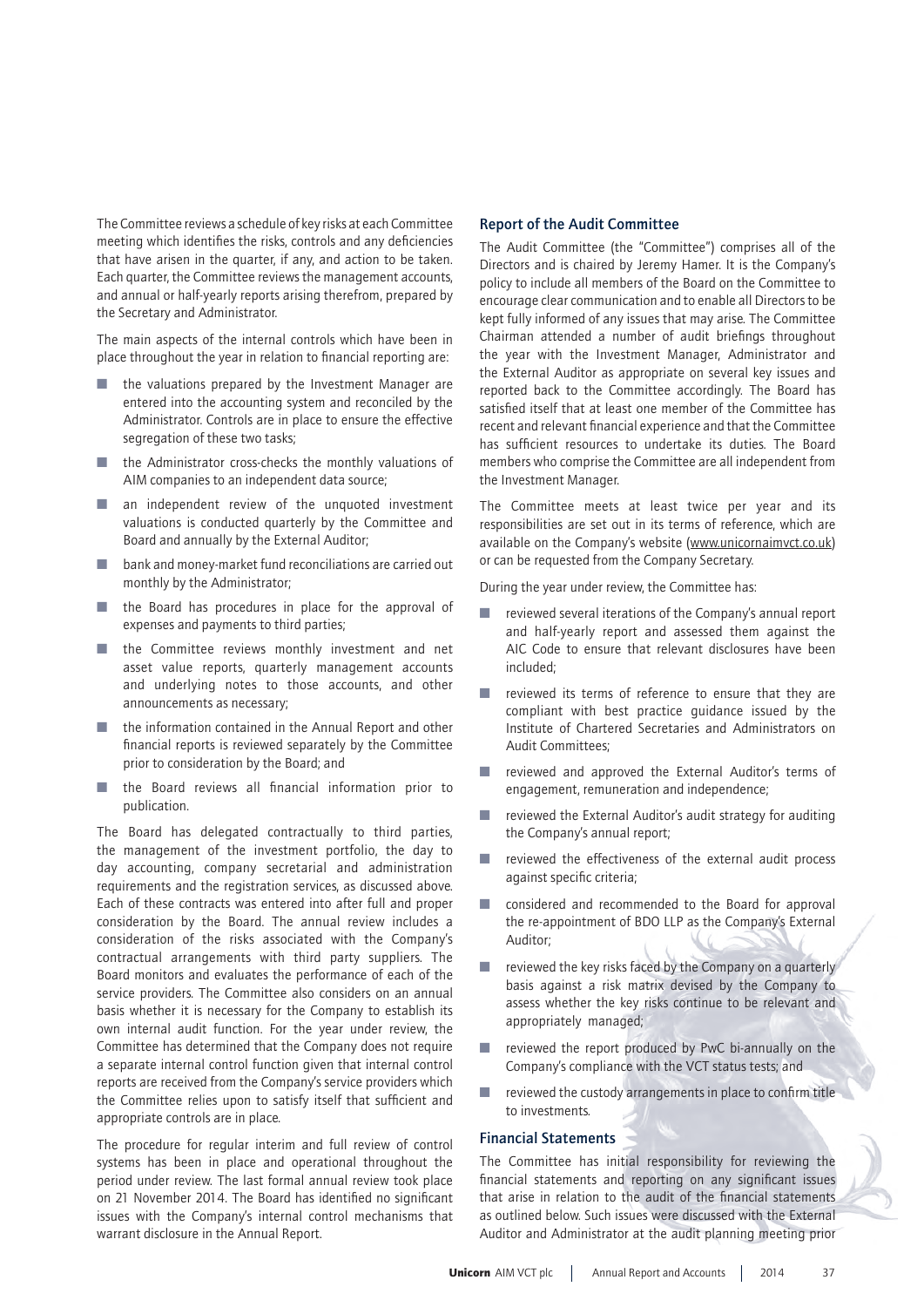### Corporate Governance Statement

to the year end and at the completion of the audit of the financial statements. No major conflicts arose between the Committee and the External Auditor in respect of their work during the period.

The key accounting and reporting issues considered by the Committee were:

#### *The valuation of the Company's quoted and unquoted investments*

Valuations of AIM quoted and unquoted investments are prepared by the Investment Manager. The Committee reviewed the estimates and judgements made in relation to the unquoted investments and was satisfied they were appropriate. The Committee also discussed the controls in place over the valuation of the quoted investments and the judgements made when considering if any losses on investments held were realised and were satisfied that no further permanent impairments were necessary.

The Committee has recommended the investment valuations to the Board for approval.

#### *Revenue Recognition*

The revenue generated from dividend income and loan stock interest has been considered by the Committee as part of its review of the Annual Report as well as the quarterly review of the management accounts prepared by the Administrator. The Committee has considered the controls in place at the Custodian over the recognition of dividends from quoted investments, and the review undertaken by the Administrator to ensure that amounts received are in line with expectation and budget.

#### *Completeness and control of expenditure*

The Committee reviewed the process in place for determining the Company's expenditure and a budget for such costs was approved for the year. It noted that, in accordance with agreed policy, all payments over £7,500 have been authorised by at least one Director and any payments under this threshold have been authorised by the Administrator. The Committee has also monitored the level of payments against budget and all other key expenditure has been agreed by the Committee in advance.

Following a review of several iterations of the Annual Report and consideration of the key areas of risk identified above, the Committee has concluded that, as a whole, the financial statements are fair, balanced and understandable and that they provide the information necessary for Shareholders to assess the Company's performance, business model and strategy.

#### Relationship with the External Auditor

The Committee has managed the relationship with the External Auditor, assessed the effectiveness of the external audit process and made recommendations on the appointment and removal of the External Auditor to the Board. The External Auditor attended the Committee meeting that considered the Annual Report, as well as one further meeting with the Committee Chairman and the Administrator to discuss the draft audit strategy and draft Annual Report.

The Committee has also undertaken a review of the External Auditor and the effectiveness of the audit process. The outcome of the review has been formally minuted and summarised to the Board for consideration. When assessing the effectiveness of the process for the year under review, the Committee considered whether the Auditor has:

- $\Box$  demonstrated strong technical knowledge and a clear understanding of the business;
- $\blacksquare$  indicated professional scepticism in key judgements and raised any significant issues in advance of the audit process commencing;
- $\blacksquare$  an audit team that is appropriately resourced;
- demonstrated a proactive approach to the audit planning process , engaging with the Committee chairman and other key individuals;
- $\Box$  provided a clear explanation of the scope and strategy of the audit;
- $\blacksquare$  the ability to communicate clearly and promptly with the members of the Committee and the Investment Manager and produce comprehensive reports on its findings;
- $\blacksquare$  maintained independence and objectivity; and
- $\Box$  charged justifiable fees in respect of the scope of services provided.

The External Auditor prepared an audit strategy document which provided information on the audit team and timetable, audit scope and objectives, evaluation of materiality, initial assessment of key audit and accounting risks, confirmation of independence and proposed fees. This was reviewed and approved by the Committee, after the Chairman had attended an Audit Strategy meeting before the commencement of the year-end audit.

The Committee considered the appointment of the current auditor and confirmed that it is satisfied with the standard of service received. Should the Committee be dissatisfied, a tender process would be undertaken. A tender was last undertaken when the Company was incorporated in 2001, although there has been rotation of the engagement partners in the current year in accordance with the Auditors' Ethical Standards. A tender has not been undertaken since this date as the Committee has been satisfied with the performance of the External Auditor.

#### Non-audit services

The Committee has reviewed and monitored the External Auditor's independence and objectivity. As part of this, it has reviewed the nature and extent of other services supplied by the Auditor to ensure that such independence and objectivity is maintained.

The Company's policy for the provision of any non-audit services by the Company's External Auditor requires proposed services to be approved in advance by the Committee following a full and thorough assessment and consideration of any potential threats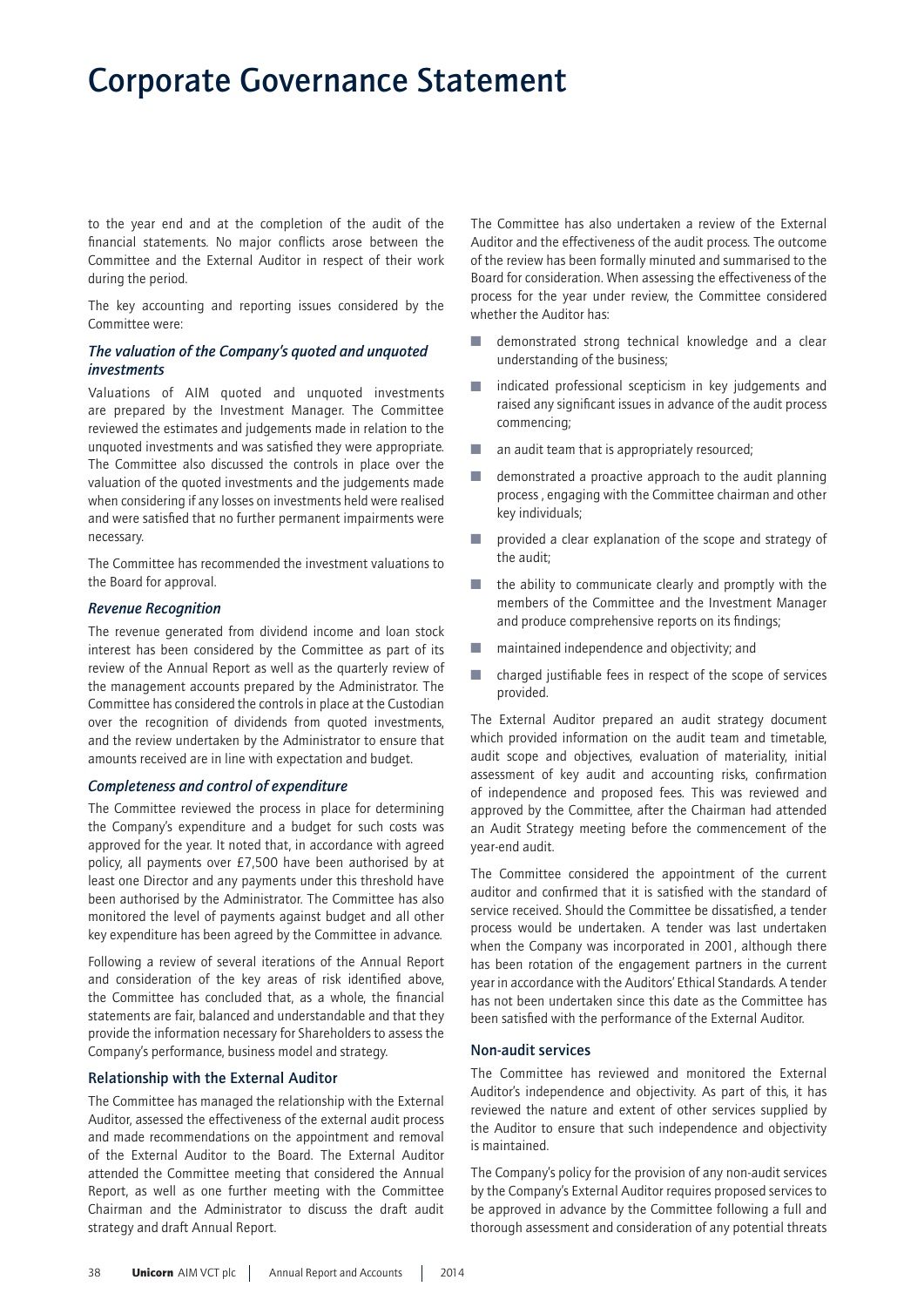to auditor independence. The safeguards that are in place to protect the independence and objectivity of the External Auditor are also considered.

The Committee is of the opinion that it was in the interests of the Company to purchase non-audit services from the External Auditor, which comprised tax compliance, iXBRL tagging and Sponsor services. The reason for this conclusion is that the External Auditor's greater knowledge of the Company benefitted its operational efficiency and hence the competitiveness of the fees charged.

Having regard to all of the relevant factors, the Committee has recommended to the Board that, subject to Shareholder approval at the 2015 AGM, BDO LLP be re-appointed as the External Auditor of the Company for the forthcoming year.

#### Further Disclosures Amendment of the Company's Articles of Association

The Company may amend its Articles of Association by special resolution in accordance with section 21 of the Companies Act 2006.

#### Share capital and voting rights

Details of the Company's share capital can be found on page 27 and in Note 14 and substantial shareholdings can be found in the Directors' Report on page 28. The voting rights of Shareholders are set out below:

Each Shareholder has one vote on a show of hands, and on a poll one vote per share held, at a general meeting of the Company. No member shall be entitled to vote or exercise any rights at a general meeting unless all shares have been paid up in full. Any instrument of proxy must be deposited at the place specified by the Directors no later than 48 hours before the time for holding the meeting.

As detailed in the Company's Articles of Association, the shares in issue rank equally in all respects and are entitled to dividends paid out of the net income derived from the assets of the Company and, in the event of liquidation, any surplus arising from the assets.

Shareholders may, if they so wish, arrange for their shares to be held via a nominee or depository where they retain the financial rights carried by the Company's shares.

#### Powers of the Directors

In addition to the powers granted to the Directors by Company law and the Articles of Association, the Directors obtain authority from Shareholders to issue a limited number of shares, dis-apply pre-emption rights and purchase the Company's own shares. Further details can be found in the Directors' Report.

#### Relations with Shareholders

Communication with Shareholders is considered a high priority.

All Shareholders are entitled to receive a copy of the Annual and Half-Yearly Reports. The Board invites communications from Shareholders and there is an opportunity to question the Directors, the Chairman of the Audit Committee and the Investment Manager at the Annual General Meeting to which all Shareholders are invited.

The Company's website can be accessed by going to www.unicornaimvct.co.uk.

The Board as a whole approves the contents of the Annual and Half-Yearly Reports, interim management statements, circulars, and other shareholder communications in order to ensure that they present a fair, balanced and understandable assessment of the Company's position and prospects and the risks and rewards to which Shareholders are exposed through continuing to hold their shares.

All proxy votes are counted, and the Chairman indicates to Shareholders at each General Meeting the number of votes for and against each resolution and the number of abstentions, after it has been dealt with on a show of hands. Details of the proxy votes cast for each meeting are published on the Company's website after each meeting.

The Notice of the Annual General Meeting is included in this Annual Report and is sent to Shareholders at least 20 working days before the meeting. Shareholders wishing to contact the Board should direct their communications to the Company Secretary and any queries will be passed to the relevant Director or the Board as a whole.

By order of the Board

#### Isca Administration Services Limited *Secretary*

11 December 2014

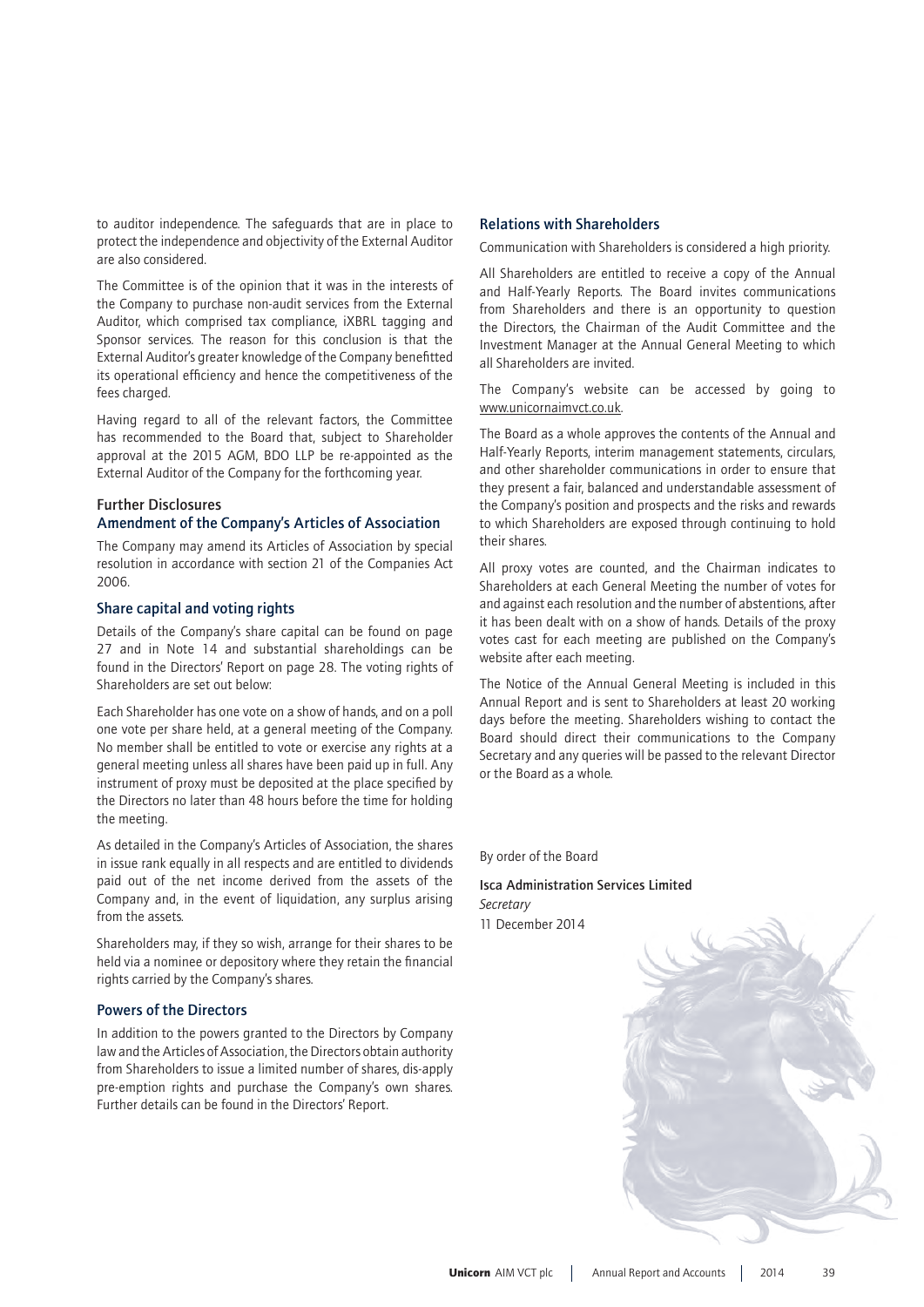# Statement of Directors' Responsibilities

The Directors are responsible for preparing the Annual Report, Directors Remuneration Report and the financial statements in accordance with applicable law and regulations.

Company law requires the Directors to prepare financial statements for each financial year. Under that law the Directors are required and have elected to prepare the financial statements in accordance with United Kingdom Generally Accepted Accounting Practice (United Kingdom Accounting Standards and applicable law).

Under company law the Directors must not approve the financial statements unless they are satisfied that they give a true and fair view of the state of affairs of the Company and of the profit or loss of the Company for that period.

In preparing these financial statements the Directors are required to:

- $\blacksquare$  select suitable accounting policies and then apply them consistently;
- $\blacksquare$  make judgements and accounting estimates that are reasonable and prudent;
- $\blacksquare$  state whether applicable UK Accounting Standards have been followed, subject to any material departures disclosed and explained in the financial statements; and
- $\blacksquare$  prepare the financial statements on the going concern basis unless it is inappropriate to presume that the Company will continue in business.

The Directors are responsible for keeping adequate accounting records that are sufficient to show and explain the Company's transactions, to disclose with reasonable accuracy at any time the financial position of the Company and to enable them to ensure that the financial statements comply with the Companies Act 2006. They are also responsible for safeguarding the assets of the Company and hence for taking reasonable steps for the prevention and detection of fraud and other irregularities.

Under applicable law regulations, the Directors are also responsible for preparing a Strategic Report, Directors' Report, Directors' Remuneration Report and Corporate Governance Statement that comply with that law and those regulations.

The Directors are responsible for ensuring the a Annual Report and the financial statements are made available on a website. Financial statements are published on the Company's website in accordance with legislation in the United Kingdom governing the preparation and dissemination of financial statements, which may vary from legislation in other jurisdictions. The maintenance and integrity of the Company's website is the responsibility of the Directors. The Directors' responsibility also extends to the ongoing integrity of the financial statements contained therein.

The Directors confirm, to the best of their knowledge:

- (a) that the financial statements, which have been prepared in accordance with UK Generally Accepted Accounting Practice and the 2009 Statement of Recommended Practice, 'Financial Statements of Investment Companies and Venture Capital Trusts' give a true and fair view of the assets, liabilities, financial position and profit or loss of the Company; and
- (b) that the management report, comprising the Chairman's Statement, the Strategic Report, the Investment Manager's Review, the Investment Portfolio Summary and the Directors' Report includes a fair review of the development and performance of the business and the position of the Company, together with a description of the principal risks and uncertainties that it faces.

Having taken advice from the Audit Committee, the Board considers the report and accounts, taken as a whole, as fair, balanced and understandable and that it provides the information necessary for Shareholders to assess the Company's performance, business model and strategy.

Neither the Company nor the Directors accept any liability to any person in relation to the Annual Report except to the extent that such liability could arise under English law. Accordingly, any liability to a person who has demonstrated reliance on any untrue or misleading statement or omission shall be determined in accordance with section 90A and schedule 10A of the Financial Services and Markets Act 2000.

The names and functions of all the Directors are stated on page 26.

For and on behalf of the Board:

Peter Dicks *Chairman* 11 December 2014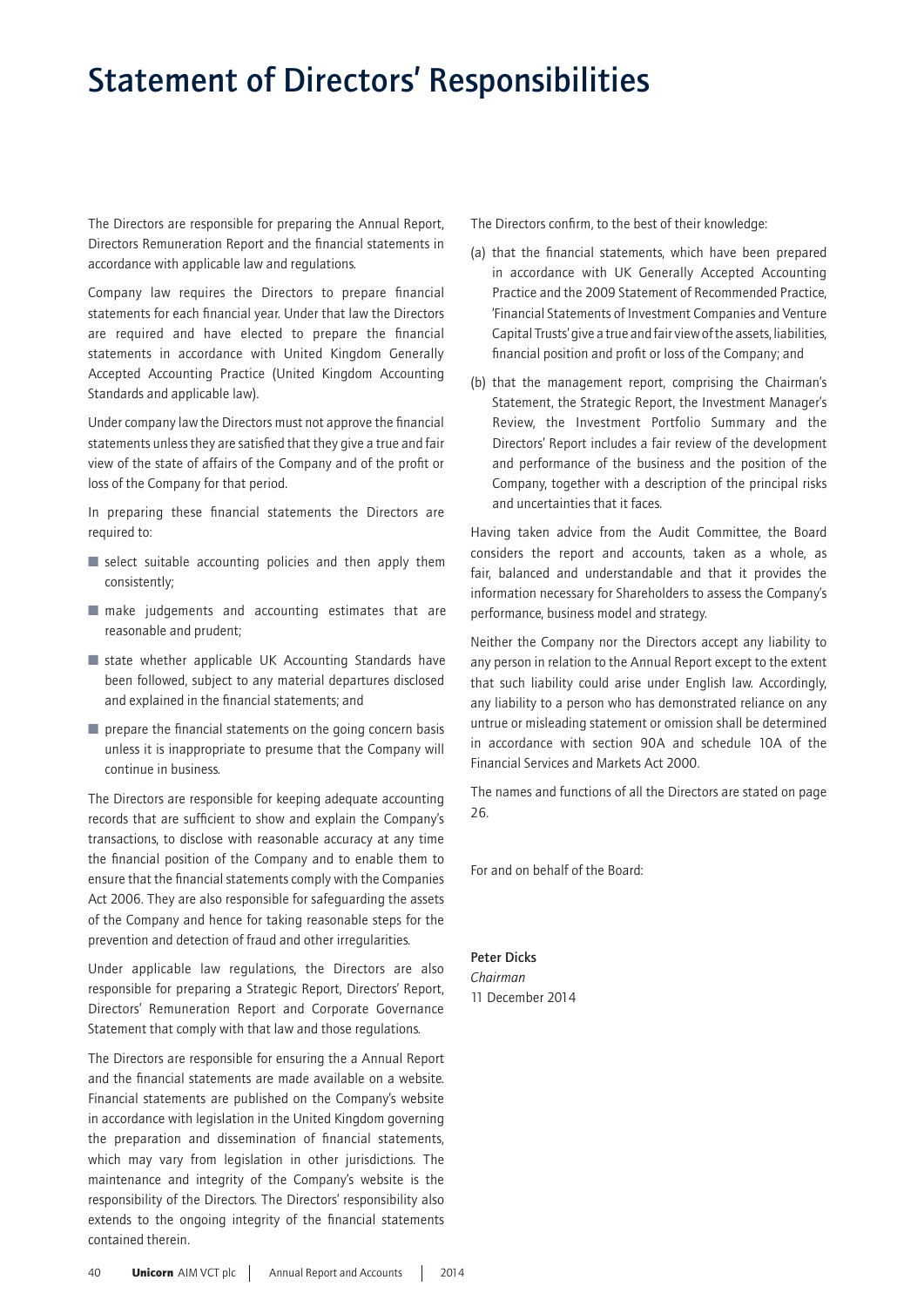# Independent Auditor's Report to the Members of Unicorn AIM VCT plc

We have audited the financial statements of Unicorn AIM VCT plc for the year ended 30 September 2014 which comprise the Income Statement, the Balance Sheet, the Cash Flow Statement, the Reconciliation of Movements in Shareholders' Funds and the related notes. The financial reporting framework that has been applied in their preparation is applicable law and United Kingdom Accounting Standards (United Kingdom Generally Accepted Accounting Practice).

#### Opinion on financial statements

In our opinion the financial statements:

- $\blacksquare$  give a true and fair view of the state of the Company's affairs as at 30 September 2014 and of its profit for the year then ended;
- $\blacksquare$  have been properly prepared in accordance with United Kingdom Generally Accepted Accounting Practice; and
- $\blacksquare$  have been prepared in accordance with the requirements of the Companies Act 2006.

#### Our assessment of risks of material misstatement

We identified the following risks that we consider to have had the greatest impact on our audit strategy and scope:

 $\blacksquare$  The assessment of the carrying value of investments, particularly unquoted investments. This is a key accounting estimate where there is an inherent risk of management override arising from the investment valuations being prepared by the Investment Manager, who is remunerated based on the net asset value of the funds, derived using those valuations.

 We challenged the assumptions inherent in the valuation of unquoted investments, and we assessed the impact of the estimation uncertainty concerning these assumptions and the disclosure of these uncertainties in the financial statements. Where loans to unquoted companies were valued at cost (reviewed for impairment), we also considered wider economic and commercial factors that, in our judgement, could impact on the recoverability and valuation of the loans, and we considered whether there was any permanent diminution in value in investments held, that should be reported as realised losses. We noted that the assessment of the unquoted valuations and whether losses in value are permanent (and therefore realised) is highly subjective. However our audit procedures included, amongst others, reviewing the recent published trading statements for the unquoted investments and, for a sample of all investments, considering the period over which significant falls in value below cost arose, as well as the apparent reasons and whether they were likely to be permanent.

 We also assessed the design and the implementation of the controls over the pricing of quoted investments and agreed the pricing of a sample of quoted investments to independent sources.

 $\blacksquare$  Revenue recognition, which consists of dividends receivable from investee companies and interest earned on loans to investee companies and cash balances. Revenue recognition is considered to be a significant audit risk as it is the key driver of dividend returns to investors. In particular, as the Company is primarily investing in AIM companies, dividends receivable can be difficult to predict.

We assessed the design and the implementation of the controls relating to revenue recognition and we developed expectations for interest income receivable based on loan instruments and investigated any variations in amounts recognised to ensure they were valid. We also tested dividends receivable, to expectations set from independent published data on dividends declared by the investee companies held in the reporting period. We sample tested the categorisation of dividends received from investee companies between revenue and capital.

The Audit Committee's consideration of these key issues is set out on page 38.

#### Purpose of this report

This report is made solely to the Company's members, as a body, in accordance with Chapter 3 of Part 16 of the Companies Act 2006. Our audit work has been undertaken so that we might state to the Company's members those matters we are required to state to them in an Auditor's Report and for no other purpose. To the fullest extent permitted by law, we do not accept or assume responsibility to anyone other than the Company and the Company's members as a body, for our audit work, for this report, or for the opinions we have formed.

#### Respective responsibilities of directors and auditor

As explained more fully in the Statement of Directors' Responsibilities, the Directors are responsible for the preparation of the financial statements and for being satisfied that they give a true and fair view. Our responsibility is to audit and express an opinion on the financial statements in accordance with applicable law and International Standards on Auditing (UK and Ireland). Those standards require us to comply with the Financial Reporting Council's (FRC) Ethical Standards for Auditors.

#### Scope of the audit of the financial statements

A description of the scope of an audit of financial statements is provided on the FRC's website at www.frc.org.uk/auditscopeukprivate.

#### Our application of materiality

We apply the concept of materiality both in planning and performing our audit, and in evaluating the effect of misstatements. For planning, we consider materiality to be the magnitude by which misstatements, including omissions, could influence the economic decisions of reasonable users, that are taken on the basis of the financial statements. In order to reduce to an appropriately low level the probability that any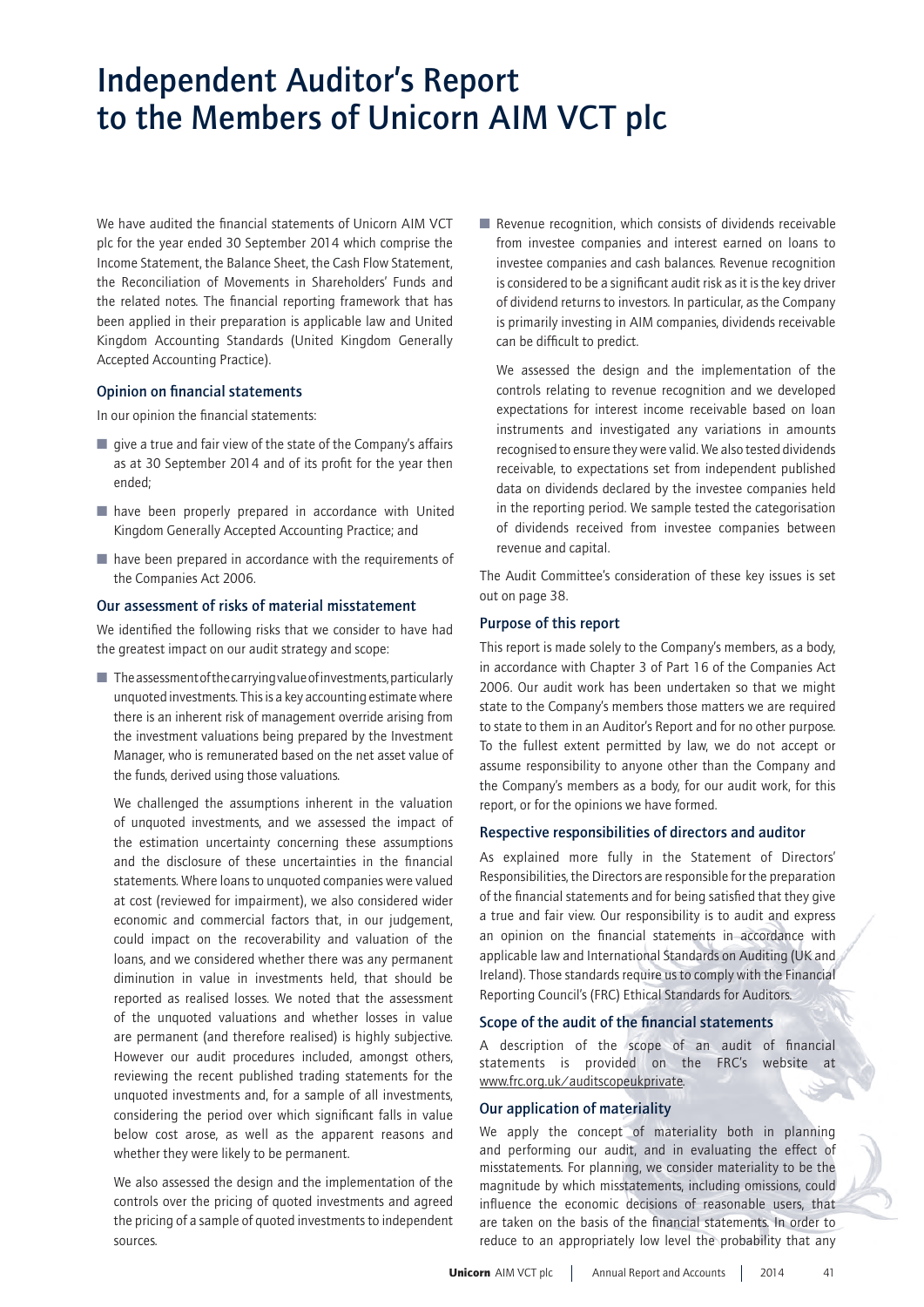# Independent Auditor's Report to the Members of Unicorn AIM VCT plc

misstatements exceed materiality we use a lower materiality level, performance materiality, to determine the extent of testing needed.

Importantly, misstatements below these levels will not necessarily be evaluated as immaterial as we also take account of the nature of identified misstatements, and the particular circumstances of their occurrence, when evaluating their effect on the financial statements.

We determined planning materiality for the financial statements as a whole to be £910,000. In determining this, we based our assessment on a percentage of gross assets which reflects the underlying level of precision within the valuation of the investment portfolio and the range of reasonably possible alternative valuations that could be expected to apply to the unquoted investments. On the basis of our risk assessment, together with our assessment of the Company's control environment, our judgement is that performance materiality for the financial statements should be 75% of planning materiality, namely £680,000. Our objective in adopting this approach is to ensure that total detected and undetected audit differences do not exceed our planning materiality of £910,000 for the financial statements as a whole.

International Standards on Auditing (UK & Ireland) also allow the auditor to set a lower materiality for particular classes of transaction, balances or disclosures for which misstatements of lesser amounts than materiality for the financial statements as a whole could reasonably be expected to influence the economic decisions of users taken on the basis of the financial statements. In this context, we set a lower level of materiality to apply to those classes of transactions and balances which impact on the costs and the net realised returns of the Company. We determined materiality for this area to be £120,000.

We agreed with the Audit Committee that we would report to the Committee all audit differences in excess of £18,200, as well as differences below that threshold that, in our view, warranted reporting on qualitative grounds.

#### Opinion on other matters prescribed by the Companies Act 2006

In our opinion:

- the part of the Directors' Remuneration Report to be audited has been properly prepared in accordance with the Companies Act 2006;
- $\blacksquare$  the information given in the Strategic Report and Directors' Report for the financial year for which the financial statements are prepared is consistent with the financial statements; and
- $\blacksquare$  the information given in the Corporate Governance Statement set out on pages 34 to 39 of the Annual Report with respect to internal control and risk management systems in relation to financial reporting processes and about share capital structures is consistent with the financial statements.

Matters on which we are required to report by exception Under the ISAs (UK and Ireland), we are required to report to you if, in our opinion, information in the Annual Report is:

- $\blacksquare$  materially inconsistent with the information in the audited financial statements; or
- $\blacksquare$  apparently materially incorrect based on, or materially inconsistent with, our knowledge of the Company acquired in the course of performing our audit; or
- $\blacksquare$  is otherwise misleading.

In particular, we are required to consider whether we have identified any inconsistencies between our knowledge acquired during the audit and the Directors' statement that they consider the Annual Report is fair, balanced and understandable and whether the Annual Report appropriately discloses those matters that we communicated to the Audit Committee which we consider should have been disclosed.

### Under the Companies Act 2006 we are required to report to you if, in our opinion:

- $\blacksquare$  adequate accounting records have not been kept, or returns adequate for our audit have not been received from branches not visited by us; or
- n the financial statements and the part of the Directors' Remuneration Report to be audited are not in agreement with the accounting records and returns; or
- $\blacksquare$  certain disclosures of Directors' remuneration specified by law are not made; or
- $\blacksquare$  we have not received all the information and explanations we require for our audit; or
- a Corporate Governance Statement has not been prepared by the Company.

#### Under the Listing Rules we are required to review:

- $\blacksquare$  the Directors' statement, set out on pages 27 and 28, in relation to going concern; and
- $\blacksquare$  the part of the Corporate Governance Statement relating to the Company's compliance with the nine provisions of the UK Corporate Governance Code specified for our review

We have nothing to report in respect of these matters.

#### Rhodri Whitlock (senior statutory auditor)

For and on behalf of BDO LLP, statutory auditor London United Kingdom 11 December 2014

BDO LLP is a limited liability partnership registered in England and Wales (with registered number OC305127).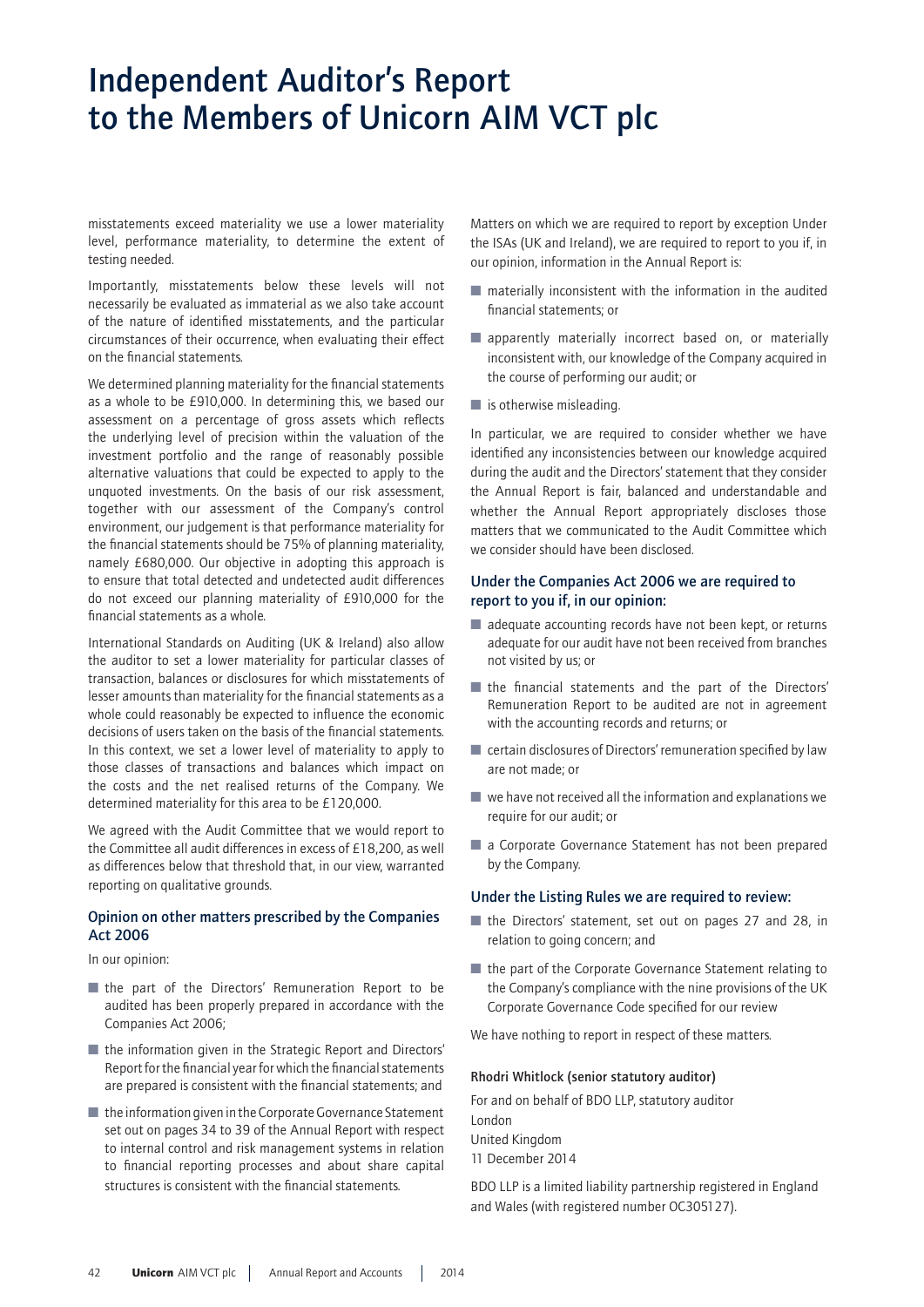### Income Statement

for the year ended 30 September 2014

|                                                                        | <b>Notes</b>   | <b>Revenue</b><br>£'000 | <b>Year ended</b><br>30 September 2014<br>Capital<br>£'000 | <b>Total</b><br>$E'$ 000 | <b>Revenue</b><br>£'000 | Year ended<br>30 September 2013<br><b>Capital</b><br>£'000 | <b>Total</b><br>£'000 |
|------------------------------------------------------------------------|----------------|-------------------------|------------------------------------------------------------|--------------------------|-------------------------|------------------------------------------------------------|-----------------------|
| Net unrealised gains<br>on investments                                 | 9              |                         | 8,048                                                      | 8,048                    |                         | 17,167                                                     | 17,167                |
| Net gains on realisation of<br>investments                             | 9              |                         | 3,855                                                      | 3,855                    |                         | 1,191                                                      | 1,191                 |
| Income                                                                 | $\overline{2}$ | 1,232                   | $\overline{\phantom{0}}$                                   | 1,232                    | 1,174                   |                                                            | 1,174                 |
| Investment management fees                                             | 3              | (382)                   | (1, 145)                                                   | (1,527)                  | (265)                   | (795)                                                      | (1,060)               |
| Other expenses                                                         | $\overline{4}$ | (500)                   |                                                            | (500)                    | (469)                   |                                                            | (469)                 |
| Profit on ordinary activities<br>before taxation                       |                | 350                     | 10,758                                                     | 11,108                   | 440                     | 17,563                                                     | 18,003                |
| Tax on profit on<br>ordinary activities                                | 6              | $\qquad \qquad -$       |                                                            | $\qquad \qquad -$        |                         | $\overline{\phantom{0}}$                                   |                       |
| Profit on ordinary activities after<br>taxation for the financial year |                | 350                     | 10,758                                                     | 11,108                   | 440                     | 17,563                                                     | 18,003                |
| Basic and diluted earnings per share:<br>Ordinary shares               | 8              | 0.57p                   | 17.60p                                                     | 18.17p                   | 0.77p                   | 30.71p                                                     | 31.48p                |

All revenue and capital items in the above statement derive from continuing operations of the Company.

There were no other recognised gains or losses in the year.

The total column of this statement is the profit and loss account of the Company.

Other than revaluation movements arising on investments held at fair value through the Profit and Loss Account, there were no differences between the profit as stated above and at historical cost.

The notes on pages 46 to 62 form part of these financial statements.

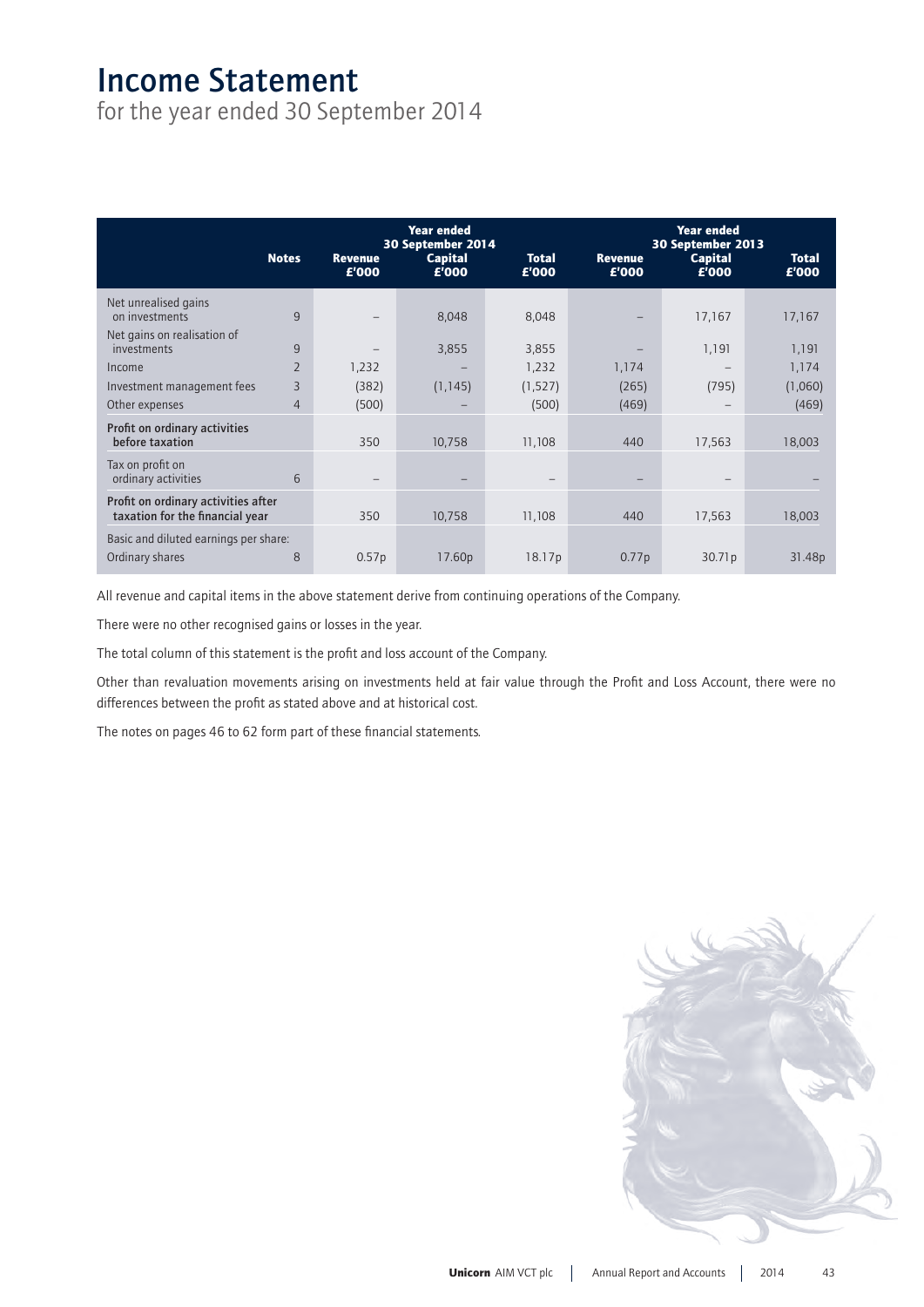# Balance Sheet

for the year ended 30 September 2014

|                                                | <b>Notes</b>   | £'000          | 30 September 2014<br>£'000 | £'000 | 30 September 2013<br>£'000 |
|------------------------------------------------|----------------|----------------|----------------------------|-------|----------------------------|
| Non-current assets                             |                |                |                            |       |                            |
| Investments at fair value                      | $\overline{9}$ |                | 91,105                     |       | 70,596                     |
| <b>Current assets</b>                          |                |                |                            |       |                            |
| <b>Debtors</b>                                 | 11             | 190            |                            | 836   |                            |
| <b>Current investments</b>                     | 12             | $\overline{1}$ |                            | 154   |                            |
| Cash at bank                                   | 18             | 1,170          |                            | 2,406 |                            |
|                                                |                | 1,361          |                            | 3,396 |                            |
| Creditors: amounts falling due within one year | 13             | (254)          |                            | (319) |                            |
| Net current assets                             |                |                | 1,107                      |       | 3,077                      |
| Net assets                                     |                |                | 92,212                     |       | 73,673                     |
|                                                |                |                |                            |       |                            |
| Capital                                        |                |                |                            |       |                            |
| Called up share capital                        | 14             |                | 642                        |       | 568                        |
| Capital redemption reserve                     | 15             |                | 24                         |       | $\overline{4}$             |
| Share premium account                          | 15             |                | 13,372                     |       | 18                         |
| <b>Revaluation reserve</b>                     | 15             |                | 32,320                     |       | 24,979                     |
| Special reserve                                | 15             |                | 34,402                     |       | 38,104                     |
| Profit and loss account                        | 15             |                | 11,452                     |       | 10,000                     |
| <b>Equity Shareholders' funds</b>              |                |                | 92,212                     |       | 73,673                     |
|                                                |                |                |                            |       |                            |
| Net asset value per share of 1 pence each:     |                |                |                            |       |                            |
| Ordinary shares                                | 16             |                | 143.70p                    |       | 129.78p                    |

The financial statements on pages 43 to 62 were approved and authorised for issue by the Board of Directors on 11 December 2014 and were signed on their behalf by:

#### Peter Dicks

*Chairman*

The notes on pages 46 to 62 form part of these financial statements.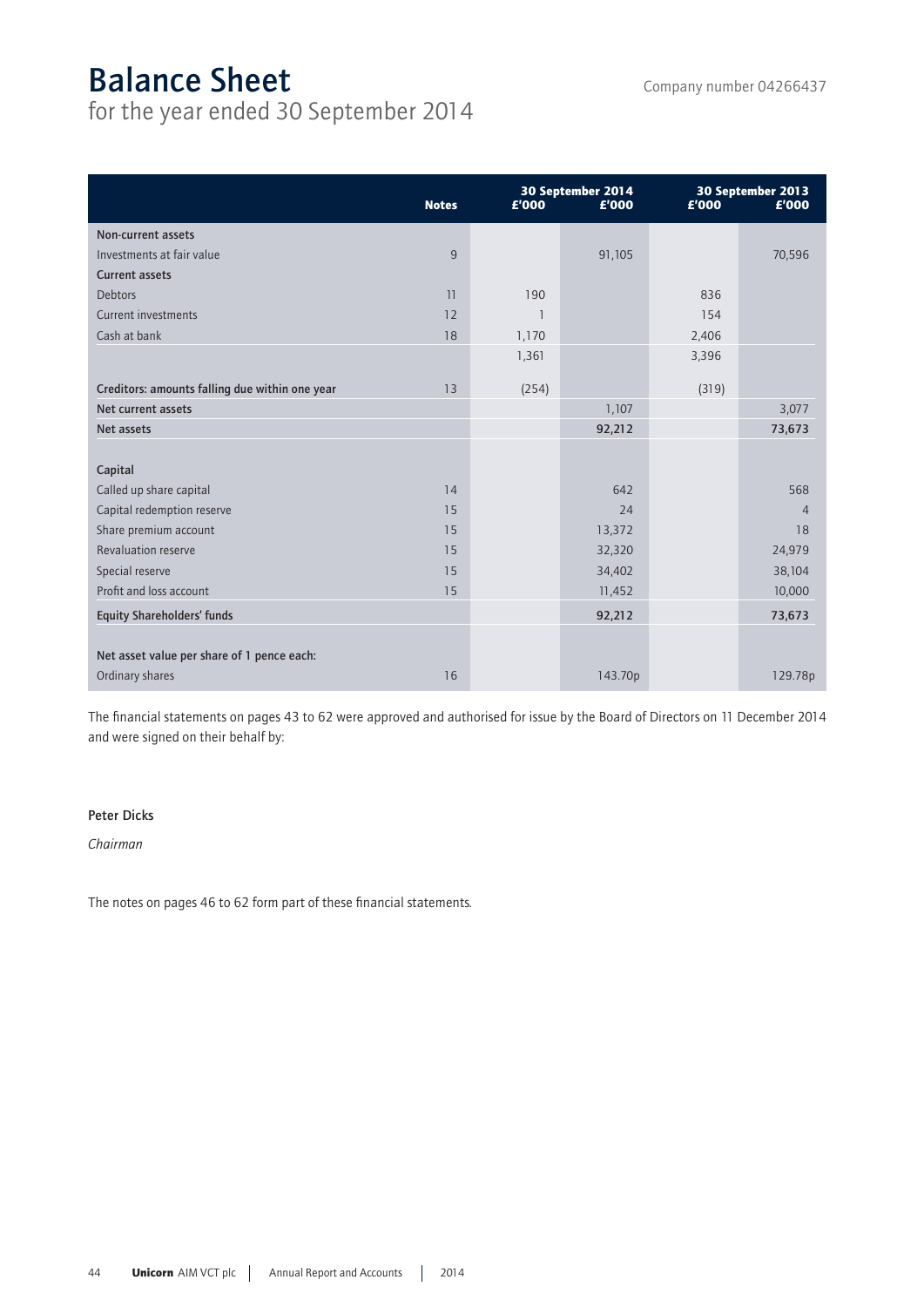# Reconciliation of Movements in Shareholders' Funds

for the year ended 30 September 2014

|                                                            | <b>Notes</b>    | 30 September 30 September<br>2014<br>£'000 | 2013<br>£'000 |
|------------------------------------------------------------|-----------------|--------------------------------------------|---------------|
| Opening Shareholders' funds at 1 October 2013              |                 | 73,673                                     | 58,997        |
| Share capital bought back in the year – including expenses | 15 <sub>b</sub> | (2,462)                                    | (9,858)       |
| Share capital raised – net of expenses                     | 15a             | 13,448                                     | 9,392         |
| Profit for the year                                        |                 | 11.108                                     | 18,003        |
| Dividends paid                                             |                 | (3, 555)                                   | (2,861)       |
| Closing Shareholders' funds at 30 September 2014           |                 | 92,212                                     | 73,673        |

# Cash Flow Statement

for the year ended 30 September 2014

|                                                                              | <b>Notes</b>    | £'000     | 30 September 2014<br>E'000 | £'000    | 30 September 2013<br>£'000 |
|------------------------------------------------------------------------------|-----------------|-----------|----------------------------|----------|----------------------------|
| <b>Operating activities</b>                                                  |                 |           |                            |          |                            |
| Investment income received                                                   |                 | 1,209     |                            | 1,203    |                            |
| Investment management fees paid                                              |                 | (1, 527)  |                            | (1,060)  |                            |
| Other cash payments                                                          |                 | (578)     |                            | (502)    |                            |
| Net cash outflow from operating activities                                   | 17              |           | (896)                      |          | (359)                      |
| Investing activities                                                         |                 |           |                            |          |                            |
| Purchase of investments                                                      | 9               | (17, 380) |                            | (3, 491) |                            |
| Sale of investments                                                          | 9               | 9,456     |                            | 8,529    |                            |
|                                                                              |                 |           | (7, 924)                   |          | 5,038                      |
| <b>Equity dividends</b>                                                      |                 |           |                            |          |                            |
| Dividends paid                                                               | $\overline{7}$  |           | (3, 555)                   |          | (2,861)                    |
| Net cash (outflow)/inflow before liquid resource management<br>and financing |                 |           | (12, 375)                  |          | 1,818                      |
| Management of liquid resources                                               |                 |           |                            |          |                            |
| Decrease in current investments                                              | 18              |           | 153                        |          | 566                        |
| Financing                                                                    |                 |           |                            |          |                            |
| Shares issued as part of Offer for Subscription                              |                 |           |                            |          |                            |
| (net of transaction costs)                                                   | 15a             | 13,448    |                            | 1,400    |                            |
| Shares issued as part of Enhanced Buyback Facility                           |                 |           |                            | 250      |                            |
| Shares bought back as part of Enhanced Buyback Facility                      |                 |           |                            |          |                            |
| (including expenses)                                                         |                 |           |                            | (391)    |                            |
| Shares bought back                                                           | 15 <sub>b</sub> | (2,462)   |                            | (1,769)  |                            |
|                                                                              |                 |           | 10,986                     |          | (510)                      |
| Net (decrease)/increase in cash                                              | 18              |           | (1, 236)                   |          | 1,874                      |

The notes on pages 46 to 62 form part of these financial statements.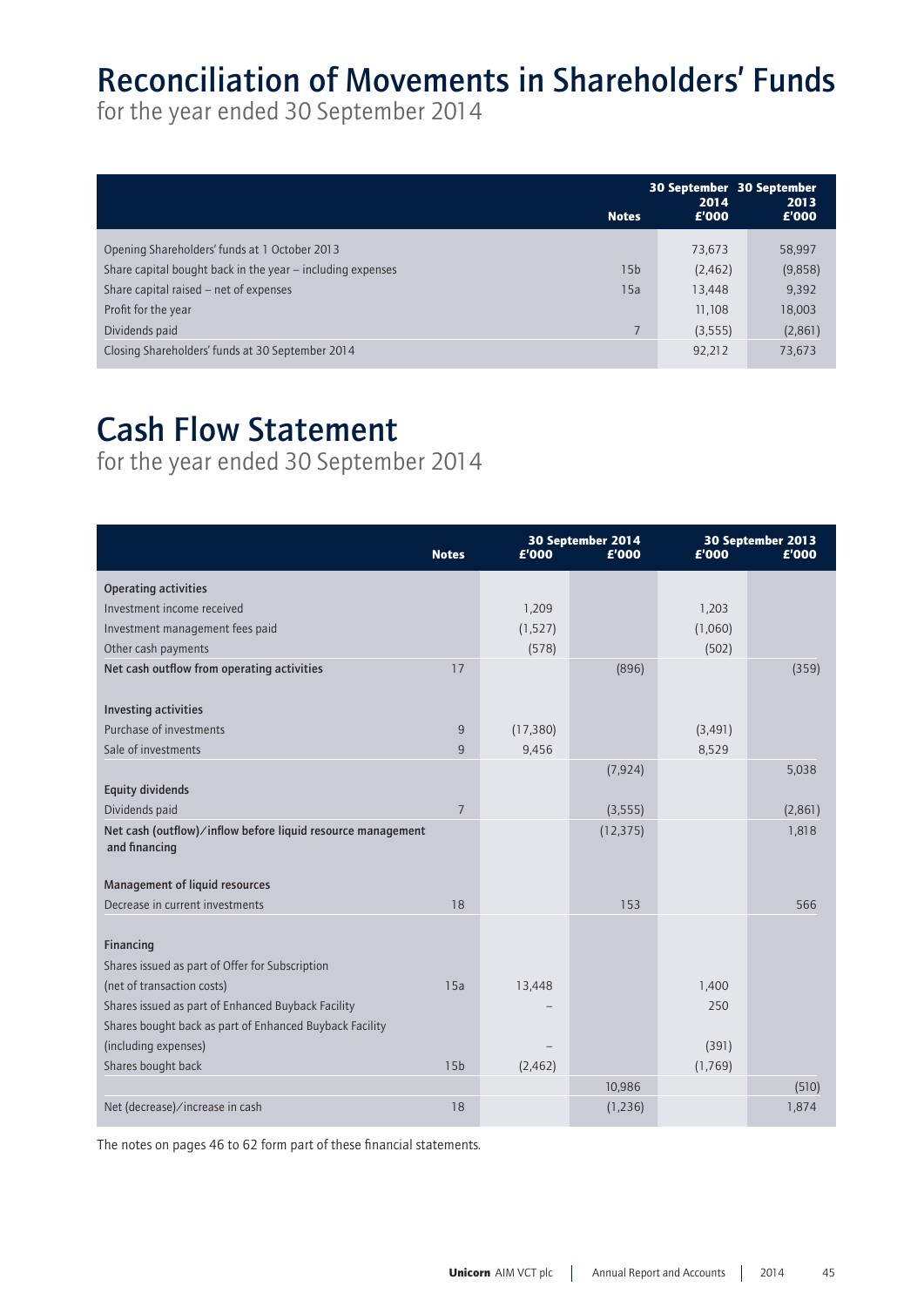# Notes to the Financial Statements

for the year ended 30 September 2014

### 1 Accounting policies

A summary of the principal accounting policies, all of which have been applied consistently throughout the year, is set out below:

#### a) Basis of accounting

The accounts have been prepared under UK Generally Accepted Accounting Practice (UK GAAP) and the Statement of Recommended Practice, 'Financial Statements of Investment Trust Companies and Venture Capital Trusts' ("the SORP") issued by the Association of Investment Companies in January 2009.

The financial statements have been prepared on a going concern basis under the historical cost convention, except for the measurement at fair value of investments designated at fair value through profit and loss.

As a result of the Directors' decision to distribute capital profits by way of a dividend, the Company revoked its investment company status as defined under section 266(3) of the Companies Act 1985, on 17 August 2004.

#### b) Presentation of the Income Statement

In order to better reflect the activities of a VCT and in accordance with the SORP, supplementary information which analyses the Income Statement between items of a revenue and capital nature has been presented alongside the Income Statement. The revenue column of the profit attributable to Shareholders is the measure the Directors believe appropriate in assessing the Company's compliance with certain requirements set out in section 274 Income Tax Act 2007.

#### c) Investments

All investments held by the Company are classified as "fair value through profit and loss", in accordance with the International Private Equity and Venture Capital Valuation ("IPEVCV") guidelines, as updated in September 2009. This classification is followed as the Company's business is to invest in financial assets with a view to profiting from their total return in the form of capital growth and income.

For investments actively traded on organised financial markets, fair value is generally determined by reference to Stock Exchange market quoted bid prices at the close of business on the balance sheet date. Purchases and sales of quoted investments are recognised on the trade date where a contract of sale exists whose terms require delivery within a time frame determined by the relevant market. Purchases and sales of unlisted investments are recognised when the contract for acquisition or sale becomes unconditional.

Unquoted investments are stated at fair value by the Directors in accordance with the following rules, which are consistent with the IPEVCV guidelines and in accordance with FRS 26:

All unquoted investments are held at the price of a recent investment for an appropriate period where there is considered to have been no change in fair value. Where such a basis is no longer considered appropriate, the following factors will be considered:

- (i) Where a value is indicated by a material arms-length transaction by an independent third party in the shares of a company, this value will be used.
- (ii) In the absence of i), and depending upon both the subsequent trading performance and investment structure of an investee company, the valuation basis will usually move to either:
	- a) an earnings multiple basis. The shares may be valued by applying a suitable price-earnings ratio to that company's historic, current or forecast post-tax earnings before interest and amortisation (the ratio used being based on a comparable sector but the resulting value being adjusted to reflect points of difference identified by the Investment Manager compared to the sector including, inter alia, a lack of marketability).

or:-

- b) where a company's underperformance against plan indicates a diminution in the value of the investment, provision against cost is made, as appropriate. Where the value of an investment has fallen permanently below cost, the loss is treated as a permanent impairment and as a realised loss, even though the investment is still held. The Board assesses the portfolio for such investments and, after agreement with the Investment Manager, will agree the values that represent the extent to which an investment loss has become realised. This is based upon an assessment of objective evidence of that investment's prospects, to determine whether there is potential for the investment to recover in value.
- (iii) Premiums on loan stock investments are recognised at fair value when the Company receives the right to the premium and when considered recoverable.
- (iv) Where an earnings multiple or cost less impairment basis is not appropriate and overriding factors apply, discounted cash flow or net asset valuation bases may be applied.

#### d) Income

Dividends receivable on quoted equity shares are brought into account on the ex-dividend date. Dividends receivable on unquoted equity shares are brought into account when the Company's right to receive payment is established and there is no reasonable doubt that payment will be received. Fixed returns on non-equity shares are recognised on a time apportioned basis so as to reflect the effective interest rate, provided there is no reasonable doubt that payment will be received in due course. Fixed returns on debt securities are recognised on a time-apportioned basis so as to reflect the effective yield.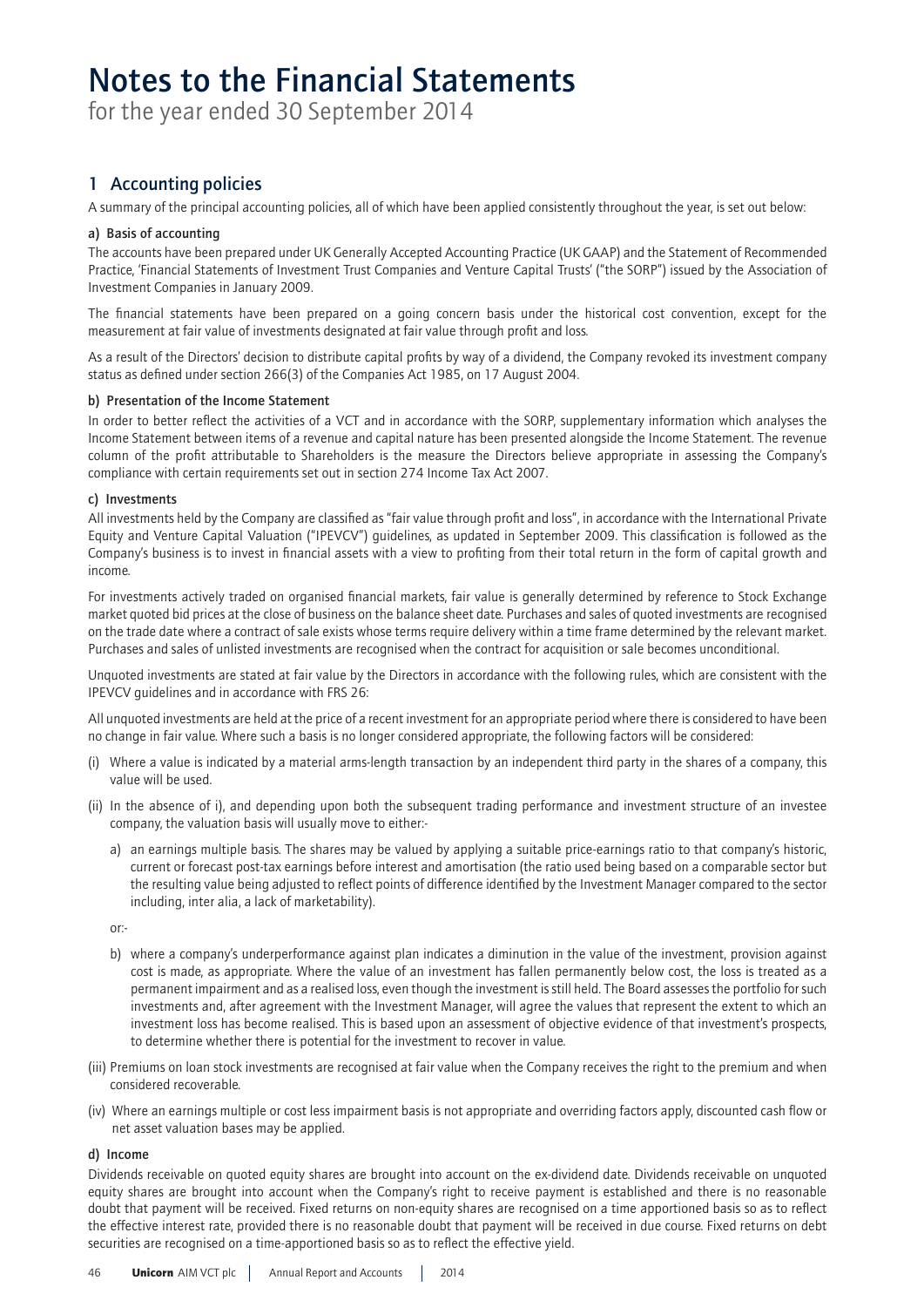#### e) Capital reserves

*(i) Realised (included within the Profit and Loss Account reserve)*

The following are accounted for in this reserve:

- Gains and losses on realisation of investments;
- Permanent diminution in value of investments:
- Transaction costs incurred in the acquisition of investments; and
- 75% of management fee expense, together with the related tax effect to this reserve in accordance with the accounting policies.

#### *(ii) Revaluation reserve (Unrealised capital reserve)*

 Increases and decreases in the valuation of investments held at the year-end are accounted for in this reserve, except to the extent that the diminution is deemed permanent.

 In accordance with stating all investments at fair value through profit and loss, all such movements through both revaluation and realised capital reserves are shown within the Income Statement for the year.

#### *(iii) Special reserve*

 The costs of share buybacks are charged to this reserve. In addition, any realised losses on the sale of investments, and 75% of the management fee expense, and the related tax effect, are transferred from the Profit and Loss Account reserve to this reserve.

#### f) Expenses

All expenses are accounted for on an accruals basis. Expenses are charged wholly to revenue, with the exception of expenses incidental to the acquisition or disposal of an investment, which are charged to capital, and with the further exception that 75% of the fees payable to the Investment Manager are charged against capital. This is in line with the allocation followed by most other VCTs.

#### g) Taxation

Deferred tax is recognised in respect of all timing differences that have originated but not reversed at the balance sheet date where transactions or events that result in an obligation to pay more tax in the future or a right to pay less tax in the future have occurred at the balance sheet date. Timing differences are differences between the Company's taxable profits and its results as stated in the financial statements that arise from the inclusion of gains and losses in the tax assessments in periods different from those in which they are recognised in the financial statements.

Deferred tax is measured at the average tax rates that are expected to apply in the years in which the timing differences are expected to reverse based on tax rates and laws that have been enacted or substantively enacted at the balance sheet date. Deferred tax is measured on a non-discounted basis.

A deferred tax asset is recognised only to the extent that it is more likely than not that future taxable profits will be available against which the asset can be utilised.

Any tax relief obtained in respect of management fees allocated to capital is credited to the capital reserve – realised and a corresponding amount is charged against revenue. The tax relief is the amount by which any corporation tax payable is reduced as a result of these capital expenses.

#### h) Liquid resources

Liquid resources are the current investments disclosed in Note 12, regarded as available for investment, rather than to meet the Company's running expenses, as at the year-end.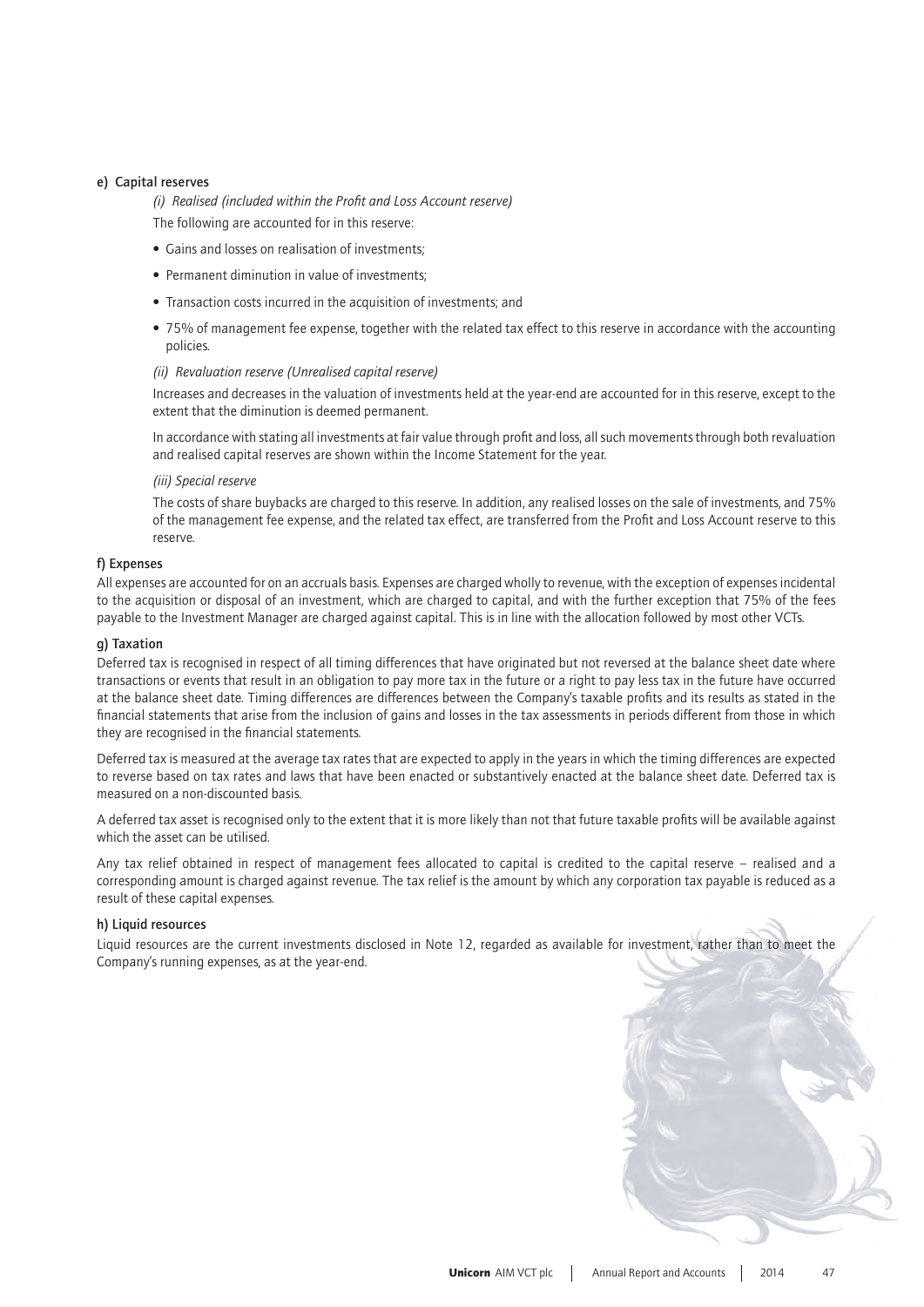# Notes to the Financial Statements

for the year ended 30 September 2014

### 2 Income

|                                                     | 2014<br>£'000 | 2013<br>£'000 |
|-----------------------------------------------------|---------------|---------------|
| Income from investments                             |               |               |
| - from equities                                     | 1,016         | 984           |
| - from loan stocks                                  | 168           | 147           |
| - from money-market funds and Unicorn managed OEICs | 48            | 43            |
| Total income                                        | 1,232         | 1,174         |
| Total income comprises:                             |               |               |
| <b>Dividends</b>                                    | 1,064         | 1,027         |
| Interest                                            | 168           | 147           |
|                                                     | 1,232         | 1,174         |
| Income from investments comprises:                  |               |               |
| Listed UK securities                                | 83            | 178           |
| Listed Overseas securities                          |               |               |
| Unlisted UK securities                              | 1,149         | 995           |
|                                                     | 1,232         | 1,174         |

### 3 Investment Manager's fees

|                                  | 2014    | 2014           | 2014         | 2013           | 2013           | 2013         |
|----------------------------------|---------|----------------|--------------|----------------|----------------|--------------|
|                                  | Revenue | <b>Capital</b> | <b>Total</b> | <b>Revenue</b> | <b>Capital</b> | <b>Total</b> |
|                                  | £'000   | E'000          | £'000        | $E'$ 000       | £'000          | £'000        |
| Unicorn Asset Management Limited | 382     | l.145          | .527         | 265            | 795            | 060,         |

Unicorn Asset Management Limited ("UAML") receives an annual management fee of 2% of the net asset value of the Company, excluding the value of the investments in the OEICs, which are also managed by UAML. The annual management fee charged to the Company is calculated and payable quarterly in advance. In the year ended 30 September 2014, UAML also earned fees of £69,000 (2013: £115,000), being OEIC management fees calculated on the value of the VCT's holdings in each OEIC on a daily basis. This management fee is 0.75% per annum of the OEIC value for each of Unicorn Smaller Companies OEIC, Unicorn UK Growth OEIC (formerly Unicorn Free Spirit OEIC) and Unicorn Mastertrust OEIC.

The management fee will be subject to repayment to the extent that there is an excess of the annual costs of the Company incurred in the ordinary course of business over 3.6% (currently 2.5%) of the closing net assets of the Company at the year end. Any amount repayable will be paid by the Manager within 5 business days of the approval of the annual accounts for the relevant year-end, or set off against the next quarterly fee instalment payable to the Manager following such approval. There was no excess of expenses for this year or the prior year.

Under an Amended Incentive Agreement with UAML dated 12 April 2010 (which replaces all previous incentive agreements), the Investment Manager is entitled to a performance incentive fee of 20% of any cash distributions (by dividend or otherwise) paid to Shareholders in excess of 6 pence per Ordinary share paid in any accounting period – "the target return" and subject to the maintenance of a net asset value (NAV) per share of 125 pence or more, as calculated in the annual report and accounts for the year relating to such payments. The target return applies for accounting periods starting after 1 October 2010. In the event that the target return of 6 pence per share is not paid in a particular accounting period, the shortfall of such distributions will be carried forward to subsequent accounting periods and any incentive fee will not be payable until this shortfall is met. No incentive fee is payable for the year ended 30 September 2014 and none was paid for the year ended 30 September 2013.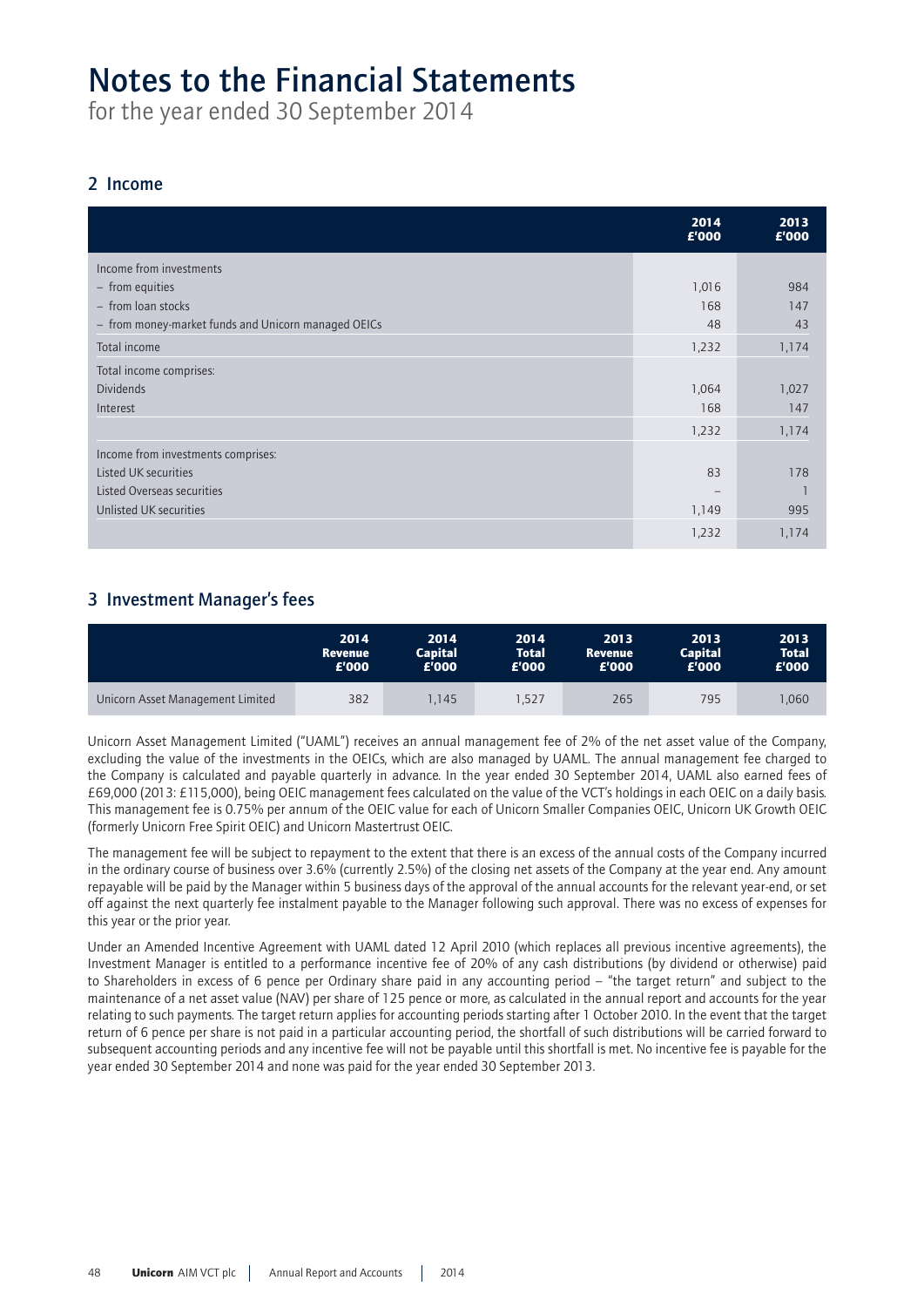### 4 Other expenses

|                                                                     | 2014<br>£'000  | 2013<br>£'000  |
|---------------------------------------------------------------------|----------------|----------------|
| Directors' remuneration (including NIC)                             | 96             | 93             |
| IFA trail commission                                                | 39             | 18             |
| Administration services                                             | 163            | 169            |
| Broker's fees                                                       | 14             | 14             |
| Custody fees                                                        | 30             | 7              |
| Auditors' fees - for audit related services pursuant to legislation | 23             | 23             |
| - for taxation services                                             | $\overline{4}$ | $\overline{4}$ |
| - other assurance services pursuant to regulation                   | 5              | $\overline{3}$ |
| Tax monitoring fees                                                 | 11             | 11             |
| Professional fees                                                   | 12             | 27             |
| Directors' insurance                                                | 6              | 8              |
| Registrar's fees                                                    | 32             | 29             |
| Printing                                                            | 24             | 29             |
| Sundry                                                              | 41             | 34             |
|                                                                     | 500            | 469            |

The Directors consider the auditor was best placed to provide the taxation and other services. The Audit Committee reviews the nature and extent of non- audit services to ensure that independence is maintained.

BDO LLP have also undertaken work as sponsor to the Offer for Subscription, launched just before the previous year end. The fee agreed for that work was £22,500 plus VAT which was paid by the promoter and so has not been included in these financial statements.

### 5 Directors' remuneration

|                        | 2014<br>£'000     | 2013<br>£'000 |
|------------------------|-------------------|---------------|
| Directors' emoluments  |                   |               |
| <b>Peter Dicks</b>     | 25                | 22.5          |
| Jocelin Harris         | 22.5              | 20            |
| James Grossman         | 20                | 17.5          |
| Jeremy Hamer           | 22.5              | 20            |
| Malcolm Diamond        | $\qquad \qquad -$ | 5             |
|                        | 90                | 85            |
| Employer's NIC and VAT | 6                 | 8             |
|                        | 96                | 93            |

No pension scheme contributions or retirement benefit contributions were paid. There are no share option contracts held by the Directors. Since all the Directors are non-executive, the other disclosures required by the Listing Rules are not applicable.

The Company has no employees.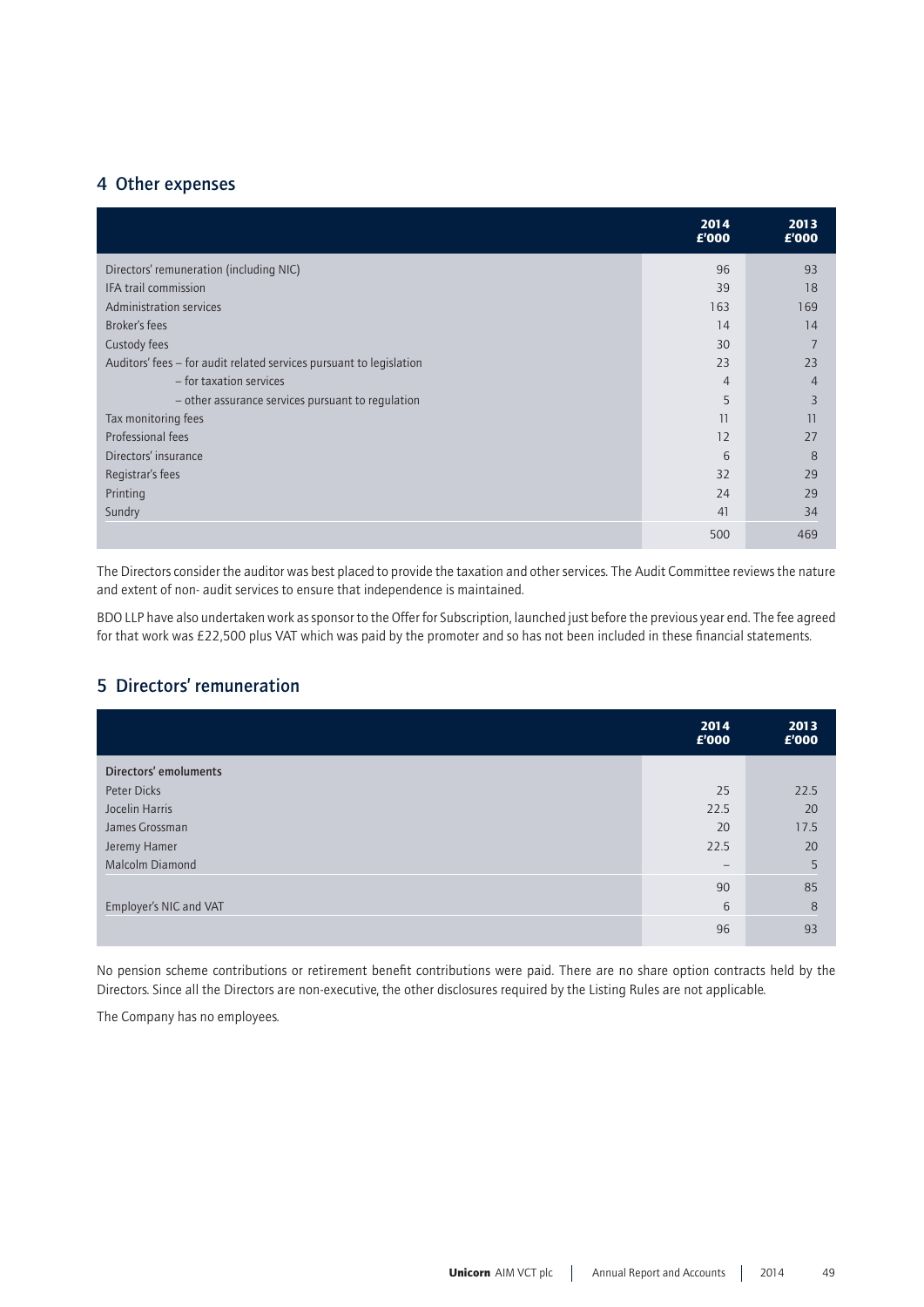# Notes to the Financial Statements

for the year ended 30 September 2014

### 6 Taxation on ordinary activities

### a) Analysis of tax charge in the year

|                                        | 2014 | 2013 |
|----------------------------------------|------|------|
| Current and total tax charge (Note 6b) |      |      |

### b) Factors affecting tax charge for the year:

|                                                                                                      | 2014<br>£ | 2013     |
|------------------------------------------------------------------------------------------------------|-----------|----------|
| Profit on ordinary activities before tax                                                             | 11,108    | 18,003   |
| Profit on ordinary activities multiplied by standard small profits rate of corporation tax in the UK |           |          |
| of 20.0% (2013: 20%)                                                                                 | 2,222     | 3,601    |
| Non-taxable UK dividend income                                                                       | (203)     | (205)    |
| Non-taxable unrealised gains                                                                         | (1,610)   | (3, 433) |
| Non-taxable realised gains                                                                           | (771)     | (238)    |
| Allowable expense not charged to revenue                                                             | 229       | 159      |
| Disallowable expenses                                                                                |           | 3        |
| Losses carried forward                                                                               | 133       | 113      |
| Actual current charge - revenue                                                                      |           |          |
| Impact of allowable expenditure credited to capital reserve                                          | (229)     | (159)    |
| Additional losses carried forward to future years                                                    | 229       | 159      |
| Actual current charge – capital                                                                      |           |          |
| Current tax charge for the year                                                                      |           |          |

Tax relief relating to investment management fees is allocated between Revenue and Capital in the same proportion as such fees.

There is no taxation in relation to capital gains or losses. Due to the Company's status as a Venture Capital Trust, and the intention to continue meeting the conditions required to obtain approval in the foreseeable future, the Company has not provided deferred tax on any capital gains and losses arising on the revaluation or disposal of investments.

No deferred tax asset has been recognised on surplus management expenses carried forward. At present it is not envisaged that any tax will be recovered in the foreseeable future. The amount of surplus management expenses is £2,790,000 (30 September 2013: £2,428,000).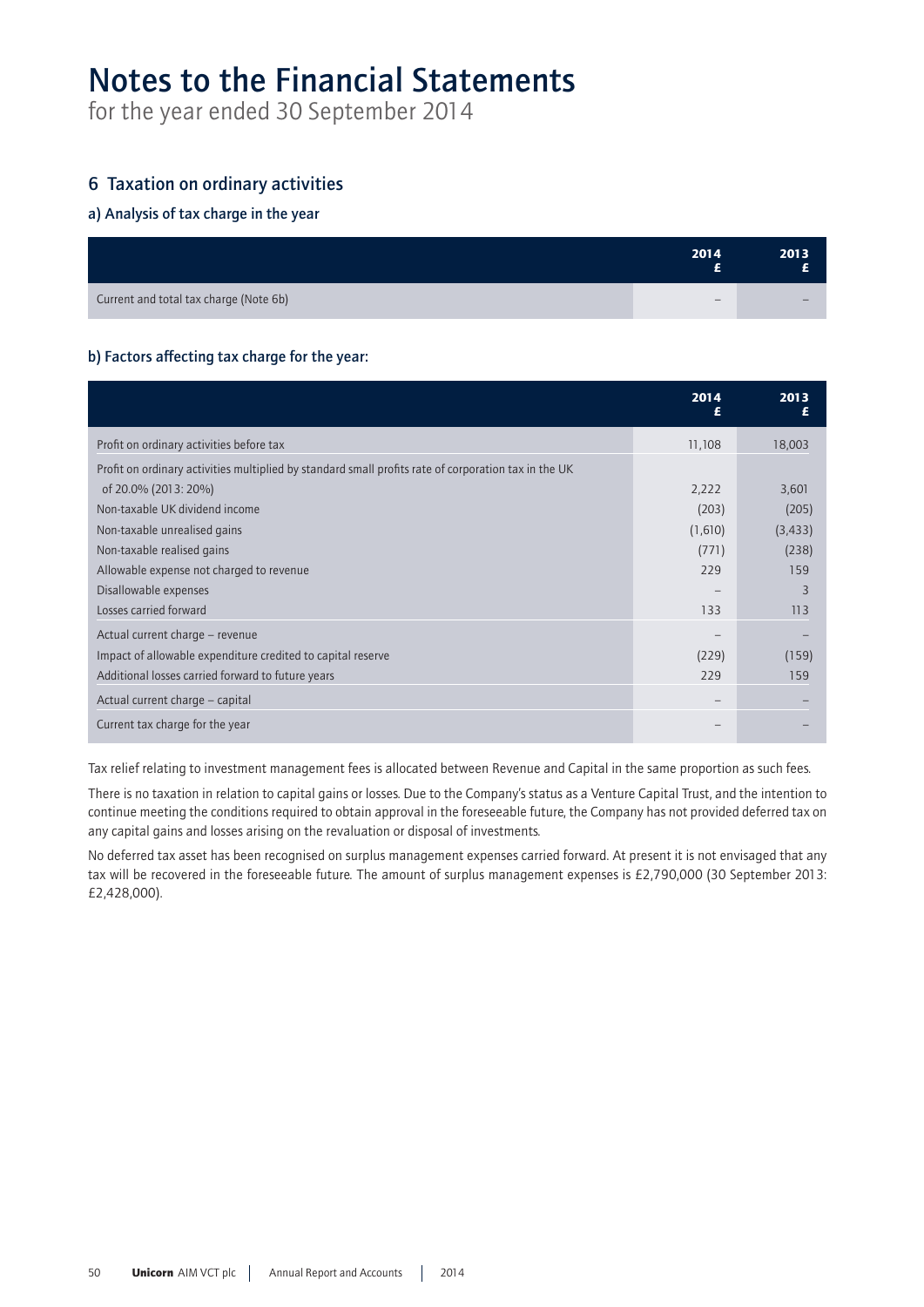### 7 Dividends

|                                                                                                                                   | 2014<br>£'000 | 2013<br>£'000 |
|-----------------------------------------------------------------------------------------------------------------------------------|---------------|---------------|
| Amounts recognised as distributions to equity holders in the year:                                                                |               |               |
| Final capital dividend of 5.25 pence (2013: 4.50 pence) per share for the year ended 30 September 2013<br>paid on 31 January 2014 | 3.110         | 2.576         |
| Final income dividend of 0.75 pence (2013: 0.5 pence) per share for the year ended 30 September 2013<br>paid on 31 January 2014   | $445**$       | 285           |
|                                                                                                                                   | 3.555         | 2.861         |

Any proposed final dividend is subject to approval by Shareholders at the Annual General Meeting and has not been included as a liability in these financial statements.

Set out below are the total income dividends payable in respect of the financial year, which is the basis on which the requirements of Section 274 of the Income Tax Act 2007 are considered.

|                                                                                                      | 2014<br>£'000 | 2013<br>£'000 |
|------------------------------------------------------------------------------------------------------|---------------|---------------|
| Revenue available for distribution by way of dividends for the year                                  | 350           | 440           |
| Proposed final income dividend of 0.50 pence (2013: 0.75 pence) for the year ended 30 September 2014 | $340*$        | $426**$       |

\* Based on 67,986,000 shares in issue at the date of this report.

\*\* The amount actually paid in dividends for 30 September 2013 differs to that shown in last years Annual Report as 2,475,153 shares were issued between 1 October 2013 and the record date of 27 December 2013.

### 8 Basic and diluted earnings and return per share

| 2014              | 2013                           |
|-------------------|--------------------------------|
| E'000             | £'000                          |
| 11.108            | 18,003                         |
| 18.17p            | 31.48p                         |
| 350               | 440                            |
| 0.57 <sub>p</sub> | 0.77p                          |
| 8,048             | 17.167                         |
| 3,855             | 1,191                          |
| (1, 145)          | (795)                          |
| 10.758<br>17.60p  | 17,563<br>30.71p<br>57,190,640 |
|                   | 61,135,718                     |

Notes

a) Basic and diluted earnings per share is total earnings after taxation divided by the weighted average number of shares in issue.

b) Revenue earnings per share is net revenue after taxation divided by the weighted average number of shares in issue.

c) Capital earnings per share is total capital return divided by the weighted average number of shares in issue.

There are no instruments in place that will increase the number of shares in issue in future. Accordingly, the above figures currently represent both basic and diluted returns.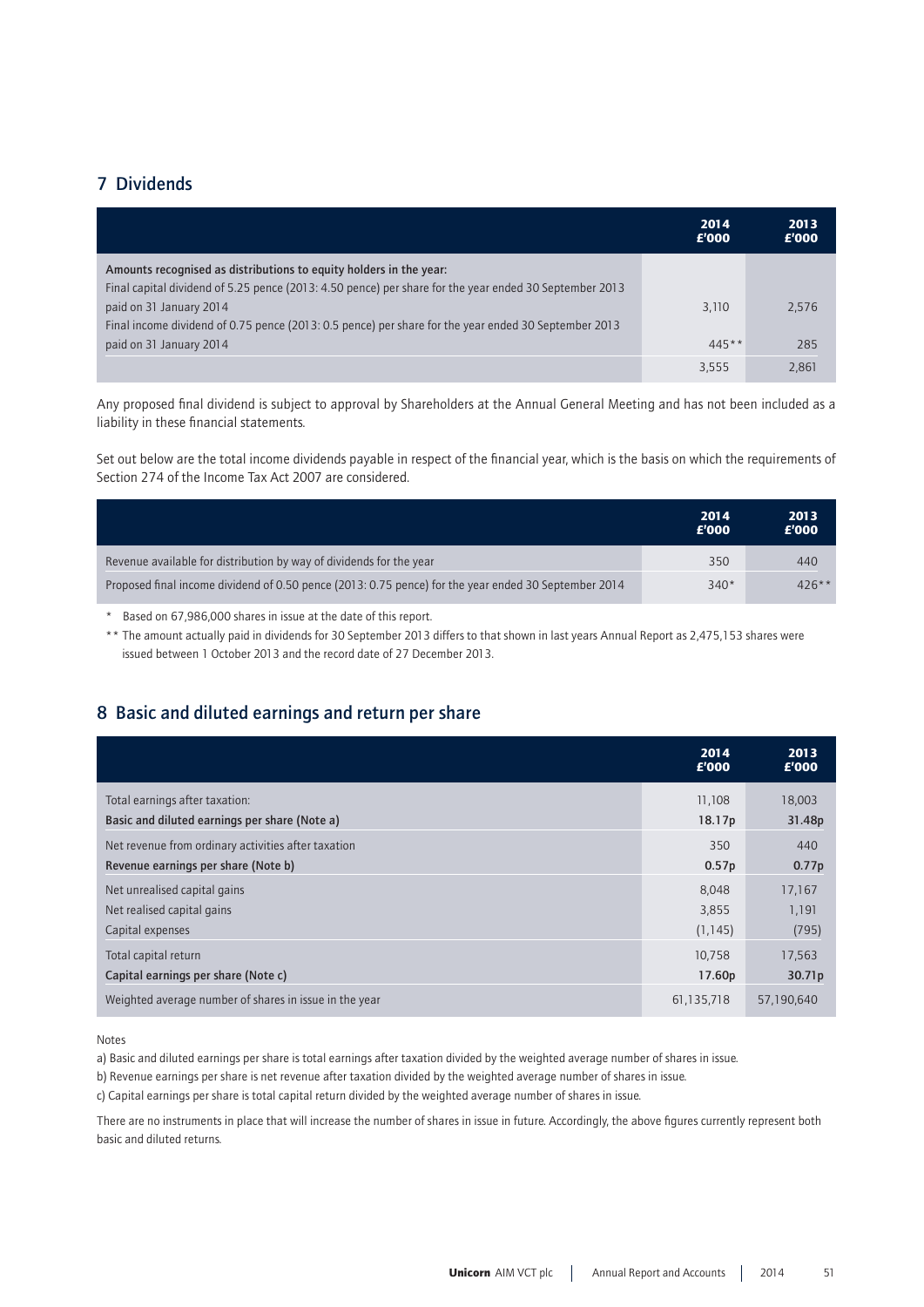# Notes to the Financial Statements

for the year ended 30 September 2014

### 9 Investments at fair value

|                                                                                                                                  | <b>Fully</b><br><b>listed</b><br>£'000 | <b>Traded on</b><br><b>AIM/PLUS</b><br><b>Market</b><br>£'000 | <b>Unlisted</b><br>ordinary<br><b>shares</b><br>£'000 | <b>Unlisted</b><br>loan<br>stock<br>£'000 | <b>Unicorn</b><br><b>OEIC</b><br>funds<br>£'000 | <b>Total</b><br>£'000 |
|----------------------------------------------------------------------------------------------------------------------------------|----------------------------------------|---------------------------------------------------------------|-------------------------------------------------------|-------------------------------------------|-------------------------------------------------|-----------------------|
| Book cost at 30 September 2013<br>Unrealised gains/(losses) at                                                                   | 4,563                                  | 35,295                                                        | 2,631                                                 | 2,050                                     | 4,766                                           | 49,305                |
| 30 September 2013<br>Permanent impairment in value of investments                                                                | 1,689<br>(207)                         | 18,283<br>(1,930)                                             | 126<br>(1, 551)                                       | (100)                                     | 4,981                                           | 24,979<br>(3,688)     |
| Valuation at 30 September 2013<br>Purchases at cost                                                                              | 6,045<br>554                           | 51,648<br>14,363                                              | 1,206<br>5,862                                        | 1,950<br>250                              | 9,747                                           | 70,596<br>21,029      |
| Sale proceeds<br>Realised gains/(losses)                                                                                         | (725)<br>93                            | (6, 562)<br>3,299                                             | (22)<br>(18)                                          | (450)<br>100                              | (4,711)<br>428                                  | (12, 470)<br>3,902    |
| Increase/(decrease) in unrealised appreciation<br>Closing valuation at 30 September 2014                                         | 733<br>6,700                           | 7,385<br>70,133                                               | (160)<br>6,868                                        | (350)<br>1,500                            | 440<br>5,904                                    | 8,048<br>91,105       |
| Book cost at 30 September 2014<br>Unrealised gains/(losses) at 30 September 2014<br>Permanent impairment in value of investments | 4,693<br>2,214                         | 44,815<br>27,248                                              | 8,418                                                 | 1,850<br>(350)                            | 2,698<br>3,206                                  | 62,474<br>32,319      |
| (see note)<br>Closing valuation at 30 September 2014                                                                             | (207)<br>6,700                         | (1,930)<br>70,133                                             | (1, 551)<br>6,868                                     | 1,500                                     | 5,904                                           | (3,688)<br>91,105     |

Transaction costs on the purchase and disposal of investments of £47,000 were incurred in the year. These are excluded from realised gains shown above of £3,902,000, but were included in arriving at gains on realisation of investments disclosed in the Income Statement of £3,855,000.

Note: Unlisted ordinary shares now permanently impaired of £1,551,000 (2013: £1,551,000) had been traded on AIM originally. By the time they became permanently impaired, they had delisted from AIM and they are therefore classified as unlisted ordinary shares. In addition, permanent impairments of £2,137,000 were recognised in respect of losses on quoted investments held at the year end. There have been no disposals during the year of assets with permanent impairments brought forward.

### Reconciliation of cash movements in investment transactions

The difference between the purchases in Note 9 and that shown in the Cash Flow Statement is £3,649,000. This is because the purchase of the investments in APC Technology, Braemar Shipping Services and Invu arose from a share for share exchange (i.e. noncash) transaction. Similarly disposals are £3,014,000 higher in Note 9 than the Cash Flow Statement due to the APC Technology, Braemar and Invu transactions referred to above, the receipt of £652,000 debtor brought forward less an outstanding trade of £17,000 at the year end.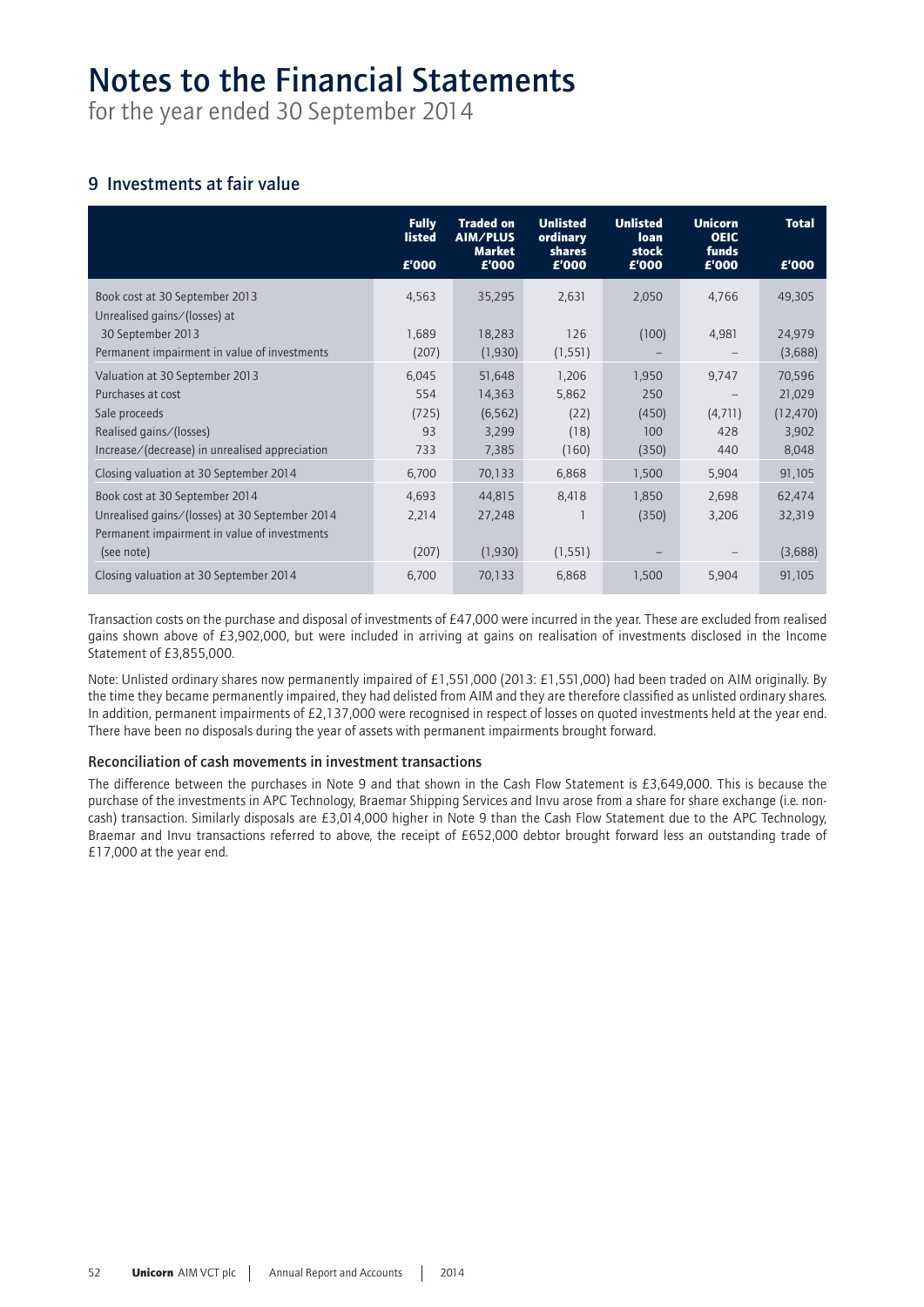### 10 Significant interests

At 30 September 2014 the Company held significant investments, amounting to 3% or more of the equity capital of an undertaking, in the following companies:

|                                             | <b>Equity</b><br>investment<br>(ordinary<br>shares)<br>£'000 | <b>Investment in</b><br>loan stock and<br>preference<br>shares<br>£'000 | <b>Total</b><br>investment<br>(at cost)<br>£'000 | <b>Percentage of</b><br>investee<br>company's<br>total equity |
|---------------------------------------------|--------------------------------------------------------------|-------------------------------------------------------------------------|--------------------------------------------------|---------------------------------------------------------------|
| Anpario plc                                 | 1,585                                                        | $\overline{\phantom{0}}$                                                | 1,585                                            | 10.5%                                                         |
| HML Holdings plc                            | 446                                                          | $\overline{\phantom{0}}$                                                | 446                                              | 10.1%                                                         |
| PHSC plc                                    | 253                                                          | $\overline{\phantom{0}}$                                                | 253                                              | 9.8%                                                          |
| Crawshaw Group plc                          | 1,539                                                        | $\equiv$                                                                | 1,539                                            | 9.3%                                                          |
| Access Intelligence Plc                     | 1,467                                                        | 750                                                                     | 2,217                                            | 9.1%                                                          |
| Tangent Communications plc                  | 1,418                                                        |                                                                         | 1,418                                            | 8.6%                                                          |
| Tracsis plc                                 | 809                                                          | $\qquad \qquad -$                                                       | 809                                              | 6.8%                                                          |
| Driver Group plc                            | 1,113                                                        | $\qquad \qquad -$                                                       | 1,113                                            | 6.0%                                                          |
| Animalcare Group plc (formerly Ritchie plc) | 1,476                                                        | $\qquad \qquad -$                                                       | 1,476                                            | 6.0%                                                          |
| ULS Technology plc                          | 1,500                                                        | $\qquad \qquad -$                                                       | 1,500                                            | 5.8%                                                          |
| Avingtrans plc                              | 997                                                          | $\qquad \qquad -$                                                       | 997                                              | 5.7%                                                          |
| PhotonStar LED Group plc                    | 497                                                          | $\qquad \qquad -$                                                       | 497                                              | 5.1%                                                          |
| Surgical Innovations Group plc              | 358                                                          | $\qquad \qquad -$                                                       | 358                                              | 5.1%                                                          |
| Mattioli Woods plc                          | 1,684                                                        | $\qquad \qquad -$                                                       | 1,684                                            | 5.0%                                                          |
| Hangar 8 plc                                | 761                                                          | $\qquad \qquad -$                                                       | 761                                              | 4.9%                                                          |
| Hardide plc                                 | 1,000                                                        | $\qquad \qquad -$                                                       | 1,000                                            | 4.7%                                                          |
| Instem plc                                  | 985                                                          | $\overline{\phantom{0}}$                                                | 985                                              | 4.6%                                                          |
| SnackTime plc                               | 2,102                                                        | 850                                                                     | 2,952                                            | 4.3%                                                          |
| Tristel plc                                 | 878                                                          | $\qquad \qquad -$                                                       | 878                                              | 4.0%                                                          |
| Accumuli plc                                | 400                                                          | $\qquad \qquad -$                                                       | 400                                              | 3.9%                                                          |
| Omega Diagnostics Group plc                 | 518                                                          | $\qquad \qquad -$                                                       | 518                                              | 3.9%                                                          |
| Dillistone Group plc                        | 303                                                          | $\qquad \qquad -$                                                       | 303                                              | 3.6%                                                          |
| eq solutions plc                            | 406                                                          | $\qquad \qquad -$                                                       | 406                                              | 3.6%                                                          |
| Sanderson Group plc                         | 895                                                          | $\qquad \qquad -$                                                       | 895                                              | 3.3%                                                          |
| Pressure Technologies plc                   | 982                                                          | $-$                                                                     | 982                                              | 3.2%                                                          |
| Augean plc                                  | 1,576                                                        | $-$                                                                     | 1,576                                            | 3.2%                                                          |
| Vitesse Media plc                           | 160                                                          |                                                                         | 160                                              | 3.2%                                                          |
| Hayward Tyler plc                           | 903                                                          | $\overline{\phantom{0}}$                                                | 903                                              | 3.1%                                                          |
| Cohort plc                                  | 1,415                                                        | $\overline{\phantom{0}}$                                                | 1,414                                            | 3.0%                                                          |
| Wyg plc                                     | 2,138                                                        | $\overline{\phantom{m}}$                                                | 2,138                                            | 3.0%                                                          |
|                                             |                                                              |                                                                         |                                                  |                                                               |

All of the above companies are incorporated in the United Kingdom.

At 30 September 2014, the Company held 2.7% of the B shares issued by Unicorn Smaller Companies Fund,10.4% of the Unicorn Mastertrust Fund, and 6.9% of the B shares issued by the Unicorn UK Growth Fund. Unicorn Smaller Companies Fund, Unicorn Mastertrust Fund, and Unicorn UK Growth Fund are sub-funds of the Unicorn Investment Funds ICVC, managed by Unicorn Asset Management Limited.

As the overall shareholding in the Unicorn Investment Funds ICVC is less than 50% and the Company does not exert control over the individual sub funds, no consolidated accounts have been prepared.

It is considered that, as permitted by FRS9, "Associates and Joint Ventures", the above investments are held as part of an investment portfolio, and that, accordingly, their value to the Company lies in their marketable value as part of that portfolio. In view of this, it is not considered that any of the above represents investments in associated undertakings.

The total percentage of equity held in the Company's investments by funds managed by UAML is disclosed in Investment Portfolio Summary on pages 18 to 25 of this Report.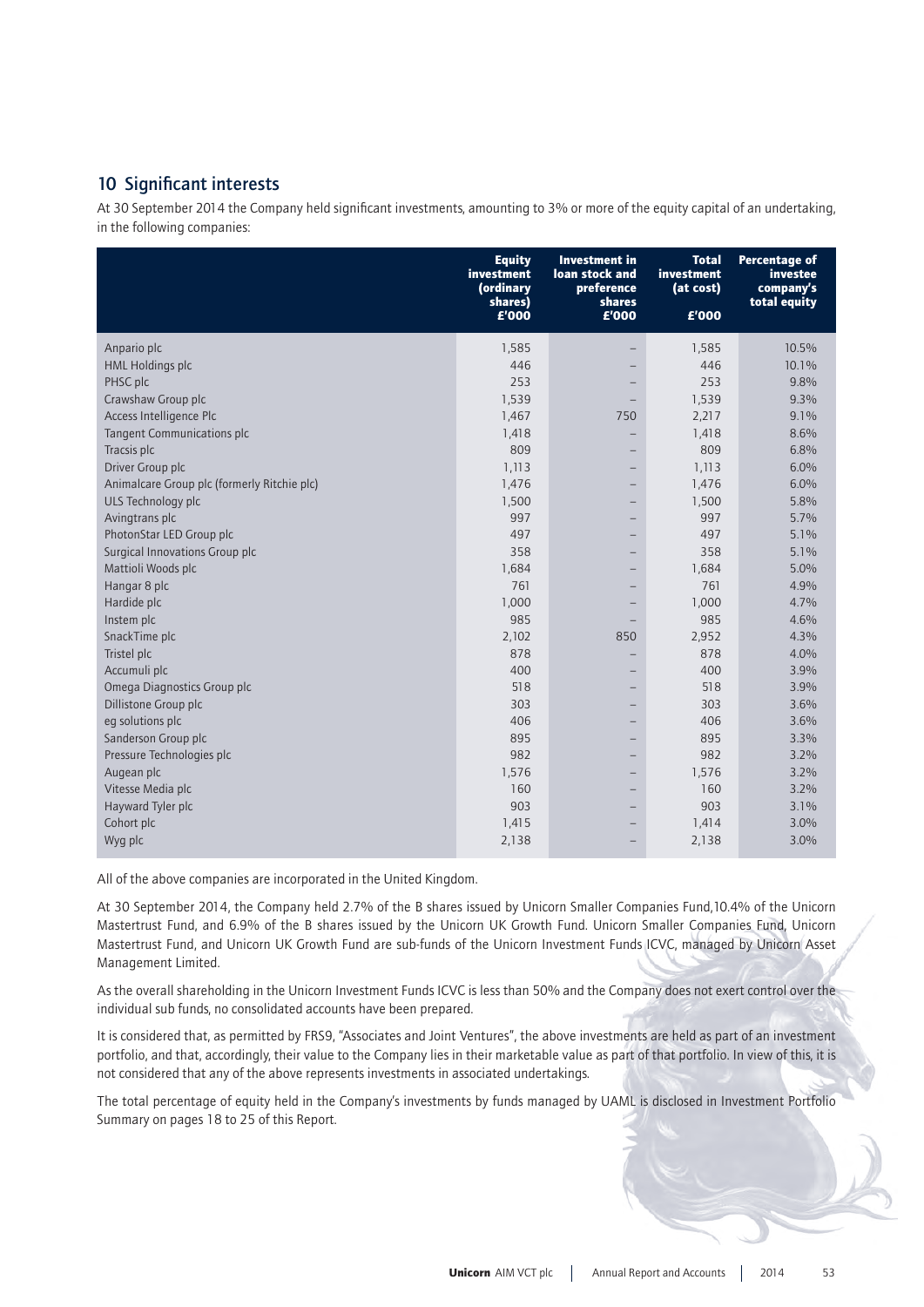# Notes to the Financial Statements

for the year ended 30 September 2014

### 11 Debtors

|                                | 2014<br>£'000 | 2013<br>£'000 |
|--------------------------------|---------------|---------------|
| Amounts due within one year:   |               |               |
| Other debtors                  | 18            | 662           |
| Prepayments and accrued income | 172           | 174           |
|                                | 190           | 836           |

### 12 Current investments

This comprises and investment in a Dublin based OEIC money market funds, managed by Blackrock Investment Management UK Limited. The funds of £1,000 (30 September 2013: £154,000) are subject to same day access. These sums are regarded as monies held pending investment.

### 13 Creditors: amounts falling due within one year

|                 | 2014<br>£'000     | 2013<br>£'000 |
|-----------------|-------------------|---------------|
| Trade creditors | $\qquad \qquad -$ | 27            |
| Other creditors | 106               | 132           |
| Accruals        | 148               | 160           |
|                 | 254               | 319           |

### 14 Called up share capital

|                                                                                                  | 2014<br>£'000 | 2013<br>£'000 |
|--------------------------------------------------------------------------------------------------|---------------|---------------|
| Allotted, called-up and fully paid:<br>Ordinary shares of 1p each: 64,168,112 (2013: 56,767,691) | 642           | 568           |

The Company made purchases of 2,024,729 (a total of £20,247 nominal value) of its own Ordinary shares for cash at prevailing prices for a total cost of £2,462,000 representing 3.6% of the opening share capital.

As part of the Company's Top up Offer for Subscription, between 11 October 2013 and 7 July 2014, 9,425,150 Ordinary shares were allotted, representing 16.6% of the opening share capital at prices ranging from 141.1 pence per share to 153.1 pence per share raising net funds of £13,448,000 from gross funds raised of £13,893,000.

Details of the purchases and allotment of shares post 30 September 2014 are given on page 28.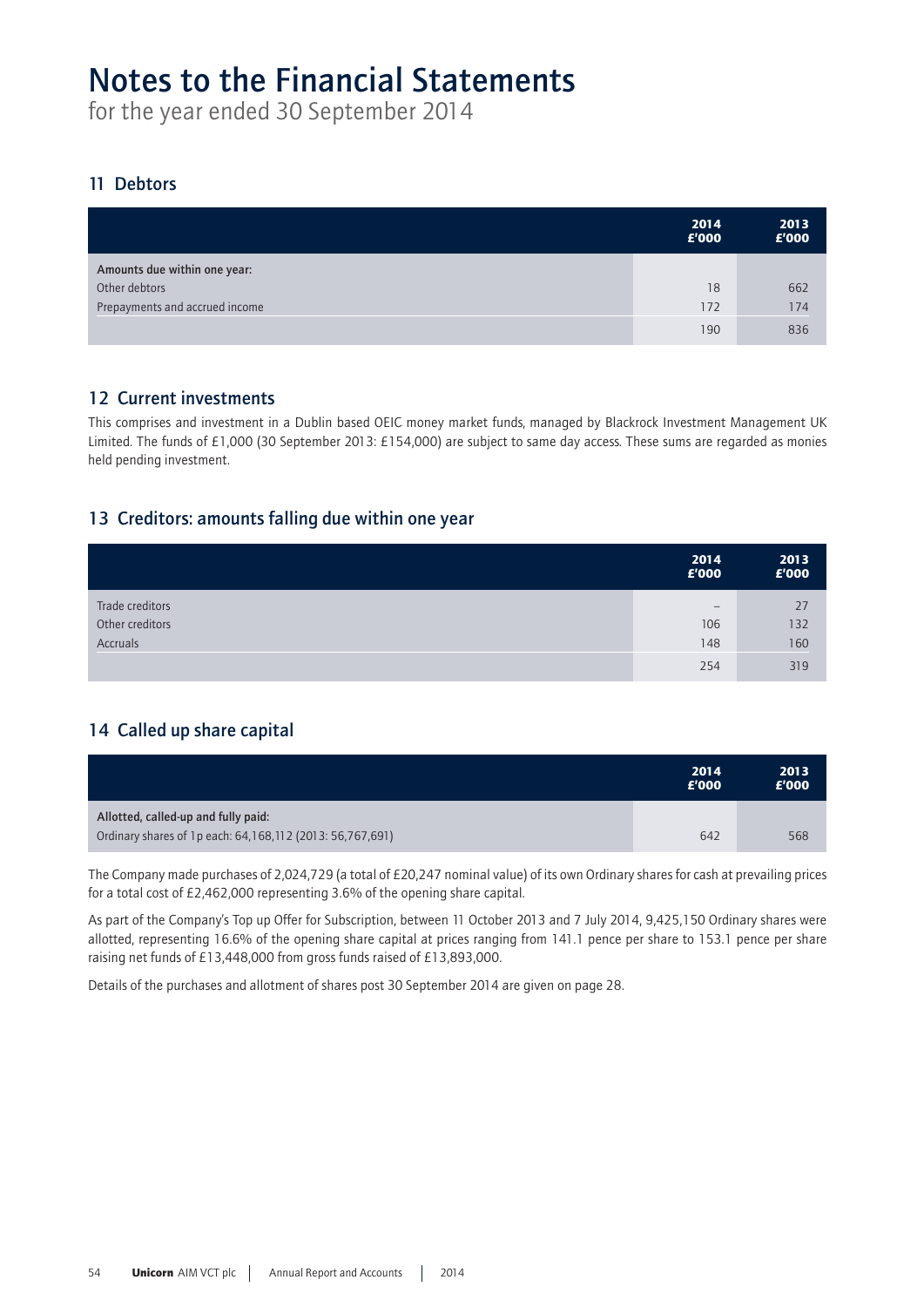### 15 Reserves

|                                                  | <b>Called up</b><br>capital | <b>Capital</b><br>share redemption<br>reserve | premium<br>account | <b>Share Revaluation</b><br>reserve | <b>Special</b><br>reserve* | <b>Profit</b><br>and loss<br>account | <b>Total</b> |
|--------------------------------------------------|-----------------------------|-----------------------------------------------|--------------------|-------------------------------------|----------------------------|--------------------------------------|--------------|
|                                                  | £'000                       | £'000                                         | £'000              | £'000                               | £'000                      | £'000                                | £'000        |
| At 1 October 2013                                | 568                         | $\overline{4}$                                | 18                 | 24,979                              | 38,104                     | 10,000                               | 73,673       |
| Shares repurchased for cancellation (see Note b) | (20)                        | 20                                            |                    |                                     | (2,462)                    | $\overline{\phantom{0}}$             | (2,462)      |
| Shares issued under Offer for Subscription       |                             |                                               |                    |                                     |                            |                                      |              |
| (see Note a)                                     | 94                          |                                               | 13,799             |                                     |                            |                                      | 13,893       |
| Expenses of shares issued under Offer            |                             |                                               |                    |                                     |                            |                                      |              |
| for Subsription (see Notes a and c)              |                             |                                               | (445)              | $\qquad \qquad -$                   |                            |                                      | (445)        |
| Transfer to special reserve                      |                             |                                               |                    | —                                   | (1,240)                    | 1,240                                |              |
| Gains on disposal of investments                 |                             |                                               |                    |                                     |                            |                                      |              |
| (net of transaction costs)                       |                             |                                               |                    |                                     |                            | 3,855                                | 3,855        |
| Realisation of previously unrealised             |                             |                                               |                    |                                     |                            |                                      |              |
| valuation movements                              |                             |                                               |                    | (707)                               |                            | 707                                  |              |
| Net increases in unrealised valuations           |                             |                                               |                    |                                     |                            |                                      |              |
| in the year                                      |                             |                                               |                    | 8,048                               |                            |                                      | 8,048        |
| Dividends paid                                   |                             |                                               |                    | $\overline{\phantom{0}}$            | $\qquad \qquad -$          | (3, 555)                             | (3, 555)     |
| Loss for the year                                |                             |                                               |                    |                                     |                            | (795)                                | (795)        |
| At 30 September 2014                             | 642                         | 24                                            | 13,372             | 32,320                              | 34,402                     | 11,452                               | 92,212       |

\* The Special reserve has not been treated as distributable in determining the amounts available for distribution.

The purpose of this reserve is to fund market purchases of the Company's own shares as and when it is considered by the Board to be in the interests of the Shareholders, and to write-off existing and future losses as the Company must take into account capital losses in determining distributable reserves. The total transfer of £1,240,000 to the special reserve from the profit and loss account is the total of realised losses incurred by the Company in the year.

The profit for the year is £11,108,000, as shown in the Income Statement, from which the increase in unrealised valuations of £8,048,000 and gains on disposal of investments of £3,855,000 above have been deducted, to arrive at the loss of £795,000.

#### Reconciliation of the Cash Flow Statement to the individual reserve movements above.

Note a: The Cash Flow Statement discloses an inflow of funds of £13,448,000 being shares issued under the Offer for Subscription of £13,893,000, less expenses of shares issued under the Offer for Subscription of £445,000.

Explanation of Reconciliation of Movements in Shareholders' Funds to the individual reserve movements above.

Note b: Share capital bought back in the year of £2,462,000 is comprised of shares repurchased for cancellation of £2,462,000.

Note c: Expenses of shares issued under the Offer for Subscription were Offer costs of £445,000, being 3.25% of amounts subscribed under the Offer, which were paid to the Manager, as Promoter to the Offer. £99,000 of costs relating to the Offer were recharged to the Promoter by the Company.

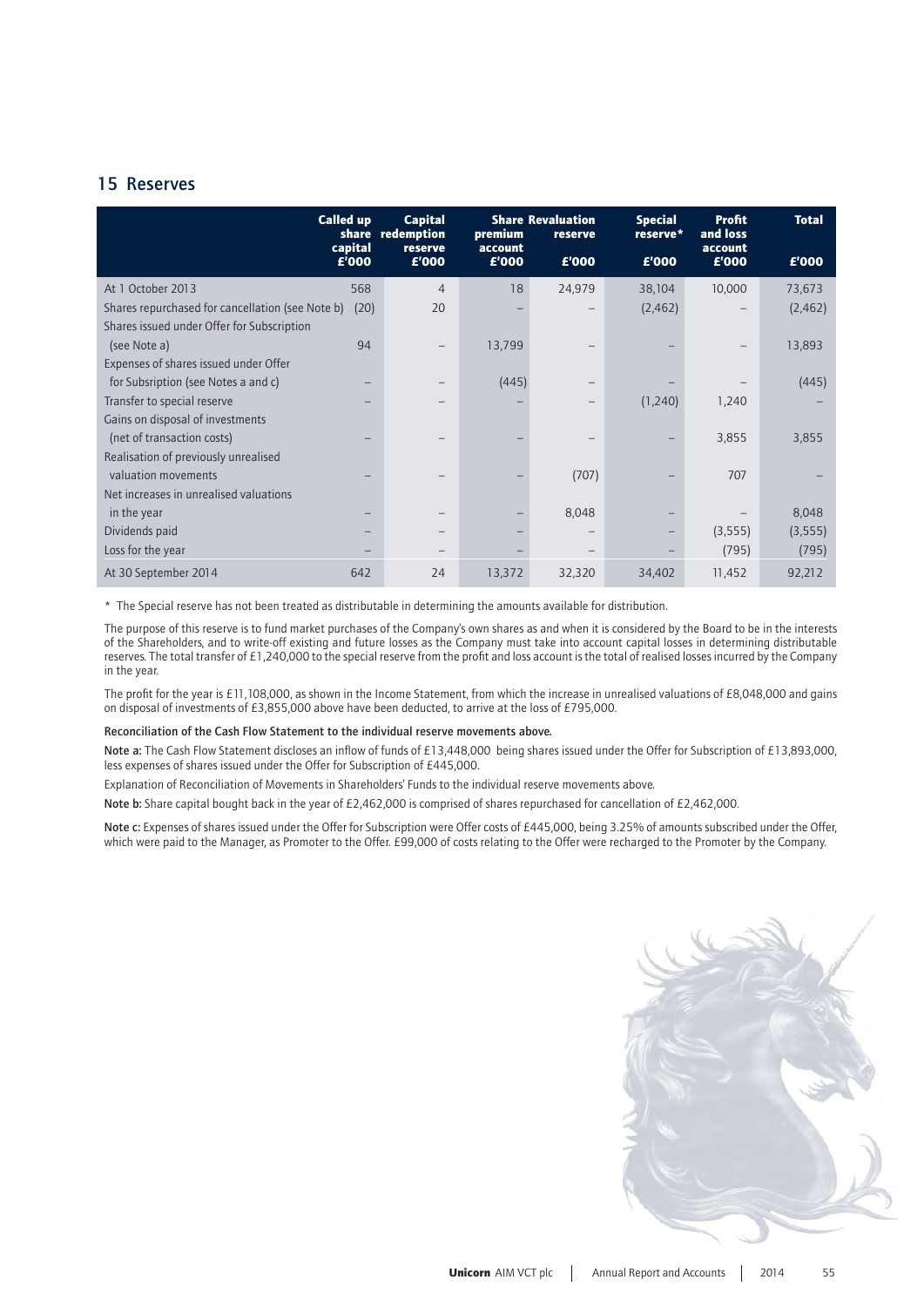# Notes to the Financial Statements

for the year ended 30 September 2014

### 16 Net asset values

|                           | 2014<br>£'000 | 2013<br>$E'$ 000 |
|---------------------------|---------------|------------------|
| Net Assets                | 92,212        | 73,673           |
| Number of shares in issue | 64,168,112    | 56,767,691       |
| Net asset value per share | 143.70p       | 129.78p          |

### 17 Reconciliation of profit on ordinary activities before taxation to net cash outflow from operating activities

|                                                | 2014<br>£'000 | 2013<br>£'000 |
|------------------------------------------------|---------------|---------------|
| Profit on ordinary activities before taxation  | 11,108        | 18,003        |
| Net unrealised gains on investments            | (8,048)       | (17, 167)     |
| Net gains on realisation of investments        | (3,855)       | (1, 191)      |
| Transaction costs                              | (47)          | (21)          |
| Decrease/(increase) in debtors and prepayments | 11            | (2)           |
| (Decrease)/increase in creditors and accruals  | (65)          | 19            |
| Net cash outflow from operating activities     | (896)         | (359)         |

### 18 Analysis of changes in net funds

|                                    | Cash<br>£'000     | <b>Liquid</b><br>resources<br>£'000 | <b>Total</b><br>£'000 |
|------------------------------------|-------------------|-------------------------------------|-----------------------|
| At 30 September 2013<br>Cash flows | 2,406<br>(1, 236) | 154<br>(153)                        | 2,560<br>(1, 389)     |
| At 30 September 2014               | 1,170             |                                     | 1,171                 |

### 19 Financial instruments

The Company's financial instruments comprise:

- Equity, non-equity shares, OEICs and loan stocks that are held in accordance with the Company's investment objective.
- Cash, liquid resources and short-term debtors and creditors that arise directly from the Company's operations

The principal purpose of these financial instruments is to generate revenue and capital appreciation for the Company's operations. The Company has no gearing or other financial liabilities apart from short-term creditors.

It is, and has been throughout the period under review, the Company's policy that no trading in derivative financial instruments shall be undertaken.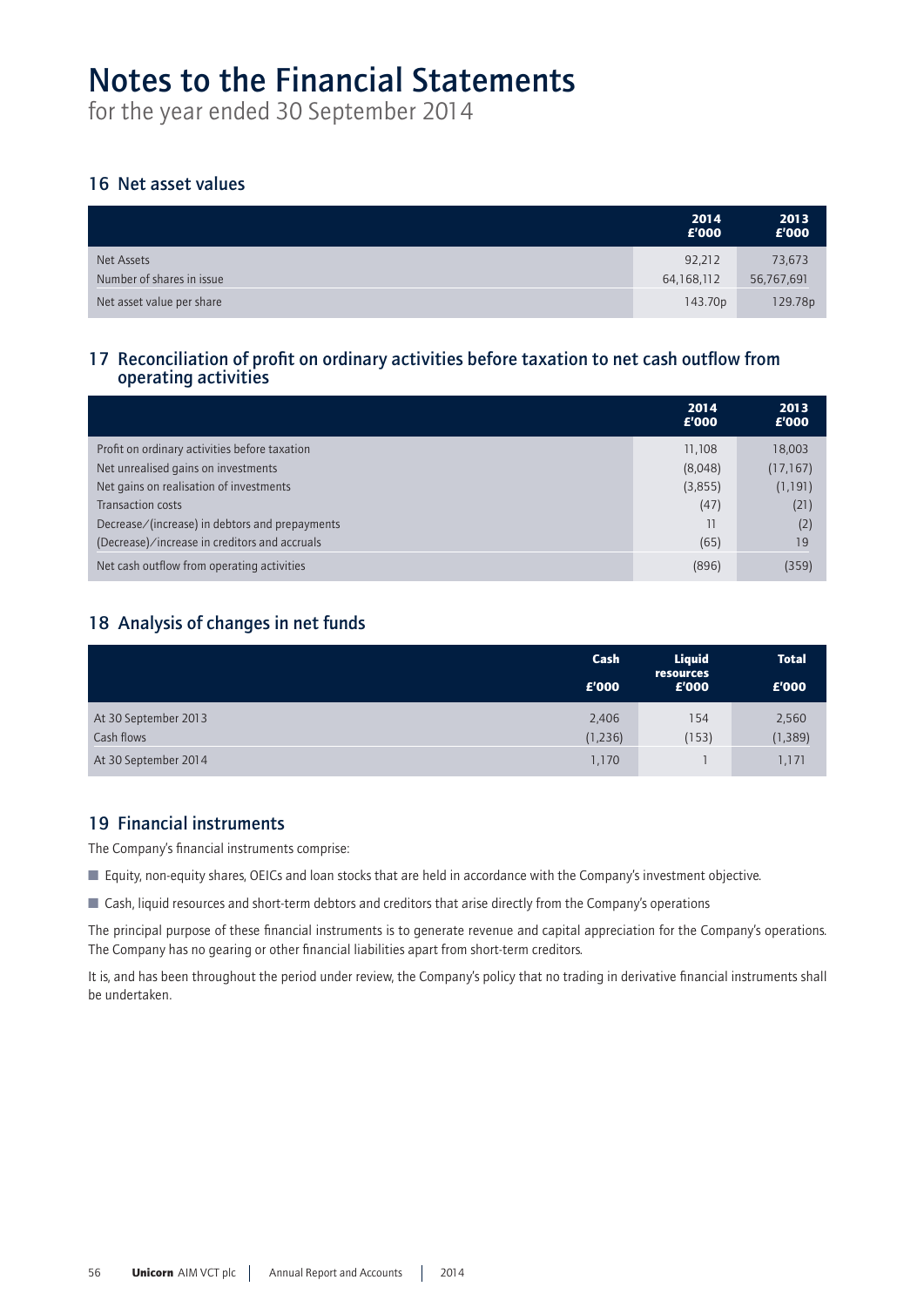#### Classification of financial instruments

The Company held the following categories of financial instruments, all of which are included in the balance sheet at fair value, at 30 September 2014.

|                                               | 2014<br><b>(Book Value)</b><br>£'000 | 2014<br>(Fair Value)<br>£'000 | 2013<br>(Book Value)<br>£'000 | 2013<br>(Fair Value)<br>E'000 |
|-----------------------------------------------|--------------------------------------|-------------------------------|-------------------------------|-------------------------------|
| Assets at fair value through profit and loss: |                                      |                               |                               |                               |
| Investment portfolio                          | 91,105                               | 91,105                        | 70,596                        | 70,596                        |
| Current investments                           |                                      |                               | 154                           | 154                           |
| Loans and receivables                         |                                      |                               |                               |                               |
| Accrued income                                | 159                                  | 159                           | 161                           | 161                           |
| Other debtors                                 | 18                                   | 18                            | 662                           | 662                           |
| Cash at bank                                  | 1,170                                | 1,170                         | 2,406                         | 2,406                         |
| Liabilities at amortised cost or equivalent   |                                      |                               |                               |                               |
| Other creditors                               | (254)                                | (254)                         | (319)                         | (319)                         |
| Total for financial instruments               | 92,199                               | 92,199                        | 73,660                        | 73,660                        |
| Non-financial instruments                     | 13                                   | 13                            | 13                            | 13                            |
| Total net assets                              | 92,212                               | 92,212                        | 73,673                        | 73,673                        |

The investment portfolio principally consists of fully listed and AIM quoted investments and collective OEIC investment funds managed by UAML, valued at their bid price which represents fair value. Current investments are Dublin based OEIC money market funds, discussed under credit risk management below.

The investment portfolio has a high concentration of risk towards small, UK based companies, nearly all of which are quoted on the £ denominated UK AIM market (76% of net assets), or within the OEIC funds managed by UAML (7% of net assets), unquoted investments (9% of net assets) and fully listed shares (7% of net assets).

The main risks arising from the Company's financial instruments are due to investment or market price risk, credit risk, interest rate risk and liquidity risk. There have been no changes in the nature of these risks that the Company has faced during the past year. The Board reviews and agrees policies for managing each of these risks, which are summarised below. There have been no changes in their objectives, policies or processes for managing risks during the past year.

#### Risk

Market Price Risk: Market price risk arises from uncertainty about the future prices of financial instruments held in accordance with the Company's investment objectives. These future prices are determined by many factors but include the operational and financial performance of the underlying investee companies, as well as market perceptions of the future performance of the UK economy and its impact upon the economic environment in which these companies operate.

Credit Risk: Failure by counter-parties to deliver securities which the Company has paid for, or pay for securities which the Company has delivered. The Company uses a third-party custodian, and were that entity not to segregate client assets from its own, it would expose the Company's assets so held to such risk. The Company is exposed to credit risk through its debtors and holdings of loan stocks, cash and current investments (money-market funds).

The Company's maximum exposure to credit risks at 30 September 2014 was:

|                                  | 2014<br>£'000 | 2013<br>£'000 |
|----------------------------------|---------------|---------------|
| Loan stock investments           | 1,500         | 1,950         |
| Money market funds               |               | 154           |
| Accrued income and other debtors | 177           | 823           |
| Cash at bank                     | 1,170         | 2,406         |
|                                  | 2,848         | 5,333         |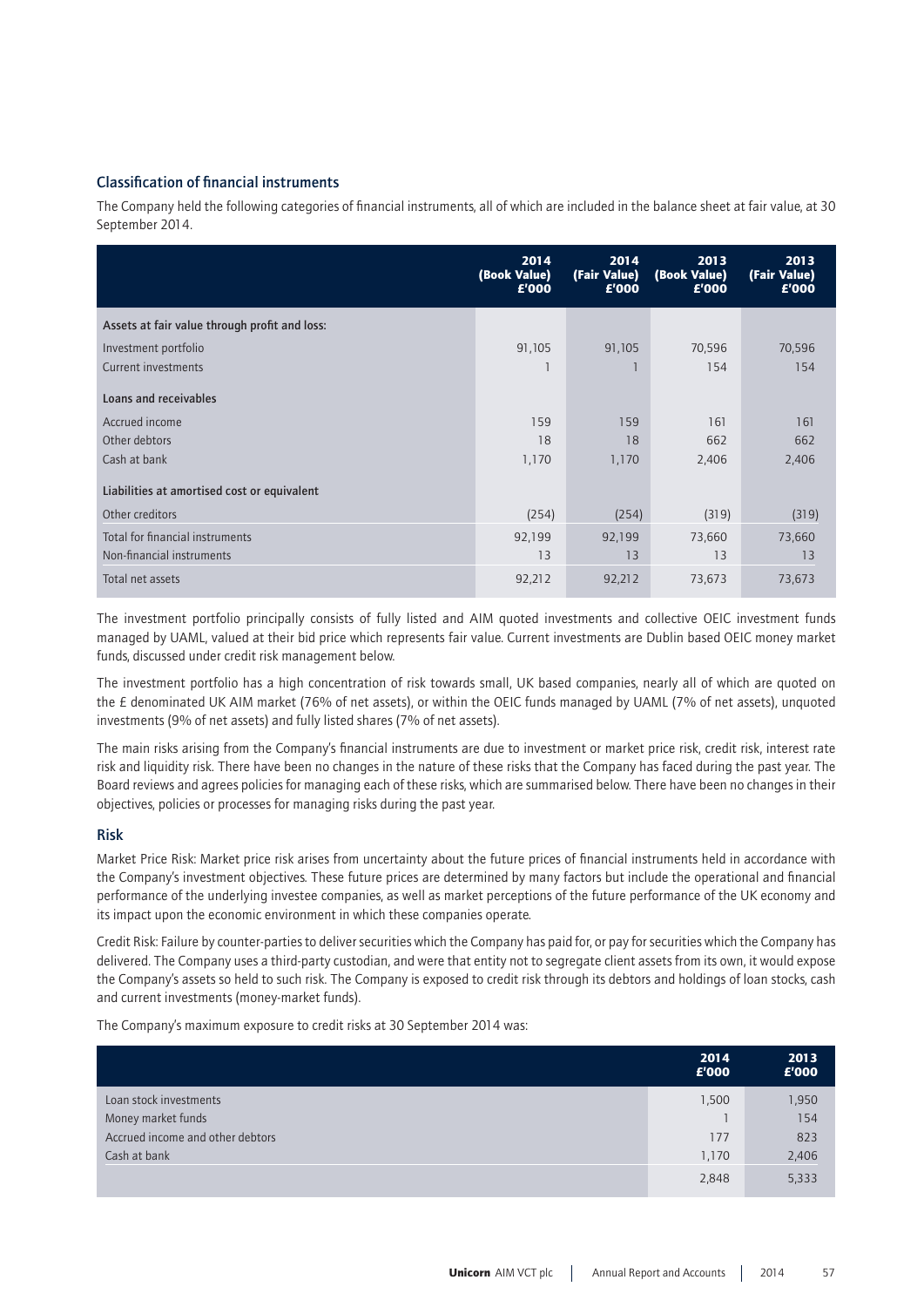# Notes to the Financial Statements

for the year ended 30 September 2014

The following table shows the expected maturity of the loan stock investments referred to above:

|                                | 2014<br>£'000            | 2013<br>£'000            |
|--------------------------------|--------------------------|--------------------------|
| Repayable or converting within |                          |                          |
| O to 1 year                    | 250                      | 100                      |
| 1 to 2 years                   | 1,050                    | 250                      |
| 2 to 3 years                   | $\qquad \qquad -$        | 1,300                    |
| 3 to 4 years                   | 200                      | $\overline{\phantom{m}}$ |
| 4 to 5 years                   | $\overline{\phantom{m}}$ | 300                      |
| Total                          | 1,500                    | 1,950                    |

Included within loan stock investments above are loans at a carrying value of £1,250,000 (2013: £550,000) which are not past their repayment date but have been re-negotiated. The carrying value of SnackTime plc loan stock has been written down by £350,000 during the year.

Liquidity Risk: The Company's investments in the equity, non-equity stocks and loan stocks of unlisted and AIM listed companies and its OEIC holdings are thinly traded and as such the prices are more volatile than those of more widely traded securities. In addition, the Company may not be able to realise the investments at their carrying value if there are no willing purchasers. The ability of the Company to purchase or sell investments is also constrained by the requirements set down for Venture Capital Trusts.

Interest Rate Risk: The value of the Company's equity and non-equity investments, OEIC money-market investments and its net revenue may be affected by interest rate movements. Investments in the portfolio are in relatively small businesses, which are relatively high risk investments sensitive to interest rate fluctuations. Due to the short time to maturity of some of the Company's fixed rate non-equity investments, it may not be possible to re-invest in assets which provide the same rates as those currently held.

Currency Risk: All assets and liabilities are denominated in sterling and therefore there is no currency risk.

#### Management of risk

Market Price Risk: At formal meetings held at least quarterly, and throughout the year, the Board reviews the Investment Manager's exposure to market price risk inherent in the Company's portfolio, achieved by maintaining an appropriate spread of equities and other instruments. The Board seeks to ensure that an appropriate proportion of the Company's portfolio is invested in cash and readily realisable securities, which are sufficient to meet any funding commitments that may arise. The Company does not use derivative instruments to hedge against market risk.

The three OEICS managed by UAML are diversified across a number of holdings with 64.4% invested in fully listed companies, and as such, are exposed to overall market risk.

As at 30 September 2014, the Unicorn UK Growth Fund's portfolio contains stocks where 64.8% by value is in AIM listed stocks, and 30.2% is in fully listed stocks with an average market capitalisation of £1,548 million; the Unicorn UK Smaller Companies Fund contains 24.6% by value on AIM and 72.7% in fully listed stocks with an average market capitalisation of £210 million; the Mastertrust Fund contains 0.4% in AIM stocks, and 82.2% in fully listed stocks with an average market capitalisation of £505 million.

Liquidity risk: Besides the maintenance of a spread of investments within the Investment portfolio, the Company maintains liquidity by holding adequate levels of cash and OEIC money market funds which are available on demand to meet future investments and running costs.

Credit Risk: All transactions are settled on the basis of delivery against payment. The Board manages credit risk in respect of the current investments and cash by ensuring that the administrator spreads such investments such that none exceeds 15% of the Company's total investment assets. The money market funds are triple A rated funds, which themselves hold a wide range of high credit grade instruments issued by many counter-parties and so the Company's credit risk exposure in respect of these is considered to be low. Exposure to these funds is monitored by the Board.

Credit Quality: Financial assets that are neither past due nor impaired comprise investments in equity shares, investments in OEICs, investments in loan stock, cash, money market funds and debtors. The credit quality of cash and money market funds can be assessed with reference to external credit ratings and are currently rated as A3 or higher for cash held at NatWest and BNY Mellon and AAA for money market funds. The credit quality of loan stock and debtors cannot be assessed with reference to external credit ratings.

Interest Rate Risk: The Company's assets and liabilities include fixed interest non-equity stocks, the values of which are reviewed by the Board, as referred to above. As most of the portfolio is non-interest bearing, the direct exposure to interest rates is relatively insignificant, and mainly affects the return on the Company's liquid balances held in the OEIC money market funds. The impact of changes in interest rates on the value of the portfolio is discussed in the sensitivity analysis below.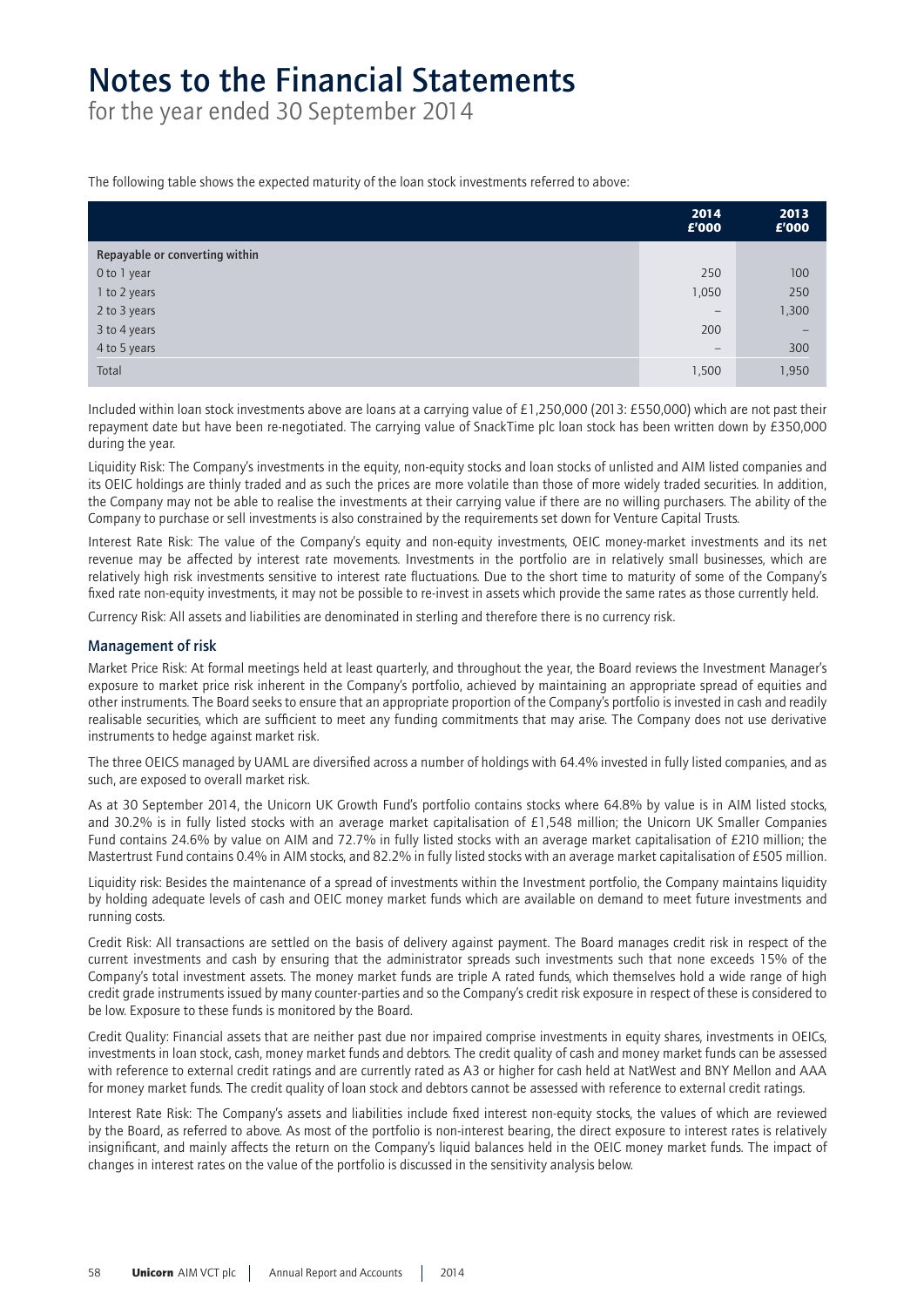#### Financial net assets

Financial net Fixed rate Variable rate Total Weighted Average assets on financial financial financial average period to the state of the state of the state of the state of <br>
assets assets the interest rate maturity assets assets assets interest rate maturity interest paid<br>000 *E* £'000 £'000 £'000 £'000 % (years) Equity shares 83,701 – – 83,701 N/A N/A Unicorn OEICs 5,904 – – 5,904 N/A N/A Loan stocks – 1,500 – 1,500 10.53 1.47 Money market funds – – 1 1 0.32 – Cash 950 – 220 1,170 Debtors 177 – – 177  $\text{Creditors}$  (254) – – – – (254) Total for financial instruments  $90,478$  1,500 221 92,199 Other non financial assets 13 – – 13 Total net assets 90,491 1,500 221 92,212

The interest rate profile of the Company's financial net assets at 30 September 2014 was:

The interest rate profile of the Company's financial net assets at 30 September 2013 was:

|                                 | <b>Financial net</b><br>assets on<br>which no<br>interest paid | <b>Fixed rate</b><br>financial<br>assets | Variable rate<br>financial<br>assets | <b>Total</b> | Weighted<br>average<br>interest rate | <b>Average</b><br>period to<br>maturity |
|---------------------------------|----------------------------------------------------------------|------------------------------------------|--------------------------------------|--------------|--------------------------------------|-----------------------------------------|
|                                 | £'000                                                          | E'000                                    | E'000                                | £'000        | $\%$                                 | (years)                                 |
| Equity shares                   | 58,899                                                         | $\overline{\phantom{0}}$                 | $\overline{\phantom{0}}$             | 58,899       | N/A                                  | N/A                                     |
| Unicorn OEICs                   | 9,747                                                          |                                          | $\overline{\phantom{0}}$             | 9,747        | N/A                                  | N/A                                     |
| Loan stocks                     | $\overline{\phantom{0}}$                                       | 1,950                                    | $\overline{\phantom{0}}$             | 1,950        | 8.28                                 | 1.88                                    |
| Money market funds              | $\overline{\phantom{0}}$                                       | $-$                                      | 154                                  | 154          | 0.33                                 |                                         |
| Cash                            | 1,591                                                          | $-$                                      | 815                                  | 2,406        |                                      |                                         |
| <b>Debtors</b>                  | 823                                                            | $-$                                      | $\overline{\phantom{0}}$             | 823          |                                      |                                         |
| Creditors                       | (319)                                                          | $-$                                      | $-$                                  | (319)        |                                      |                                         |
| Total for financial instruments | 70,741                                                         | 1,950                                    | 969                                  | 73,660       |                                      |                                         |
| Other non financial assets      | 13                                                             | $\overline{\phantom{0}}$                 | $\overline{\phantom{0}}$             | 13           |                                      |                                         |
| <b>Total net assets</b>         | 70,754                                                         | 1,950                                    | 969                                  | 73,673       |                                      |                                         |

Floating rate cash earns interest related to LIBOR rates.

The Company's investments in equity shares and similar instruments have been excluded from the interest rate risk profile as they have no maturity date and would thus distort the weighted average period information.

#### Sensitivity analysis

The Board believes that the Company's assets are mainly exposed to market price risk, as the Company is required to hold most of its assets in the form of £ denominated investments in small companies. Most of these assets are, or will be, held in companies quoted on the AIM Market where the Company's investment objective is to achieve a return, partly from dividends, but mainly from capital growth from realisations. The table below shows the impact on profit and net assets if there were to be a 20% movement in overall share prices, which might in part be caused by changes in interest rate levels, but it is not considered possible to evaluate separately the impact of changes in interest rates upon the Company's portfolios of investments in small companies.

For this purpose the investments in the OEICs managed by UAM are also included in this analysis. The Financial Highlights and the Investment Portfolio Summary at the front of this Annual Report give Shareholders further analysis in percentages of each Fund's investments by asset class and market sector, and page 58 contains information on segments of market capitalisation, under "Management of risk". The sensitivity analysis below assumes that each of these sub categories produces a movement overall of 20%, and that the portfolio of shares and Unicorn managed OEICs held by the Company are perfectly correlated to this overall movement in share prices. However, Shareholders should note that this level of correlation would not be the case in reality.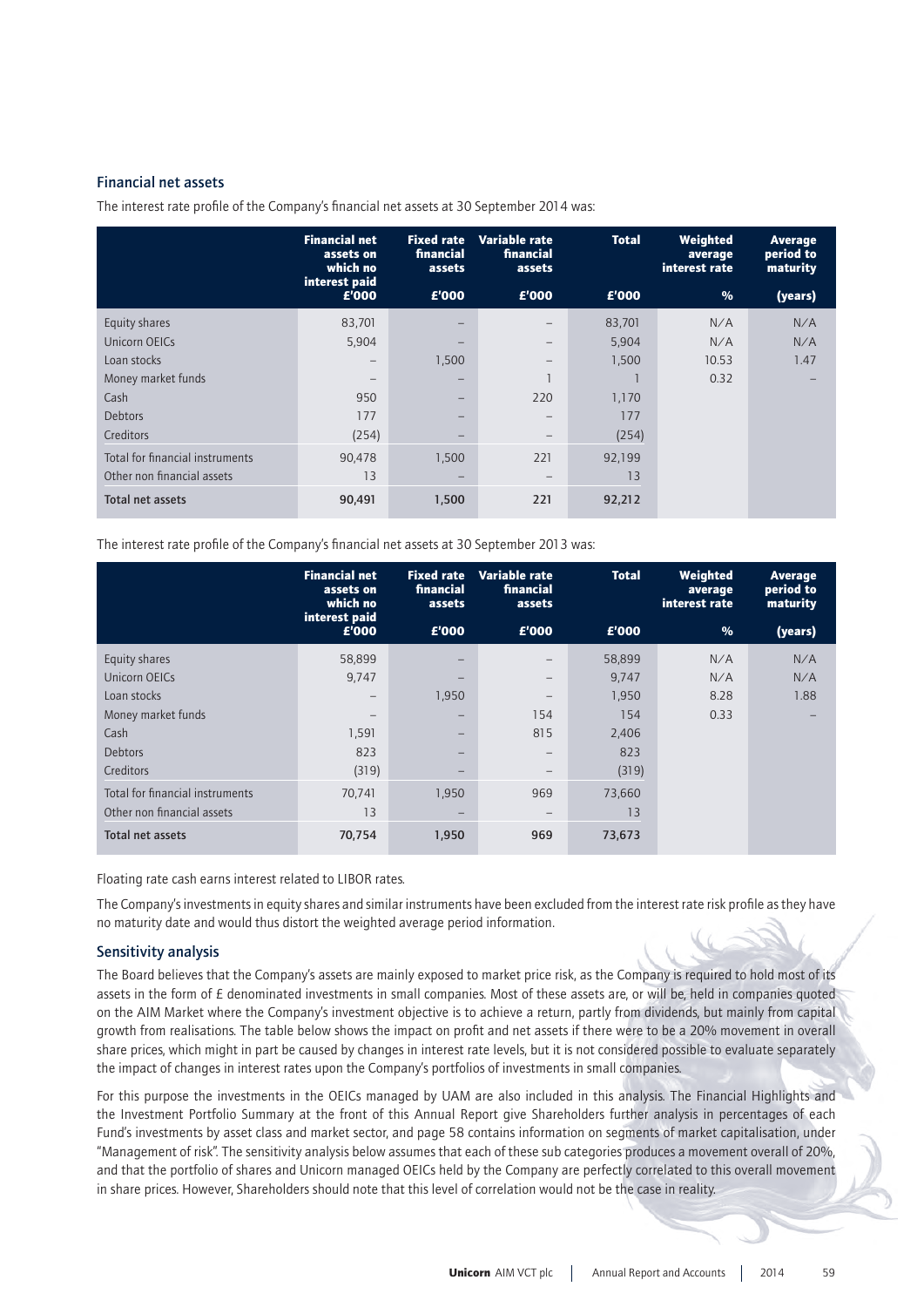# Notes to the Financial Statements

for the year ended 30 September 2014

|                                                                                                                         | 2014<br>£'000<br><b>Profit and</b><br>net assets | 2013<br>£'000<br><b>Profit and</b><br>net assets |
|-------------------------------------------------------------------------------------------------------------------------|--------------------------------------------------|--------------------------------------------------|
| If overall share prices rose/fell by 20% (2013: 20%), with all other variables held constant<br>$-$ increase/(decrease) | 17,921/(17,921) 13,749/(13,749)                  |                                                  |
| Increase/(decrease) in earnings, and net asset value, per Ordinary share (in pence)                                     |                                                  | 27.93p/(27.93)p 24.22p/(24.22)p                  |
| If interest rates were 1% higher/(lower) (2013: 1%), with all other variables held constant<br>$-$ increase/(decrease)  | 10/(10)                                          | 8/(8)                                            |
| Increase/(decrease) in earnings, and net asset value, per Ordinary share (in pence)                                     | 0.01 p/(0.01)p                                   | 0.01 p/(0.01)p                                   |

### Fair value hierarchy

The table below sets out fair value measurements using FRS29 fair value hierarchy. The Company has one class of assets, being at fair value through profit and loss.

| Financial assets at fair value through profit and loss<br>At 30 September 2014 |                  |                             |                          |                       |
|--------------------------------------------------------------------------------|------------------|-----------------------------|--------------------------|-----------------------|
|                                                                                | Level 1<br>E'000 | Level <sub>2</sub><br>£'000 | Level 3<br>£'000         | <b>Total</b><br>E'000 |
| Equity investments                                                             | 76,833           | -                           | 6,868                    | 83,701                |
| Loan stock investments                                                         |                  | $\overline{\phantom{0}}$    | 1.500                    | 1,500                 |
| Open ended Investment Companies                                                | 5,904            | $\overline{\phantom{0}}$    | $\overline{\phantom{m}}$ | 5,904                 |
| Money market funds                                                             |                  | $\qquad \qquad -$           |                          |                       |
| Total                                                                          | 82,738           | $\overline{\phantom{0}}$    | 8,368                    | 91,106                |

There are currently no financial liabilities at fair value through profit and loss.

Categorisation within the hierarchy has been determined on the basis of the lowest level input that is significant to the fair value measurement of the relevant asset as follows:

- Level 1 valued using quoted prices in active markets for identical assets.
- Level 2 valued by reference to valuation techniques using observable inputs other than quoted prices included within Level 1.

Level 3 – valued by reference to valuation techniques using inputs that are not based on observable market data.

The valuation techniques used by the Company are explained in the accounting policies in Note 1.

There have been no transfers during the year between Levels 1 and 2. A reconciliation of fair value measurements in Level 3 is set out below:

|                                                                                | <b>Equity</b><br>investments<br>£'000 | <b>Loan stock</b><br><b>investments</b><br>£'000 | <b>Total</b><br>£'000 |
|--------------------------------------------------------------------------------|---------------------------------------|--------------------------------------------------|-----------------------|
| Opening balance at 1 October 2013                                              | 1.206                                 | 1.950                                            | 3,156                 |
| Purchases                                                                      | 5,862                                 | 250                                              | 6,112                 |
| Sales                                                                          | (22)                                  | (450)                                            | (472)                 |
| Transfers into Level 3                                                         | $\overline{\phantom{0}}$              | $\qquad \qquad -$                                |                       |
| Total (losses)/gains included in gains on investments in the Income Statement: |                                       |                                                  |                       |
| - on assets sold                                                               | (18)                                  | 100                                              | 82                    |
| - on assets held at the year end                                               | (160)                                 | (350)                                            | (510)                 |
| Closing balance at 30 September 2014                                           | 6,868                                 | 1.500                                            | 8.368                 |

Previously, transfers into Level 3 have related to investments for which listing has been suspended during the year. Transfers out of Level 3 have related to investments which have obtained stock exchange listing during the year, having previously been unquoted. There have been no such transfers in the year.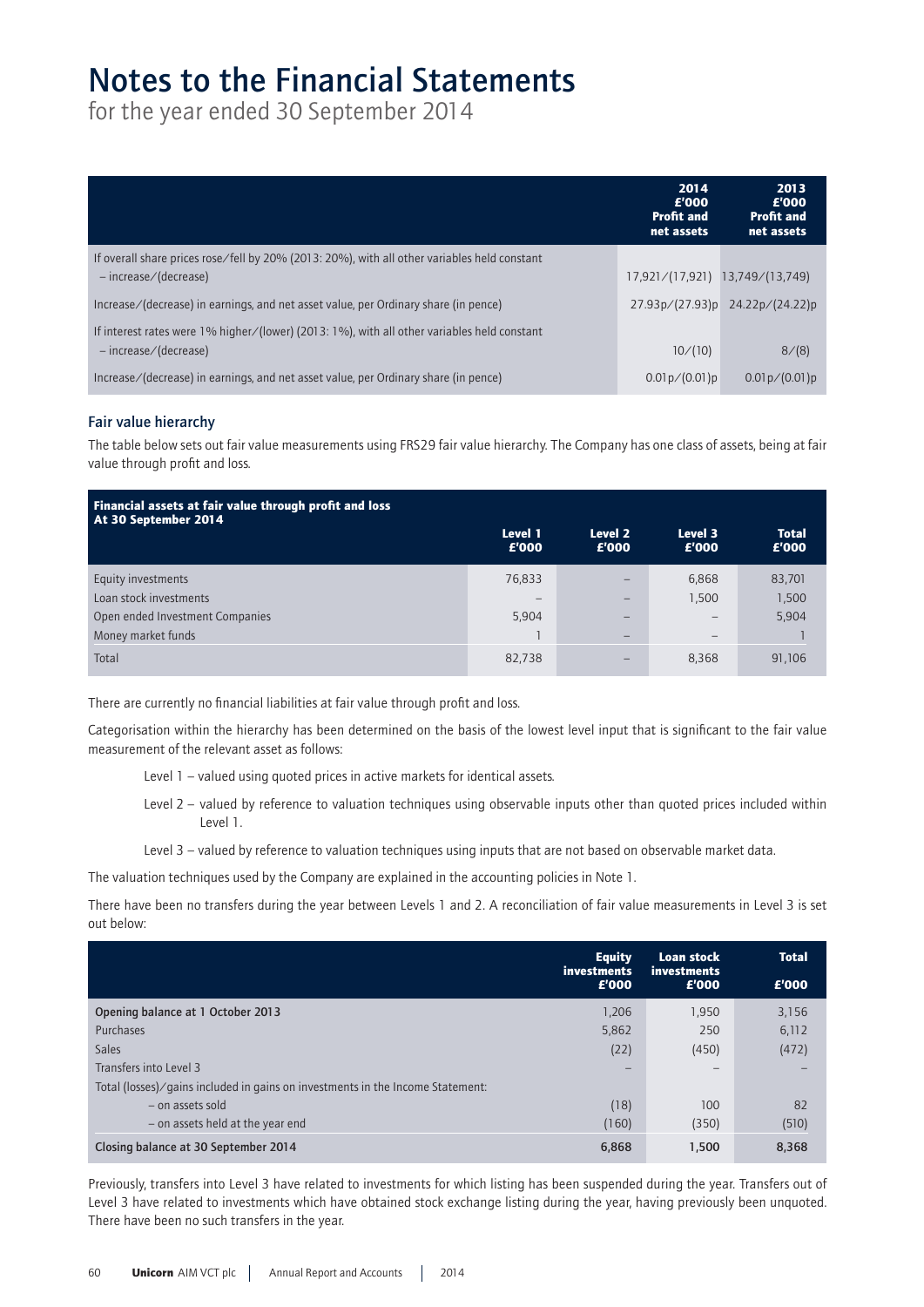As detailed in the accounting policies note, where investments are valued on an earnings multiple basis, the main input used for this basis of valuation is a suitable price-earnings ratio taken from a comparable sector on the quoted market. These ratios are correlated to the share prices and so any change in share prices will have a significant effect on the fair value measurements of the investments classified as Level 3 investments.

Level 3 unquoted equity and loan stock investments are valued in accordance with the IPEVCV guidelines as follows:

|                                      | <b>30 September</b><br>2014<br>£'000 | <b>30 September</b><br>2013<br>£'000 |
|--------------------------------------|--------------------------------------|--------------------------------------|
| Investment methodology               |                                      |                                      |
| Cost (reviewed for impairment)       | 2,328                                | 2,090                                |
| Asset value supporting security held | $\qquad \qquad \blacksquare$         |                                      |
| Recent investment price              | 6,040                                | 1,066                                |
| Earnings multiple                    | $\qquad \qquad -$                    |                                      |
| Realisation proceeds                 | $\overline{\phantom{0}}$             | $\overline{\phantom{0}}$             |
|                                      | 8,368                                | 3,156                                |

The valuation methodology chosen is the most appropriate for that investment, with regard to the September 2009 IPEVCV guidelines.

FRS 29 requires disclosure, by class of financial instruments, if the effect of changing one or more inputs to reasonably possible alternative assumptions would result in a significant change to the fair value measurement. The information used in determination of the fair value of Level 3 investments is chosen with reference to the specific underlying circumstances and position of the investee company. The Directors have considered the nature of and the valuation techniques used to value the unquoted investments held within the portfolio. The majority of the unquoted portfolio by value is represented by recent additions and loan notes which are not past due and for which there is sufficient headroom in the free cashflows of the investee companies. Consequently, the Directors regard the valuation and associated inputs to provide the most reasonable estimate of fair value and any residual balance of unquoted investment is not material to the financial statements. The Directors are of the view that there are no reasonably possible alternative assumptions that will have a significant effect on the current valuation of the portfolio.

### 20 Management of Capital

The Board manages the Company's capital (effectively the net assets) to further the overall objective of providing an attractive return to Shareholders through maintaining a steady flow of dividend distributions from the income as well as capital gains generated by the portfolio.

Under VCT tax legislation, at least 70% of the Company's cash and investment assets (in practice the net assets) must at all times be invested in small UK companies. As an AIM VCT, the majority is held in ordinary shares quoted on the AIM market. Subject to retaining sufficient liquidity to cover outgoings, the level of capital deployed in such assets can and usually does exceed the 70% minimum. The overall level of capital deployed will change as the value of the investments changes. It is also reduced by dividend distributions and buying in the Company's own shares.

There is relatively little scope to alter the Company's capital structure in the light of changing perceived risks in the Company's investment universe and in economic conditions generally. It is however open to the Board to issue new shares or undertake borrowings if particularly promising opportunities are available to the Investment Manager.

### 21 Segmental analysis

The operations of the Company are wholly in the United Kingdom.

### 22 Post balance sheet events

On 9 October 2014, £625,000 was invested in each of The City Pub Company (East) plc and The City Pub Company (West) plc, both of which are unquoted investments.

On 10 October 2014, the Company repurchased 205,000 Ordinary Shares, representing 0.3% of the share capital in issue, for cancellation at a total cost of £266,000 equivalent to 129.9 pence per share.

On 15 October 2014, 796,024 Ordinary shares were allotted at prices ranging from 145.2 to 148.9 pence per share, raising net funds of £1.1 million.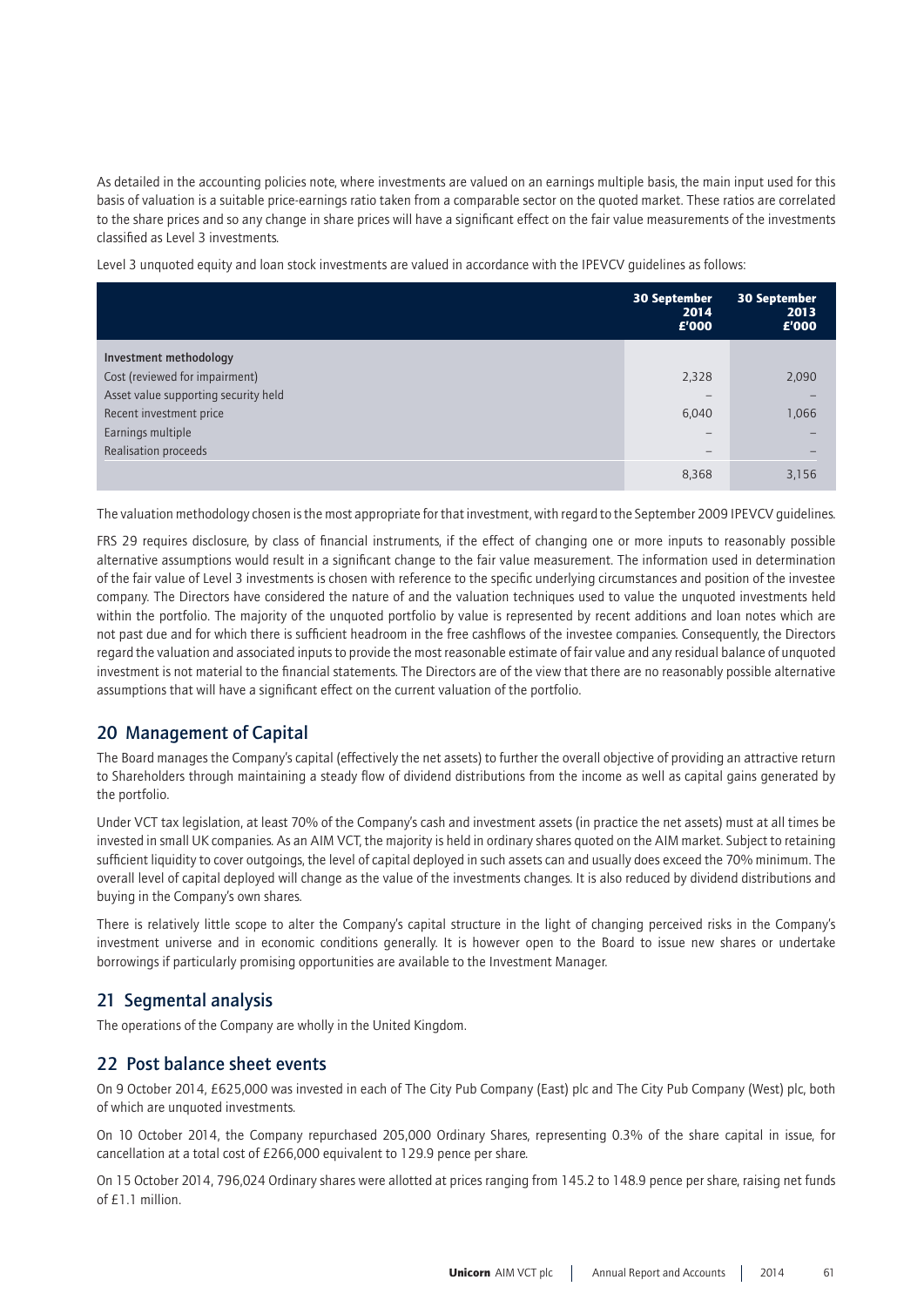# Notes to the Financial Statements

for the year ended 30 September 2014

On 6 November 2014, the Company repurchased 150,000 Ordinary Shares representing 0.2% of the share capital in issue, for cancellation at a total cost of £191,000 equivalent to 127.3 pence per share.

On 7 November 2014, 953,147 Ordinary Shares were allotted at prices ranging from 141.9 to 147.1 pence per share raising net funds of £1.4 million.

On 8 December 2014, the Company repurchased 140,000 Ordinary Shares representing 0.2% of the share capital in issue, for cancellation at a total cost of £179,000 equivalent to 127.6 pence per share.

On 9 December 2014, 2,563,717 Ordinary Shares were allotted at prices ranging from 143.9 to 149.9 pence per share raising net funds of £3.7 million.

The ordinary shares of SnackTime plc which had been suspended and therefore valued at nil at the balance sheet date recommenced trading on 14 November 2014.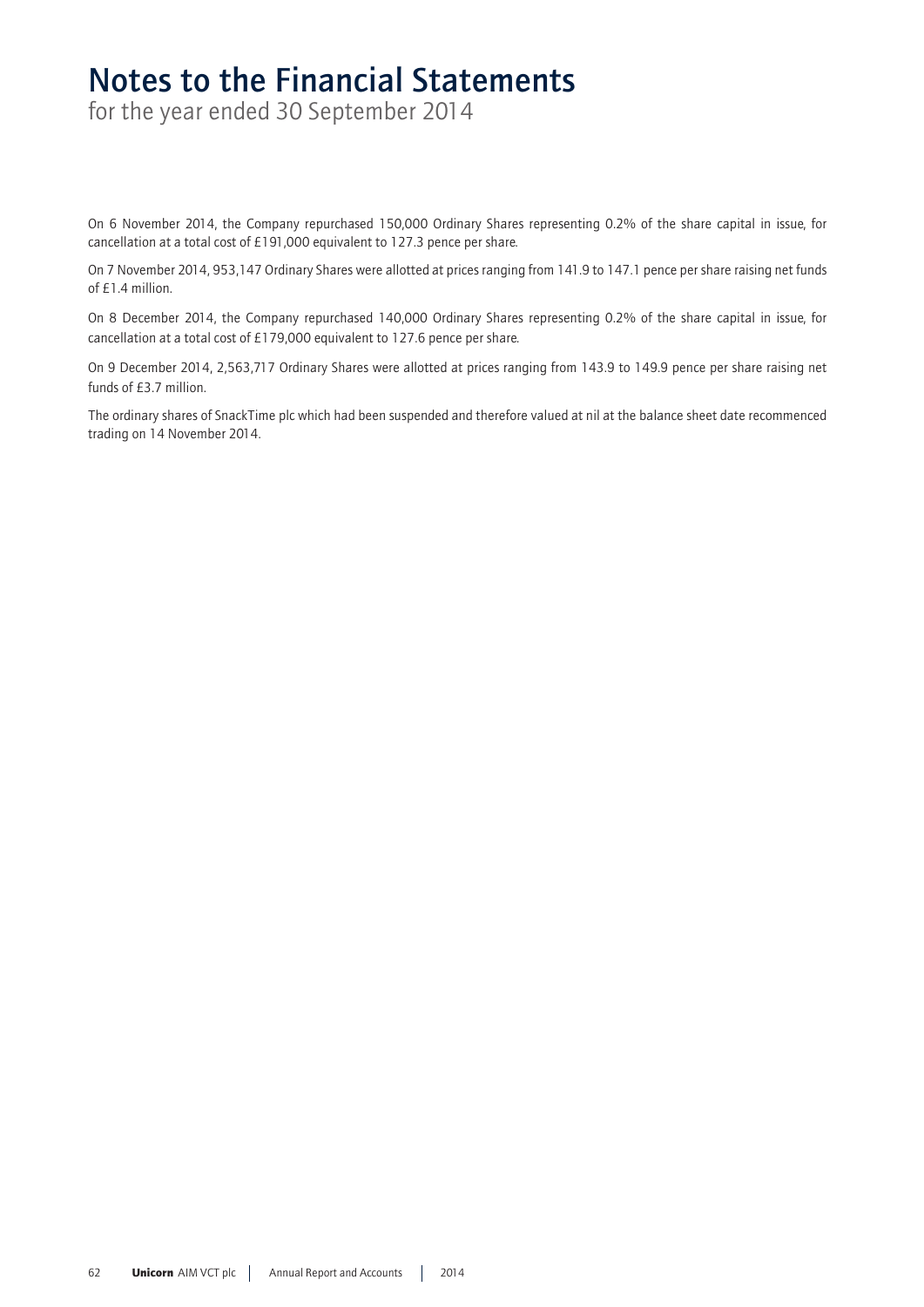# Shareholder Information

The Company's Ordinary shares (Code: UAV) are listed on the London Stock Exchange. Shareholders can visit the London Stock Exchange website, www.londonstockexchange.com, for the latest news and share prices of the Company. The share price is also quoted in the Financial Times and can be accessed through the Company's website www.unicornaimvct.co.uk selecting the options Fund Information then "Live Share Price".

#### Net asset value per share

The Company's NAV per share as at 30 November was 142.5 pence. The Company announces its unaudited NAV on a monthly basis.

#### Dividend

The Directors have proposed a final dividend of 6 pence per share. The dividend will be paid on 20 February 2015 to Shareholders on the Register on 16 January 2015.

Shareholders who wish to have dividends paid directly into their bank account rather than sent by cheque to their registered address can complete a mandate for this purpose. Mandates can be obtained by telephoning the Company's Registrars, Capita Asset Services on 0871 664 0324, (lines are open 8.30 am – 5.30 pm Mon – Fri, calls cost 10p per minute plus network extras - if calling from overseas please ring +44 208 639 2157) or by writing to them at Capita Asset Services, The Registry, 34 Beckenham Road, Beckenham, Kent, BR3 4TU.

#### Financial calendar

| December 2014     | Circulation of Annual Report for the year ended 30 September 2014 to Shareholders                |
|-------------------|--------------------------------------------------------------------------------------------------|
| 16 January 2015   | Record date for Shareholders to be eligible for final dividend                                   |
| 12 February 2015  | Annual General Meeting                                                                           |
| 20 February 2015  | Payment date for final dividend subject to Shareholder approval at the Annual General<br>Meeting |
| 31 March 2015     | Half year end                                                                                    |
| May 2015          | Announcement of Half-Yearly Results                                                              |
| June 2015         | Circulation of Half-Yearly Report for the six months ending 31 March 2015 to Shareholders        |
| 30 September 2015 | Year-end                                                                                         |
| December 2015     | Announcement of final results for the year ending 30 September 2015                              |

#### Annual General Meeting

The thirteenth Annual General Meeting (AGM) of the Company will be held on 12 February 2015 at 11.30am at The Great Chamber, The Charterhouse, Suttons Hospital, Charterhouse Square, London EC1M 6AN. Shareholders may arrive 15 minutes before the AGM starts when tea and coffee will be served to Shareholders. A short presentation will be given by the Investment Manager and one of the investee companies following the AGM. The Notice of the meeting is included on pages 64 to 67 of this Annual Report and a separate proxy form has been included with Shareholders' copies of this Annual Report. Proxy forms should be completed in accordance with the instructions printed thereon and sent to the Company's Registrars, Capita Asset Services at the address given on the Form, to arrive no later than 11.30 am on Tuesday 10 February 2015.

#### Shareholder enquiries:

For general shareholder enquiries, please contact ISCA Administration Services Limited (the Company Secretary) on 01392 487056 or by e-mail on *unicornaimvct*@iscaadmin.co.uk.

For enquiries concerning the performance of the Company, please contact the Investment Manager, Unicorn Asset Management Limited, on 020 7253 0889 or by e-mail on info@unicornam.com.

For enquiries relating to your shareholding, please contact Capita Asset Services on 0871 664 0324 or VCTs@capitaregistrars.com. Alternatively, you can make changes to your account, such as a change of address, by logging on to www.capitashareportal.com.

Electronic copies of this report and other published information can be found via the Company's website, www.unicornaimvct.co.uk.

#### Information rights for beneficial owners of shares

Please note that beneficial owners of shares who have been nominated by the registered holder of those shares to receive information rights under section 146 of the Companies Act 2006 are required to direct all communications to the registered holder of their shares, rather than to the Company's registrar, Capita Asset Services, or to the Company directly.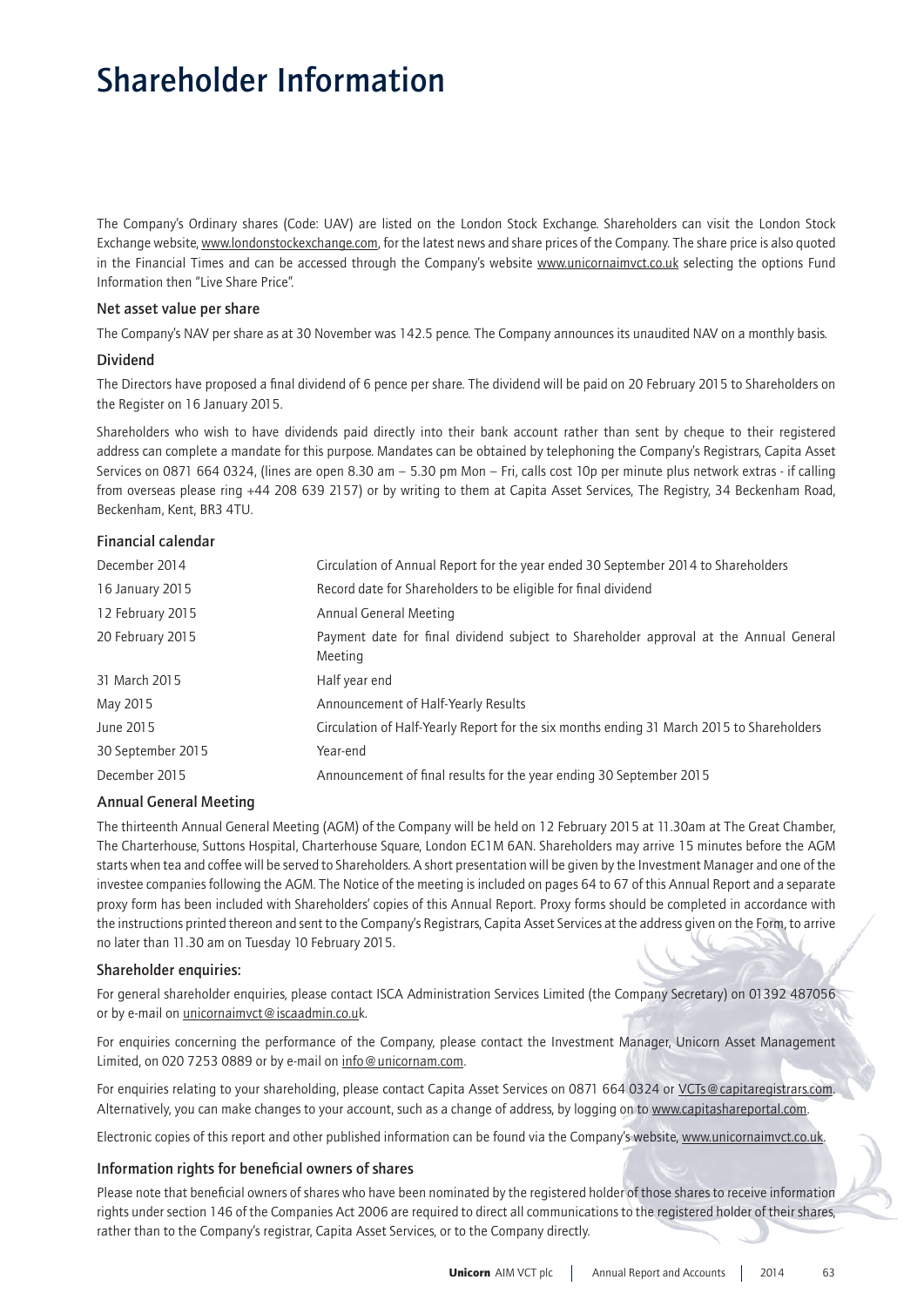### UNICORN AIM VCT PLC (Registered in England and Wales No. 4266437)

# NOTICE of the ANNUAL GENERAL MEETING

NOTICE IS HEREBY GIVEN that the thirteenth Annual General Meeting of Unicorn AIM VCT plc (the "Company") will be held at 11.30am on Thursday, 12 February 2015 at The Great Chamber, The Charterhouse, Suttons Hospital, Charterhouse Square, London EC1M 6AN for the purposes of considering the following resolutions of which resolutions 1 to 7 will be proposed as ordinary resolutions and resolutions 8 and 9 will be proposed as special resolutions:-

- 1. To receive and adopt the audited annual report and accounts of the Company for the year ended 30 September 2014 ("Annual Report"), together with the Directors' report and Auditor's report thereon.
- 2. To approve the Directors' Remuneration report as set out in the Annual Report.
- 3. To re-appoint BDO LLP of 55 Baker Street, London, W1U 7EU as auditor to the Company until the conclusion of the next annual general meeting.
- 4. To authorise the Directors to determine BDO LLP's remuneration as Auditor to the Company.
- 5. To re-elect Peter Dicks as a Director of the Company.
- 6. To approve the payment of a final dividend in respect of the year ended 30 September 2014 of 6.0 pence per ordinary share of 1p each, payable on 20 February 2015 to Shareholders on the register on 16 January 2015.
- 7. That, in substitution for any existing authorities, the Directors of the Company be and hereby are generally and unconditionally authorised pursuant to section 551 of the Companies Act 2006 (the "Act") to exercise all the powers of the Company to allot ordinary shares of 1p each in the Company ("Shares") and to grant rights to subscribe for, or convert any security into, Shares ("Rights") up to an aggregate nominal value of £339,930, provided that the authority conferred by this Resolution 7 shall expire (unless renewed, varied or revoked by the Company in a general meeting) on the date falling 15 months after the passing of this Resolution 7 or, if earlier, at the conclusion of the Annual General Meeting of the Company to be held in 2016 but so that this authority shall allow the Company to make before the expiry of this authority offers or agreements which would or might require Shares to be allotted or Rights to be granted after such expiry and the directors of the Company shall be entitled to allot Shares or grant Rights pursuant to any such offers or agreements as if the authority conferred by this Resolution 7 had not expired.
- 8. That, subject to the passing of Resolution 7 set out in this notice and in substitution for any existing authorities, the Directors of the Company be and hereby are empowered in accordance with sections 570 and 573 of the Act to allot or make offers or agreements to allot equity securities (as defined in section 560 of the Act) for cash, pursuant to the authority conferred upon them by Resolution 7 set out in this notice, or by way of a sale of treasury shares, as if section 561(1) of the Act did not apply to any such sale or allotment, provided that the power conferred by this resolution shall be limited to:
	- (i) the allotment and issue of equity securities up to an aggregate nominal value representing  $E271,944$  in connection with offer(s) for subscription; and
	- (ii) the allotment, otherwise than pursuant to sub-paragraph (i) above, of equity securities with an aggregate nominal value of up to, but not exceeding, 10 per cent of the issued share capital of the Company from time to time

 in each case where the proceeds may be used, in whole or part, to purchase the Company's Shares in the market and provided that this authority shall expire (unless renewed, varied or revoked by the Company in general meeting) on the date falling 15 months after the passing of this Resolution 8 or, if earlier, at conclusion of the Annual General Meeting to be held in 2016, except that the Company may, before the expiry of this authority, make offers or agreements which would or might require equity securities to be allotted after such expiry and the Directors may allot equity securities in pursuance of such offer or agreement as if the authority conferred hereby had not expired.

- 9. That, in substitution for any existing authorities, the Company be and hereby is authorised pursuant to section 701 of the Act to make one or more market purchases (within the meaning of section 693(4) of the Act) of its own Shares on such terms and in such manner as the Directors of the Company may determine (either for cancellation or for the retention as treasury shares for future re-issue or transfer), provided that:
	- (i) the aggregate number of Shares which may be purchased shall not exceed 10,191,101 or, if lower, such number of Shares (rounded down to the nearest whole Share) as shall equal 14.99% of the Shares in issue at the date of passing this resolution;
	- (ii) the minimum price which may be paid for a Share is 1p (the nominal value thereof);
	- (iii) the maximum price which may be paid for a Share shall be the higher of (a) an amount equal to five per cent above the average of the middle market quotations for a Share taken from the London Stock Exchange Daily Official List for the five business days immediately preceding the day on which the Share is to be purchased and (b) the price stipulated by Article 5(1) of the Buy-back and Stabilisation Regulation (EC 2273/2003);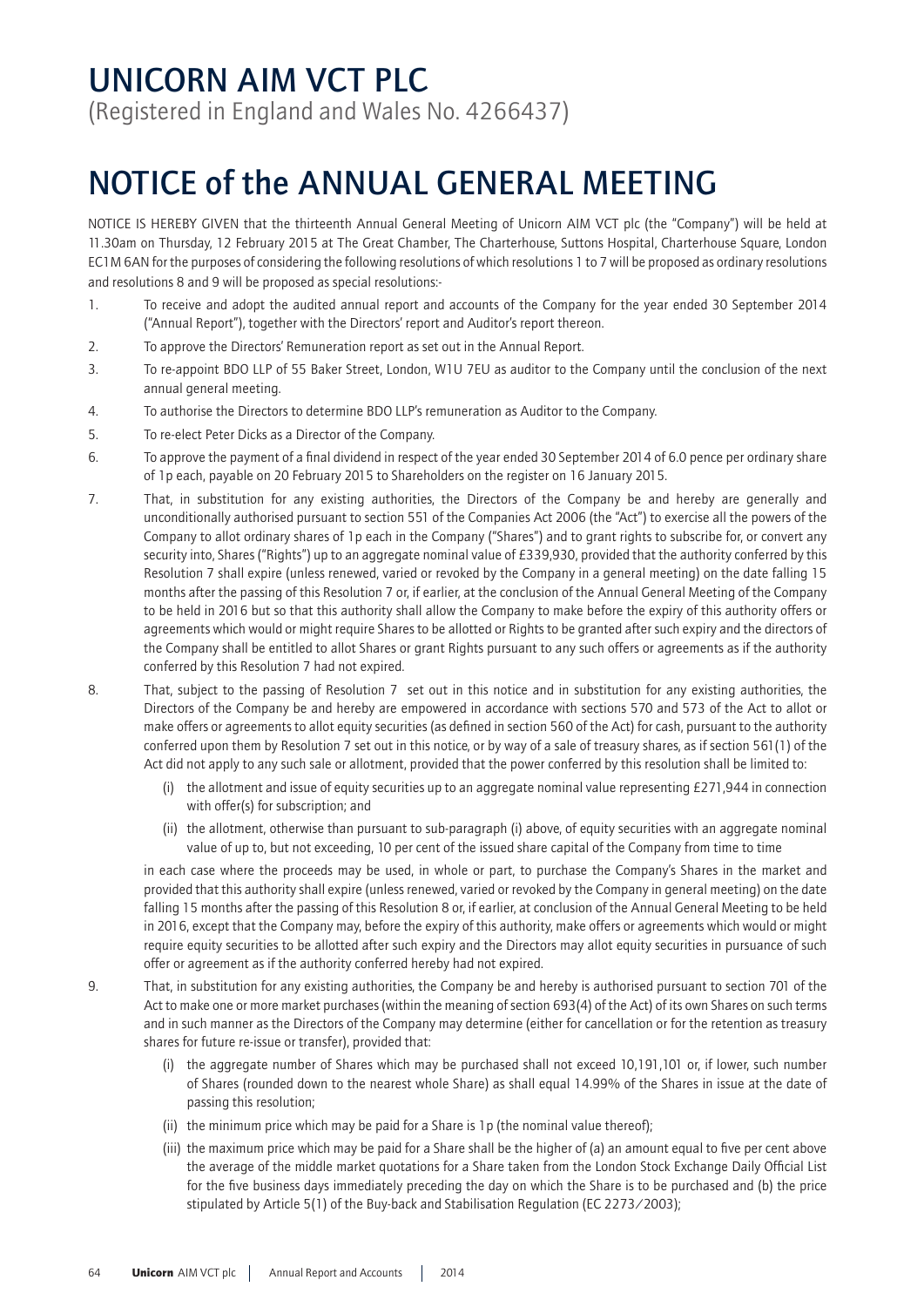- (iv) the authority conferred by this resolution shall (unless previously renewed or revoked in general meeting) expire on the date falling 15 months after the passing of this Resolution 9 or, if earlier, at the conclusion of the Annual General Meeting of the Company to be held in 2016; and
- (v) the Company may make a contract or contracts to purchase its own Shares under the authority hereby conferred prior to the expiry of such authority which will or may be executed wholly or partly after the expiry of such authority, and may make a purchase of its own Shares in pursuance of any such contract.

#### BY ORDER OF THE BOARD

Registered Office **Internal and Services Limited** ISCA Administration Services Limited 2 Barnfield Crescent *Company Secretary* Exeter EX1 1QT

11 December 2014

### NOTES:

- (i) Pursuant to Regulation 41 of the Uncertificated Securities Regulations 2001, entitlement to attend and vote at the meeting (and the number of votes that may be cast thereat), will be determined by reference to the Register of Members of the Company at the close of business on the day which is two days before the day of the meeting or of the adjourned meeting. Changes to the Register of Members of the Company after the relevant deadline shall be disregarded in determining the rights of any person to attend and vote at the meeting.
- (ii) A member entitled to attend and vote at the meeting is entitled to appoint a proxy or proxies to attend, speak and vote on his or her behalf. A proxy need not also be a member but must attend the meeting to represent you. Details of how to appoint the chairman of the meeting or another person as your proxy using the form of proxy are set out in the notes on the form of proxy. If you wish your proxy to speak on your behalf at the meeting you will need to appoint your own choice of proxy (not the chairman) and give your instructions directly to them.
- (iii) You may appoint more than one proxy provided each proxy is appointed to exercise rights attached to different shares. You may not appoint more than one proxy to exercise rights attached to any one share. To appoint more than one proxy, you may copy the proxy form, clearly stating on each copy the shares to which the proxy relates, or alternatively contact the Company's registrars, Capita Asset Services, on 0871 664 0324 (lines are open between 9.00 am and 5.30 pm Monday to Friday, calls cost 10p per minute (including VAT) plus network extras – if calling from overseas please dial +44 203 170 0187 (international rates will apply)) to request additional copies of the proxy form. Different charges may apply to calls from mobile telephones and call may be recorded and randomly monitored for security and training purposes. For legal reasons Capita Asset Services will be unable to give advice on the merits of the proposals or provide financial, legal, tax or investment advice. Please indicate in the box next to the proxy holder's name the number of shares in relation to which they are authorised to act as your proxy. Please also indicate by ticking the box provided if the proxy instruction is one of multiple instructions being given. All forms must be signed and returned together in the same envelope.
- (iv) The statement of the rights of members in relation to the appointment of proxies in paragraphs (ii) and (iii) above does not apply to Nominated Persons. The rights described in these paragraphs can only be exercised by members of the Company.
- (v) Any person to whom this notice is sent who is a person nominated under section 146 of the Companies Act 2006 (the "Act") to enjoy information rights (a "Nominated Person") may, under an agreement between him/her and the member by whom he/she was nominated, have a right to be appointed (or to have someone else appointed) as a proxy for the meeting. If a Nominated Person has no such proxy appointment right or does not wish to exercise it, he/she may, under any such agreement, have a right to give instructions to the Shareholder as to the exercise of voting rights.
- (vi) If you have been nominated to receive general shareholder communications directly from the Company, it is important to remember that your main contact in terms of your investment remains as it was (so the registered shareholder, or perhaps custodian or broker, who administers the investment on your behalf). Therefore any changes or queries relating to your personal details and holding (including any administration thereof) must continue to be directed to your existing contact at your investment manager or custodian. The Company cannot guarantee dealing with matters that are directed to us in error. The only exception to this is where the Company, in exercising one of its powers under the Act, writes to you directly for a response.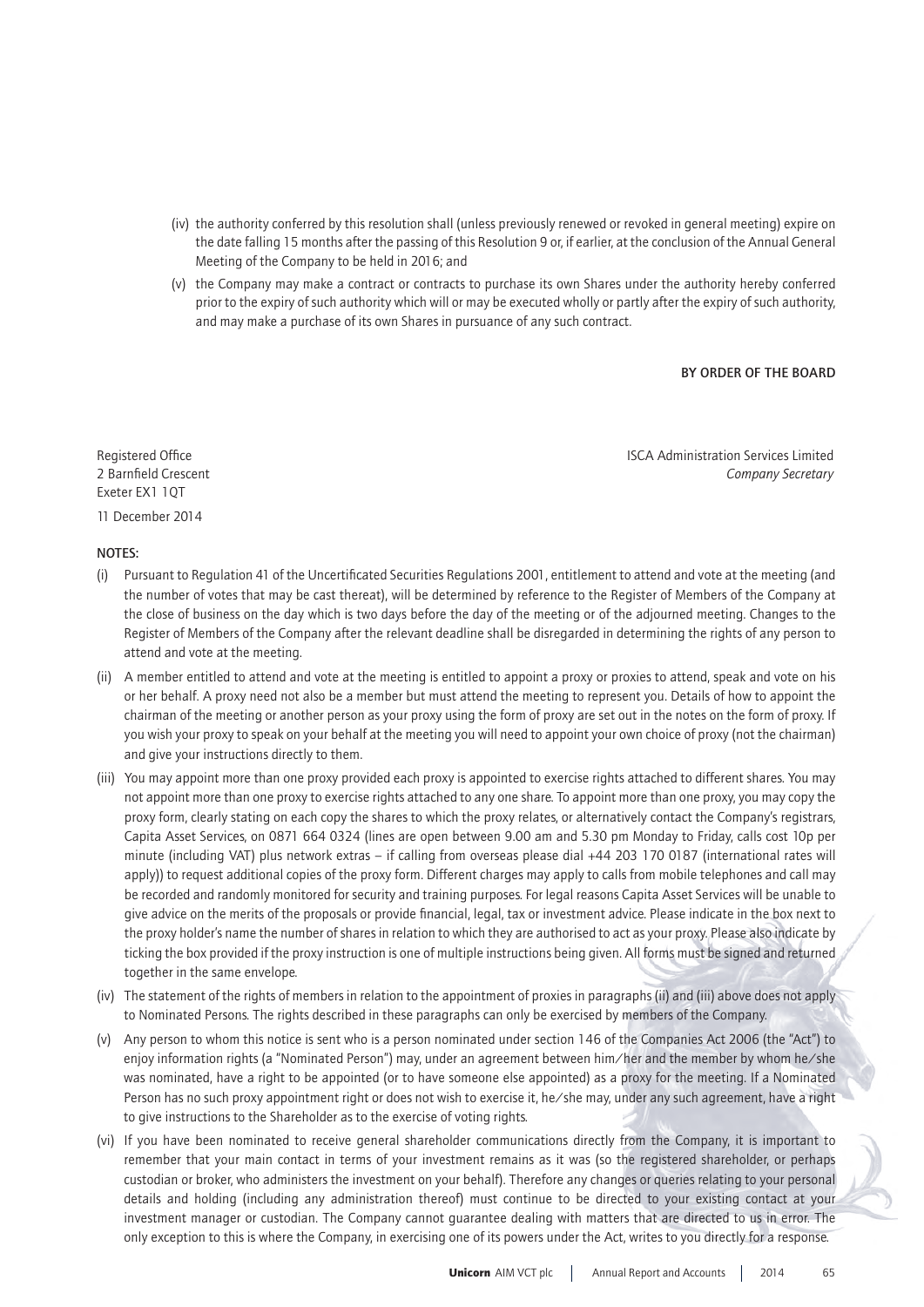### UNICORN AIM VCT PLC (Registered in England and Wales No. 4266437)

# NOTICE of the ANNUAL GENERAL MEETING

- (vii) A personal reply paid form of proxy is enclosed with this document. To be valid, the enclosed form of proxy for the meeting, together with the power of attorney or other authority, if any, under which it is signed or a notarially certified or office copy thereof, must be deposited at the offices of the Company's registrar, Capita Asset Services, PXS, 34 Beckenham Road, Beckenham, Kent BR3 4TU, so as to be received not later than 11.30am on 10 February 2015 or 48 hours before the time appointed for any adjourned meeting or, in the case of a poll taken subsequent to the date of the meeting or adjourned meeting, so as to be received no later than 24 hours before the time appointed for taking the poll.
- (viii) If you prefer, you may return the proxy form to Capita Asset Services in an envelope addressed to FREEPOST RSBH-UXKS-LRBC, PXS, 34 Beckenham Road, Beckenham, Kent BR3 4TU.
- (ix) Please note that you can vote your shares electronically at www.capitashareportal.com
- (x) Appointment of a proxy or CREST proxy instruction will not preclude a member from subsequently attending and voting at the meeting should he or she subsequently decide to do so. You can only appoint a proxy using the procedure set out in these notes and the notes to the form of proxy.
- (xi) CREST members who wish to appoint a proxy or proxies through the CREST electronic proxy appointment service may do so by using the procedures described in the CREST Manual. CREST Personal Members or other CREST sponsored members, and those CREST members who have appointed a service provider(s), should refer to their CREST sponsor or voting service provider(s), who will be able to take the appropriate action on their behalf.
- (xii) In order for a proxy appointment or instruction made using the CREST service to be valid, the appropriate CREST message (a 'CREST Proxy Instruction') must be properly authenticated in accordance with Euroclear UK & Ireland Limited's specifications, and must contain the information required for such instruction, as described in the CREST Manual. The message, regardless of whether it constitutes the appointment of a proxy or is an amendment to the instruction given to a previously appointed proxy must in order to be valid, be transmitted so as to be received by the issuer's agent (ID RA10) by 11.30 am on 10 February 2015. For this purpose, the time of receipt will be taken to be the time (as determined by the timestamp applied to the message by the CREST Application Host) from which the issuer's agent is able to retrieve the message by enquiry to CREST in the manner prescribed by CREST. After this time any change of instructions to proxies appointed through CREST should be communicated to the appointee through other means.
- (xiii) CREST members and, where applicable, their CREST sponsors, or voting service providers should note that Euroclear UK & Ireland Limited does not make available special procedures in CREST for any particular message. Normal system timings and limitations will, therefore, apply in relation to the input of CREST Proxy Instructions. It is the responsibility of the CREST member concerned to take (or, if the CREST member is a CREST personal member, or sponsored member, or has appointed a voting service provider, to procure that his CREST sponsor or voting service provider(s) take(s)) such action as shall be necessary to ensure that a message is transmitted by means of the CREST system by any particular time. In this connection, CREST members and, where applicable, their CREST sponsors or voting system providers are referred, in particular, to those sections of the CREST Manual concerning practical limitations of the CREST system and timings.
- (xiv) As at 10 December 2014 (being the last business day prior to the publication of this notice), the Company's issued share capital comprised 67,986,000 ordinary shares of 1p each, all of which carry one vote each. Therefore, the total voting rights in the Company as at 10 December 2014 was 67,986,000.
- (xv) The Directors' appointment letters will be available for inspection at the Company's registered office during normal business hours on any weekday (excluding Saturdays, Sunday and public holidays) and shall be available for inspection at the place of the Annual General Meeting for at least fifteen minutes prior to and during the meeting. The agreement with Jeremy Hamer's consultancy business will also be available for inspection.
- (xvi) If a corporate shareholder has appointed a corporate representative, the corporate representative will have the same powers as the corporation could exercise if it were an individual member of the Company. If more than one corporate representative has been appointed, on a vote on a show of hands on a resolution, each representative will have the same voting rights as the corporation would be entitled to. If more than one authorised person seeks to exercise a power in respect of the same shares, if they purport to exercise the power in the same way, the power is treated as exercised; if they do not purport to exercise the power in the same way, the power is treated as not exercised.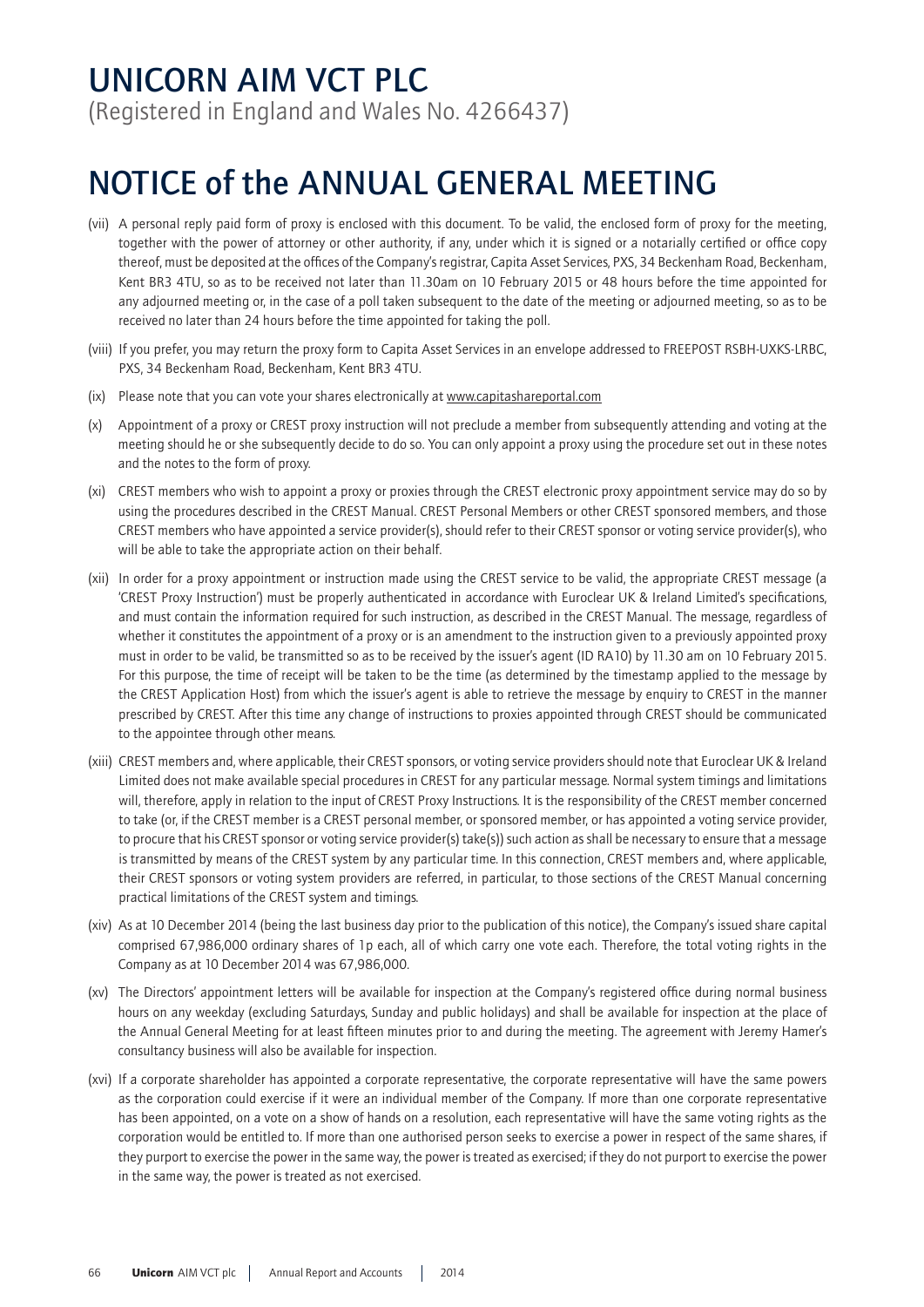- (xvii) Under section 527 of the Act, members meeting the threshold requirements set out in that section have the right to require the Company to publish on a website a statement setting out any matter relating to: (i) the audit of the Company's accounts (including the Auditor's Report and the conduct of the audit) that are to be laid before the AGM; or (ii) any circumstance connected with an auditor of the Company ceasing to hold office since the previous meeting at which annual accounts and reports were laid in accordance with section 437 of the Act. The Company may not require the Shareholders requesting any such website publication to pay its expenses in complying with sections 527 or 528 of the Act. Where the Company is required to place a statement on a website under section 527 of the Act, it must forward the statement to the Company's Auditor no later than the time when it makes the statement available on the website. The business which may be dealt with at the AGM includes any statement that the Company has been required under section 527 of the Act to publish on a website.
- (xviii) At the meeting Shareholders have the right to ask questions relating to the business of the meeting and the Company is obliged under section 319A of the Act to answer such questions, unless; to do so would interfere unduly with the preparation of the meeting or would involve the disclosure of confidential information, if the information has been given on the Company's website, www.unicornaimvct.co.uk in the form of an answer to a question, or if it is undesirable in the interests of the Company or the good order of the meeting that the question be answered.
- (xix) Further information, including the information required by section 311A of the Act, regarding the meeting is available on the Company's website, www.unicornaimvct.co.uk.
- (xx) Members satisfying the thresholds in section 338A of the Companies Act 2006 may request the Company to include in the business to be dealt with at the Annual General Meeting any matter (other than a proposed resolution) which may properly be included in the business at the Annual General Meeting. A matter may properly be included in the business at the Annual General Meeting unless (i) it is defamatory of any person or (ii) it is frivolous or vexatious. A request made pursuant to this right may be in hard copy or electronic form, must identify the matter to be included in the business, must be accompanied by a statement setting out the grounds for the request, must be authenticated by the person(s) making it and must be received by the Company not later than six weeks before the date of the Annual General Meeting.
- (xxi) This notice, together with information about the total number of shares in the Company in respect of which members are entitled to exercise voting rights at the meeting at 10 December 2014 (the business day prior to the approval of this Notice) and, if applicable, any members' statements, members' resolutions or members' matter of business received by the Company after the date of this Notice, will be available on the Company's website: www.unicornaimvct.co.uk.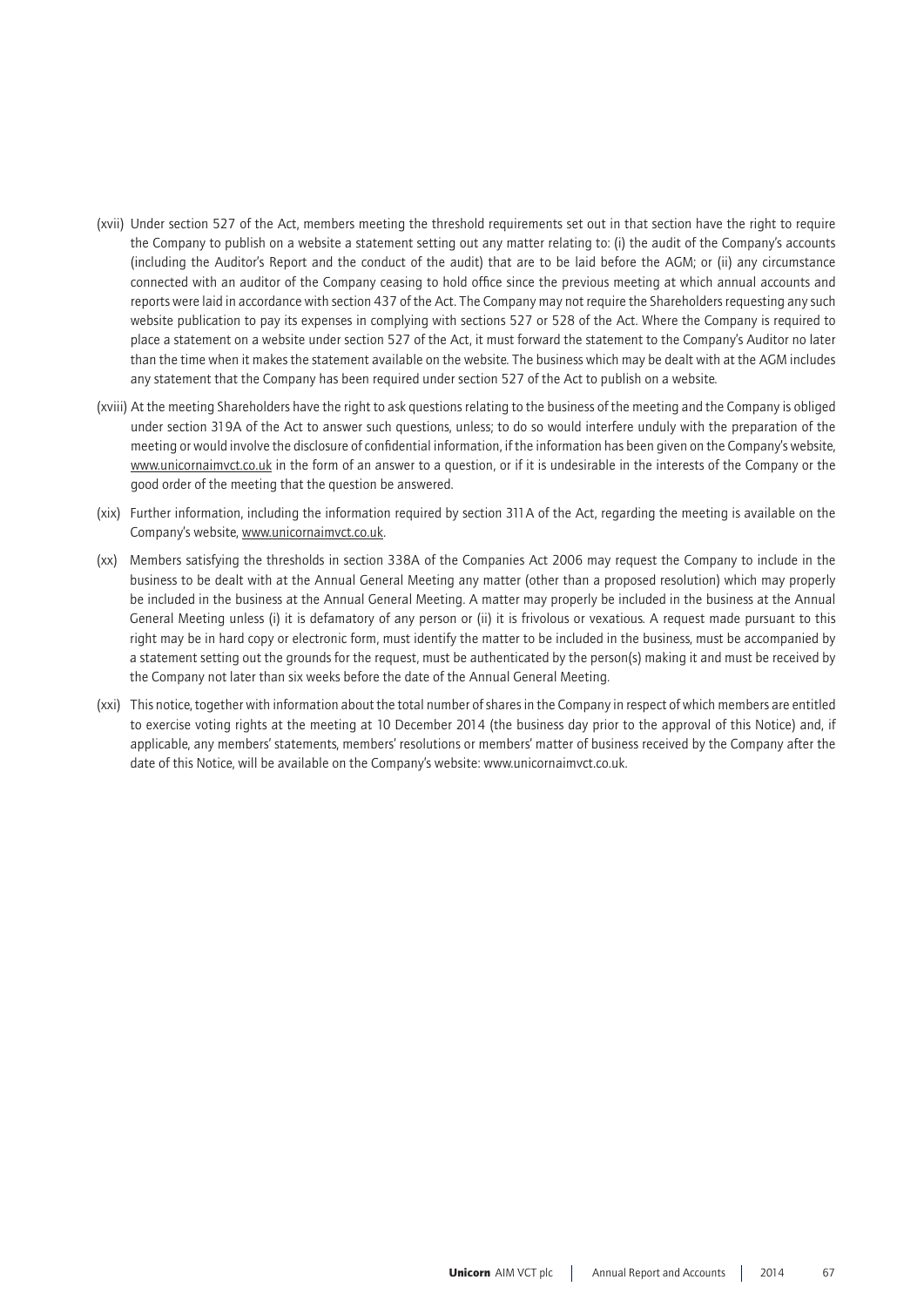# Corporate Information

#### **Directors**

Peter Dicks (Chairman) James Grossman Jeremy Hamer Jocelin Harris

*All of whom are non-executive and of:* 2 Barnfield Crescent Exeter EX1 1QT

#### Secretary & Administrator

ISCA Administration Services Limited 23 Silverwood Avenue Newton Abbot TQ12 4LG

#### Company Registration Number : 04266437

Website : www.unicornaimvct.co.uk

#### Investment Manager

Unicorn Asset Management Limited First Floor Office Preacher's Court The Charterhouse Charterhouse Square London EC1M 6AU

#### VCT Tax Adviser

PricewaterhouseCoopers LLP 1 Embankment Place London WC2N 6RH

#### Stockbroker

Panmure Gordon (UK) Limited One New Change London EC4M 9AF

### Auditor

BDO LLP 55 Baker Street London W1U 7EU

#### Custodian

The Bank of New York Mellon One Canada Square London E14 5AL

#### Bankers

National Westminster Bank plc City of London Office PO Box 12264 1 Princes Street London EC2R 8PB

#### Registrar

Capita Asset Services The Registry 34 Beckenham Road Beckenham Kent BR3 4TU

### **Solicitors**

SGH Martineau LLP No 1 Colmore Square Birmingham B4 6AA